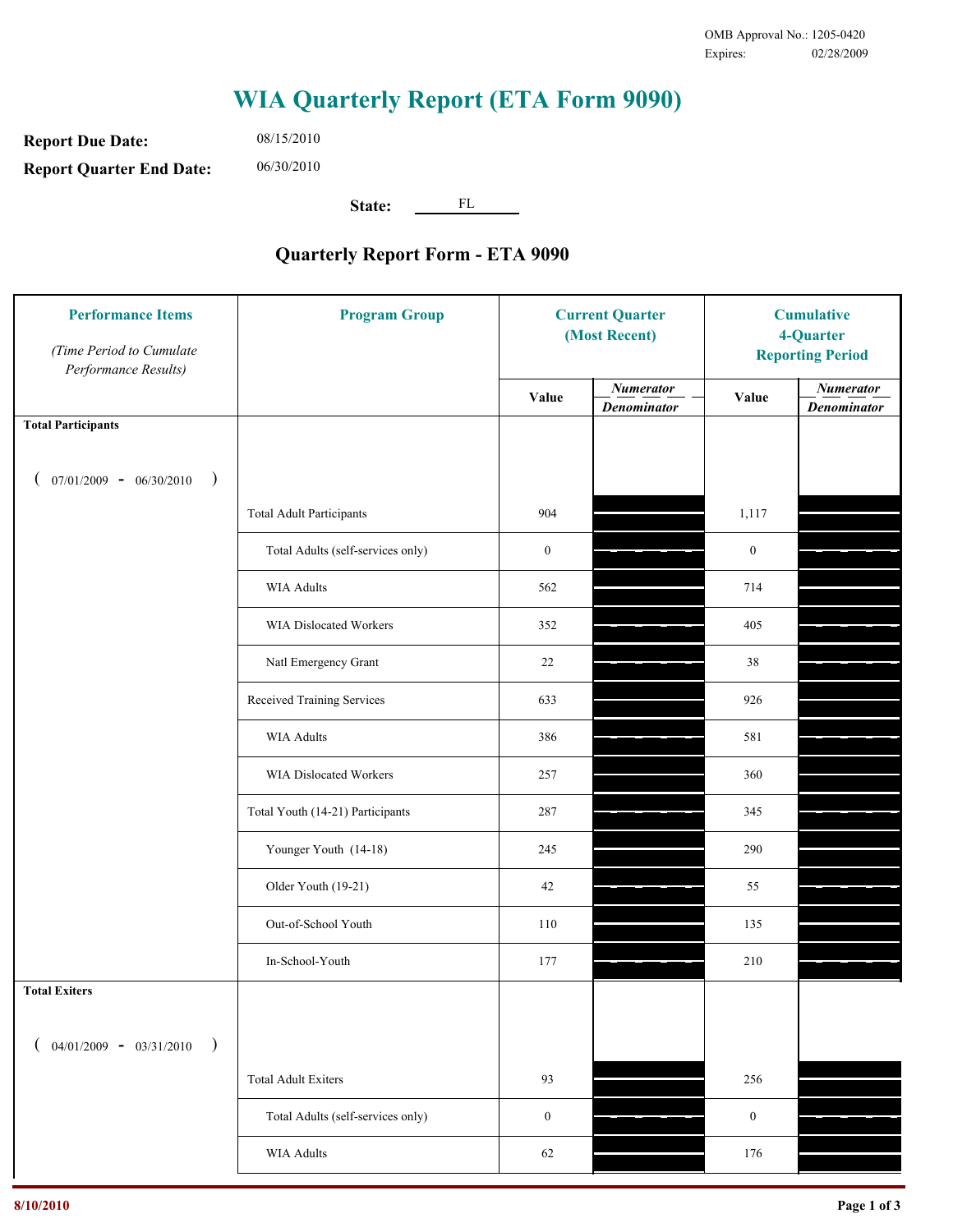| <b>Performance Items</b><br>(Time Period to Cumulate<br>Performance Results) | <b>Program Group</b>        |                | <b>Current Quarter</b><br>(Most Recent) | <b>Cumulative</b><br>4-Quarter<br><b>Reporting Period</b> |                                        |
|------------------------------------------------------------------------------|-----------------------------|----------------|-----------------------------------------|-----------------------------------------------------------|----------------------------------------|
|                                                                              |                             | Value          | <b>Numerator</b><br><b>Denominator</b>  | Value                                                     | <b>Numerator</b><br><b>Denominator</b> |
|                                                                              | WIA Dislocated Workers      | 30             |                                         | 65                                                        |                                        |
|                                                                              | Natl Emergency Grant        | $\overline{4}$ |                                         | 23                                                        |                                        |
|                                                                              | Total Youth (14-21) Exiters | 27             |                                         | 93                                                        |                                        |
|                                                                              | Younger Youth (14-18)       | 23             |                                         | 75                                                        |                                        |
|                                                                              | Older Youth (19-21)         | $\overline{4}$ |                                         | 18                                                        |                                        |
|                                                                              | Out-of-School Youth         | 14             |                                         | 43                                                        |                                        |
|                                                                              | In-School Youth             | 13             |                                         | 50                                                        |                                        |
| <b>Placement in Employment or</b><br>Education                               |                             |                |                                         |                                                           |                                        |
| $10/01/2008 - 09/30/2009$<br>$\rightarrow$                                   |                             |                |                                         |                                                           |                                        |
|                                                                              | WIA Youth (14-21)           | 68.8           | 11<br>16                                | 67.9                                                      | 36<br>$\overline{53}$                  |
| <b>Attainment of Degree or</b><br>Certification                              |                             |                |                                         |                                                           |                                        |
| $10/01/2008$ - 09/30/2009<br>$\rightarrow$<br>$\overline{ }$                 |                             |                |                                         |                                                           |                                        |
|                                                                              | WIA Youth (14-21)           | 50.0           | $\,$ 8 $\,$<br>$\overline{16}$          | 65.5                                                      | $36\,$<br>$\overline{55}$              |
| <b>Literacy or Numeracy Gains</b>                                            |                             |                |                                         |                                                           |                                        |
| $(07/01/2009 - 06/30/2010)$                                                  |                             |                |                                         |                                                           |                                        |
|                                                                              | WIA Youth (14-21)           | 12.5           | $\mathbf{1}$<br>$\overline{8}$          | 18.9                                                      | 10<br>$\overline{53}$                  |
| Youth Diploma or Equivilance Rate                                            |                             |                |                                         |                                                           |                                        |
| $04/01/2009 - 03/31/2010$<br>$\rightarrow$<br>€                              |                             |                |                                         |                                                           |                                        |
|                                                                              | WIA Younger Youth (14-18)   | 41.2           | $\tau$                                  | 57.8                                                      | $37\,$                                 |
| <b>Skill Attainment Rate</b>                                                 |                             |                | $\overline{17}$                         |                                                           | $\overline{64}$                        |
|                                                                              |                             |                |                                         |                                                           |                                        |
| $04/01/2009 - 03/31/2010$ )                                                  | WIA Younger Youth (14-18)   | 59.6           | 31                                      | 75.8                                                      | 125                                    |
| <b>Entered Employment Rate</b>                                               |                             |                | $\overline{52}$                         |                                                           | 165                                    |
|                                                                              |                             |                |                                         |                                                           |                                        |
| $10/01/2008$ - 09/30/2009<br>$\rightarrow$                                   |                             |                | 22                                      |                                                           | 83                                     |
|                                                                              | Adults                      | 73.3           | $\overline{30}$                         | 76.1                                                      | 109                                    |
|                                                                              | Dislocated Workers          | 62.5           | $\sqrt{5}$<br>$\,$ 8 $\,$               | 71.0                                                      | $22\,$<br>$31\,$                       |
|                                                                              | Older Youth (19-21)         | 83.3           | $\sqrt{5}$<br>$\sqrt{6}$                | 77.8                                                      | $\tau$<br>$\overline{9}$               |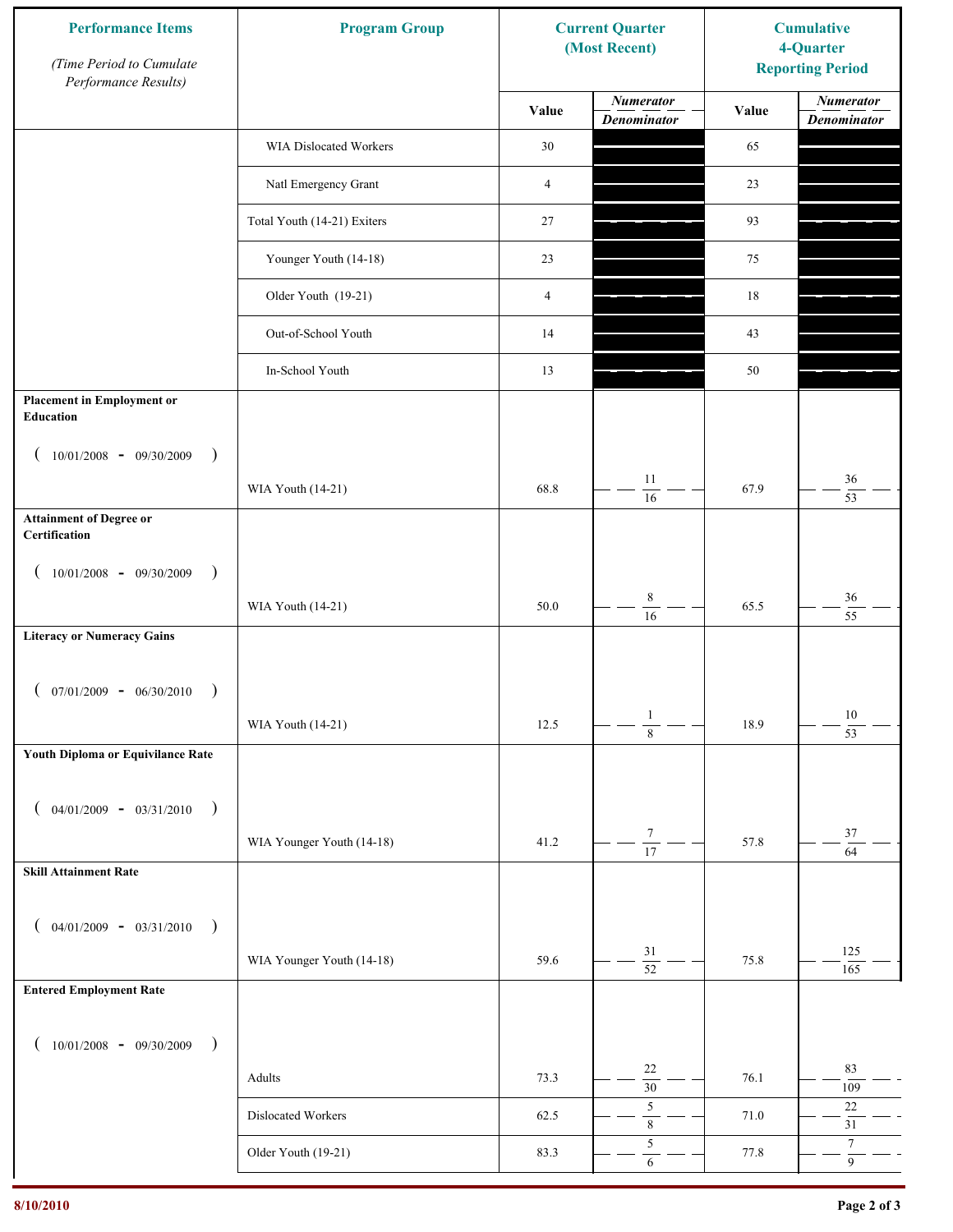| <b>Performance Items</b><br>(Time Period to Cumulate<br>Performance Results)                                                                                         | <b>Program Group</b>  |          | <b>Current Quarter</b><br>(Most Recent) |          | <b>Cumulative</b><br>4-Quarter<br><b>Reporting Period</b> |
|----------------------------------------------------------------------------------------------------------------------------------------------------------------------|-----------------------|----------|-----------------------------------------|----------|-----------------------------------------------------------|
|                                                                                                                                                                      |                       | Value    | <b>Numerator</b><br><b>Denominator</b>  | Value    | <b>Numerator</b><br><b>Denominator</b>                    |
|                                                                                                                                                                      | Natl Emergency Grant  | 60.0     | 3<br>$\overline{5}$                     | 42.7     | 35<br>$82\,$                                              |
| <b>Employment and Credential</b><br>(Adults/Dislocated Workers) or<br><b>Credential Rates (Older Youth)</b><br>$10/01/2008$ - 09/30/2009<br>$\overline{\phantom{a}}$ |                       |          |                                         |          |                                                           |
|                                                                                                                                                                      | Adults                | 66.7     | 32<br>$\overline{48}$                   | 77.4     | 127<br>164                                                |
|                                                                                                                                                                      | Dislocated Workers    | 83.3     | 5<br>6                                  | 70.6     | 12<br>17                                                  |
|                                                                                                                                                                      | Older Youth (19-21)   | 14.3     | $\mathbf{1}$<br>$7\phantom{.0}$         | 16.7     | $\overline{2}$<br>12                                      |
| <b>Retention Rate</b>                                                                                                                                                |                       |          |                                         |          |                                                           |
| $04/01/2008$ - $03/31/2009$<br>$\rightarrow$                                                                                                                         |                       |          |                                         |          |                                                           |
|                                                                                                                                                                      | Adults                | 84.4     | 27<br>32                                | 87.8     | 151<br>172                                                |
|                                                                                                                                                                      | Dislocated Workers    | 50.0     | 1<br>$\sqrt{2}$                         | 85.7     | 12<br>14                                                  |
|                                                                                                                                                                      | Older Youth (19-21)   | 0.0      | $\boldsymbol{0}$<br>$\mathbf{0}$        | 100.0    | $\overline{c}$<br>$\overline{2}$                          |
|                                                                                                                                                                      | Younger Youth (14-18) | 100.0    | 5<br>5                                  | 53.2     | 25<br>47                                                  |
|                                                                                                                                                                      | Natl Emergency Grant  | 50.0     | $\boldsymbol{7}$<br>14                  | 60.7     | $34\,$<br>56                                              |
| <b>Average Earnings</b>                                                                                                                                              |                       |          |                                         |          |                                                           |
| $04/01/2008$ - $03/31/2009$<br>$\lambda$                                                                                                                             |                       |          |                                         |          |                                                           |
|                                                                                                                                                                      | Adults                | 19,864.7 | 516,481<br>$\overline{26}$              | 18,429.8 | 2,524,885<br>137                                          |
|                                                                                                                                                                      | Dislocated Workers    | 12,577.0 | 12,577<br>1                             | 16,080.8 | 144,727<br>$\overline{9}$                                 |
|                                                                                                                                                                      | Older Youth (19-21)   | $0.0\,$  | $\overline{0}$<br>$\overline{0}$        | 2,829.0  | 2,829<br>$\mathbf{1}$                                     |
|                                                                                                                                                                      | Natl Emergency Grant  | 13,581.5 | 81,489<br>6                             | 10,580.3 | 116,383<br>11                                             |

**WIB Name:** Workforce Escarosa Inc.

**Office Name:**

**User Field 1: User Field 2:**

**Case Manager:**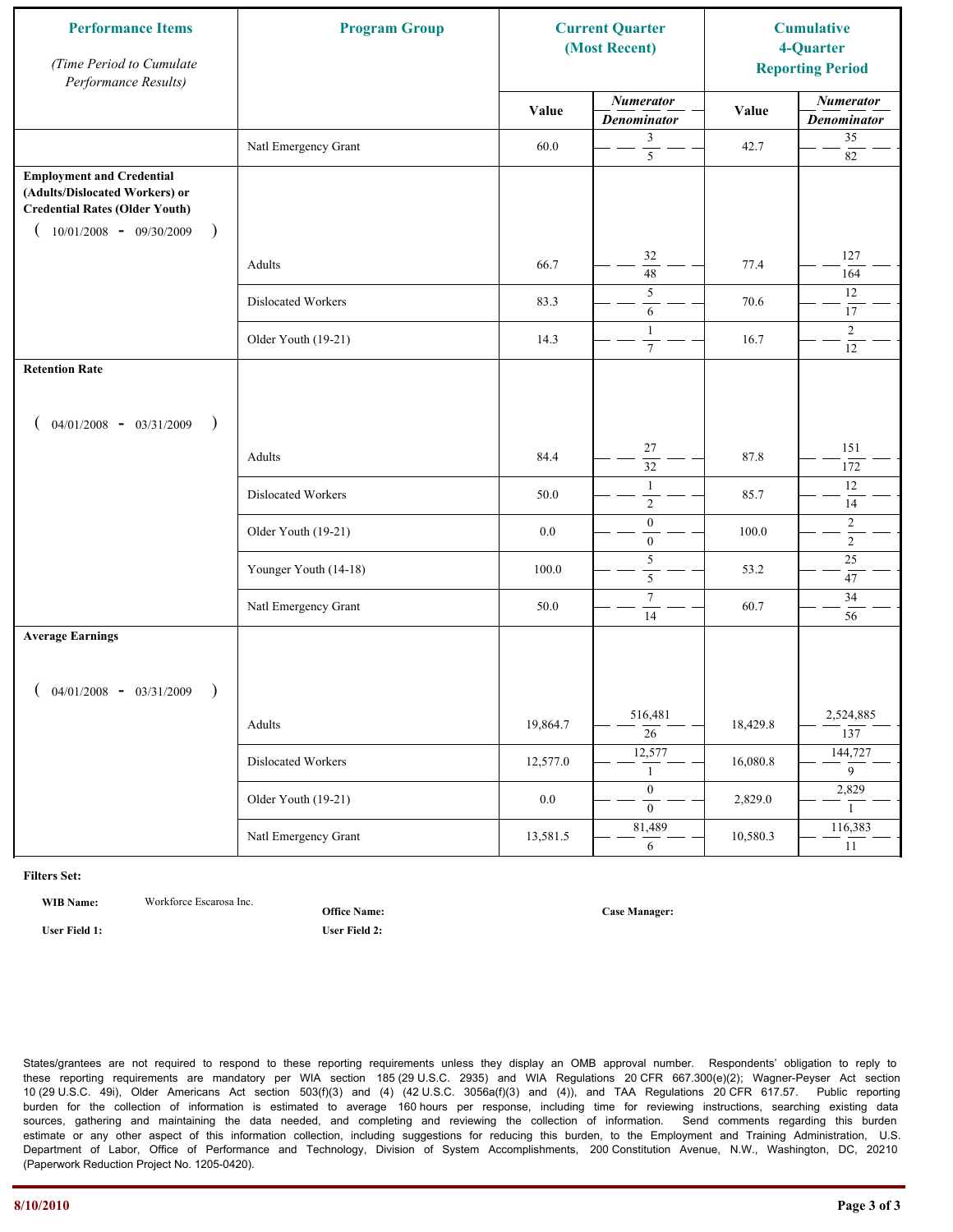**Report Due Date: Report Quarter End Date:** 06/30/2010

08/15/2010

**State:** FL

| <b>Performance Items</b><br>(Time Period to Cumulate<br>Performance Results) | <b>Program Group</b>              | <b>Current Quarter</b><br>(Most Recent) |                                        | <b>Cumulative</b><br>4-Quarter<br><b>Reporting Period</b> |                                        |
|------------------------------------------------------------------------------|-----------------------------------|-----------------------------------------|----------------------------------------|-----------------------------------------------------------|----------------------------------------|
|                                                                              |                                   | Value                                   | <b>Numerator</b><br><b>Denominator</b> | Value                                                     | <b>Numerator</b><br><b>Denominator</b> |
| <b>Total Participants</b>                                                    |                                   |                                         |                                        |                                                           |                                        |
| $07/01/2009 - 06/30/2010$<br>$\big)$                                         |                                   |                                         |                                        |                                                           |                                        |
|                                                                              | <b>Total Adult Participants</b>   | 695                                     |                                        | 1,010                                                     |                                        |
|                                                                              | Total Adults (self-services only) | $\boldsymbol{0}$                        |                                        | $\boldsymbol{0}$                                          |                                        |
|                                                                              | <b>WIA Adults</b>                 | 256                                     |                                        | 354                                                       |                                        |
|                                                                              | <b>WIA Dislocated Workers</b>     | 101                                     |                                        | 104                                                       |                                        |
|                                                                              | Natl Emergency Grant              | 382                                     |                                        | 603                                                       |                                        |
|                                                                              | Received Training Services        | 227                                     |                                        | 371                                                       |                                        |
|                                                                              | <b>WIA Adults</b>                 | 172                                     |                                        | 293                                                       |                                        |
|                                                                              | WIA Dislocated Workers            | 58                                      |                                        | 85                                                        |                                        |
|                                                                              | Total Youth (14-21) Participants  | 234                                     |                                        | 266                                                       |                                        |
|                                                                              | Younger Youth (14-18)             | 223                                     |                                        | 254                                                       |                                        |
|                                                                              | Older Youth (19-21)               | 11                                      |                                        | 12                                                        |                                        |
|                                                                              | Out-of-School Youth               | 21                                      |                                        | $22\,$                                                    |                                        |
|                                                                              | In-School-Youth                   | 213                                     |                                        | 244                                                       |                                        |
| <b>Total Exiters</b>                                                         |                                   |                                         |                                        |                                                           |                                        |
| $04/01/2009 - 03/31/2010$<br>$\lambda$                                       |                                   |                                         |                                        |                                                           |                                        |
|                                                                              | <b>Total Adult Exiters</b>        | 82                                      |                                        | 636                                                       |                                        |
|                                                                              | Total Adults (self-services only) | $\boldsymbol{0}$                        |                                        | $\boldsymbol{0}$                                          |                                        |
|                                                                              | WIA Adults                        | 22                                      |                                        | 346                                                       |                                        |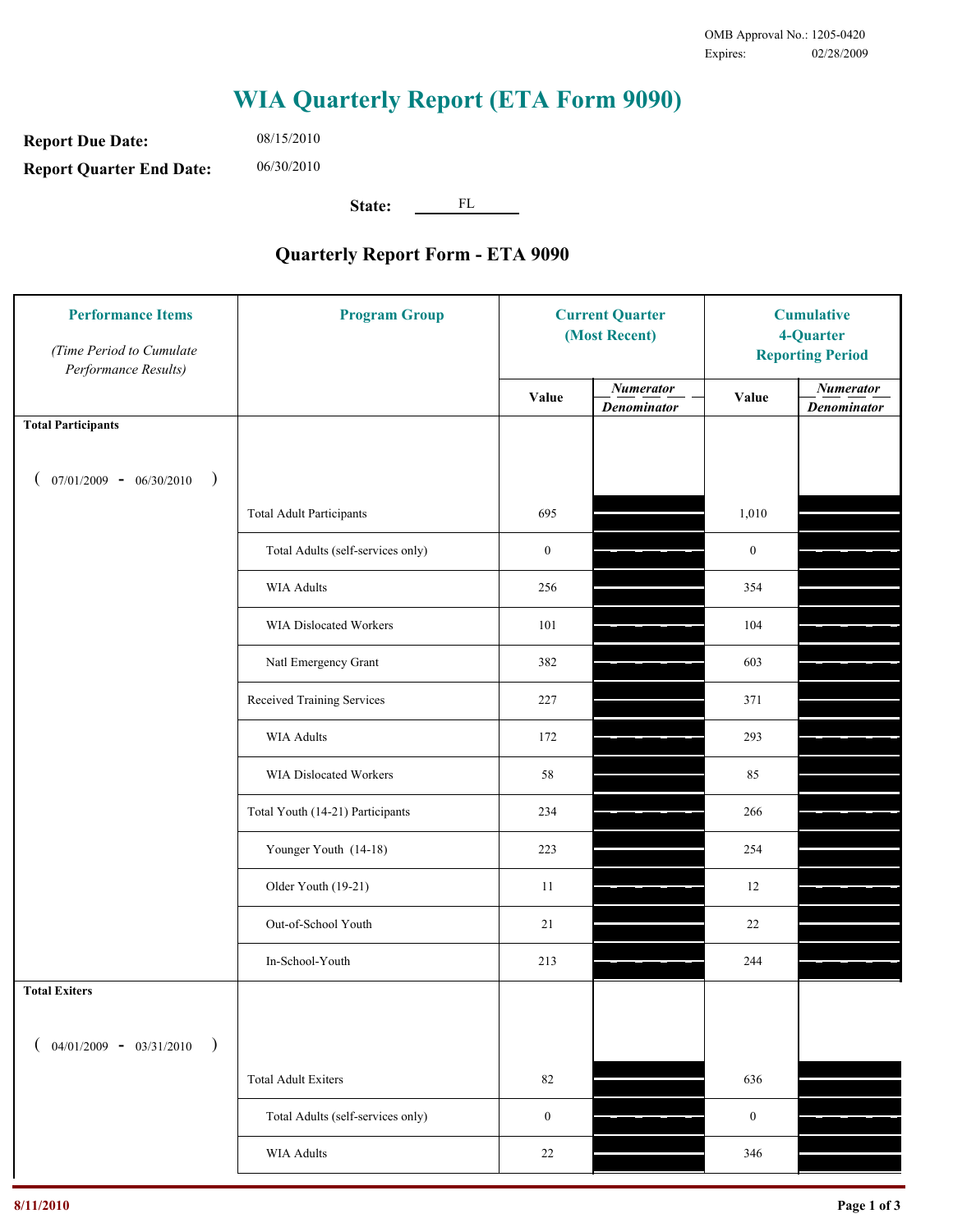| <b>Performance Items</b><br>(Time Period to Cumulate<br>Performance Results) | <b>Program Group</b>          |                  | <b>Current Quarter</b><br>(Most Recent) | <b>Cumulative</b><br>4-Quarter<br><b>Reporting Period</b> |                                                 |
|------------------------------------------------------------------------------|-------------------------------|------------------|-----------------------------------------|-----------------------------------------------------------|-------------------------------------------------|
|                                                                              |                               | Value            | <b>Numerator</b><br><b>Denominator</b>  | Value                                                     | <b>Numerator</b><br><b>Denominator</b>          |
|                                                                              | <b>WIA Dislocated Workers</b> | $\overline{c}$   |                                         | 5                                                         |                                                 |
|                                                                              | Natl Emergency Grant          | 62               |                                         | 306                                                       |                                                 |
|                                                                              | Total Youth (14-21) Exiters   | $\boldsymbol{0}$ |                                         | $80\,$                                                    |                                                 |
|                                                                              | Younger Youth (14-18)         | $\boldsymbol{0}$ |                                         | 71                                                        |                                                 |
|                                                                              | Older Youth (19-21)           | $\boldsymbol{0}$ |                                         | 9                                                         |                                                 |
|                                                                              | Out-of-School Youth           | $\boldsymbol{0}$ |                                         | 20                                                        |                                                 |
|                                                                              | In-School Youth               | $\boldsymbol{0}$ |                                         | 60                                                        |                                                 |
| <b>Placement in Employment or</b><br>Education                               |                               |                  |                                         |                                                           |                                                 |
| $10/01/2008 - 09/30/2009$<br>$\rightarrow$                                   |                               |                  |                                         |                                                           |                                                 |
|                                                                              | WIA Youth (14-21)             | 6.5              | $\overline{c}$<br>$\overline{31}$       | 36.7                                                      | 44<br>120                                       |
| <b>Attainment of Degree or</b><br>Certification                              |                               |                  |                                         |                                                           |                                                 |
| $10/01/2008 - 09/30/2009$<br>$\lambda$                                       |                               |                  |                                         |                                                           |                                                 |
|                                                                              | WIA Youth (14-21)             | 90.3             | $28\,$<br>$\overline{31}$               | 62.6                                                      | $72\,$<br>115                                   |
| <b>Literacy or Numeracy Gains</b>                                            |                               |                  |                                         |                                                           |                                                 |
| $07/01/2009 - 06/30/2010$                                                    |                               |                  |                                         |                                                           |                                                 |
|                                                                              | WIA Youth (14-21)             | $0.0\,$          | $\boldsymbol{0}$<br>$\overline{0}$      | 80.0                                                      | $8\,$<br>10                                     |
| Youth Diploma or Equivilance Rate                                            |                               |                  |                                         |                                                           |                                                 |
| $04/01/2009 - 03/31/2010$<br>$\rightarrow$                                   |                               |                  |                                         |                                                           |                                                 |
|                                                                              | WIA Younger Youth (14-18)     | $0.0\,$          | $\boldsymbol{0}$                        | 52.5                                                      | $21\,$                                          |
| <b>Skill Attainment Rate</b>                                                 |                               |                  | $\boldsymbol{0}$                        |                                                           | $\overline{40}$                                 |
| $04/01/2009 - 03/31/2010$                                                    |                               |                  |                                         |                                                           |                                                 |
| $\rightarrow$                                                                | WIA Younger Youth (14-18)     | 100.0            | 1                                       | 96.6                                                      | 56                                              |
| <b>Entered Employment Rate</b>                                               |                               |                  | $\mathbf{1}$                            |                                                           | $58\,$                                          |
|                                                                              |                               |                  |                                         |                                                           |                                                 |
| $10/01/2008$ - 09/30/2009<br>$\rightarrow$                                   |                               |                  | 6                                       |                                                           | 43                                              |
|                                                                              | Adults                        | 85.7             | $\overline{7}$<br>$\boldsymbol{0}$      | 79.6                                                      | 54<br>6                                         |
|                                                                              | Dislocated Workers            | $0.0\,$          | 1<br>$\boldsymbol{0}$                   | 85.7                                                      | $\boldsymbol{7}$<br>$\ensuremath{\mathfrak{Z}}$ |
|                                                                              | Older Youth (19-21)           | $0.0\,$          | $\mathbf{0}$                            | 37.5                                                      | $\overline{8}$                                  |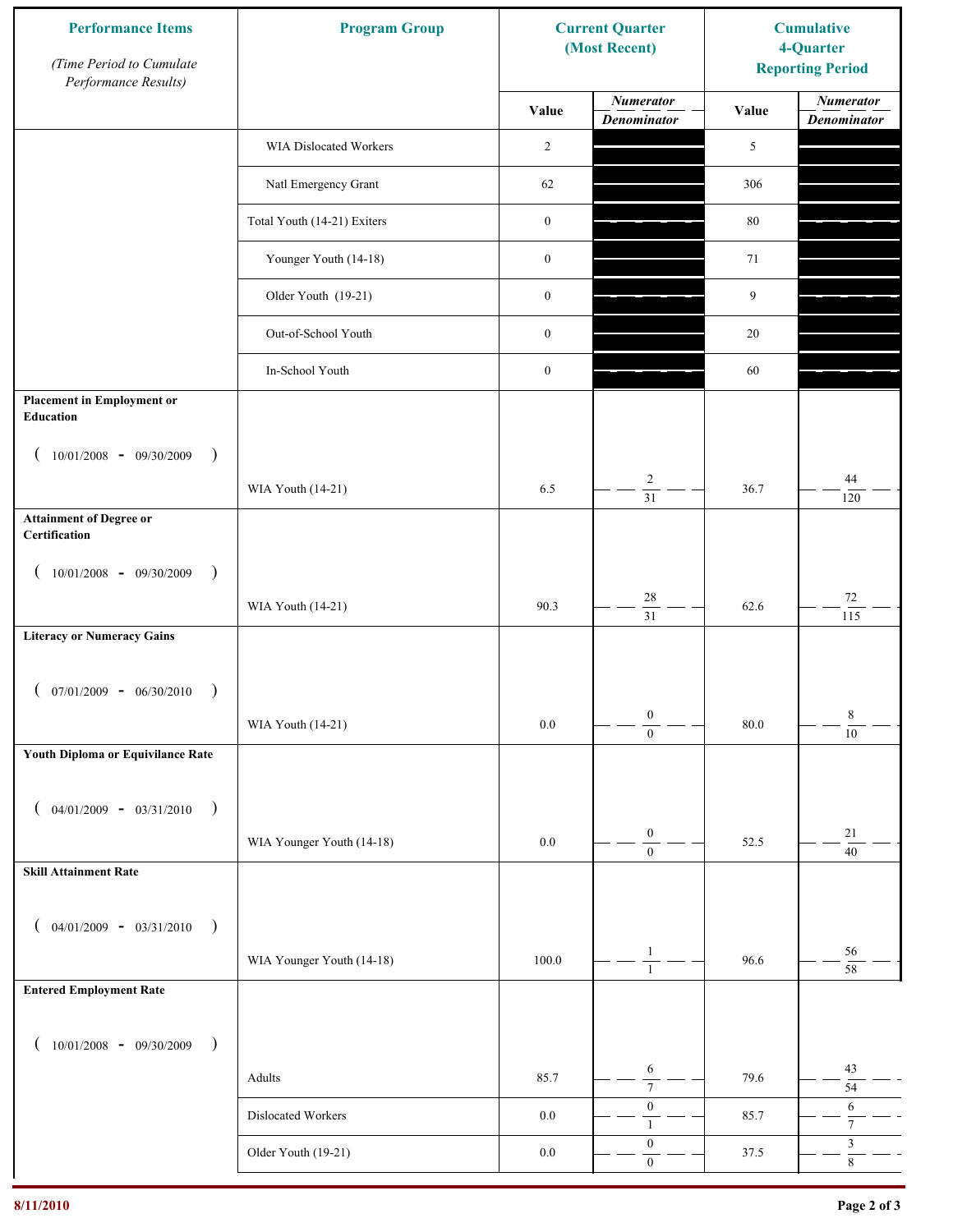| <b>Performance Items</b><br>(Time Period to Cumulate<br>Performance Results)                                                                              | <b>Program Group</b>  |          | <b>Current Quarter</b><br>(Most Recent) |          | <b>Cumulative</b><br>4-Quarter<br><b>Reporting Period</b> |
|-----------------------------------------------------------------------------------------------------------------------------------------------------------|-----------------------|----------|-----------------------------------------|----------|-----------------------------------------------------------|
|                                                                                                                                                           |                       | Value    | <b>Numerator</b><br><b>Denominator</b>  | Value    | <b>Numerator</b><br><b>Denominator</b>                    |
|                                                                                                                                                           | Natl Emergency Grant  | 34.8     | 24<br>$\overline{69}$                   | 32.9     | $48\,$<br>146                                             |
| <b>Employment and Credential</b><br>(Adults/Dislocated Workers) or<br><b>Credential Rates (Older Youth)</b><br>$10/01/2008$ - 09/30/2009<br>$\rightarrow$ |                       |          |                                         |          |                                                           |
|                                                                                                                                                           | Adults                | 93.3     | 28<br>$\overline{30}$                   | 92.6     | 289<br>312                                                |
|                                                                                                                                                           | Dislocated Workers    | 0.0      | $\overline{0}$<br>$\mathbf{0}$          | 50.0     | 1<br>$\overline{2}$                                       |
|                                                                                                                                                           | Older Youth (19-21)   | 0.0      | $\overline{0}$<br>$\overline{0}$        | $0.0\,$  | $\boldsymbol{0}$<br>$\overline{9}$                        |
| <b>Retention Rate</b>                                                                                                                                     |                       |          |                                         |          |                                                           |
| $04/01/2008$ - $03/31/2009$<br>$\big)$                                                                                                                    |                       |          |                                         |          |                                                           |
|                                                                                                                                                           | Adults                | 92.6     | 25<br>27                                | 96.6     | 172<br>178                                                |
|                                                                                                                                                           | Dislocated Workers    | 100.0    | $\sqrt{2}$<br>$\overline{2}$            | 100.0    | 8<br>8                                                    |
|                                                                                                                                                           | Older Youth (19-21)   | 0.0      | $\boldsymbol{0}$<br>$\mathbf{0}$        | 50.0     | $\mathbf{1}$<br>$\overline{2}$                            |
|                                                                                                                                                           | Younger Youth (14-18) | 35.7     | 5<br>14                                 | 51.5     | 17<br>33                                                  |
|                                                                                                                                                           | Natl Emergency Grant  | 79.2     | 19<br>24                                | 82.1     | $32\,$<br>39                                              |
| <b>Average Earnings</b>                                                                                                                                   |                       |          |                                         |          |                                                           |
| $04/01/2008$ - $03/31/2009$<br>$\lambda$                                                                                                                  |                       |          |                                         |          |                                                           |
|                                                                                                                                                           | Adults                | 12,525.0 | 275,551<br>$\overline{22}$              | 17,525.8 | 2,891,753<br>165                                          |
|                                                                                                                                                           | Dislocated Workers    | 4,964.0  | 4,964<br>$\mathbf{1}$                   | 12,497.0 | 87,479<br>$7\overline{ }$                                 |
|                                                                                                                                                           | Older Youth (19-21)   | $0.0\,$  | $\overline{0}$<br>$\overline{0}$        | 3,466.0  | 3,466<br>1                                                |
|                                                                                                                                                           | Natl Emergency Grant  | 11,367.2 | 193,243<br>17                           | 10,727.5 | 321,824<br>$\overline{30}$                                |

**WIB Name:** Workforce Development Board of C

**Office Name: User Field 1: User Field 2:**

**Case Manager:**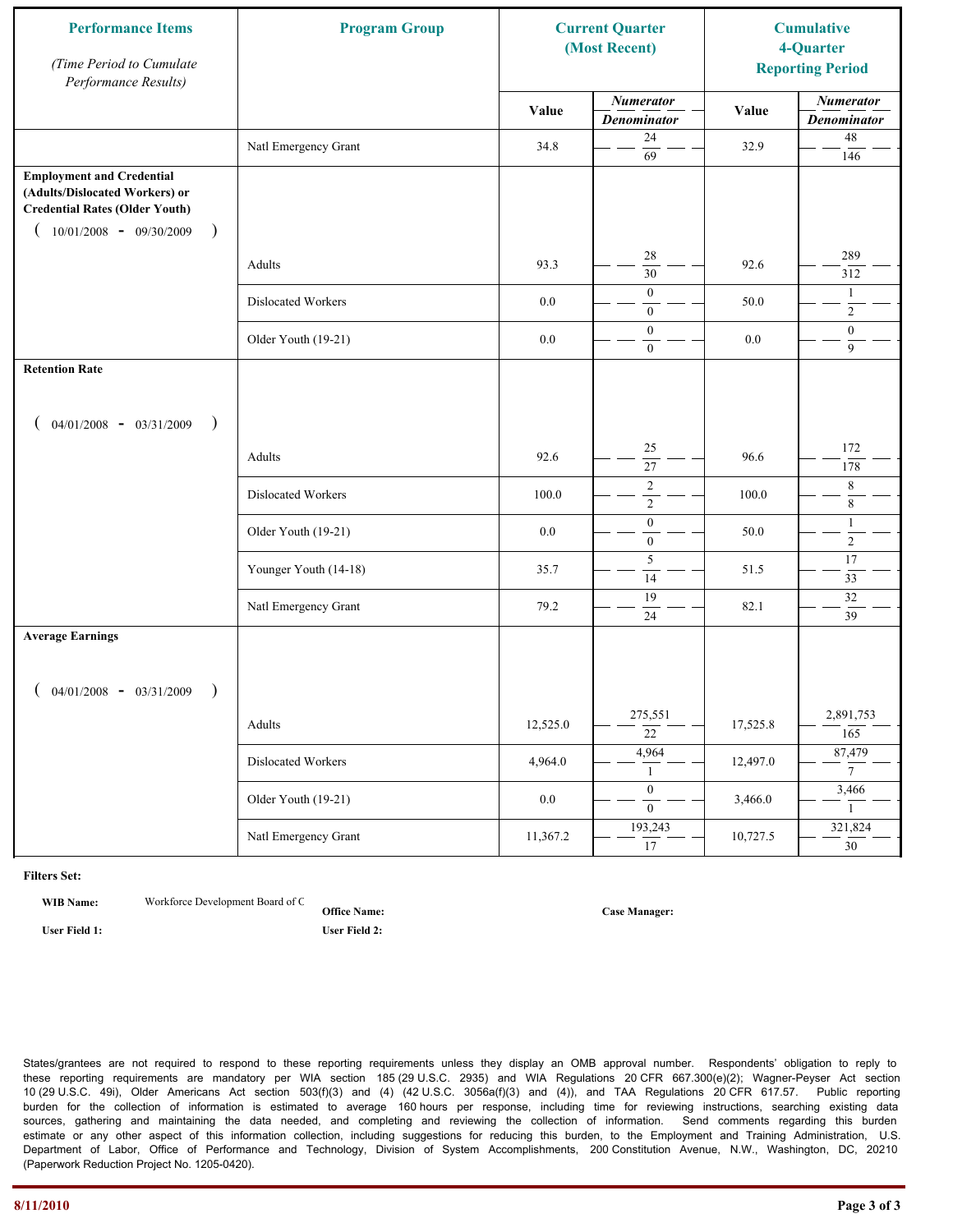**Report Due Date: Report Quarter End Date:** 06/30/2010

08/15/2010

**State:** FL

| <b>Performance Items</b><br>(Time Period to Cumulate<br>Performance Results) | <b>Program Group</b>              | <b>Current Quarter</b><br>(Most Recent) |                                        | <b>Cumulative</b><br>4-Quarter<br><b>Reporting Period</b> |                                        |
|------------------------------------------------------------------------------|-----------------------------------|-----------------------------------------|----------------------------------------|-----------------------------------------------------------|----------------------------------------|
|                                                                              |                                   | Value                                   | <b>Numerator</b><br><b>Denominator</b> | Value                                                     | <b>Numerator</b><br><b>Denominator</b> |
| <b>Total Participants</b>                                                    |                                   |                                         |                                        |                                                           |                                        |
| $07/01/2009 - 06/30/2010$<br>$\big)$                                         |                                   |                                         |                                        |                                                           |                                        |
|                                                                              | <b>Total Adult Participants</b>   | 203                                     |                                        | 265                                                       |                                        |
|                                                                              | Total Adults (self-services only) | $\boldsymbol{0}$                        |                                        | $\boldsymbol{0}$                                          |                                        |
|                                                                              | <b>WIA Adults</b>                 | 133                                     |                                        | 183                                                       |                                        |
|                                                                              | WIA Dislocated Workers            | 71                                      |                                        | 84                                                        |                                        |
|                                                                              | Natl Emergency Grant              | $\boldsymbol{0}$                        |                                        | $\boldsymbol{0}$                                          |                                        |
|                                                                              | Received Training Services        | 116                                     |                                        | 187                                                       |                                        |
|                                                                              | <b>WIA Adults</b>                 | 73                                      |                                        | 121                                                       |                                        |
|                                                                              | WIA Dislocated Workers            | 43                                      |                                        | 66                                                        |                                        |
|                                                                              | Total Youth (14-21) Participants  | 245                                     |                                        | 382                                                       |                                        |
|                                                                              | Younger Youth (14-18)             | 233                                     |                                        | 359                                                       |                                        |
|                                                                              | Older Youth (19-21)               | 12                                      |                                        | 23                                                        |                                        |
|                                                                              | Out-of-School Youth               | 27                                      |                                        | 47                                                        |                                        |
|                                                                              | In-School-Youth                   | 218                                     |                                        | 335                                                       |                                        |
| <b>Total Exiters</b>                                                         |                                   |                                         |                                        |                                                           |                                        |
| $04/01/2009 - 03/31/2010$<br>$\lambda$                                       |                                   |                                         |                                        |                                                           |                                        |
|                                                                              | <b>Total Adult Exiters</b>        | 27                                      |                                        | 79                                                        |                                        |
|                                                                              | Total Adults (self-services only) | $\boldsymbol{0}$                        |                                        | $\boldsymbol{0}$                                          |                                        |
|                                                                              | WIA Adults                        | 25                                      |                                        | 65                                                        |                                        |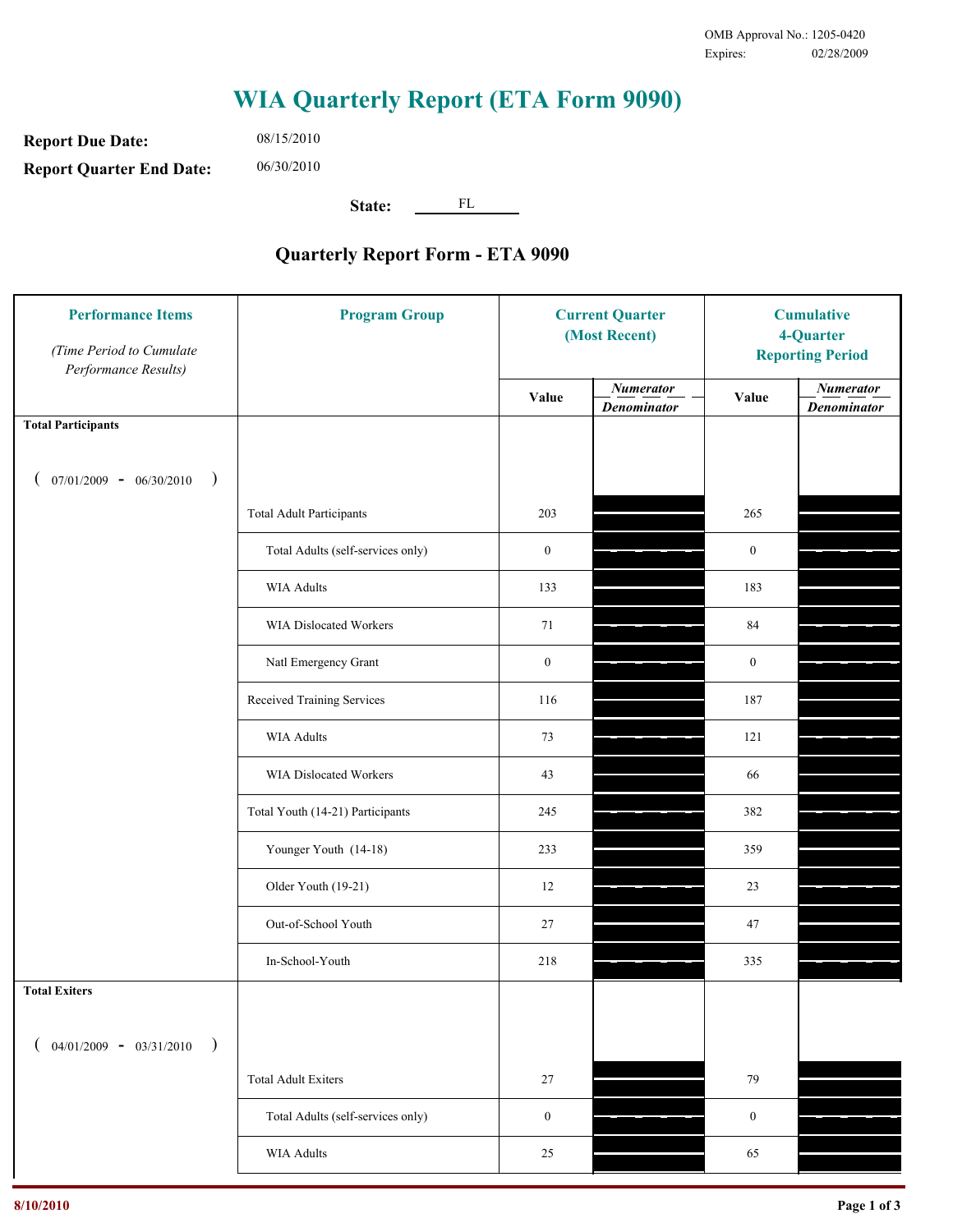| <b>Performance Items</b><br>(Time Period to Cumulate<br>Performance Results) | <b>Program Group</b>        |                  | <b>Current Quarter</b><br>(Most Recent) | <b>Cumulative</b><br>4-Quarter<br><b>Reporting Period</b> |                                        |
|------------------------------------------------------------------------------|-----------------------------|------------------|-----------------------------------------|-----------------------------------------------------------|----------------------------------------|
|                                                                              |                             | Value            | <b>Numerator</b><br><b>Denominator</b>  | Value                                                     | <b>Numerator</b><br><b>Denominator</b> |
|                                                                              | WIA Dislocated Workers      | 3                |                                         | 15                                                        |                                        |
|                                                                              | Natl Emergency Grant        | $\boldsymbol{0}$ |                                         | $\boldsymbol{0}$                                          |                                        |
|                                                                              | Total Youth (14-21) Exiters | 49               |                                         | 168                                                       |                                        |
|                                                                              | Younger Youth (14-18)       | 41               |                                         | 156                                                       |                                        |
|                                                                              | Older Youth (19-21)         | $\,8\,$          |                                         | 12                                                        |                                        |
|                                                                              | Out-of-School Youth         | 12               |                                         | 21                                                        |                                        |
|                                                                              | In-School Youth             | 37               |                                         | 147                                                       |                                        |
| <b>Placement in Employment or</b><br><b>Education</b>                        |                             |                  |                                         |                                                           |                                        |
| $10/01/2008 - 09/30/2009$<br>$\rightarrow$                                   | WIA Youth (14-21)           | 33.9             | 19<br>$\overline{56}$                   | 40.6                                                      | 52<br>128                              |
| <b>Attainment of Degree or</b><br>Certification                              |                             |                  |                                         |                                                           |                                        |
| $(10/01/2008 - 09/30/2009$<br>$\lambda$                                      |                             |                  |                                         |                                                           |                                        |
|                                                                              | WIA Youth (14-21)           | 28.1             | 16<br>$\overline{57}$                   | 48.9                                                      | 64<br>131                              |
| <b>Literacy or Numeracy Gains</b>                                            |                             |                  |                                         |                                                           |                                        |
| $07/01/2009 - 06/30/2010$                                                    |                             |                  |                                         |                                                           |                                        |
|                                                                              | WIA Youth (14-21)           | $0.0\,$          | $\boldsymbol{0}$<br>$\overline{2}$      | 60.0                                                      | $\frac{3}{5}$                          |
| Youth Diploma or Equivilance Rate                                            |                             |                  |                                         |                                                           |                                        |
| $04/01/2009 - 03/31/2010$<br>$\rightarrow$                                   |                             |                  |                                         |                                                           |                                        |
|                                                                              | WIA Younger Youth (14-18)   | 26.7             | $\overline{4}$                          | 57.9                                                      | 33                                     |
| <b>Skill Attainment Rate</b>                                                 |                             |                  | $\overline{15}$                         |                                                           | $\overline{57}$                        |
|                                                                              |                             |                  |                                         |                                                           |                                        |
| $04/01/2009 - 03/31/2010$ )                                                  | WIA Younger Youth (14-18)   | 97.1             | 34                                      | 95.4                                                      | 251                                    |
| <b>Entered Employment Rate</b>                                               |                             |                  | $\overline{35}$                         |                                                           | 263                                    |
|                                                                              |                             |                  |                                         |                                                           |                                        |
| $10/01/2008$ - 09/30/2009<br>$\overline{\phantom{a}}$                        |                             |                  | $\overline{4}$                          |                                                           | $21\,$                                 |
|                                                                              | Adults                      | 80.0             | $\overline{5}$<br>6                     | 84.0                                                      | $25\,$<br>$14$                         |
|                                                                              | Dislocated Workers          | 100.0            | $\sqrt{6}$<br>$\mathbf{1}$              | 93.3                                                      | $15\,$<br>$\sqrt{2}$                   |
|                                                                              | Older Youth (19-21)         | $100.0\,$        | $\mathbf{1}$                            | 100.0                                                     | $\overline{2}$                         |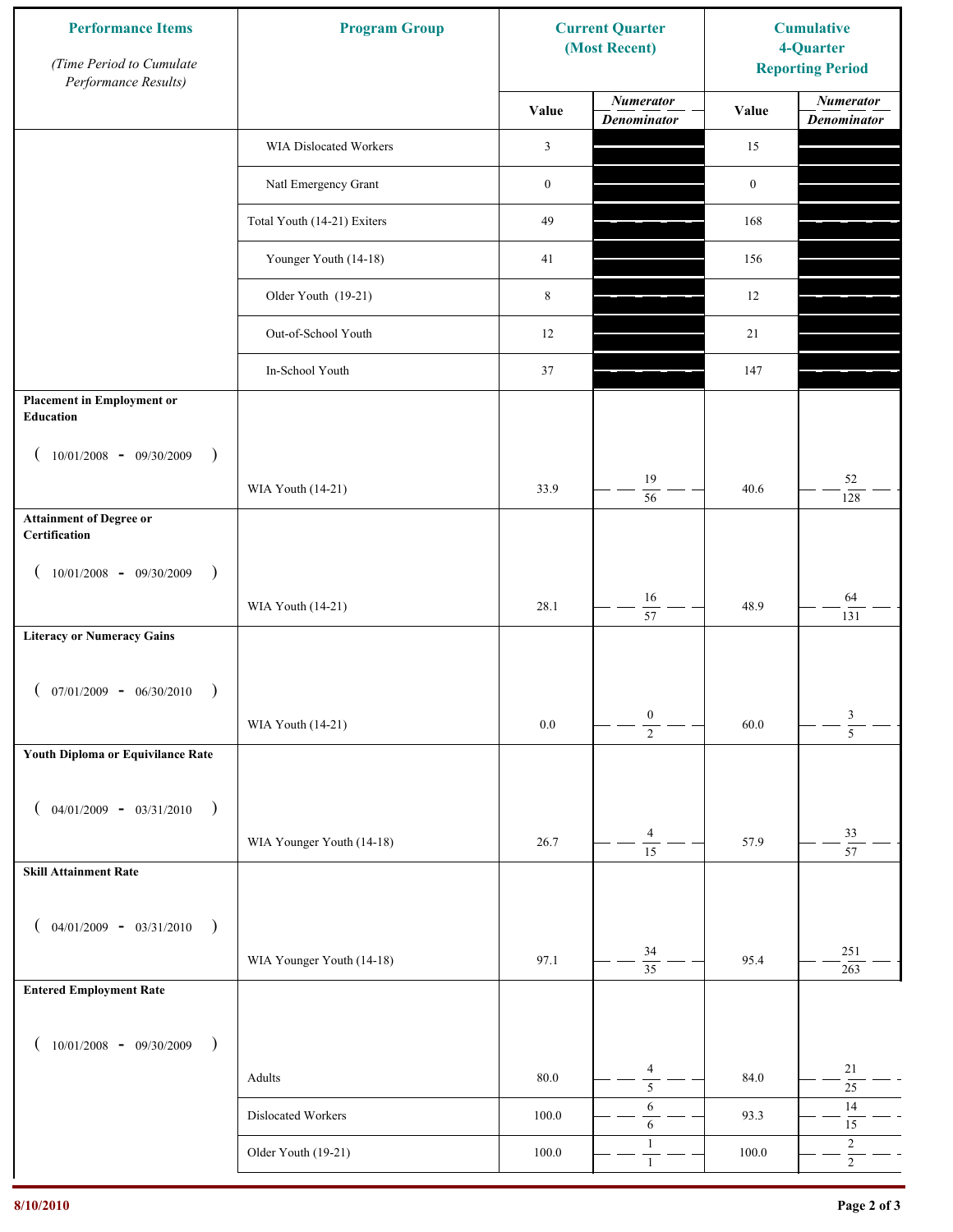| <b>Performance Items</b><br>(Time Period to Cumulate<br>Performance Results)                                                                                         | <b>Program Group</b>  | <b>Current Quarter</b><br>(Most Recent) |                                        | <b>Cumulative</b><br>4-Quarter<br><b>Reporting Period</b> |                                        |
|----------------------------------------------------------------------------------------------------------------------------------------------------------------------|-----------------------|-----------------------------------------|----------------------------------------|-----------------------------------------------------------|----------------------------------------|
|                                                                                                                                                                      |                       | Value                                   | <b>Numerator</b><br><b>Denominator</b> | Value                                                     | <b>Numerator</b><br><b>Denominator</b> |
|                                                                                                                                                                      | Natl Emergency Grant  | $\boldsymbol{0}$                        | $\boldsymbol{0}$<br>$\boldsymbol{0}$   | $\boldsymbol{0}$                                          | $\boldsymbol{0}$<br>$\boldsymbol{0}$   |
| <b>Employment and Credential</b><br>(Adults/Dislocated Workers) or<br><b>Credential Rates (Older Youth)</b><br>$10/01/2008$ - 09/30/2009<br>$\overline{\phantom{a}}$ |                       |                                         |                                        |                                                           |                                        |
|                                                                                                                                                                      | Adults                | 88.9                                    | $\,8\,$<br>$\overline{9}$              | 96.6                                                      | $28\,$<br>$\overline{29}$              |
|                                                                                                                                                                      | Dislocated Workers    | 100.0                                   | $\sqrt{5}$<br>$\overline{5}$           | 92.3                                                      | 12<br>13                               |
|                                                                                                                                                                      | Older Youth (19-21)   | 100.0                                   | $\overline{2}$<br>$\overline{2}$       | 100.0                                                     | $\overline{4}$<br>$\overline{4}$       |
| <b>Retention Rate</b>                                                                                                                                                |                       |                                         |                                        |                                                           |                                        |
| $04/01/2008$ - $03/31/2009$<br>$\rightarrow$                                                                                                                         |                       |                                         |                                        |                                                           |                                        |
|                                                                                                                                                                      | Adults                | 100.0                                   | $\sqrt{5}$<br>5                        | 84.4                                                      | 38<br>45                               |
|                                                                                                                                                                      | Dislocated Workers    | 75.0                                    | $\mathfrak z$<br>$\overline{4}$        | 84.6                                                      | 11<br>13                               |
|                                                                                                                                                                      | Older Youth (19-21)   | 100.0                                   | $\overline{1}$<br>$\mathbf{1}$         | 50.0                                                      | $\mathbf{1}$<br>$\overline{2}$         |
|                                                                                                                                                                      | Younger Youth (14-18) | 25.9                                    | $\tau$<br>27                           | 50.0                                                      | 26<br>52                               |
|                                                                                                                                                                      | Natl Emergency Grant  | $\boldsymbol{0}$                        | $\boldsymbol{0}$<br>$\mathbf{0}$       | $\boldsymbol{0}$                                          | $\boldsymbol{0}$<br>$\overline{0}$     |
| <b>Average Earnings</b>                                                                                                                                              |                       |                                         |                                        |                                                           |                                        |
| $04/01/2008$ - $03/31/2009$<br>$\lambda$                                                                                                                             |                       |                                         |                                        |                                                           |                                        |
|                                                                                                                                                                      | Adults                | 5,147.3                                 | 20,589<br>$\overline{4}$               | 12,361.7                                                  | 407,935<br>$\overline{33}$             |
|                                                                                                                                                                      | Dislocated Workers    | 11,959.3                                | 35,878<br>$\mathfrak{Z}$               | 12,658.0                                                  | 113,922<br>$\overline{9}$              |
|                                                                                                                                                                      | Older Youth (19-21)   | 11,608.0                                | 11,608<br>1                            | 5,804.0                                                   | 11,608<br>$\overline{2}$               |
|                                                                                                                                                                      | Natl Emergency Grant  | $\boldsymbol{0}$                        | $\overline{0}$<br>$\mathbf{0}$         | $\boldsymbol{0}$                                          | $\overline{0}$<br>$\overline{0}$       |

**WIB Name:** Chipola Regional Workforce Dev. E

**Office Name: User Field 1: User Field 2:**

**Case Manager:**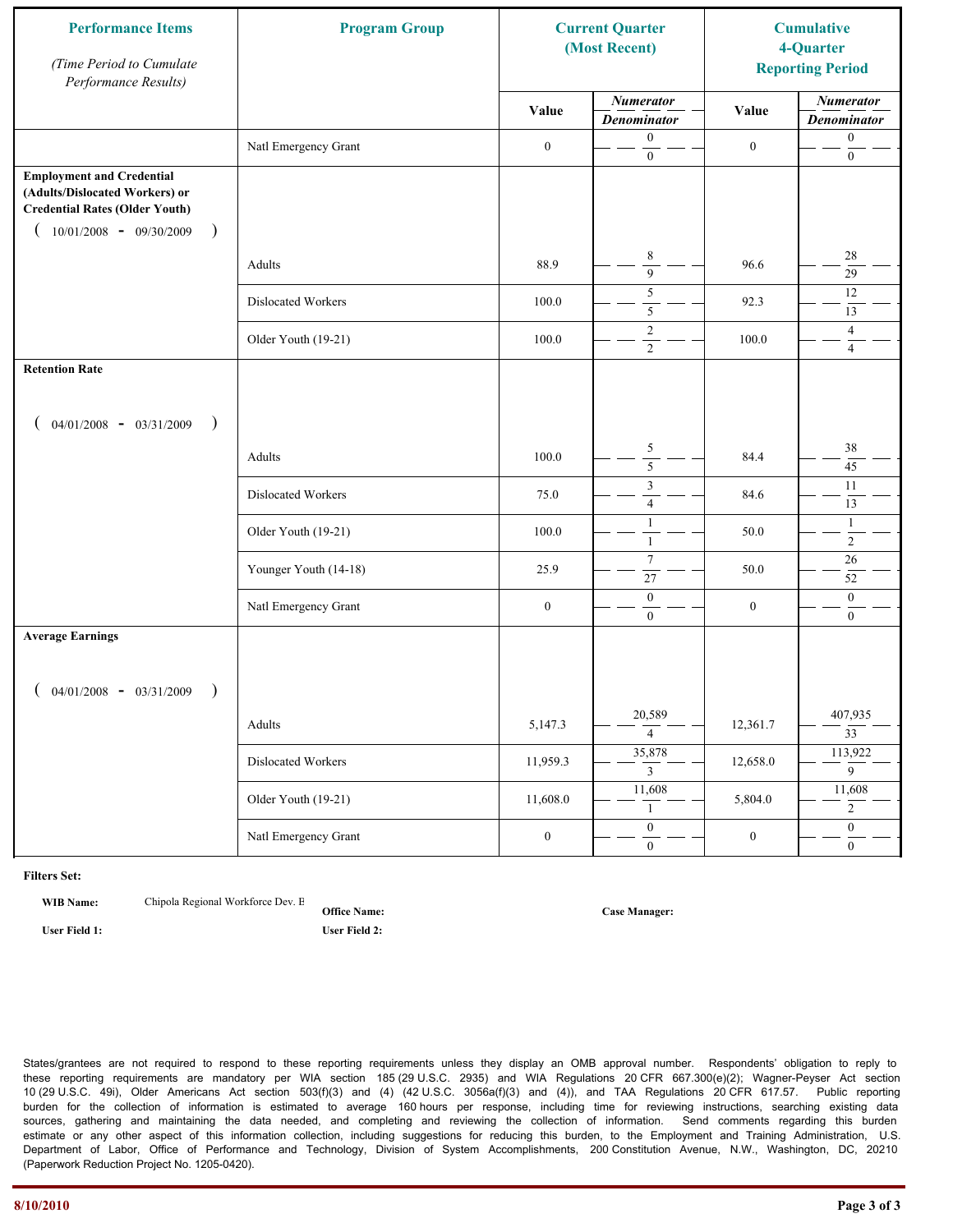**Report Due Date: Report Quarter End Date:** 06/30/2010

08/15/2010

**State:** FL

| <b>Performance Items</b><br>(Time Period to Cumulate<br>Performance Results) | <b>Program Group</b>              | <b>Current Quarter</b><br>(Most Recent) |                                        | <b>Cumulative</b><br>4-Quarter<br><b>Reporting Period</b> |                                        |
|------------------------------------------------------------------------------|-----------------------------------|-----------------------------------------|----------------------------------------|-----------------------------------------------------------|----------------------------------------|
|                                                                              |                                   | Value                                   | <b>Numerator</b><br><b>Denominator</b> | Value                                                     | <b>Numerator</b><br><b>Denominator</b> |
| <b>Total Participants</b>                                                    |                                   |                                         |                                        |                                                           |                                        |
| $07/01/2009 - 06/30/2010$<br>$\big)$                                         |                                   |                                         |                                        |                                                           |                                        |
|                                                                              | <b>Total Adult Participants</b>   | 934                                     |                                        | 1,402                                                     |                                        |
|                                                                              | Total Adults (self-services only) | $\boldsymbol{0}$                        |                                        | $\boldsymbol{0}$                                          |                                        |
|                                                                              | <b>WIA Adults</b>                 | 677                                     |                                        | 1,054                                                     |                                        |
|                                                                              | <b>WIA Dislocated Workers</b>     | 248                                     |                                        | 322                                                       |                                        |
|                                                                              | Natl Emergency Grant              | 23                                      |                                        | 44                                                        |                                        |
|                                                                              | Received Training Services        | 537                                     |                                        | 948                                                       |                                        |
|                                                                              | <b>WIA Adults</b>                 | 418                                     |                                        | 752                                                       |                                        |
|                                                                              | WIA Dislocated Workers            | 123                                     |                                        | 207                                                       |                                        |
|                                                                              | Total Youth (14-21) Participants  | 264                                     |                                        | 381                                                       |                                        |
|                                                                              | Younger Youth (14-18)             | 246                                     |                                        | 324                                                       |                                        |
|                                                                              | Older Youth (19-21)               | $18\,$                                  |                                        | 57                                                        |                                        |
|                                                                              | Out-of-School Youth               | 19                                      |                                        | 62                                                        |                                        |
|                                                                              | In-School-Youth                   | 245                                     |                                        | 319                                                       |                                        |
| <b>Total Exiters</b>                                                         |                                   |                                         |                                        |                                                           |                                        |
| $04/01/2009 - 03/31/2010$<br>$\lambda$                                       |                                   |                                         |                                        |                                                           |                                        |
|                                                                              | <b>Total Adult Exiters</b>        | 160                                     |                                        | 550                                                       |                                        |
|                                                                              | Total Adults (self-services only) | $\boldsymbol{0}$                        |                                        | $\boldsymbol{0}$                                          |                                        |
|                                                                              | WIA Adults                        | 112                                     |                                        | 457                                                       |                                        |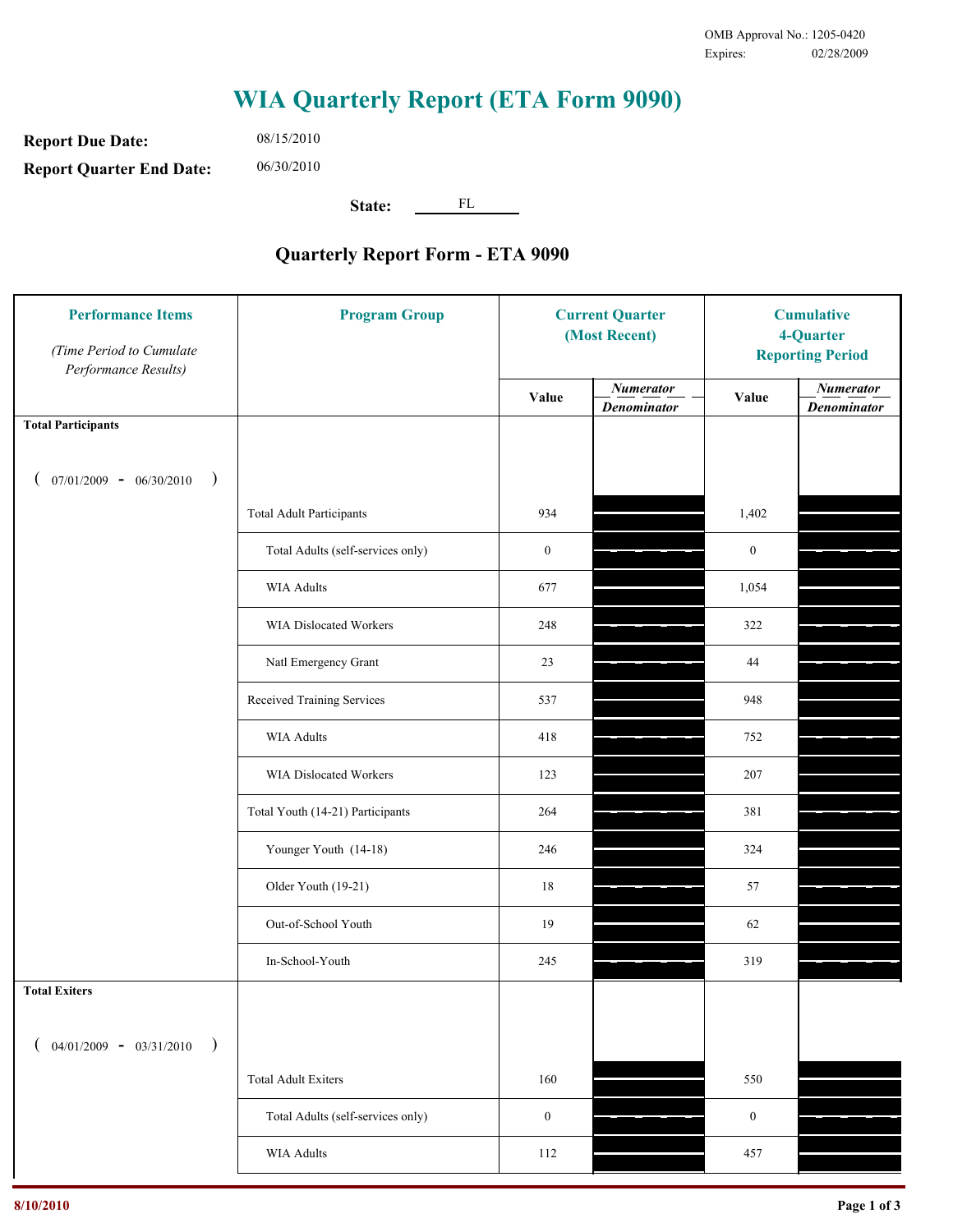| <b>Performance Items</b><br>(Time Period to Cumulate<br>Performance Results) | <b>Program Group</b>        |                 | <b>Current Quarter</b><br>(Most Recent) | <b>Cumulative</b><br>4-Quarter<br><b>Reporting Period</b> |                                        |
|------------------------------------------------------------------------------|-----------------------------|-----------------|-----------------------------------------|-----------------------------------------------------------|----------------------------------------|
|                                                                              |                             | Value           | <b>Numerator</b><br><b>Denominator</b>  | Value                                                     | <b>Numerator</b><br><b>Denominator</b> |
|                                                                              | WIA Dislocated Workers      | 38              |                                         | 76                                                        |                                        |
|                                                                              | Natl Emergency Grant        | 14              |                                         | 21                                                        |                                        |
|                                                                              | Total Youth (14-21) Exiters | 22              |                                         | 129                                                       |                                        |
|                                                                              | Younger Youth (14-18)       | $\,$ 8 $\,$     |                                         | 88                                                        |                                        |
|                                                                              | Older Youth (19-21)         | 14              |                                         | 41                                                        |                                        |
|                                                                              | Out-of-School Youth         | 15              |                                         | 45                                                        |                                        |
|                                                                              | In-School Youth             | $7\phantom{.0}$ |                                         | 84                                                        |                                        |
| <b>Placement in Employment or</b><br><b>Education</b>                        |                             |                 |                                         |                                                           |                                        |
| $10/01/2008 - 09/30/2009$<br>$\rightarrow$                                   |                             |                 |                                         |                                                           |                                        |
|                                                                              | WIA Youth (14-21)           | 57.6            | 34<br>$\overline{59}$                   | 57.8                                                      | 48<br>83                               |
| <b>Attainment of Degree or</b><br>Certification                              |                             |                 |                                         |                                                           |                                        |
| $(10/01/2008 - 09/30/2009$<br>$\lambda$                                      |                             |                 |                                         |                                                           |                                        |
|                                                                              | WIA Youth (14-21)           | 86.9            | 53<br>$\overline{61}$                   | 89.8                                                      | 79<br>88                               |
| <b>Literacy or Numeracy Gains</b>                                            |                             |                 |                                         |                                                           |                                        |
| $07/01/2009 - 06/30/2010$                                                    |                             |                 |                                         |                                                           |                                        |
|                                                                              | WIA Youth (14-21)           | $0.0\,$         | $\boldsymbol{0}$<br>$\overline{3}$      | $0.0\,$                                                   | $\boldsymbol{0}$<br>$\overline{9}$     |
| Youth Diploma or Equivilance Rate                                            |                             |                 |                                         |                                                           |                                        |
| $04/01/2009 - 03/31/2010$<br>$\rightarrow$                                   |                             |                 |                                         |                                                           |                                        |
|                                                                              | WIA Younger Youth (14-18)   | 50.0            | $\mathfrak{Z}$                          | 85.5                                                      | 47                                     |
| <b>Skill Attainment Rate</b>                                                 |                             |                 | $\overline{6}$                          |                                                           | $\overline{55}$                        |
|                                                                              |                             |                 |                                         |                                                           |                                        |
| $04/01/2009 - 03/31/2010$ )                                                  |                             |                 | 44                                      |                                                           | 211                                    |
| <b>Entered Employment Rate</b>                                               | WIA Younger Youth (14-18)   | 93.6            | $\overline{47}$                         | 94.6                                                      | 223                                    |
|                                                                              |                             |                 |                                         |                                                           |                                        |
| $10/01/2008$ - 09/30/2009<br>$\overline{\phantom{a}}$                        |                             |                 | 59                                      |                                                           | 187                                    |
|                                                                              | Adults                      | 88.1            | $\overline{67}$<br>14                   | 90.8                                                      | $206\,$<br>17                          |
|                                                                              | Dislocated Workers          | 100.0           | $\overline{14}$                         | 100.0                                                     | $17\,$                                 |
|                                                                              | Older Youth (19-21)         | 50.0            | $\overline{4}$<br>$\,8\,$               | 57.1                                                      | $\,8\,$<br>14                          |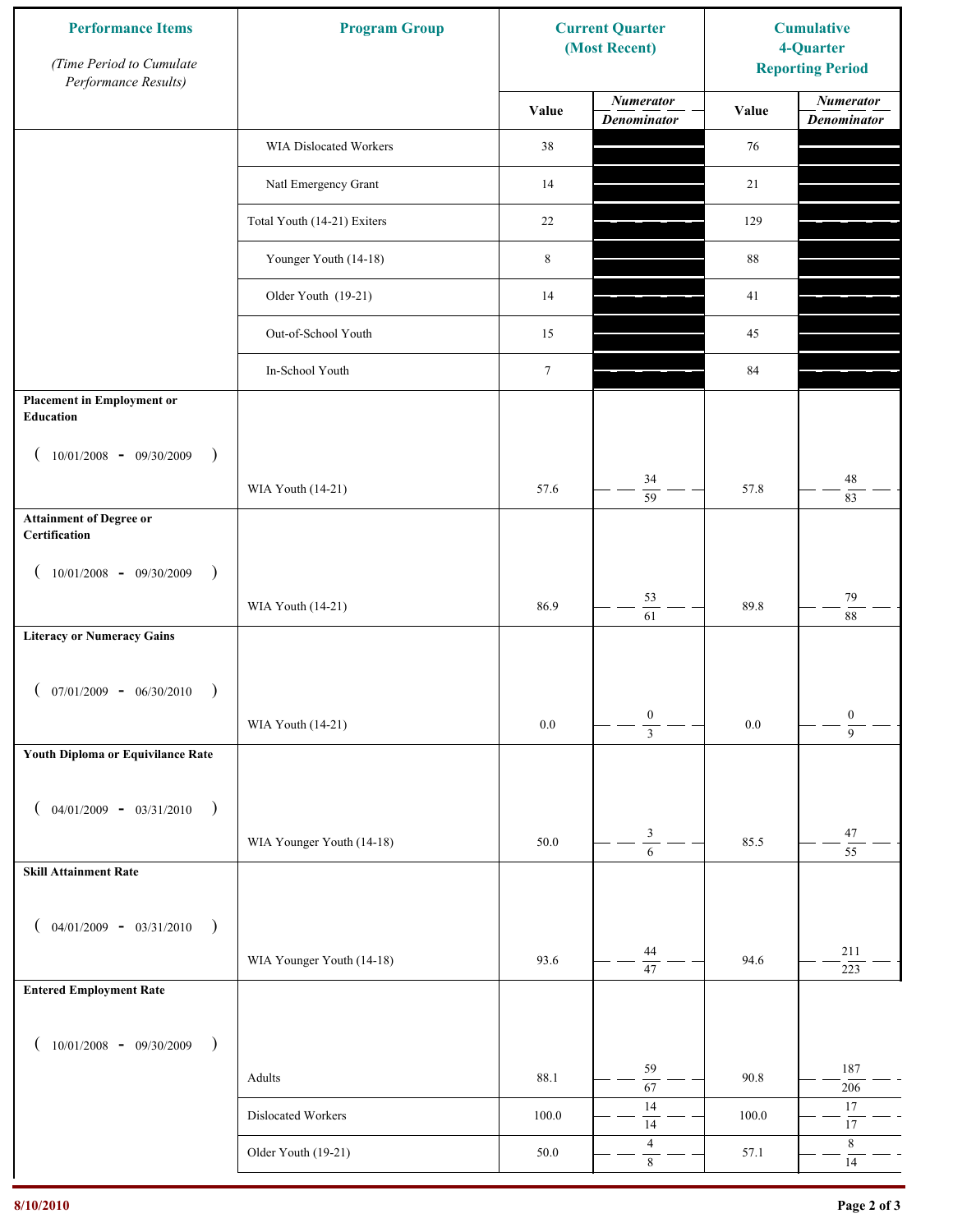| <b>Performance Items</b><br>(Time Period to Cumulate<br>Performance Results)                                                                              | <b>Program Group</b>  | <b>Current Quarter</b><br>(Most Recent) |                                        | <b>Cumulative</b><br>4-Quarter<br><b>Reporting Period</b> |                                        |
|-----------------------------------------------------------------------------------------------------------------------------------------------------------|-----------------------|-----------------------------------------|----------------------------------------|-----------------------------------------------------------|----------------------------------------|
|                                                                                                                                                           |                       | Value                                   | <b>Numerator</b><br><b>Denominator</b> | Value                                                     | <b>Numerator</b><br><b>Denominator</b> |
|                                                                                                                                                           | Natl Emergency Grant  | 100.0                                   | 1<br>$\mathbf{1}$                      | 100.0                                                     | 1<br>$\mathbf{1}$                      |
| <b>Employment and Credential</b><br>(Adults/Dislocated Workers) or<br><b>Credential Rates (Older Youth)</b><br>$10/01/2008$ - 09/30/2009<br>$\rightarrow$ |                       |                                         |                                        |                                                           |                                        |
|                                                                                                                                                           | Adults                | 92.9                                    | 91<br>98                               | 95.6                                                      | 175<br>183                             |
|                                                                                                                                                           | Dislocated Workers    | 100.0                                   | $\overline{2}$<br>$\overline{2}$       | 100.0                                                     | $\overline{c}$<br>$\overline{2}$       |
|                                                                                                                                                           | Older Youth (19-21)   | 40.0                                    | $\overline{4}$<br>10                   | 55.6                                                      | $10\,$<br>$18\,$                       |
| <b>Retention Rate</b>                                                                                                                                     |                       |                                         |                                        |                                                           |                                        |
| $04/01/2008$ - $03/31/2009$<br>$\rightarrow$                                                                                                              |                       |                                         |                                        |                                                           |                                        |
|                                                                                                                                                           | Adults                | 100.0                                   | 68<br>68                               | 95.4                                                      | 479<br>502                             |
|                                                                                                                                                           | Dislocated Workers    | 100.0                                   | $\overline{2}$<br>$\sqrt{2}$           | 100.0                                                     | 14<br>14                               |
|                                                                                                                                                           | Older Youth (19-21)   | 100.0                                   | $\mathbf{1}$<br>$\mathbf{1}$           | 84.0                                                      | 21<br>$25\,$                           |
|                                                                                                                                                           | Younger Youth (14-18) | 100.0                                   | $\mathbf{1}$<br>$\mathbf{1}$           | 68.1                                                      | $\overline{32}$<br>47                  |
|                                                                                                                                                           | Natl Emergency Grant  | $\boldsymbol{0}$                        | $\boldsymbol{0}$<br>$\overline{0}$     | $\boldsymbol{0}$                                          | $\mathbf{0}$<br>$\overline{0}$         |
| <b>Average Earnings</b>                                                                                                                                   |                       |                                         |                                        |                                                           |                                        |
| $04/01/2008$ - $03/31/2009$<br>$\lambda$                                                                                                                  |                       |                                         |                                        |                                                           |                                        |
|                                                                                                                                                           | Adults                | 18,105.0                                | 1,158,721<br>$\overline{64}$           | 18,759.6                                                  | 8,554,357<br>456                       |
|                                                                                                                                                           | Dislocated Workers    | 18,888.0                                | 18,888<br>$\mathbf{1}$                 | 15,655.8                                                  | 187,870<br>$\overline{12}$             |
|                                                                                                                                                           | Older Youth (19-21)   | 22,085.0                                | 22,085<br>$\mathbf{1}$                 | 6,243.6                                                   | 149,847<br>24                          |
|                                                                                                                                                           | Natl Emergency Grant  | $\boldsymbol{0}$                        | $\overline{0}$<br>$\overline{0}$       | $\boldsymbol{0}$                                          | $\overline{0}$<br>$\overline{0}$       |

**WIB Name:** Gulf Coast Workforce Development

**User Field 1: User Field 2:**

**Office Name:**

**Case Manager:**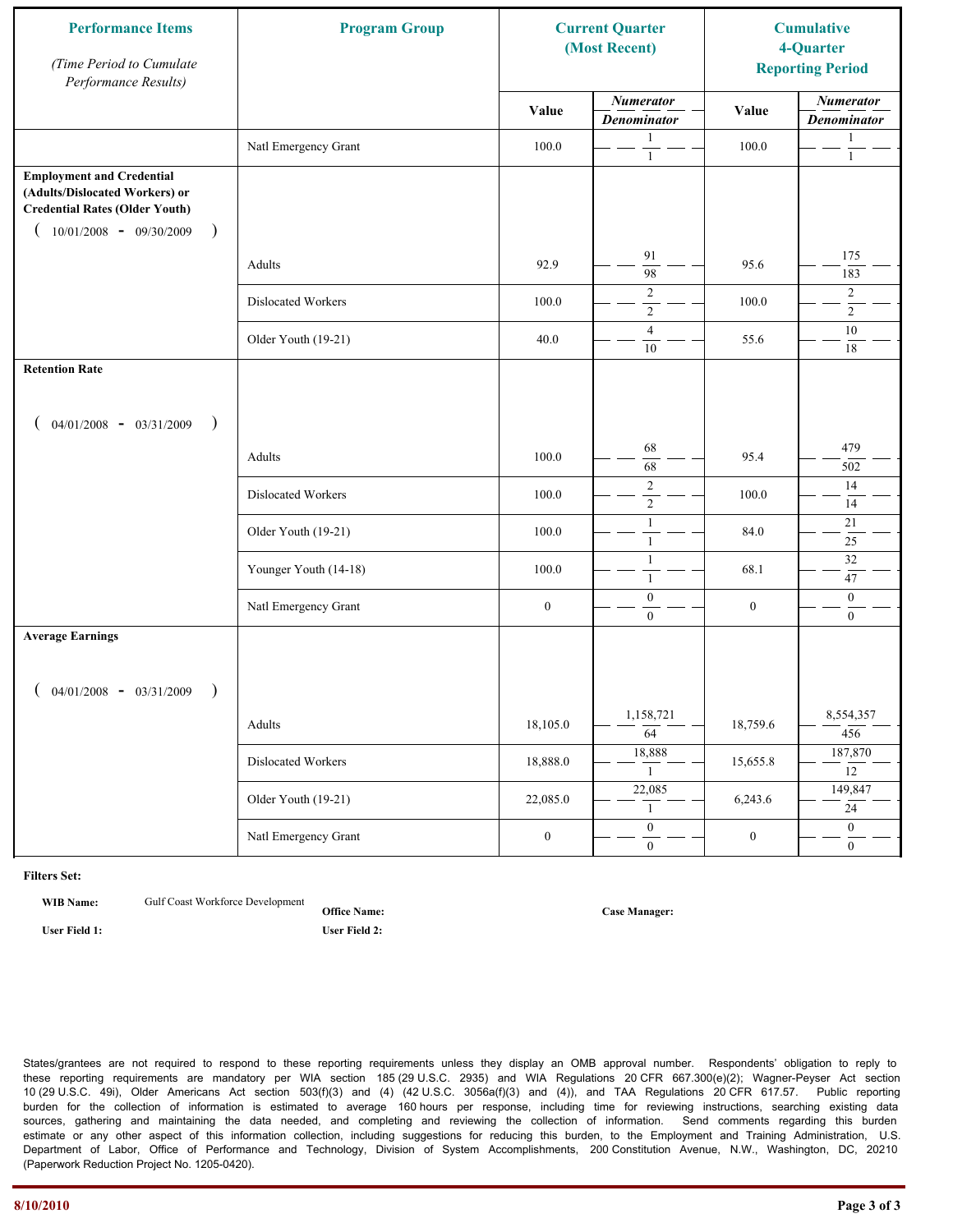**Report Due Date: Report Quarter End Date:** 06/30/2010

08/15/2010

**State:** FL

| <b>Performance Items</b><br>(Time Period to Cumulate<br>Performance Results) | <b>Program Group</b>              | <b>Current Quarter</b><br>(Most Recent) |                                        | <b>Cumulative</b><br>4-Quarter<br><b>Reporting Period</b> |                                        |
|------------------------------------------------------------------------------|-----------------------------------|-----------------------------------------|----------------------------------------|-----------------------------------------------------------|----------------------------------------|
|                                                                              |                                   | Value                                   | <b>Numerator</b><br><b>Denominator</b> | Value                                                     | <b>Numerator</b><br><b>Denominator</b> |
| <b>Total Participants</b>                                                    |                                   |                                         |                                        |                                                           |                                        |
| $07/01/2009 - 06/30/2010$<br>$\big)$                                         |                                   |                                         |                                        |                                                           |                                        |
|                                                                              | <b>Total Adult Participants</b>   | 641                                     |                                        | 730                                                       |                                        |
|                                                                              | Total Adults (self-services only) | $\boldsymbol{0}$                        |                                        | $\boldsymbol{0}$                                          |                                        |
|                                                                              | <b>WIA Adults</b>                 | 416                                     |                                        | 487                                                       |                                        |
|                                                                              | WIA Dislocated Workers            | 221                                     |                                        | 228                                                       |                                        |
|                                                                              | Natl Emergency Grant              | $\,8\,$                                 |                                        | 19                                                        |                                        |
|                                                                              | Received Training Services        | 345                                     |                                        | 414                                                       |                                        |
|                                                                              | <b>WIA Adults</b>                 | 320                                     |                                        | 385                                                       |                                        |
|                                                                              | WIA Dislocated Workers            | 28                                      |                                        | 32                                                        |                                        |
|                                                                              | Total Youth (14-21) Participants  | 176                                     |                                        | 327                                                       |                                        |
|                                                                              | Younger Youth (14-18)             | 77                                      |                                        | 168                                                       |                                        |
|                                                                              | Older Youth (19-21)               | 99                                      |                                        | 159                                                       |                                        |
|                                                                              | Out-of-School Youth               | 134                                     |                                        | 200                                                       |                                        |
|                                                                              | In-School-Youth                   | $42\,$                                  |                                        | 127                                                       |                                        |
| <b>Total Exiters</b>                                                         |                                   |                                         |                                        |                                                           |                                        |
| $04/01/2009 - 03/31/2010$<br>$\lambda$                                       |                                   |                                         |                                        |                                                           |                                        |
|                                                                              | <b>Total Adult Exiters</b>        | 29                                      |                                        | 127                                                       |                                        |
|                                                                              | Total Adults (self-services only) | $\boldsymbol{0}$                        |                                        | $\boldsymbol{0}$                                          |                                        |
|                                                                              | WIA Adults                        | 25                                      |                                        | $87\,$                                                    |                                        |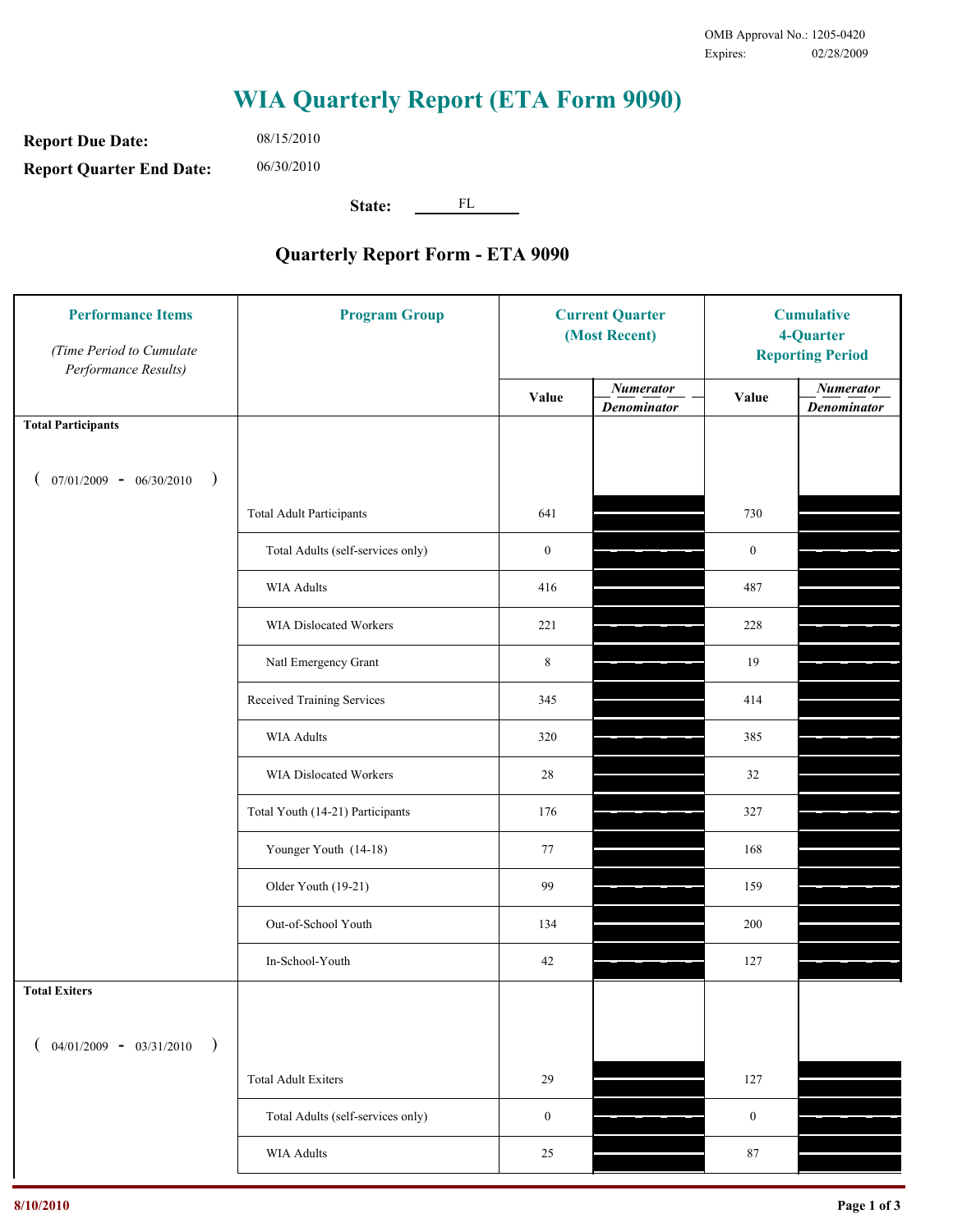| <b>Performance Items</b><br>(Time Period to Cumulate<br>Performance Results) | <b>Program Group</b>          |                  | <b>Current Quarter</b><br>(Most Recent) | <b>Cumulative</b><br>4-Quarter<br><b>Reporting Period</b> |                                        |
|------------------------------------------------------------------------------|-------------------------------|------------------|-----------------------------------------|-----------------------------------------------------------|----------------------------------------|
|                                                                              |                               | Value            | <b>Numerator</b><br><b>Denominator</b>  | Value                                                     | <b>Numerator</b><br><b>Denominator</b> |
|                                                                              | <b>WIA Dislocated Workers</b> | $\overline{4}$   |                                         | 11                                                        |                                        |
|                                                                              | Natl Emergency Grant          | $\boldsymbol{0}$ |                                         | 32                                                        |                                        |
|                                                                              | Total Youth (14-21) Exiters   | 19               |                                         | 165                                                       |                                        |
|                                                                              | Younger Youth (14-18)         | $\,8\,$          |                                         | 102                                                       |                                        |
|                                                                              | Older Youth (19-21)           | 11               |                                         | 63                                                        |                                        |
|                                                                              | Out-of-School Youth           | 11               |                                         | 79                                                        |                                        |
|                                                                              | In-School Youth               | $\,$ 8 $\,$      |                                         | 86                                                        |                                        |
| <b>Placement in Employment or</b><br>Education                               |                               |                  |                                         |                                                           |                                        |
| $10/01/2008 - 09/30/2009$<br>$\rightarrow$                                   |                               |                  |                                         |                                                           |                                        |
|                                                                              | WIA Youth (14-21)             | 13.9             | 10<br>$\overline{72}$                   | 22.7                                                      | $22\,$<br>97                           |
| <b>Attainment of Degree or</b><br>Certification                              |                               |                  |                                         |                                                           |                                        |
| $10/01/2008$ - 09/30/2009<br>$\lambda$                                       |                               |                  |                                         |                                                           |                                        |
|                                                                              | WIA Youth (14-21)             | 50.0             | 35<br>$\overline{70}$                   | 57.0                                                      | 53<br>$\overline{93}$                  |
| <b>Literacy or Numeracy Gains</b>                                            |                               |                  |                                         |                                                           |                                        |
| $07/01/2009 - 06/30/2010$                                                    |                               |                  |                                         |                                                           |                                        |
|                                                                              | WIA Youth (14-21)             | 44.4             | $\overline{4}$<br>$\overline{9}$        | 40.0                                                      | $30\,$<br>$\overline{75}$              |
| Youth Diploma or Equivilance Rate                                            |                               |                  |                                         |                                                           |                                        |
| $04/01/2009 - 03/31/2010$<br>$\rightarrow$                                   |                               |                  |                                         |                                                           |                                        |
|                                                                              | WIA Younger Youth (14-18)     | 85.7             | $\sqrt{6}$<br>$\overline{7}$            | 42.6                                                      | 29<br>68                               |
| <b>Skill Attainment Rate</b>                                                 |                               |                  |                                         |                                                           |                                        |
| $04/01/2009 - 03/31/2010$<br>$\rightarrow$                                   |                               |                  |                                         |                                                           |                                        |
|                                                                              | WIA Younger Youth (14-18)     | 96.3             | 26                                      | 90.6                                                      | 173                                    |
| <b>Entered Employment Rate</b>                                               |                               |                  | $\overline{27}$                         |                                                           | 191                                    |
|                                                                              |                               |                  |                                         |                                                           |                                        |
| $10/01/2008$ - 09/30/2009<br>$\overline{\phantom{a}}$                        | Adults                        | 90.9             | 10                                      | 85.3                                                      | 29                                     |
|                                                                              | Dislocated Workers            | $100.0\,$        | $11\,$<br>$\mathbf{1}$                  | 100.0                                                     | 34<br>$7\phantom{.0}$                  |
|                                                                              | Older Youth (19-21)           | 40.7             | $\mathbf{1}$<br>11                      | 51.4                                                      | $\overline{7}$<br>$18\,$               |
|                                                                              |                               |                  | $27\,$                                  |                                                           | 35                                     |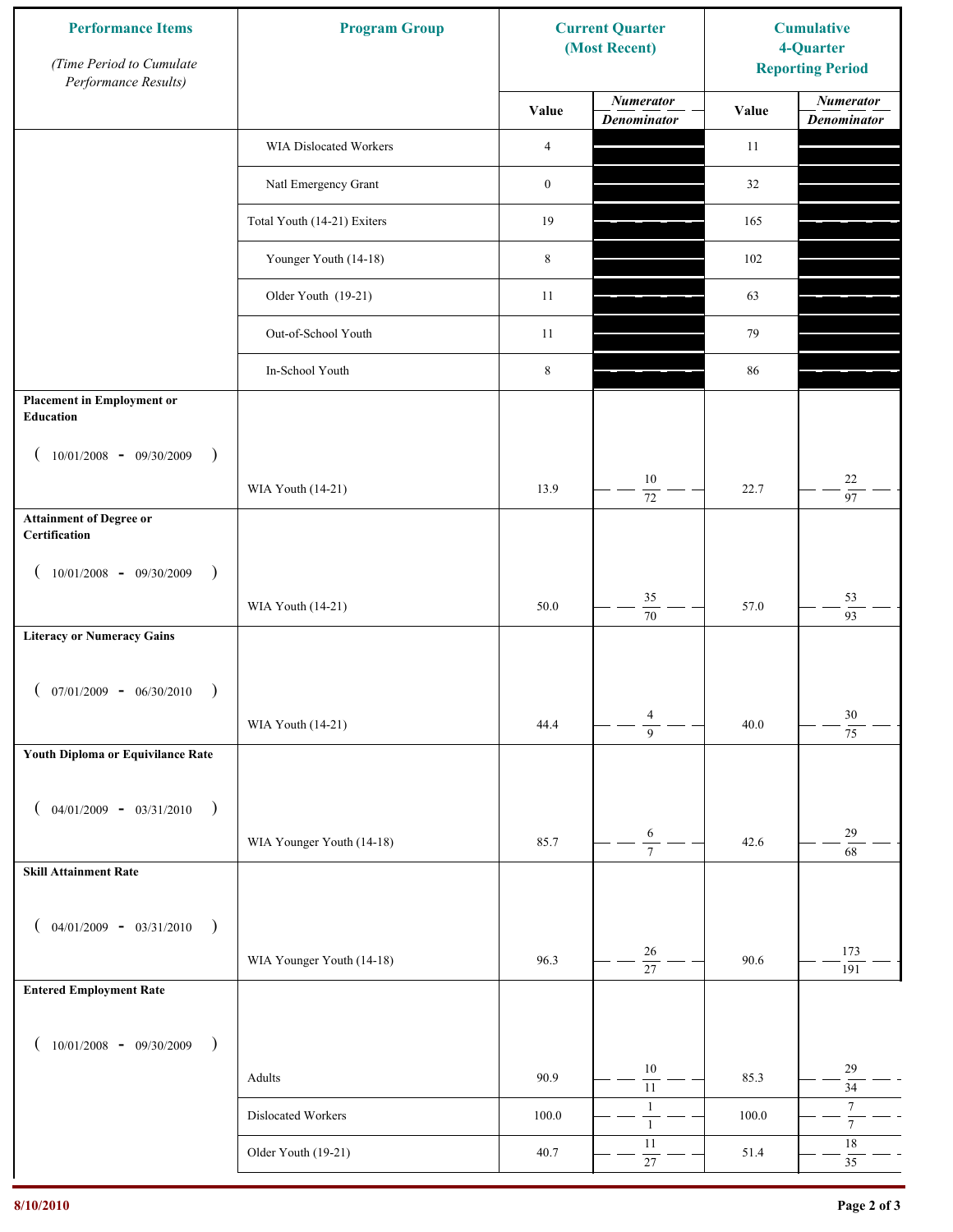| <b>Performance Items</b><br>(Time Period to Cumulate<br>Performance Results)                                                                              | <b>Program Group</b>  | <b>Current Quarter</b><br>(Most Recent) |                                        | <b>Cumulative</b><br>4-Quarter<br><b>Reporting Period</b> |                                        |
|-----------------------------------------------------------------------------------------------------------------------------------------------------------|-----------------------|-----------------------------------------|----------------------------------------|-----------------------------------------------------------|----------------------------------------|
|                                                                                                                                                           |                       | Value                                   | <b>Numerator</b><br><b>Denominator</b> | Value                                                     | <b>Numerator</b><br><b>Denominator</b> |
|                                                                                                                                                           | Natl Emergency Grant  | 50.0                                    | $\overline{4}$<br>$\,8\,$              | 47.4                                                      | $27\,$<br>$\overline{57}$              |
| <b>Employment and Credential</b><br>(Adults/Dislocated Workers) or<br><b>Credential Rates (Older Youth)</b><br>$10/01/2008 - 09/30/2009$<br>$\rightarrow$ |                       |                                         |                                        |                                                           |                                        |
|                                                                                                                                                           | Adults                | 75.0                                    | 3<br>$\overline{4}$                    | 96.6                                                      | 28<br>29                               |
|                                                                                                                                                           | Dislocated Workers    | 100.0                                   | $\mathbf{1}$<br>$\mathbf{1}$           | 100.0                                                     | $\overline{4}$<br>$\overline{4}$       |
|                                                                                                                                                           | Older Youth (19-21)   | 21.4                                    | 6<br>28                                | 33.3                                                      | 13<br>39                               |
| <b>Retention Rate</b>                                                                                                                                     |                       |                                         |                                        |                                                           |                                        |
| $04/01/2008$ - $03/31/2009$<br>$\rightarrow$                                                                                                              |                       |                                         |                                        |                                                           |                                        |
|                                                                                                                                                           | Adults                | 100.0                                   | 10<br>10                               | 93.5                                                      | 29<br>31                               |
|                                                                                                                                                           | Dislocated Workers    | 100.0                                   | $\sqrt{2}$<br>$\overline{2}$           | 100.0                                                     | 6<br>6                                 |
|                                                                                                                                                           | Older Youth (19-21)   | 100.0                                   | $\mathbf{1}$<br>$\mathbf{1}$           | 83.3                                                      | 10<br>12                               |
|                                                                                                                                                           | Younger Youth (14-18) | 50.0                                    | $\mathfrak{Z}$<br>6                    | 57.9                                                      | 11<br>19                               |
|                                                                                                                                                           | Natl Emergency Grant  | 66.7                                    | 8<br>12                                | 64.3                                                      | 9<br>14                                |
| <b>Average Earnings</b>                                                                                                                                   |                       |                                         |                                        |                                                           |                                        |
| $04/01/2008$ - $03/31/2009$<br>$\lambda$                                                                                                                  |                       |                                         |                                        |                                                           |                                        |
|                                                                                                                                                           | Adults                | 18,917.5                                | 189,175<br>$\overline{10}$             | 18,198.8                                                  | 527,766<br>$\overline{29}$             |
|                                                                                                                                                           | Dislocated Workers    | 17,803.5                                | 35,607<br>$\overline{2}$               | 15,977.7                                                  | 95,866<br>6                            |
|                                                                                                                                                           | Older Youth (19-21)   | 3,180.0                                 | 3,180<br>$\mathbf{1}$                  | 5,527.3                                                   | 60,800<br>11                           |
|                                                                                                                                                           | Natl Emergency Grant  | 9,652.0                                 | 77,216<br>8                            | 8,972.8                                                   | 80,755<br>$\overline{9}$               |

**WIB Name:** Workforce Plus

**Office Name:**

**User Field 1: User Field 2:**

**Case Manager:**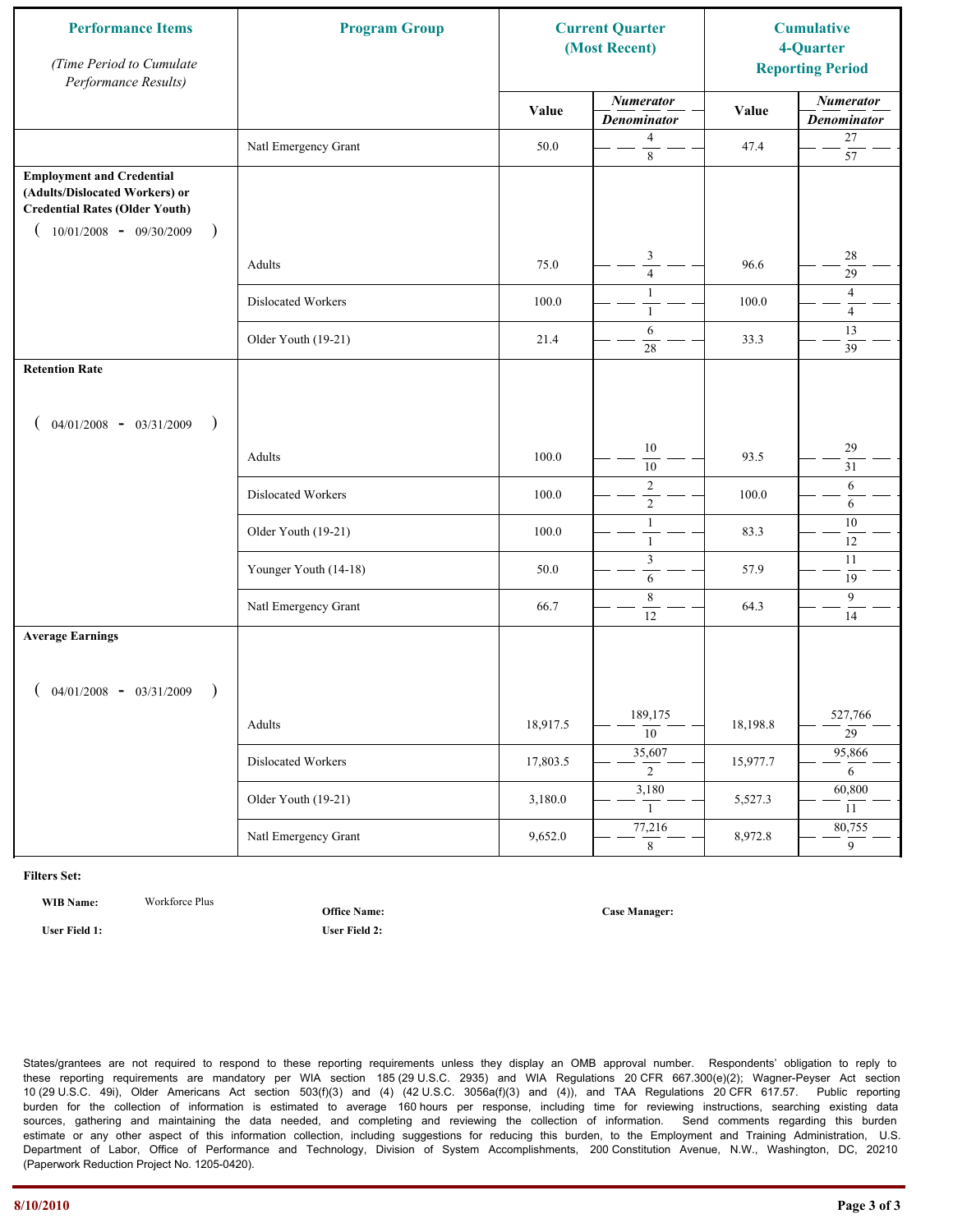**Report Due Date: Report Quarter End Date:** 06/30/2010

08/15/2010

**State:** FL

| <b>Performance Items</b><br>(Time Period to Cumulate<br>Performance Results) | <b>Program Group</b>              | <b>Current Quarter</b><br>(Most Recent) |                                        | <b>Cumulative</b><br>4-Quarter<br><b>Reporting Period</b> |                                        |
|------------------------------------------------------------------------------|-----------------------------------|-----------------------------------------|----------------------------------------|-----------------------------------------------------------|----------------------------------------|
|                                                                              |                                   | Value                                   | <b>Numerator</b><br><b>Denominator</b> | Value                                                     | <b>Numerator</b><br><b>Denominator</b> |
| <b>Total Participants</b>                                                    |                                   |                                         |                                        |                                                           |                                        |
| $07/01/2009 - 06/30/2010$<br>$\rightarrow$                                   |                                   |                                         |                                        |                                                           |                                        |
|                                                                              | <b>Total Adult Participants</b>   | 115                                     |                                        | 153                                                       |                                        |
|                                                                              | Total Adults (self-services only) | $\boldsymbol{0}$                        |                                        | $\boldsymbol{0}$                                          |                                        |
|                                                                              | <b>WIA Adults</b>                 | 88                                      |                                        | 123                                                       |                                        |
|                                                                              | WIA Dislocated Workers            | 33                                      |                                        | 39                                                        |                                        |
|                                                                              | Natl Emergency Grant              | $\boldsymbol{0}$                        |                                        | $\boldsymbol{0}$                                          |                                        |
|                                                                              | Received Training Services        | 77                                      |                                        | 103                                                       |                                        |
|                                                                              | <b>WIA Adults</b>                 | 59                                      |                                        | $80\,$                                                    |                                        |
|                                                                              | WIA Dislocated Workers            | 22                                      |                                        | 28                                                        |                                        |
|                                                                              | Total Youth (14-21) Participants  | 51                                      |                                        | 70                                                        |                                        |
|                                                                              | Younger Youth (14-18)             | 37                                      |                                        | 53                                                        |                                        |
|                                                                              | Older Youth (19-21)               | 14                                      |                                        | 17                                                        |                                        |
|                                                                              | Out-of-School Youth               | 10                                      |                                        | 17                                                        |                                        |
|                                                                              | In-School-Youth                   | 41                                      |                                        | 53                                                        |                                        |
| <b>Total Exiters</b>                                                         |                                   |                                         |                                        |                                                           |                                        |
| $04/01/2009 - 03/31/2010$<br>$\rightarrow$                                   |                                   |                                         |                                        |                                                           |                                        |
|                                                                              | <b>Total Adult Exiters</b>        | 5                                       |                                        | 40                                                        |                                        |
|                                                                              | Total Adults (self-services only) | $\boldsymbol{0}$                        |                                        | $\boldsymbol{0}$                                          |                                        |
|                                                                              | WIA Adults                        | 4                                       |                                        | 36                                                        |                                        |
|                                                                              |                                   |                                         |                                        |                                                           |                                        |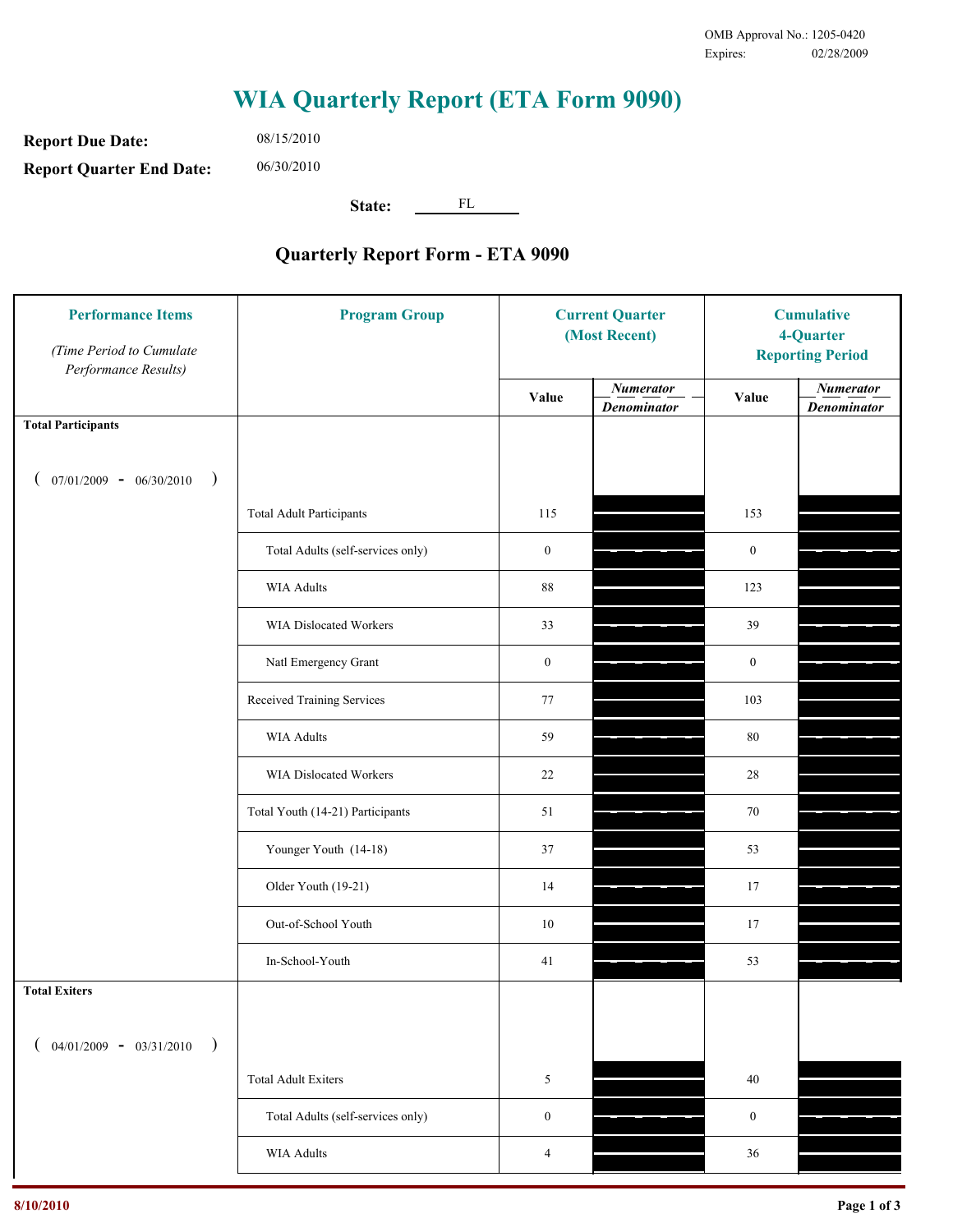| <b>Performance Items</b><br>(Time Period to Cumulate<br>Performance Results) | <b>Program Group</b>        |                  | <b>Current Quarter</b><br>(Most Recent) | <b>Cumulative</b><br>4-Quarter<br><b>Reporting Period</b> |                                        |
|------------------------------------------------------------------------------|-----------------------------|------------------|-----------------------------------------|-----------------------------------------------------------|----------------------------------------|
|                                                                              |                             | Value            | <b>Numerator</b><br><b>Denominator</b>  | Value                                                     | <b>Numerator</b><br><b>Denominator</b> |
|                                                                              | WIA Dislocated Workers      | 3                |                                         | $\,8\,$                                                   |                                        |
|                                                                              | Natl Emergency Grant        | $\boldsymbol{0}$ |                                         | $\boldsymbol{0}$                                          |                                        |
|                                                                              | Total Youth (14-21) Exiters | 3                |                                         | $20\,$                                                    |                                        |
|                                                                              | Younger Youth (14-18)       | 3                |                                         | 17                                                        |                                        |
|                                                                              | Older Youth (19-21)         | $\boldsymbol{0}$ |                                         | 3                                                         |                                        |
|                                                                              | Out-of-School Youth         | $\mathbf{1}$     |                                         | $\tau$                                                    |                                        |
|                                                                              | In-School Youth             | $\overline{c}$   |                                         | 13                                                        |                                        |
| <b>Placement in Employment or</b><br><b>Education</b>                        |                             |                  |                                         |                                                           |                                        |
| $10/01/2008 - 09/30/2009$<br>$\rightarrow$                                   |                             |                  | 6                                       |                                                           | 9                                      |
|                                                                              | WIA Youth (14-21)           | 54.5             | 11                                      | 60.0                                                      | $\overline{15}$                        |
| <b>Attainment of Degree or</b><br>Certification                              |                             |                  |                                         |                                                           |                                        |
| $(10/01/2008 - 09/30/2009$<br>$\lambda$                                      |                             |                  |                                         |                                                           |                                        |
|                                                                              | WIA Youth (14-21)           | 63.6             | $\boldsymbol{7}$<br>$\overline{11}$     | 53.3                                                      | $\,$ 8 $\,$<br>$\overline{15}$         |
| <b>Literacy or Numeracy Gains</b>                                            |                             |                  |                                         |                                                           |                                        |
| $07/01/2009 - 06/30/2010$                                                    |                             |                  |                                         |                                                           |                                        |
|                                                                              | WIA Youth (14-21)           | $0.0\,$          | $\boldsymbol{0}$<br>$\overline{0}$      | 40.0                                                      | $\frac{2}{5}$                          |
| Youth Diploma or Equivilance Rate                                            |                             |                  |                                         |                                                           |                                        |
| $04/01/2009 - 03/31/2010$<br>$\rightarrow$                                   |                             |                  |                                         |                                                           |                                        |
|                                                                              | WIA Younger Youth (14-18)   | 50.0             | $\mathbf{1}$<br>$\overline{2}$          | 57.1                                                      | $\,$ 8 $\,$                            |
| <b>Skill Attainment Rate</b>                                                 |                             |                  |                                         |                                                           | $\overline{14}$                        |
|                                                                              |                             |                  |                                         |                                                           |                                        |
| $04/01/2009 - 03/31/2010$ )                                                  |                             |                  | $\tau$                                  |                                                           | 19                                     |
| <b>Entered Employment Rate</b>                                               | WIA Younger Youth (14-18)   | 58.3             | $\overline{12}$                         | 43.2                                                      | 44                                     |
|                                                                              |                             |                  |                                         |                                                           |                                        |
| $10/01/2008$ - 09/30/2009<br>$\overline{\phantom{a}}$                        |                             |                  |                                         |                                                           |                                        |
|                                                                              | Adults                      | 100.0            | 6<br>$\sqrt{6}$                         | 92.9                                                      | 13<br>14                               |
|                                                                              | Dislocated Workers          | $0.0\,$          | $\boldsymbol{0}$<br>$\boldsymbol{0}$    | 0.0                                                       | $\boldsymbol{0}$<br>$\mathbf{1}$       |
|                                                                              | Older Youth (19-21)         | 66.7             | $\sqrt{2}$<br>$\overline{\mathbf{3}}$   | 50.0                                                      | $\sqrt{2}$<br>$\overline{4}$           |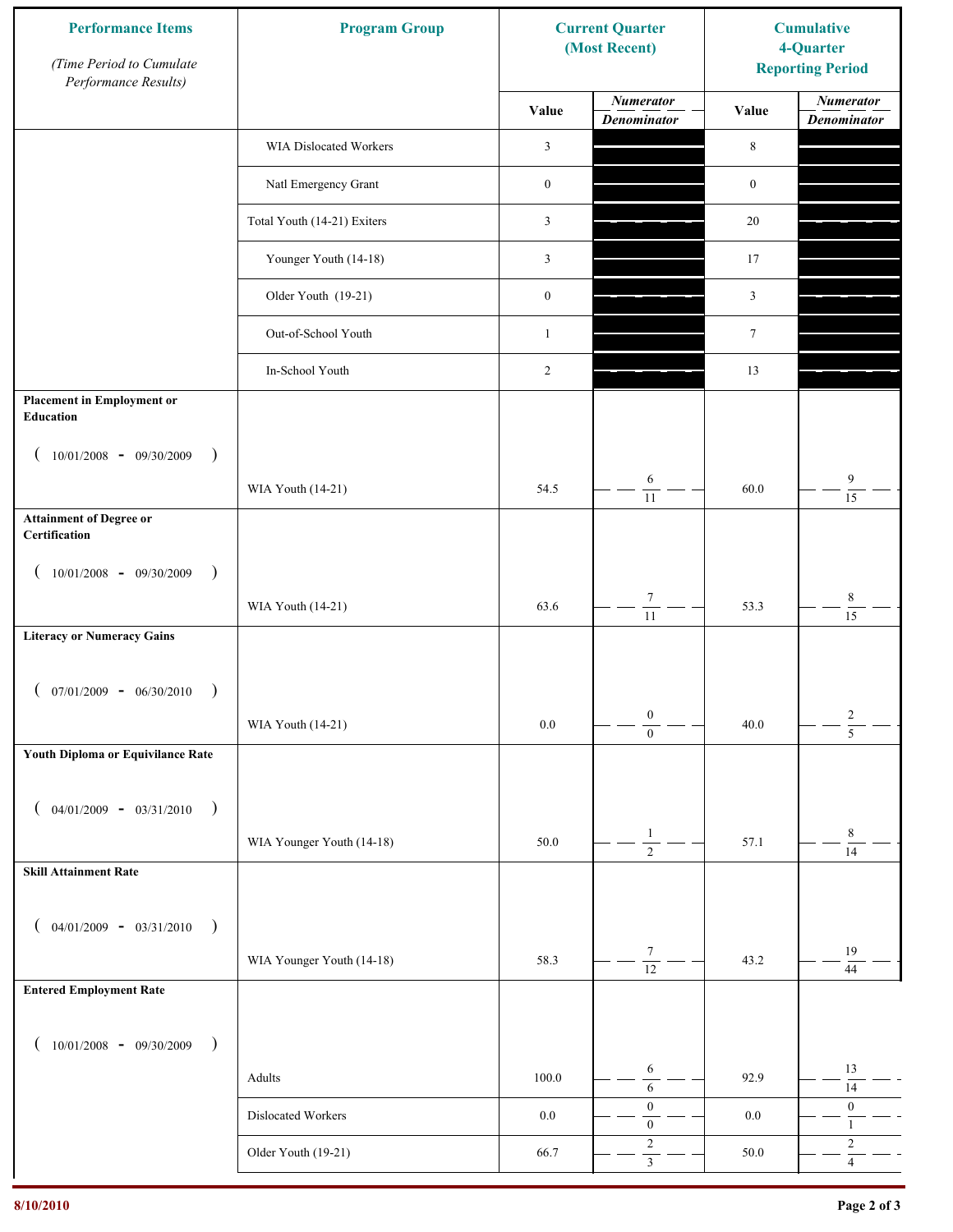| <b>Performance Items</b><br>(Time Period to Cumulate<br>Performance Results)                                                                              | <b>Program Group</b>  |                  | <b>Current Quarter</b><br>(Most Recent) |                  | <b>Cumulative</b><br>4-Quarter<br><b>Reporting Period</b> |
|-----------------------------------------------------------------------------------------------------------------------------------------------------------|-----------------------|------------------|-----------------------------------------|------------------|-----------------------------------------------------------|
|                                                                                                                                                           |                       | Value            | <b>Numerator</b><br><b>Denominator</b>  | Value            | <b>Numerator</b><br><b>Denominator</b>                    |
|                                                                                                                                                           | Natl Emergency Grant  | $\boldsymbol{0}$ | $\mathbf{0}$<br>$\boldsymbol{0}$        | $\boldsymbol{0}$ | $\boldsymbol{0}$<br>$\boldsymbol{0}$                      |
| <b>Employment and Credential</b><br>(Adults/Dislocated Workers) or<br><b>Credential Rates (Older Youth)</b><br>$10/01/2008 - 09/30/2009$<br>$\rightarrow$ |                       |                  |                                         |                  |                                                           |
|                                                                                                                                                           | Adults                | 100.0            | 14<br>14                                | 95.8             | 23<br>24                                                  |
|                                                                                                                                                           | Dislocated Workers    | $0.0\,$          | $\mathbf{0}$<br>$\mathbf{0}$            | 50.0             | $\mathbf{1}$<br>$\overline{2}$                            |
|                                                                                                                                                           | Older Youth (19-21)   | 33.3             | $\mathbf{1}$<br>$\overline{\mathbf{3}}$ | 20.0             | $\mathbf{1}$<br>$\overline{5}$                            |
| <b>Retention Rate</b>                                                                                                                                     |                       |                  |                                         |                  |                                                           |
| $04/01/2008$ - $03/31/2009$<br>$\rightarrow$                                                                                                              |                       |                  |                                         |                  |                                                           |
|                                                                                                                                                           | Adults                | 100.0            | $\sqrt{5}$<br>5                         | 90.6             | 29<br>32                                                  |
|                                                                                                                                                           | Dislocated Workers    | 0.0              | $\boldsymbol{0}$<br>$\mathbf{0}$        | 100.0            | $\overline{4}$<br>$\overline{4}$                          |
|                                                                                                                                                           | Older Youth (19-21)   | 0.0              | $\boldsymbol{0}$<br>$\mathbf{0}$        | 50.0             | $\mathbf{1}$<br>$\overline{2}$                            |
|                                                                                                                                                           | Younger Youth (14-18) | 0.0              | $\boldsymbol{0}$<br>$\boldsymbol{0}$    | 64.3             | 9<br>14                                                   |
|                                                                                                                                                           | Natl Emergency Grant  | $\boldsymbol{0}$ | $\boldsymbol{0}$<br>$\mathbf{0}$        | $\boldsymbol{0}$ | $\mathbf{0}$<br>$\overline{0}$                            |
| <b>Average Earnings</b>                                                                                                                                   |                       |                  |                                         |                  |                                                           |
| $04/01/2008$ - $03/31/2009$<br>$\lambda$                                                                                                                  |                       |                  |                                         |                  |                                                           |
|                                                                                                                                                           | Adults                | 25,692.0         | 102,768<br>$\overline{4}$               | 19,883.8         | 536,863<br>$\overline{27}$                                |
|                                                                                                                                                           | Dislocated Workers    | $0.0\,$          | $\overline{0}$<br>$\mathbf{0}$          | 14,795.3         | 44,386<br>$\overline{3}$                                  |
|                                                                                                                                                           | Older Youth (19-21)   | $0.0\,$          | $\overline{0}$<br>$\mathbf{0}$          | 1,038.0          | 2,076<br>$\overline{2}$                                   |
|                                                                                                                                                           | Natl Emergency Grant  | $\boldsymbol{0}$ | $\overline{0}$<br>$\overline{0}$        | $\boldsymbol{0}$ | $\overline{0}$<br>$\overline{0}$                          |

**WIB Name:** North Florida Workforce Developm

**Office Name: User Field 1: User Field 2:**

**Case Manager:**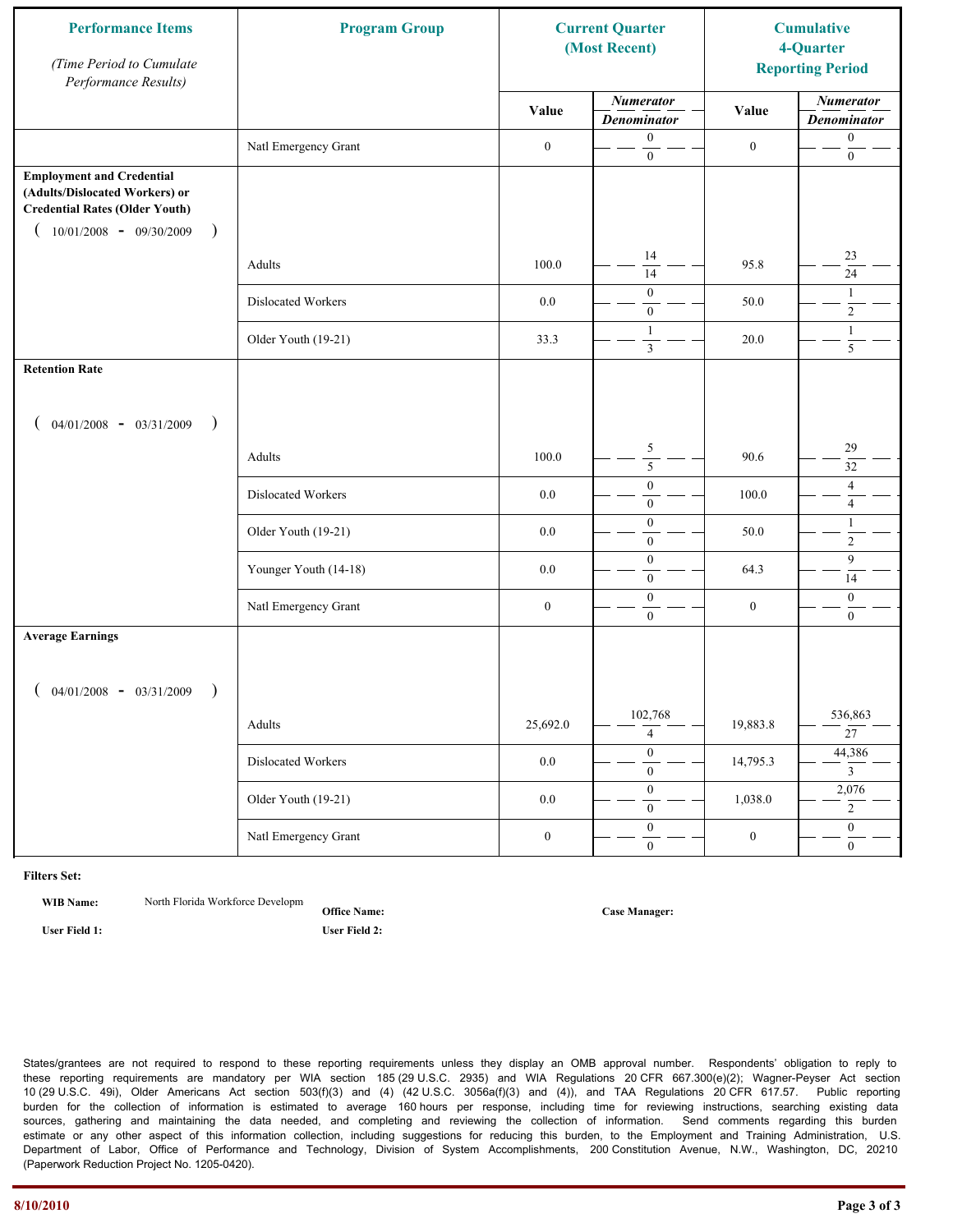**Report Due Date: Report Quarter End Date:** 06/30/2010

08/15/2010

**State:** FL

| <b>Performance Items</b><br>(Time Period to Cumulate<br>Performance Results) | <b>Program Group</b>              | <b>Current Quarter</b><br>(Most Recent) |                                        | <b>Cumulative</b><br>4-Quarter<br><b>Reporting Period</b> |                                        |
|------------------------------------------------------------------------------|-----------------------------------|-----------------------------------------|----------------------------------------|-----------------------------------------------------------|----------------------------------------|
|                                                                              |                                   | Value                                   | <b>Numerator</b><br><b>Denominator</b> | Value                                                     | <b>Numerator</b><br><b>Denominator</b> |
| <b>Total Participants</b>                                                    |                                   |                                         |                                        |                                                           |                                        |
| $07/01/2009 - 06/30/2010$<br>$\big)$                                         |                                   |                                         |                                        |                                                           |                                        |
|                                                                              | <b>Total Adult Participants</b>   | 338                                     |                                        | 396                                                       |                                        |
|                                                                              | Total Adults (self-services only) | $\boldsymbol{0}$                        |                                        | $\boldsymbol{0}$                                          |                                        |
|                                                                              | <b>WIA Adults</b>                 | 264                                     |                                        | 299                                                       |                                        |
|                                                                              | WIA Dislocated Workers            | 78                                      |                                        | 102                                                       |                                        |
|                                                                              | Natl Emergency Grant              | $\boldsymbol{0}$                        |                                        | $\boldsymbol{0}$                                          |                                        |
|                                                                              | Received Training Services        | 262                                     |                                        | 323                                                       |                                        |
|                                                                              | <b>WIA Adults</b>                 | 220                                     |                                        | 259                                                       |                                        |
|                                                                              | WIA Dislocated Workers            | 45                                      |                                        | 68                                                        |                                        |
|                                                                              | Total Youth (14-21) Participants  | 205                                     |                                        | 245                                                       |                                        |
|                                                                              | Younger Youth (14-18)             | 132                                     |                                        | 161                                                       |                                        |
|                                                                              | Older Youth (19-21)               | 73                                      |                                        | 84                                                        |                                        |
|                                                                              | Out-of-School Youth               | 122                                     |                                        | 141                                                       |                                        |
|                                                                              | In-School-Youth                   | 83                                      |                                        | 104                                                       |                                        |
| <b>Total Exiters</b>                                                         |                                   |                                         |                                        |                                                           |                                        |
| $($ 04/01/2009 - 03/31/2010<br>$\rightarrow$                                 |                                   |                                         |                                        |                                                           |                                        |
|                                                                              | <b>Total Adult Exiters</b>        | 25                                      |                                        | $78\,$                                                    |                                        |
|                                                                              | Total Adults (self-services only) | $\boldsymbol{0}$                        |                                        | $\boldsymbol{0}$                                          |                                        |
|                                                                              | WIA Adults                        | 14                                      |                                        | 53                                                        |                                        |
|                                                                              |                                   |                                         |                                        |                                                           |                                        |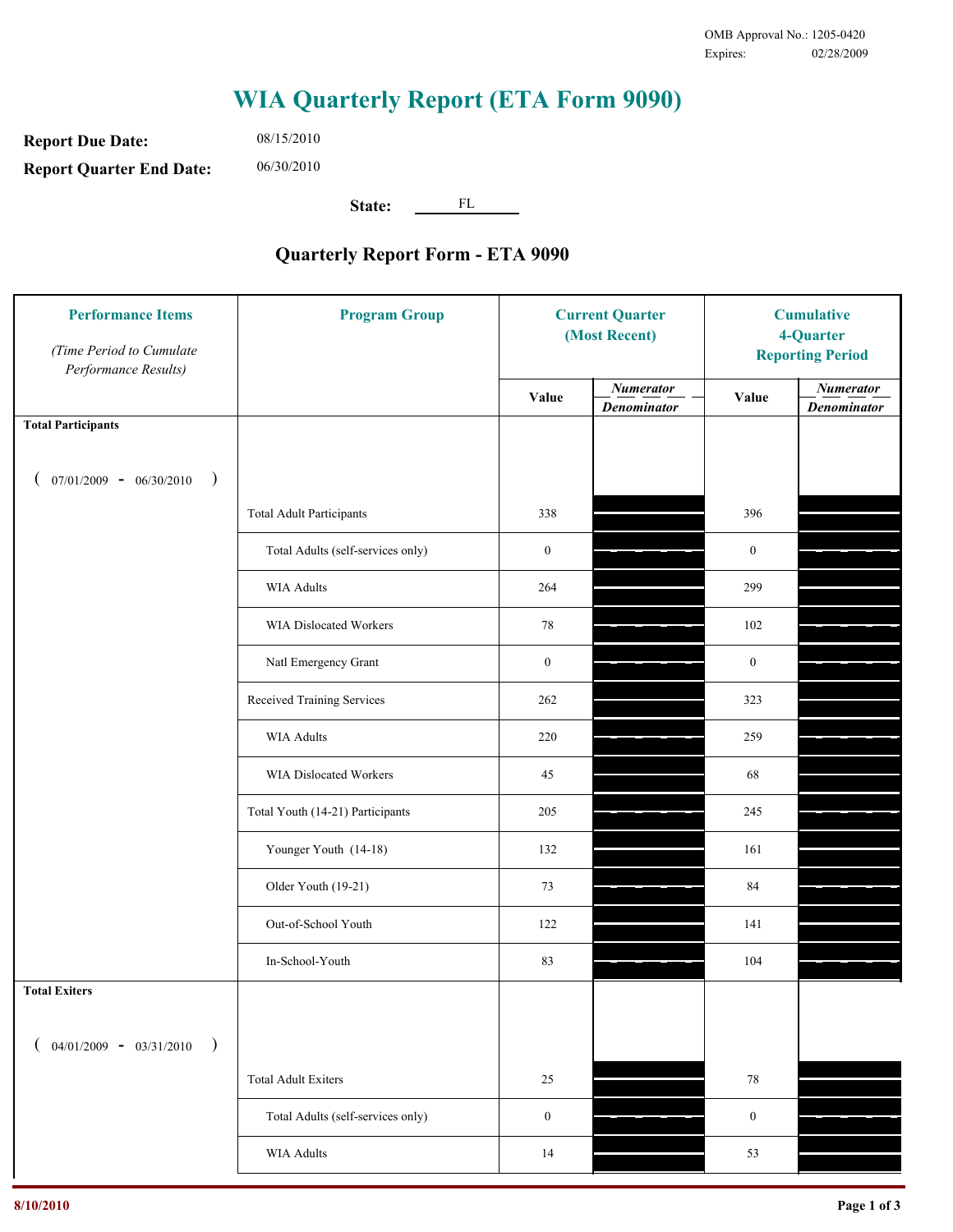| <b>Performance Items</b><br>(Time Period to Cumulate<br>Performance Results) | <b>Program Group</b>        |                  | <b>Current Quarter</b><br>(Most Recent) | <b>Cumulative</b><br>4-Quarter<br><b>Reporting Period</b> |                                        |
|------------------------------------------------------------------------------|-----------------------------|------------------|-----------------------------------------|-----------------------------------------------------------|----------------------------------------|
|                                                                              |                             | Value            | <b>Numerator</b><br><b>Denominator</b>  | Value                                                     | <b>Numerator</b><br><b>Denominator</b> |
|                                                                              | WIA Dislocated Workers      | 12               |                                         | 26                                                        |                                        |
|                                                                              | Natl Emergency Grant        | $\boldsymbol{0}$ |                                         | $\boldsymbol{0}$                                          |                                        |
|                                                                              | Total Youth (14-21) Exiters | 11               |                                         | 48                                                        |                                        |
|                                                                              | Younger Youth (14-18)       | 4                |                                         | 36                                                        |                                        |
|                                                                              | Older Youth (19-21)         | $\tau$           |                                         | 12                                                        |                                        |
|                                                                              | Out-of-School Youth         | $10\,$           |                                         | 21                                                        |                                        |
|                                                                              | In-School Youth             | $\mathbf{1}$     |                                         | $27\,$                                                    |                                        |
| <b>Placement in Employment or</b><br><b>Education</b>                        |                             |                  |                                         |                                                           |                                        |
| $10/01/2008 - 09/30/2009$<br>$\rightarrow$                                   |                             |                  | 17                                      |                                                           | 35                                     |
|                                                                              | WIA Youth (14-21)           | 65.4             | 26                                      | 70.0                                                      | 50                                     |
| <b>Attainment of Degree or</b><br>Certification                              |                             |                  |                                         |                                                           |                                        |
| $(10/01/2008 - 09/30/2009$<br>$\lambda$                                      |                             |                  |                                         |                                                           |                                        |
|                                                                              | WIA Youth (14-21)           | 92.0             | $23\,$<br>$\overline{25}$               | 80.8                                                      | $42\,$<br>$\overline{52}$              |
| <b>Literacy or Numeracy Gains</b>                                            |                             |                  |                                         |                                                           |                                        |
| $07/01/2009 - 06/30/2010$                                                    |                             |                  |                                         |                                                           |                                        |
|                                                                              | WIA Youth (14-21)           | $0.0\,$          | $\boldsymbol{0}$<br>$\overline{0}$      | 25.0                                                      | 6<br>$\overline{24}$                   |
| Youth Diploma or Equivilance Rate                                            |                             |                  |                                         |                                                           |                                        |
|                                                                              |                             |                  |                                         |                                                           |                                        |
| $04/01/2009 - 03/31/2010$<br>$\rightarrow$                                   | WIA Younger Youth (14-18)   | 66.7             | $\overline{\mathbf{c}}$                 | 81.3                                                      | $26\,$                                 |
| <b>Skill Attainment Rate</b>                                                 |                             |                  | $\overline{3}$                          |                                                           | $\overline{32}$                        |
|                                                                              |                             |                  |                                         |                                                           |                                        |
| $04/01/2009 - 03/31/2010$ )                                                  |                             |                  |                                         |                                                           |                                        |
|                                                                              | WIA Younger Youth (14-18)   | 100.0            | 43<br>$\overline{43}$                   | 100.0                                                     | 182<br>182                             |
| <b>Entered Employment Rate</b>                                               |                             |                  |                                         |                                                           |                                        |
| $10/01/2008$ - 09/30/2009<br>$\overline{\phantom{a}}$                        |                             |                  |                                         |                                                           |                                        |
|                                                                              | Adults                      | 100.0            | 3<br>$\overline{3}$                     | 94.1                                                      | $16\,$<br>17                           |
|                                                                              | Dislocated Workers          | 100.0            | $\sqrt{3}$<br>$\overline{\overline{3}}$ | 100.0                                                     | $\overline{9}$<br>$\overline{9}$       |
|                                                                              | Older Youth (19-21)         | 66.7             | $\sqrt{2}$<br>$\overline{\mathbf{3}}$   | 88.9                                                      | $\,$ 8 $\,$<br>$\overline{9}$          |
|                                                                              |                             |                  |                                         |                                                           |                                        |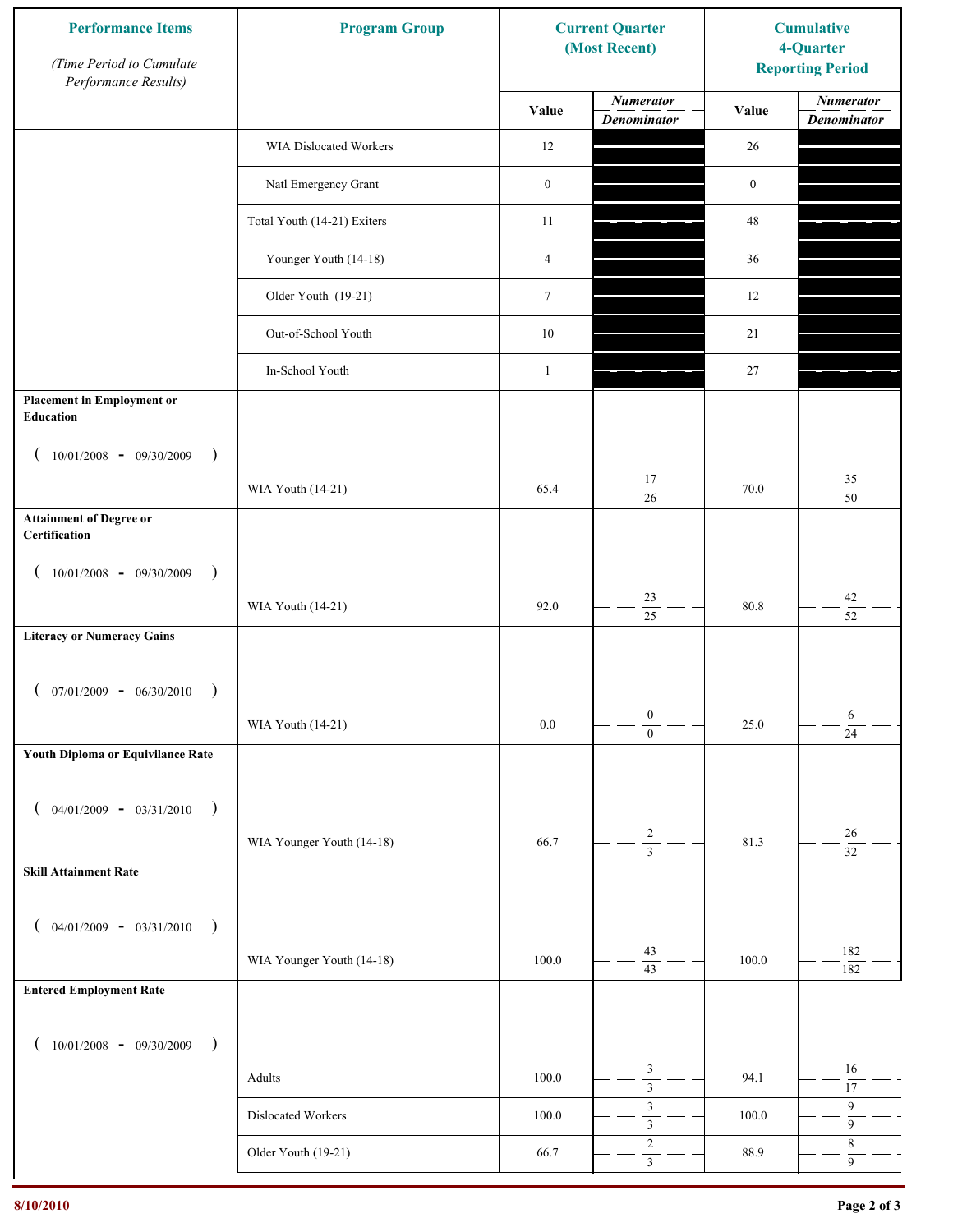| <b>Performance Items</b><br>(Time Period to Cumulate<br>Performance Results)                                                                                         | <b>Program Group</b>  |                  | <b>Current Quarter</b><br>(Most Recent)   |                  | <b>Cumulative</b><br>4-Quarter<br><b>Reporting Period</b> |
|----------------------------------------------------------------------------------------------------------------------------------------------------------------------|-----------------------|------------------|-------------------------------------------|------------------|-----------------------------------------------------------|
|                                                                                                                                                                      |                       | Value            | <b>Numerator</b><br><b>Denominator</b>    | Value            | <b>Numerator</b><br><b>Denominator</b>                    |
|                                                                                                                                                                      | Natl Emergency Grant  | $\boldsymbol{0}$ | $\mathbf{0}$<br>$\boldsymbol{0}$          | $\mathbf{0}$     | $\boldsymbol{0}$<br>$\boldsymbol{0}$                      |
| <b>Employment and Credential</b><br>(Adults/Dislocated Workers) or<br><b>Credential Rates (Older Youth)</b><br>$10/01/2008$ - 09/30/2009<br>$\overline{\phantom{a}}$ |                       |                  |                                           |                  |                                                           |
|                                                                                                                                                                      | Adults                | 100.0            | 12<br>$\overline{12}$                     | 89.5             | 51<br>$\overline{57}$                                     |
|                                                                                                                                                                      | Dislocated Workers    | $0.0\,$          | $\mathbf{0}$<br>$\mathbf{0}$              | 100.0            | $\overline{c}$<br>$\overline{2}$                          |
|                                                                                                                                                                      | Older Youth (19-21)   | 66.7             | $\overline{2}$<br>$\overline{\mathbf{3}}$ | 50.0             | 6<br>12                                                   |
| <b>Retention Rate</b>                                                                                                                                                |                       |                  |                                           |                  |                                                           |
| $04/01/2008$ - $03/31/2009$<br>$\rightarrow$                                                                                                                         |                       |                  |                                           |                  |                                                           |
|                                                                                                                                                                      | Adults                | 92.9             | 13<br>14                                  | 95.8             | 69<br>72                                                  |
|                                                                                                                                                                      | Dislocated Workers    | 66.7             | $\overline{2}$<br>$\mathfrak{Z}$          | 90.9             | $10\,$<br>11                                              |
|                                                                                                                                                                      | Older Youth (19-21)   | 100.0            | $\sqrt{2}$<br>$\overline{2}$              | 90.9             | $10\,$<br>$11\,$                                          |
|                                                                                                                                                                      | Younger Youth (14-18) | 50.0             | $\sqrt{2}$<br>$\overline{4}$              | 79.3             | 23<br>29                                                  |
|                                                                                                                                                                      | Natl Emergency Grant  | $\boldsymbol{0}$ | $\boldsymbol{0}$<br>$\mathbf{0}$          | $\boldsymbol{0}$ | $\mathbf{0}$<br>$\overline{0}$                            |
| <b>Average Earnings</b>                                                                                                                                              |                       |                  |                                           |                  |                                                           |
| $04/01/2008$ - $03/31/2009$<br>$\lambda$                                                                                                                             |                       |                  |                                           |                  |                                                           |
|                                                                                                                                                                      | Adults                | 17,850.3         | 232,054<br>$\overline{13}$                | 17,732.0         | 1,028,455<br>$\overline{58}$                              |
|                                                                                                                                                                      | Dislocated Workers    | $0.0\,$          | $\overline{0}$<br>$\mathbf{0}$            | 13,182.6         | 92,278<br>$\overline{7}$                                  |
|                                                                                                                                                                      | Older Youth (19-21)   | 3,793.0          | 7,586<br>$\overline{2}$                   | 4,902.5          | 53,927<br>11                                              |
|                                                                                                                                                                      | Natl Emergency Grant  | $\boldsymbol{0}$ | $\overline{0}$<br>$\mathbf{0}$            | $\boldsymbol{0}$ | $\overline{0}$<br>$\mathbf{0}$                            |

**WIB Name:** Florida Crown Workforce Developn

**Office Name: User Field 1: User Field 2:**

**Case Manager:**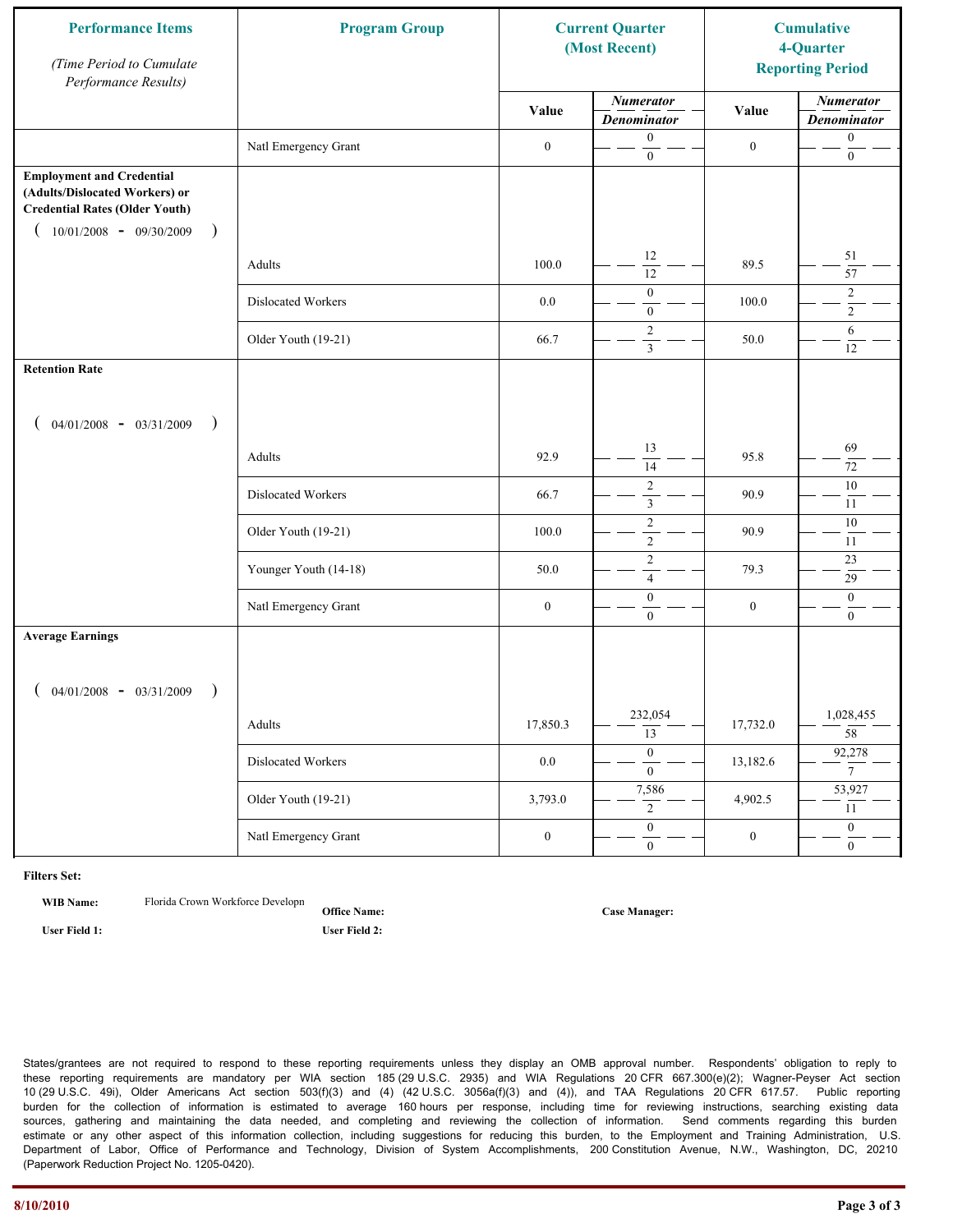**Report Due Date: Report Quarter End Date:** 06/30/2010

08/15/2010

**State:** FL

| <b>Performance Items</b><br>(Time Period to Cumulate<br>Performance Results) | <b>Program Group</b>              | <b>Current Quarter</b><br>(Most Recent) |                                        | <b>Cumulative</b><br>4-Quarter<br><b>Reporting Period</b> |                                        |
|------------------------------------------------------------------------------|-----------------------------------|-----------------------------------------|----------------------------------------|-----------------------------------------------------------|----------------------------------------|
|                                                                              |                                   | Value                                   | <b>Numerator</b><br><b>Denominator</b> | Value                                                     | <b>Numerator</b><br><b>Denominator</b> |
| <b>Total Participants</b>                                                    |                                   |                                         |                                        |                                                           |                                        |
| $07/01/2009 - 06/30/2010$<br>$\big)$                                         |                                   |                                         |                                        |                                                           |                                        |
|                                                                              | <b>Total Adult Participants</b>   | 2,873                                   |                                        | 4,291                                                     |                                        |
|                                                                              | Total Adults (self-services only) | $\boldsymbol{0}$                        |                                        | $\boldsymbol{0}$                                          |                                        |
|                                                                              | <b>WIA Adults</b>                 | 1,925                                   |                                        | 3,283                                                     |                                        |
|                                                                              | WIA Dislocated Workers            | 890                                     |                                        | 927                                                       |                                        |
|                                                                              | Natl Emergency Grant              | 194                                     |                                        | 230                                                       |                                        |
|                                                                              | Received Training Services        | 2,222                                   |                                        | 3,789                                                     |                                        |
|                                                                              | <b>WIA Adults</b>                 | 1,557                                   |                                        | 3,039                                                     |                                        |
|                                                                              | WIA Dislocated Workers            | 762                                     |                                        | 886                                                       |                                        |
|                                                                              | Total Youth (14-21) Participants  | 543                                     |                                        | 743                                                       |                                        |
|                                                                              | Younger Youth (14-18)             | 456                                     |                                        | 611                                                       |                                        |
|                                                                              | Older Youth (19-21)               | 87                                      |                                        | 132                                                       |                                        |
|                                                                              | Out-of-School Youth               | 115                                     |                                        | 174                                                       |                                        |
|                                                                              | In-School-Youth                   | 428                                     |                                        | 569                                                       |                                        |
| <b>Total Exiters</b>                                                         |                                   |                                         |                                        |                                                           |                                        |
| $04/01/2009 - 03/31/2010$                                                    |                                   |                                         |                                        |                                                           |                                        |
|                                                                              | <b>Total Adult Exiters</b>        | 348                                     |                                        | 3,319                                                     |                                        |
|                                                                              | Total Adults (self-services only) | $\boldsymbol{0}$                        |                                        | $\boldsymbol{0}$                                          |                                        |
|                                                                              | WIA Adults                        | 311                                     |                                        | 3,251                                                     |                                        |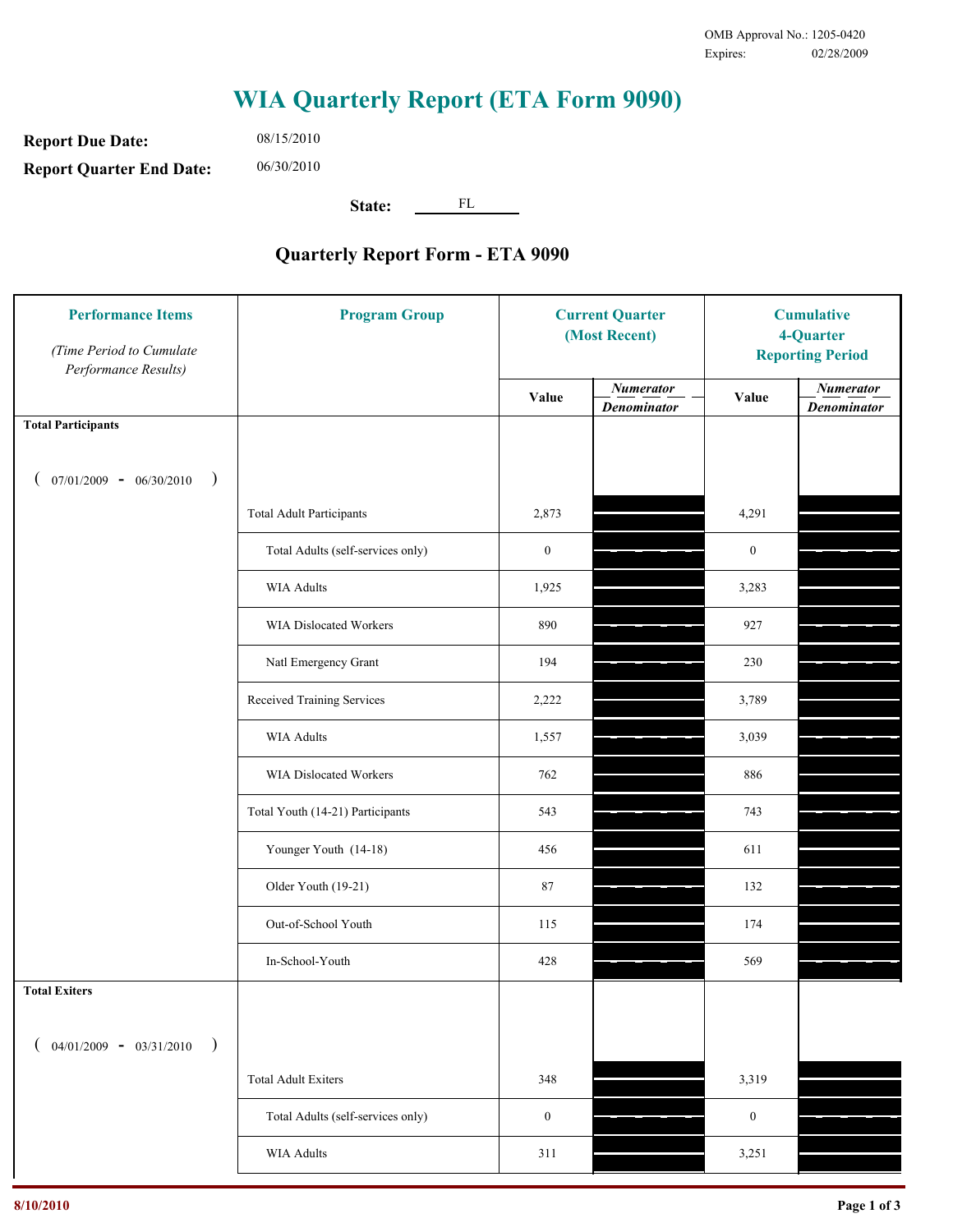| <b>Performance Items</b><br>(Time Period to Cumulate<br>Performance Results) | <b>Program Group</b>          |           | <b>Current Quarter</b><br>(Most Recent) | <b>Cumulative</b><br>4-Quarter<br><b>Reporting Period</b> |                                        |
|------------------------------------------------------------------------------|-------------------------------|-----------|-----------------------------------------|-----------------------------------------------------------|----------------------------------------|
|                                                                              |                               | Value     | <b>Numerator</b><br><b>Denominator</b>  | Value                                                     | <b>Numerator</b><br><b>Denominator</b> |
|                                                                              | <b>WIA Dislocated Workers</b> | 30        |                                         | 40                                                        |                                        |
|                                                                              | Natl Emergency Grant          | 15        |                                         | 43                                                        |                                        |
|                                                                              | Total Youth (14-21) Exiters   | 48        |                                         | 288                                                       |                                        |
|                                                                              | Younger Youth (14-18)         | 34        |                                         | 219                                                       |                                        |
|                                                                              | Older Youth (19-21)           | 14        |                                         | 69                                                        |                                        |
|                                                                              | Out-of-School Youth           | 24        |                                         | 96                                                        |                                        |
|                                                                              | In-School Youth               | 24        |                                         | 192                                                       |                                        |
| <b>Placement in Employment or</b><br><b>Education</b>                        |                               |           |                                         |                                                           |                                        |
| $10/01/2008 - 09/30/2009$<br>$\big)$                                         |                               |           |                                         |                                                           |                                        |
|                                                                              | WIA Youth (14-21)             | 39.6      | 36<br>$\overline{91}$                   | 41.6                                                      | $\bf{97}$<br>233                       |
| <b>Attainment of Degree or</b><br>Certification                              |                               |           |                                         |                                                           |                                        |
| 10/01/2008 - 09/30/2009<br>$\rightarrow$                                     |                               |           |                                         |                                                           |                                        |
|                                                                              | WIA Youth (14-21)             | 76.5      | 91<br>$\overline{119}$                  | 68.1                                                      | 207<br>304                             |
| <b>Literacy or Numeracy Gains</b>                                            |                               |           |                                         |                                                           |                                        |
| $07/01/2009 - 06/30/2010$<br>$\rightarrow$                                   |                               |           |                                         |                                                           |                                        |
|                                                                              | WIA Youth (14-21)             | 28.6      | $\frac{2}{7}$                           | 48.3                                                      | $29\,$<br>60                           |
| Youth Diploma or Equivilance Rate                                            |                               |           |                                         |                                                           |                                        |
| $04/01/2009 - 03/31/2010$<br>$\rightarrow$                                   |                               |           |                                         |                                                           |                                        |
|                                                                              | WIA Younger Youth (14-18)     | 36.8      | $\boldsymbol{7}$                        | 66.9                                                      | 89                                     |
| <b>Skill Attainment Rate</b>                                                 |                               |           | $\overline{19}$                         |                                                           | 133                                    |
|                                                                              |                               |           |                                         |                                                           |                                        |
| $04/01/2009 - 03/31/2010$<br>$\rightarrow$                                   |                               | 83.6      | 46                                      | 81.2                                                      | 250                                    |
| <b>Entered Employment Rate</b>                                               | WIA Younger Youth (14-18)     |           | $\overline{55}$                         |                                                           | 308                                    |
|                                                                              |                               |           |                                         |                                                           |                                        |
| $10/01/2008$ - 09/30/2009<br>$\rightarrow$                                   |                               |           | $18\,$                                  |                                                           | 83                                     |
|                                                                              | Adults                        | 100.0     | $\overline{18}$                         | 94.3                                                      | $88\,$                                 |
|                                                                              | Dislocated Workers            | $100.0\,$ | $\mathbf{1}$<br>$\mathbf{1}$            | 87.5                                                      | $\tau$<br>$\,$ 8 $\,$                  |
|                                                                              | Older Youth (19-21)           | 90.9      | 10<br>$11\,$                            | 58.3                                                      | 21<br>$36\,$                           |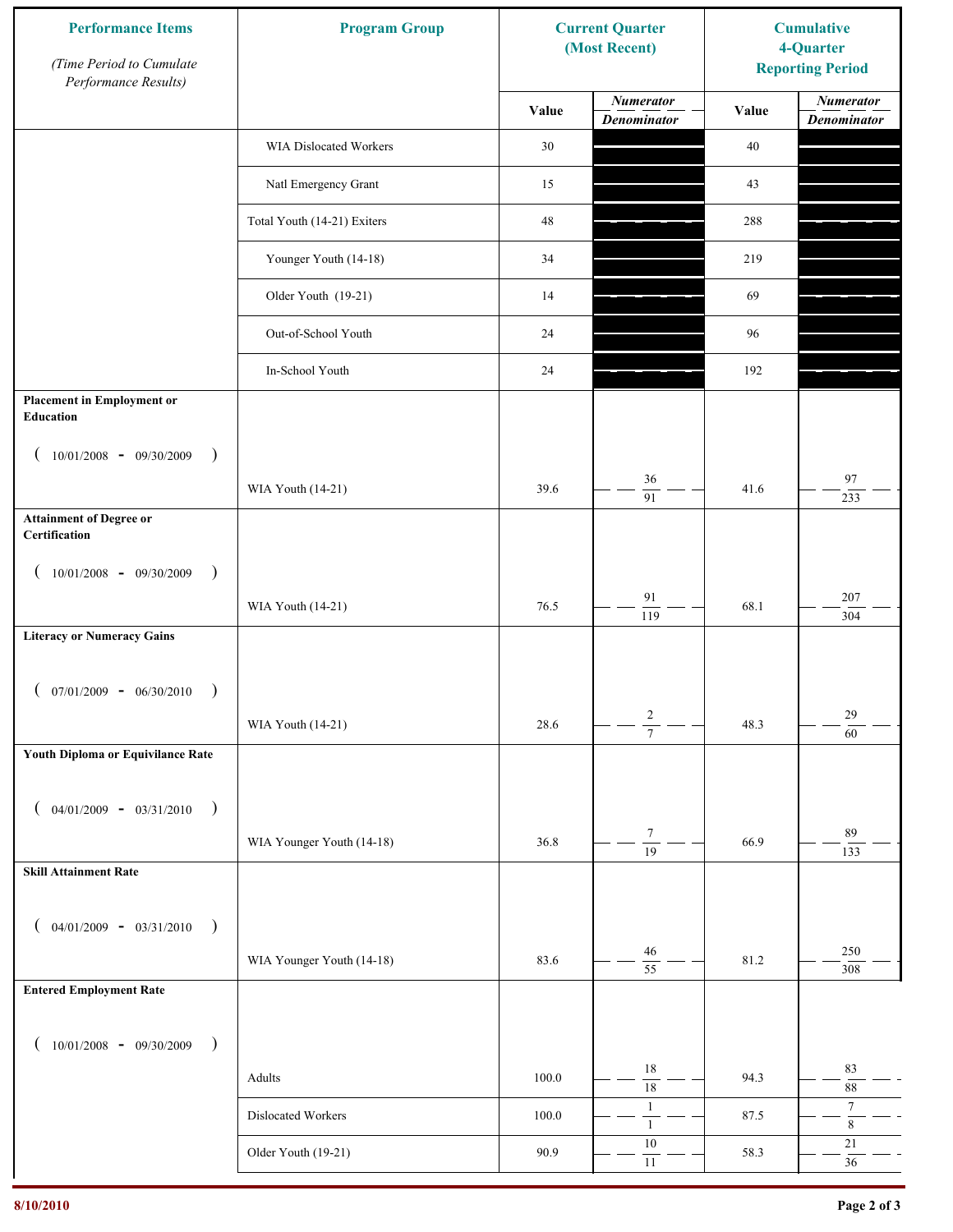| <b>Performance Items</b><br>(Time Period to Cumulate<br>Performance Results)                                                                              | <b>Program Group</b>  | <b>Current Quarter</b><br>(Most Recent) |                                        | <b>Cumulative</b><br>4-Quarter<br><b>Reporting Period</b> |                                        |
|-----------------------------------------------------------------------------------------------------------------------------------------------------------|-----------------------|-----------------------------------------|----------------------------------------|-----------------------------------------------------------|----------------------------------------|
|                                                                                                                                                           |                       | Value                                   | <b>Numerator</b><br><b>Denominator</b> | Value                                                     | <b>Numerator</b><br><b>Denominator</b> |
|                                                                                                                                                           | Natl Emergency Grant  | 100.0                                   | 2<br>$\overline{2}$                    | 91.7                                                      | $11\,$<br>$12\,$                       |
| <b>Employment and Credential</b><br>(Adults/Dislocated Workers) or<br><b>Credential Rates (Older Youth)</b><br>$10/01/2008$ - 09/30/2009<br>$\rightarrow$ |                       |                                         |                                        |                                                           |                                        |
|                                                                                                                                                           | Adults                | 95.2                                    | 499<br>524                             | 94.5                                                      | 2,971<br>3,143                         |
|                                                                                                                                                           | Dislocated Workers    | 100.0                                   | $\mathbf{1}$<br>-1                     | 88.9                                                      | 8<br>$\overline{9}$                    |
|                                                                                                                                                           | Older Youth (19-21)   | 70.0                                    | 14<br>20                               | 57.1                                                      | 36<br>63                               |
| <b>Retention Rate</b>                                                                                                                                     |                       |                                         |                                        |                                                           |                                        |
| $04/01/2008$ - $03/31/2009$<br>$\rightarrow$                                                                                                              |                       |                                         |                                        |                                                           |                                        |
|                                                                                                                                                           | Adults                | 91.6                                    | 349<br>381                             | 92.7                                                      | 1,767<br>1,906                         |
|                                                                                                                                                           | Dislocated Workers    | 0.0                                     | $\mathbf{0}$<br>$\overline{0}$         | 76.9                                                      | 10<br>13                               |
|                                                                                                                                                           | Older Youth (19-21)   | 100.0                                   | 9<br>9                                 | 92.7                                                      | 38<br>41                               |
|                                                                                                                                                           | Younger Youth (14-18) | 37.9                                    | 11<br>29                               | 64.1                                                      | 84<br>131                              |
|                                                                                                                                                           | Natl Emergency Grant  | 50.0                                    | $\mathfrak{Z}$<br>6                    | 62.5                                                      | $\sqrt{5}$<br>$\,8\,$                  |
| <b>Average Earnings</b>                                                                                                                                   |                       |                                         |                                        |                                                           |                                        |
| $04/01/2008$ - $03/31/2009$<br>$\lambda$                                                                                                                  | Adults                | 21,833.4                                | 7,598,012<br>$\overline{348}$          | 20,743.9                                                  | 36,384,803<br>1,754                    |
|                                                                                                                                                           | Dislocated Workers    | $0.0\,$                                 | $\overline{0}$<br>$\overline{0}$       | 20,512.1                                                  | 164,097<br>8                           |
|                                                                                                                                                           | Older Youth (19-21)   | 4,977.4                                 | 44,797<br>$\overline{9}$               | 2,896.4                                                   | 112,959<br>$\overline{39}$             |
|                                                                                                                                                           | Natl Emergency Grant  | 8,288.0                                 | 24,864<br>$\mathbf{3}$                 | 13,487.4                                                  | 67,437<br>5 <sup>5</sup>               |

**WIB Name:** First Coast Workforce Development

**Office Name: User Field 1: User Field 2:**

**Case Manager:**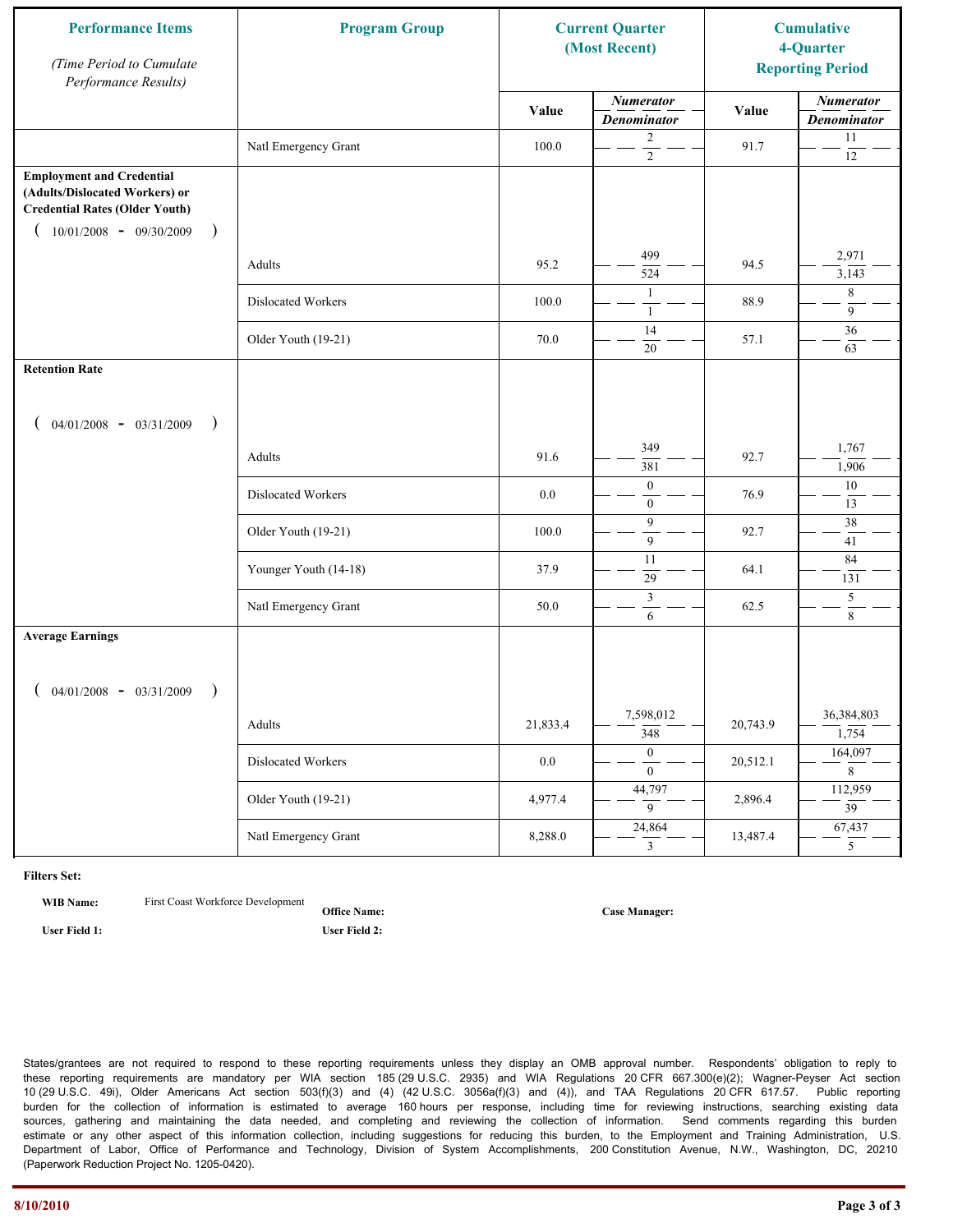**Report Due Date: Report Quarter End Date:** 06/30/2010

08/15/2010

**State:** FL

| <b>Performance Items</b><br>(Time Period to Cumulate<br>Performance Results) | <b>Program Group</b>              | <b>Current Quarter</b><br>(Most Recent) |                                        | <b>Cumulative</b><br>4-Quarter<br><b>Reporting Period</b> |                                        |
|------------------------------------------------------------------------------|-----------------------------------|-----------------------------------------|----------------------------------------|-----------------------------------------------------------|----------------------------------------|
|                                                                              |                                   | Value                                   | <b>Numerator</b><br><b>Denominator</b> | Value                                                     | <b>Numerator</b><br><b>Denominator</b> |
| <b>Total Participants</b>                                                    |                                   |                                         |                                        |                                                           |                                        |
| $07/01/2009 - 06/30/2010$<br>$\big)$                                         |                                   |                                         |                                        |                                                           |                                        |
|                                                                              | <b>Total Adult Participants</b>   | 797                                     |                                        | 879                                                       |                                        |
|                                                                              | Total Adults (self-services only) | $\boldsymbol{0}$                        |                                        | $\boldsymbol{0}$                                          |                                        |
|                                                                              | <b>WIA Adults</b>                 | 519                                     |                                        | 583                                                       |                                        |
|                                                                              | <b>WIA Dislocated Workers</b>     | 290                                     |                                        | 308                                                       |                                        |
|                                                                              | Natl Emergency Grant              | $\boldsymbol{0}$                        |                                        | $\boldsymbol{0}$                                          |                                        |
|                                                                              | Received Training Services        | 415                                     |                                        | 494                                                       |                                        |
|                                                                              | <b>WIA Adults</b>                 | 296                                     |                                        | 353                                                       |                                        |
|                                                                              | WIA Dislocated Workers            | 127                                     |                                        | 150                                                       |                                        |
|                                                                              | Total Youth (14-21) Participants  | 403                                     |                                        | 432                                                       |                                        |
|                                                                              | Younger Youth (14-18)             | 314                                     |                                        | 337                                                       |                                        |
|                                                                              | Older Youth (19-21)               | 89                                      |                                        | 95                                                        |                                        |
|                                                                              | Out-of-School Youth               | 119                                     |                                        | 126                                                       |                                        |
|                                                                              | In-School-Youth                   | 284                                     |                                        | 306                                                       |                                        |
| <b>Total Exiters</b>                                                         |                                   |                                         |                                        |                                                           |                                        |
| $04/01/2009 - 03/31/2010$<br>$\lambda$                                       |                                   |                                         |                                        |                                                           |                                        |
|                                                                              | <b>Total Adult Exiters</b>        | 22                                      |                                        | 124                                                       |                                        |
|                                                                              | Total Adults (self-services only) | $\boldsymbol{0}$                        |                                        | $\boldsymbol{0}$                                          |                                        |
|                                                                              | WIA Adults                        | 15                                      |                                        | 95                                                        |                                        |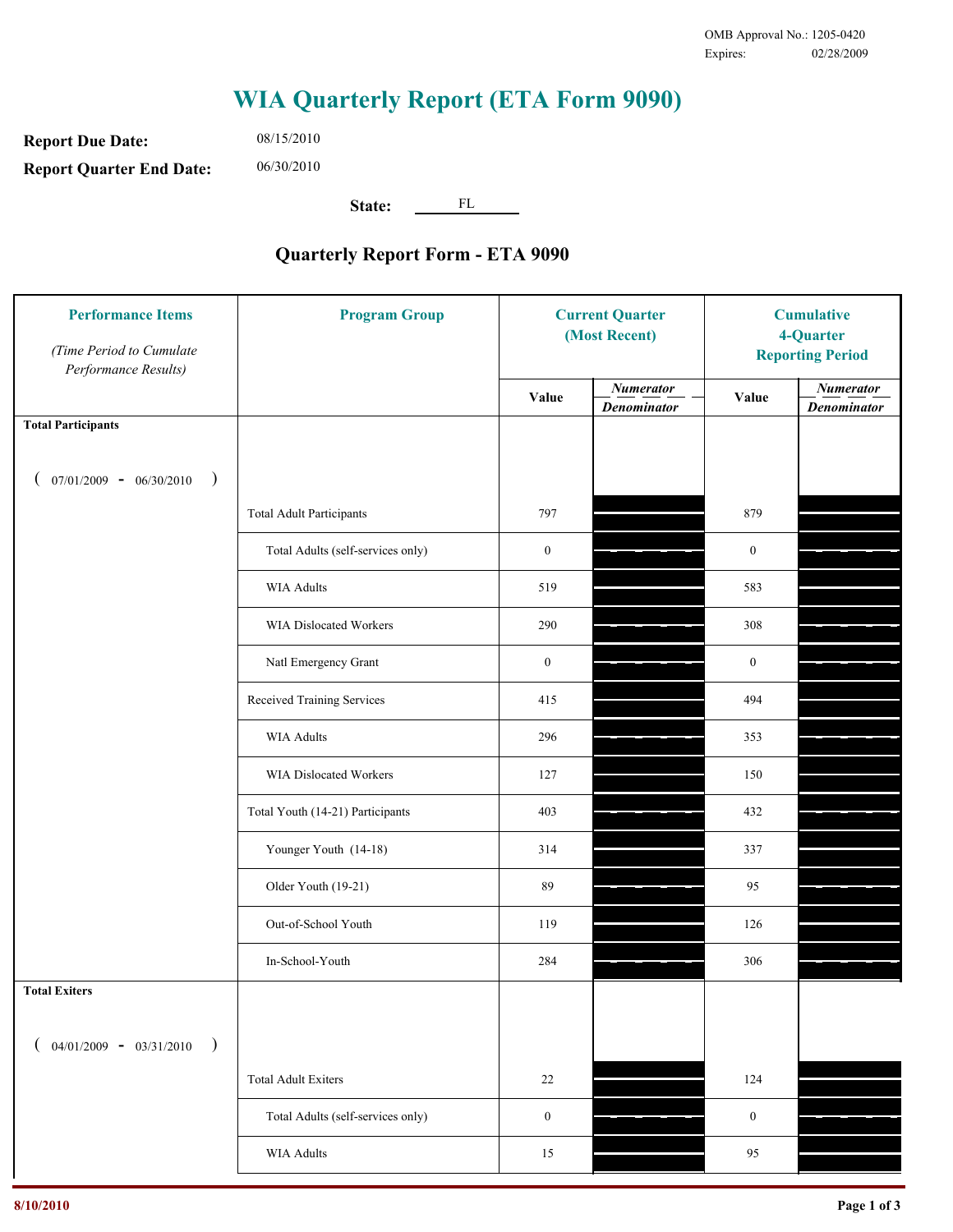| <b>Performance Items</b><br>(Time Period to Cumulate<br>Performance Results) | <b>Program Group</b>        |                  | <b>Current Quarter</b><br>(Most Recent) | <b>Cumulative</b><br>4-Quarter<br><b>Reporting Period</b> |                                        |
|------------------------------------------------------------------------------|-----------------------------|------------------|-----------------------------------------|-----------------------------------------------------------|----------------------------------------|
|                                                                              |                             | Value            | <b>Numerator</b><br><b>Denominator</b>  | Value                                                     | <b>Numerator</b><br><b>Denominator</b> |
|                                                                              | WIA Dislocated Workers      | $\boldsymbol{7}$ |                                         | 30                                                        |                                        |
|                                                                              | Natl Emergency Grant        | $\boldsymbol{0}$ |                                         | $\boldsymbol{0}$                                          |                                        |
|                                                                              | Total Youth (14-21) Exiters | $\,8\,$          |                                         | 53                                                        |                                        |
|                                                                              | Younger Youth (14-18)       | 5                |                                         | 42                                                        |                                        |
|                                                                              | Older Youth (19-21)         | 3                |                                         | 11                                                        |                                        |
|                                                                              | Out-of-School Youth         | 3                |                                         | 16                                                        |                                        |
|                                                                              | In-School Youth             | 5                |                                         | 37                                                        |                                        |
| <b>Placement in Employment or</b><br><b>Education</b>                        |                             |                  |                                         |                                                           |                                        |
| $10/01/2008 - 09/30/2009$<br>$\rightarrow$                                   |                             | 25.0             | 3                                       | 33.7                                                      | 65                                     |
| <b>Attainment of Degree or</b>                                               | WIA Youth (14-21)           |                  | $\overline{12}$                         |                                                           | 193                                    |
| Certification                                                                |                             |                  |                                         |                                                           |                                        |
| $(10/01/2008 - 09/30/2009$<br>$\lambda$                                      |                             |                  |                                         |                                                           |                                        |
|                                                                              | WIA Youth (14-21)           | 60.0             | 6<br>$\overline{10}$                    | 18.8                                                      | $27\,$<br>144                          |
| <b>Literacy or Numeracy Gains</b>                                            |                             |                  |                                         |                                                           |                                        |
| $07/01/2009 - 06/30/2010$                                                    |                             |                  |                                         |                                                           |                                        |
|                                                                              | WIA Youth (14-21)           | $0.0\,$          | $\boldsymbol{0}$<br>$\overline{35}$     | $0.0\,$                                                   | $\boldsymbol{0}$<br>$\overline{56}$    |
| Youth Diploma or Equivilance Rate                                            |                             |                  |                                         |                                                           |                                        |
|                                                                              |                             |                  |                                         |                                                           |                                        |
| $04/01/2009 - 03/31/2010$<br>$\rightarrow$                                   | WIA Younger Youth (14-18)   | 100.0            | 4                                       | 88.2                                                      | $30\,$                                 |
| <b>Skill Attainment Rate</b>                                                 |                             |                  | $\overline{4}$                          |                                                           | $\overline{34}$                        |
|                                                                              |                             |                  |                                         |                                                           |                                        |
| $04/01/2009 - 03/31/2010$ )                                                  |                             |                  |                                         |                                                           |                                        |
|                                                                              | WIA Younger Youth (14-18)   | 64.7             | 11<br>$\overline{17}$                   | 46.4                                                      | 52<br>112                              |
| <b>Entered Employment Rate</b>                                               |                             |                  |                                         |                                                           |                                        |
| $10/01/2008$ - 09/30/2009<br>$\rightarrow$                                   |                             |                  |                                         |                                                           |                                        |
|                                                                              | Adults                      | 70.0             | $\tau$<br>$\overline{10}$               | 57.2                                                      | 91<br>159                              |
|                                                                              | Dislocated Workers          | 83.3             | $\sqrt{5}$<br>$\sqrt{6}$                | 67.2                                                      | $43\,$<br>64                           |
|                                                                              | Older Youth (19-21)         | 33.3             | $\mathbf{1}$<br>$\mathfrak{Z}$          | 43.3                                                      | 13<br>$30\,$                           |
|                                                                              |                             |                  |                                         |                                                           |                                        |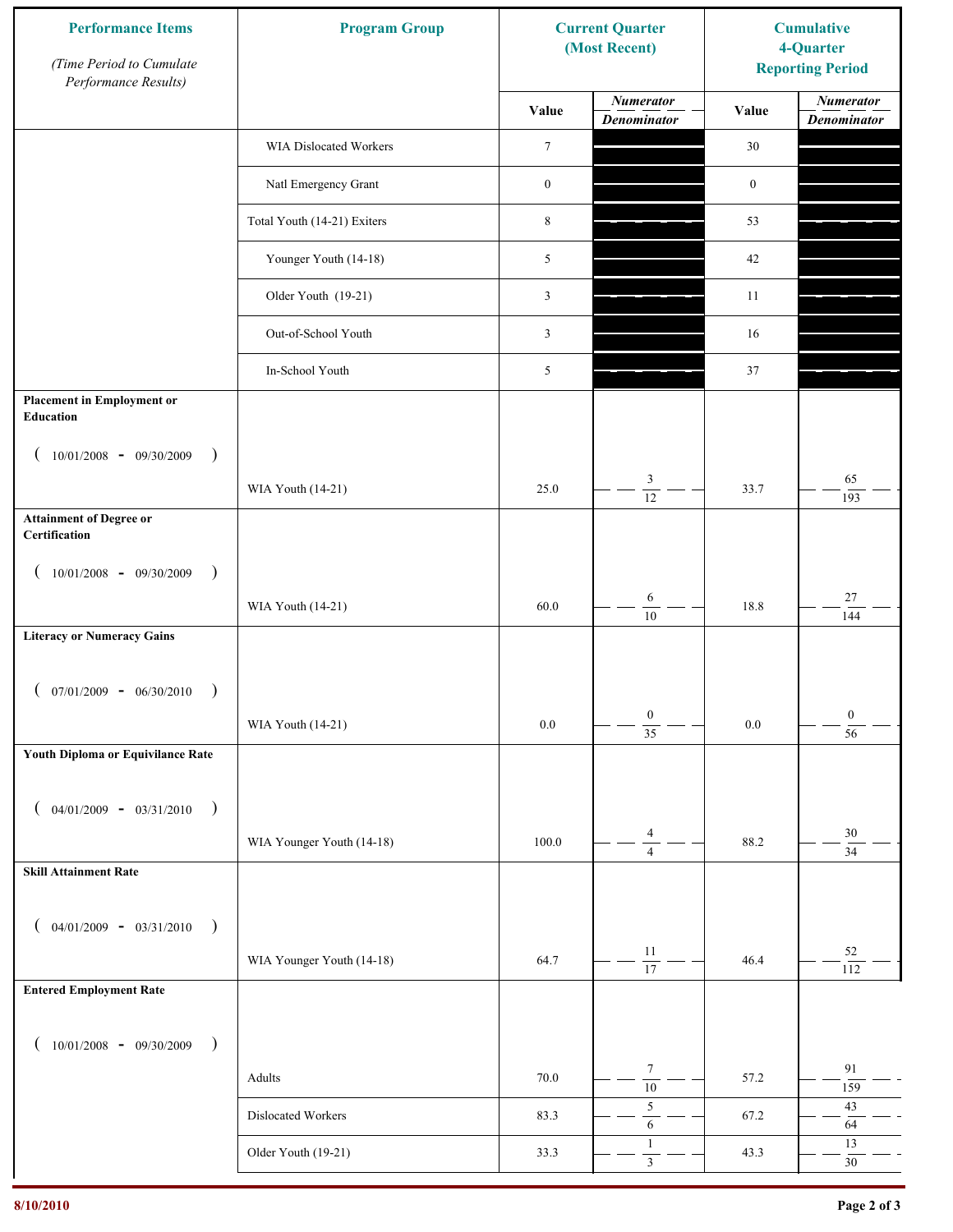| <b>Performance Items</b><br>(Time Period to Cumulate<br>Performance Results)                                                                          | <b>Program Group</b>  | <b>Current Quarter</b><br>(Most Recent) |                                             | <b>Cumulative</b><br>4-Quarter<br><b>Reporting Period</b> |                                        |
|-------------------------------------------------------------------------------------------------------------------------------------------------------|-----------------------|-----------------------------------------|---------------------------------------------|-----------------------------------------------------------|----------------------------------------|
|                                                                                                                                                       |                       | Value                                   | <b>Numerator</b><br><b>Denominator</b>      | Value                                                     | <b>Numerator</b><br><b>Denominator</b> |
|                                                                                                                                                       | Natl Emergency Grant  | $\boldsymbol{0}$                        | $\boldsymbol{0}$<br>$\mathbf{0}$            | $\boldsymbol{0}$                                          | $\boldsymbol{0}$<br>$\boldsymbol{0}$   |
| <b>Employment and Credential</b><br>(Adults/Dislocated Workers) or<br><b>Credential Rates (Older Youth)</b><br>$10/01/2008$ - 09/30/2009<br>$\lambda$ |                       |                                         |                                             |                                                           |                                        |
|                                                                                                                                                       | Adults                | 88.9                                    | $\,$ 8 $\,$<br>9                            | 42.9                                                      | $27\,$<br>63                           |
|                                                                                                                                                       | Dislocated Workers    | 0.0                                     | $\overline{0}$<br>$\overline{0}$            | 0.0                                                       | $\mathbf{0}$<br>$\overline{2}$         |
|                                                                                                                                                       | Older Youth (19-21)   | $0.0\,$                                 | $\boldsymbol{0}$<br>$\overline{\mathbf{3}}$ | $0.0\,$                                                   | $\mathbf{0}$<br>30                     |
| <b>Retention Rate</b>                                                                                                                                 |                       |                                         |                                             |                                                           |                                        |
| $04/01/2008 - 03/31/2009$<br>$\big)$                                                                                                                  |                       |                                         |                                             |                                                           |                                        |
|                                                                                                                                                       | Adults                | 73.0                                    | 27<br>$\overline{37}$                       | 78.4                                                      | 211<br>269                             |
|                                                                                                                                                       | Dislocated Workers    | 83.3                                    | $10\,$<br>12                                | 87.1                                                      | 54<br>62                               |
|                                                                                                                                                       | Older Youth (19-21)   | 66.7                                    | $\overline{2}$<br>$\overline{\mathbf{3}}$   | 75.0                                                      | 9<br>12                                |
|                                                                                                                                                       | Younger Youth (14-18) | 72.7                                    | 8<br>11                                     | 44.4                                                      | 36<br>81                               |
|                                                                                                                                                       | Natl Emergency Grant  | $\boldsymbol{0}$                        | $\boldsymbol{0}$<br>$\overline{0}$          | $\boldsymbol{0}$                                          | $\boldsymbol{0}$<br>$\mathbf{0}$       |
| <b>Average Earnings</b>                                                                                                                               |                       |                                         |                                             |                                                           |                                        |
| $04/01/2008$ - $03/31/2009$                                                                                                                           |                       |                                         |                                             |                                                           |                                        |
|                                                                                                                                                       | Adults                | 15,689.1                                | 423,607<br>$\overline{27}$                  | 15,318.9                                                  | 3,232,290<br>211                       |
|                                                                                                                                                       | Dislocated Workers    | 18,765.9                                | 187,659<br>$\overline{10}$                  | 15,230.6                                                  | 807,220<br>$\overline{53}$             |
|                                                                                                                                                       | Older Youth (19-21)   | 3,172.3                                 | 9,517<br>3                                  | 2,322.0                                                   | 25,542<br>11                           |
|                                                                                                                                                       | Natl Emergency Grant  | $\boldsymbol{0}$                        | $\mathbf{0}$<br>$\overline{0}$              | $\boldsymbol{0}$                                          | $\overline{0}$<br>$\overline{0}$       |

**WIB Name:** FloridaWorks

**Office Name:**

**Case Manager:**

**User Field 1: User Field 2:**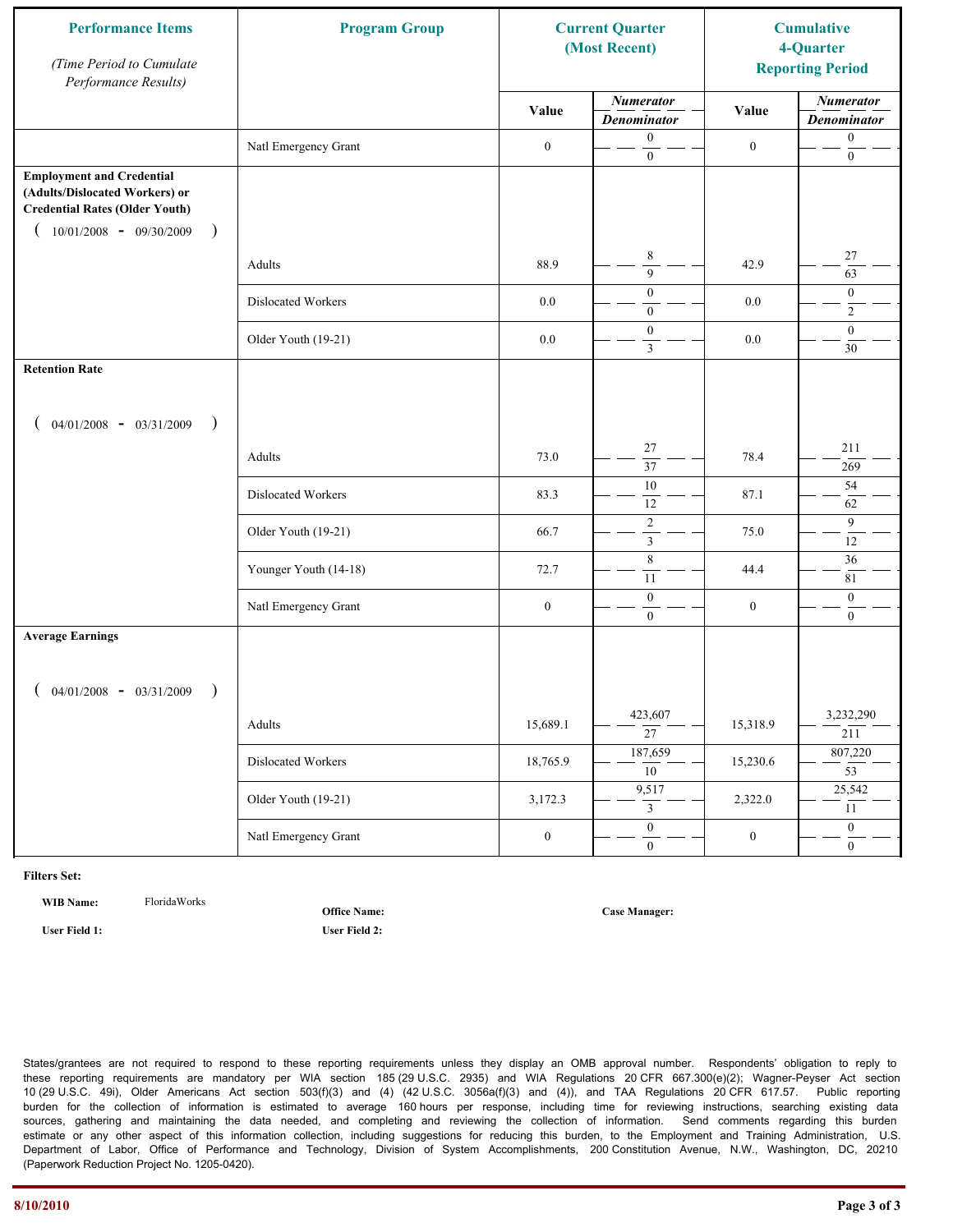**Report Due Date: Report Quarter End Date:** 06/30/2010

08/15/2010

**State:** FL

| <b>Performance Items</b><br>(Time Period to Cumulate<br>Performance Results) | <b>Program Group</b>              | <b>Current Quarter</b><br>(Most Recent) |                                        | <b>Cumulative</b><br>4-Quarter<br><b>Reporting Period</b> |                                        |
|------------------------------------------------------------------------------|-----------------------------------|-----------------------------------------|----------------------------------------|-----------------------------------------------------------|----------------------------------------|
|                                                                              |                                   | Value                                   | <b>Numerator</b><br><b>Denominator</b> | Value                                                     | <b>Numerator</b><br><b>Denominator</b> |
| <b>Total Participants</b>                                                    |                                   |                                         |                                        |                                                           |                                        |
| $07/01/2009 - 06/30/2010$<br>$\big)$                                         |                                   |                                         |                                        |                                                           |                                        |
|                                                                              | <b>Total Adult Participants</b>   | 2,857                                   |                                        | 3,479                                                     |                                        |
|                                                                              | Total Adults (self-services only) | $\boldsymbol{0}$                        |                                        | $\boldsymbol{0}$                                          |                                        |
|                                                                              | <b>WIA Adults</b>                 | 995                                     |                                        | 1,355                                                     |                                        |
|                                                                              | WIA Dislocated Workers            | 1,523                                   |                                        | 1,720                                                     |                                        |
|                                                                              | Natl Emergency Grant              | 735                                     |                                        | 846                                                       |                                        |
|                                                                              | Received Training Services        | 1,433                                   |                                        | 2,024                                                     |                                        |
|                                                                              | <b>WIA Adults</b>                 | 638                                     |                                        | 927                                                       |                                        |
|                                                                              | WIA Dislocated Workers            | 824                                     |                                        | 1,141                                                     |                                        |
|                                                                              | Total Youth (14-21) Participants  | 190                                     |                                        | 286                                                       |                                        |
|                                                                              | Younger Youth (14-18)             | 76                                      |                                        | 146                                                       |                                        |
|                                                                              | Older Youth (19-21)               | 114                                     |                                        | 140                                                       |                                        |
|                                                                              | Out-of-School Youth               | 138                                     |                                        | 163                                                       |                                        |
|                                                                              | In-School-Youth                   | $52\,$                                  |                                        | 123                                                       |                                        |
| <b>Total Exiters</b>                                                         |                                   |                                         |                                        |                                                           |                                        |
| $04/01/2009 - 03/31/2010$<br>$\lambda$                                       |                                   |                                         |                                        |                                                           |                                        |
|                                                                              | <b>Total Adult Exiters</b>        | 215                                     |                                        | 750                                                       |                                        |
|                                                                              | Total Adults (self-services only) | $\boldsymbol{0}$                        |                                        | $\boldsymbol{0}$                                          |                                        |
|                                                                              | WIA Adults                        | 78                                      |                                        | 460                                                       |                                        |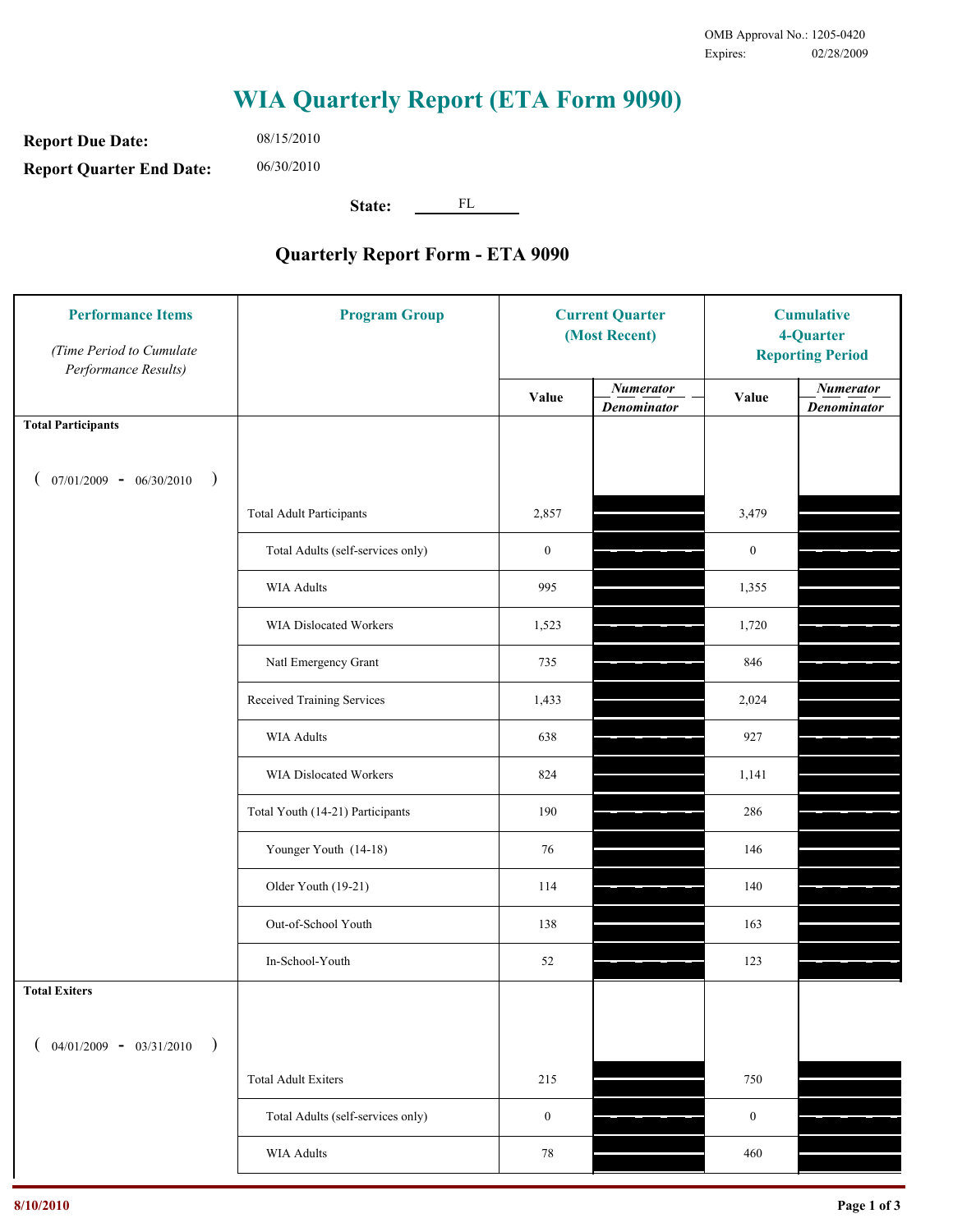| <b>Performance Items</b><br>(Time Period to Cumulate<br>Performance Results) | <b>Program Group</b>        |                | <b>Current Quarter</b><br>(Most Recent) | <b>Cumulative</b><br>4-Quarter<br><b>Reporting Period</b> |                                        |
|------------------------------------------------------------------------------|-----------------------------|----------------|-----------------------------------------|-----------------------------------------------------------|----------------------------------------|
|                                                                              |                             | Value          | <b>Numerator</b><br><b>Denominator</b>  | Value                                                     | <b>Numerator</b><br><b>Denominator</b> |
|                                                                              | WIA Dislocated Workers      | 94             |                                         | 221                                                       |                                        |
|                                                                              | Natl Emergency Grant        | 61             |                                         | 120                                                       |                                        |
|                                                                              | Total Youth (14-21) Exiters | 6              |                                         | 143                                                       |                                        |
|                                                                              | Younger Youth (14-18)       | 2              |                                         | 99                                                        |                                        |
|                                                                              | Older Youth (19-21)         | $\overline{4}$ |                                         | 44                                                        |                                        |
|                                                                              | Out-of-School Youth         | 3              |                                         | 53                                                        |                                        |
|                                                                              | In-School Youth             | $\mathfrak{Z}$ |                                         | 90                                                        |                                        |
| <b>Placement in Employment or</b><br>Education                               |                             |                |                                         |                                                           |                                        |
| $10/01/2008 - 09/30/2009$<br>$\rightarrow$                                   |                             |                |                                         |                                                           |                                        |
|                                                                              | WIA Youth (14-21)           | 28.6           | $\overline{4}$<br>14                    | 40.0                                                      | $32\,$<br>$80\,$                       |
| <b>Attainment of Degree or</b><br>Certification                              |                             |                |                                         |                                                           |                                        |
| $10/01/2008$ - 09/30/2009<br>$\rightarrow$<br>$\overline{ }$                 |                             |                |                                         |                                                           |                                        |
|                                                                              | WIA Youth (14-21)           | 46.2           | $\sqrt{6}$<br>$\overline{13}$           | 54.0                                                      | $47\,$<br>87                           |
| <b>Literacy or Numeracy Gains</b>                                            |                             |                |                                         |                                                           |                                        |
| $(07/01/2009 - 06/30/2010)$                                                  |                             |                |                                         |                                                           |                                        |
|                                                                              | WIA Youth (14-21)           | $0.0\,$        | $\boldsymbol{0}$<br>$\overline{3}$      | 12.5                                                      | $\mathbf{1}$<br>$\overline{8}$         |
| Youth Diploma or Equivilance Rate                                            |                             |                |                                         |                                                           |                                        |
| $04/01/2009 - 03/31/2010$<br>$\rightarrow$                                   |                             |                |                                         |                                                           |                                        |
|                                                                              | WIA Younger Youth (14-18)   | $0.0\,$        | $\boldsymbol{0}$                        | 6.7                                                       | 3                                      |
| <b>Skill Attainment Rate</b>                                                 |                             |                | $\mathbf{1}$                            |                                                           | $\overline{45}$                        |
|                                                                              |                             |                |                                         |                                                           |                                        |
| $04/01/2009 - 03/31/2010$ )                                                  |                             |                | $25\,$                                  |                                                           | 45                                     |
| <b>Entered Employment Rate</b>                                               | WIA Younger Youth (14-18)   | 86.2           | $\overline{29}$                         | 64.3                                                      | $70\,$                                 |
|                                                                              |                             |                |                                         |                                                           |                                        |
| $10/01/2008$ - 09/30/2009<br>$\rightarrow$                                   |                             |                |                                         |                                                           |                                        |
|                                                                              | Adults                      | 83.9           | 26<br>$\overline{31}$                   | 89.3                                                      | 133<br>149                             |
|                                                                              | Dislocated Workers          | 95.6           | 43<br>45                                | 82.8                                                      | $82\,$<br>99                           |
|                                                                              | Older Youth (19-21)         | 25.0           | $\mathbf{1}$<br>$\overline{4}$          | 56.3                                                      | $18\,$<br>$32\,$                       |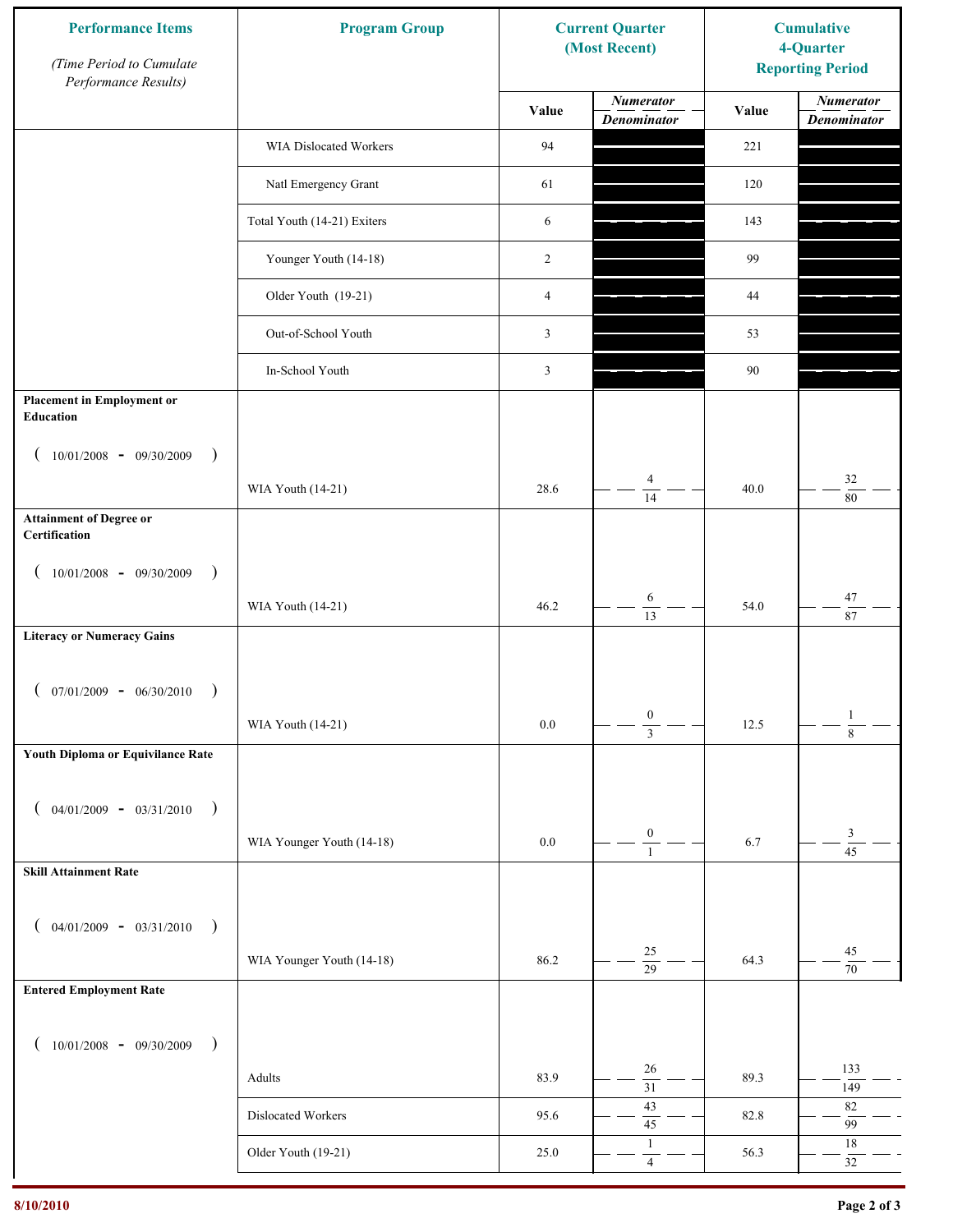| <b>Performance Items</b><br>(Time Period to Cumulate<br>Performance Results)                                                                                         | <b>Program Group</b>  |          | <b>Current Quarter</b><br>(Most Recent) |          | <b>Cumulative</b><br>4-Quarter<br><b>Reporting Period</b> |
|----------------------------------------------------------------------------------------------------------------------------------------------------------------------|-----------------------|----------|-----------------------------------------|----------|-----------------------------------------------------------|
|                                                                                                                                                                      |                       | Value    | <b>Numerator</b><br><b>Denominator</b>  | Value    | <b>Numerator</b><br><b>Denominator</b>                    |
|                                                                                                                                                                      | Natl Emergency Grant  | 100.0    | 29<br>$\overline{29}$                   | 97.6     | $40\,$<br>41                                              |
| <b>Employment and Credential</b><br>(Adults/Dislocated Workers) or<br><b>Credential Rates (Older Youth)</b><br>$10/01/2008$ - 09/30/2009<br>$\overline{\phantom{a}}$ |                       |          |                                         |          |                                                           |
|                                                                                                                                                                      | Adults                | 83.1     | 54<br>$\overline{65}$                   | 71.9     | 166<br>231                                                |
|                                                                                                                                                                      | Dislocated Workers    | 81.5     | $22\,$<br>27                            | 68.4     | 26<br>38                                                  |
|                                                                                                                                                                      | Older Youth (19-21)   | 20.0     | $\mathbf{1}$<br>5                       | 34.1     | 14<br>41                                                  |
| <b>Retention Rate</b>                                                                                                                                                |                       |          |                                         |          |                                                           |
| $04/01/2008$ - $03/31/2009$<br>$\rightarrow$                                                                                                                         |                       |          |                                         |          |                                                           |
|                                                                                                                                                                      | Adults                | 94.2     | 97<br>103                               | 91.1     | 520<br>571                                                |
|                                                                                                                                                                      | Dislocated Workers    | 88.9     | $\,8\,$<br>9                            | 95.1     | 39<br>41                                                  |
|                                                                                                                                                                      | Older Youth (19-21)   | 85.7     | 6<br>$\tau$                             | 78.9     | 30<br>38                                                  |
|                                                                                                                                                                      | Younger Youth (14-18) | 33.3     | $\mathbf{1}$<br>$\mathfrak{Z}$          | 54.8     | 51<br>93                                                  |
|                                                                                                                                                                      | Natl Emergency Grant  | 100.0    | $\mathfrak z$<br>$\overline{3}$         | 100.0    | $\mathfrak{Z}$<br>$\mathfrak{Z}$                          |
| <b>Average Earnings</b>                                                                                                                                              |                       |          |                                         |          |                                                           |
| $04/01/2008$ - $03/31/2009$<br>$\lambda$                                                                                                                             |                       |          |                                         |          |                                                           |
|                                                                                                                                                                      | Adults                | 19,300.2 | 1,833,522<br>$\overline{95}$            | 18,258.7 | 9,092,854<br>498                                          |
|                                                                                                                                                                      | Dislocated Workers    | 17,179.4 | 137,435<br>$8\,$                        | 17,241.4 | 620,690<br>$\overline{36}$                                |
|                                                                                                                                                                      | Older Youth (19-21)   | 4,146.7  | 24,880<br>6                             | 2,562.9  | 89,703<br>$\overline{35}$                                 |
|                                                                                                                                                                      | Natl Emergency Grant  | 17,012.0 | 51,036<br>$\mathfrak{Z}$                | 17,012.0 | 51,036<br>$\overline{3}$                                  |

**WIB Name:** CLM Workforce Connection Enterp

**Office Name:**

**User Field 1: User Field 2:**

**Case Manager:**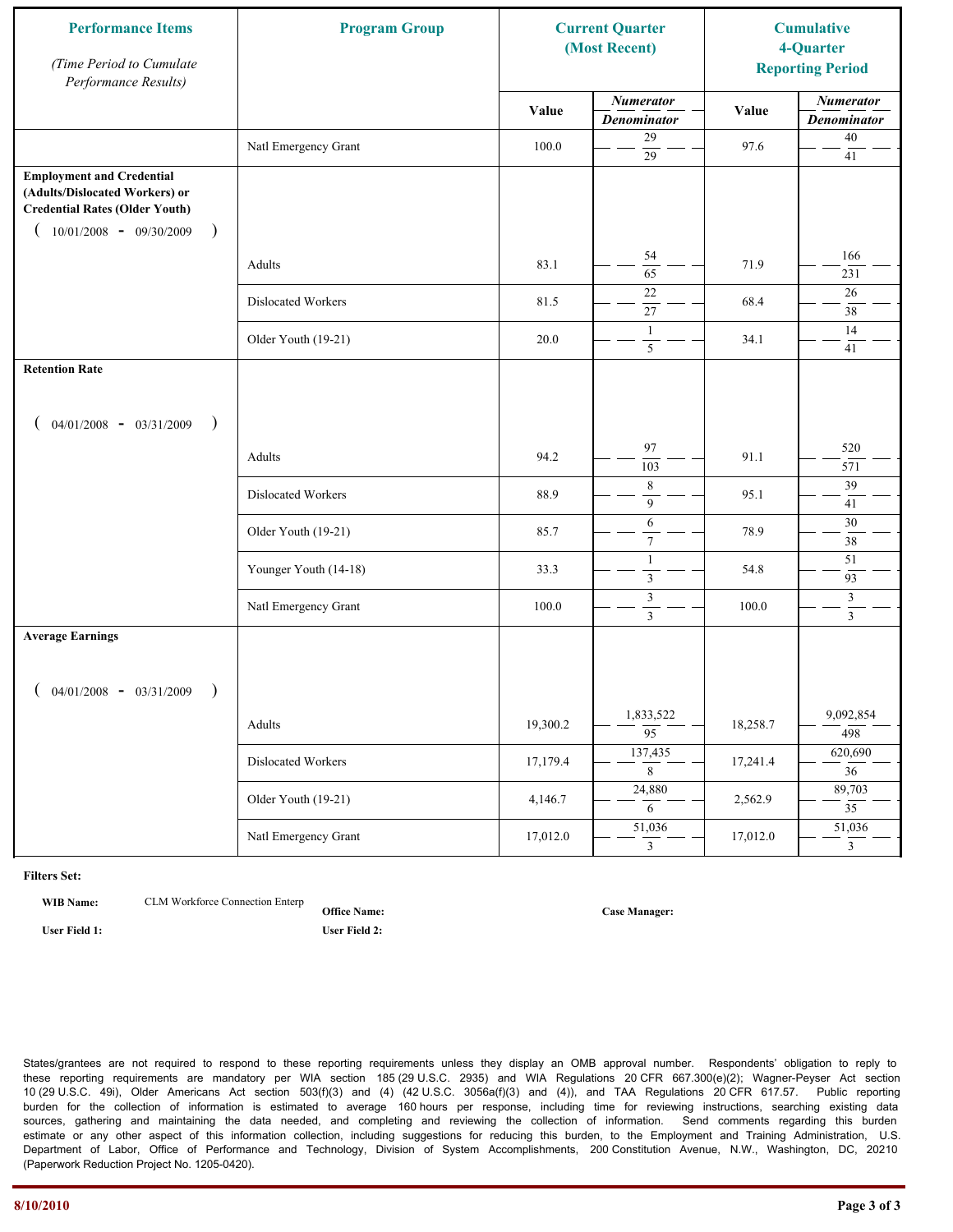**Report Due Date: Report Quarter End Date:** 06/30/2010

08/15/2010

**State:** FL

| <b>Performance Items</b><br>(Time Period to Cumulate<br>Performance Results) | <b>Program Group</b>              | <b>Current Quarter</b><br>(Most Recent) |                                        | <b>Cumulative</b><br>4-Quarter<br><b>Reporting Period</b> |                                        |
|------------------------------------------------------------------------------|-----------------------------------|-----------------------------------------|----------------------------------------|-----------------------------------------------------------|----------------------------------------|
|                                                                              |                                   | Value                                   | <b>Numerator</b><br><b>Denominator</b> | Value                                                     | <b>Numerator</b><br><b>Denominator</b> |
| <b>Total Participants</b>                                                    |                                   |                                         |                                        |                                                           |                                        |
| $07/01/2009 - 06/30/2010$<br>$\big)$                                         |                                   |                                         |                                        |                                                           |                                        |
|                                                                              | <b>Total Adult Participants</b>   | 1,120                                   |                                        | 2,136                                                     |                                        |
|                                                                              | Total Adults (self-services only) | $\boldsymbol{0}$                        |                                        | $\mathbf{1}$                                              |                                        |
|                                                                              | <b>WIA Adults</b>                 | 824                                     |                                        | 1,728                                                     |                                        |
|                                                                              | WIA Dislocated Workers            | 435                                     |                                        | 600                                                       |                                        |
|                                                                              | Natl Emergency Grant              | 9                                       |                                        | 26                                                        |                                        |
|                                                                              | Received Training Services        | 518                                     |                                        | 1,229                                                     |                                        |
|                                                                              | <b>WIA Adults</b>                 | 371                                     |                                        | 1,013                                                     |                                        |
|                                                                              | WIA Dislocated Workers            | 219                                     |                                        | 341                                                       |                                        |
|                                                                              | Total Youth (14-21) Participants  | 380                                     |                                        | 457                                                       |                                        |
|                                                                              | Younger Youth (14-18)             | 305                                     |                                        | 371                                                       |                                        |
|                                                                              | Older Youth (19-21)               | 75                                      |                                        | 86                                                        |                                        |
|                                                                              | Out-of-School Youth               | 143                                     |                                        | 161                                                       |                                        |
|                                                                              | In-School-Youth                   | 237                                     |                                        | 296                                                       |                                        |
| <b>Total Exiters</b>                                                         |                                   |                                         |                                        |                                                           |                                        |
| $04/01/2009 - 03/31/2010$                                                    |                                   |                                         |                                        |                                                           |                                        |
|                                                                              | <b>Total Adult Exiters</b>        | 351                                     |                                        | 1,238                                                     |                                        |
|                                                                              | Total Adults (self-services only) | $\boldsymbol{0}$                        |                                        | $\mathbf{1}$                                              |                                        |
|                                                                              | WIA Adults                        | 287                                     |                                        | 1,097                                                     |                                        |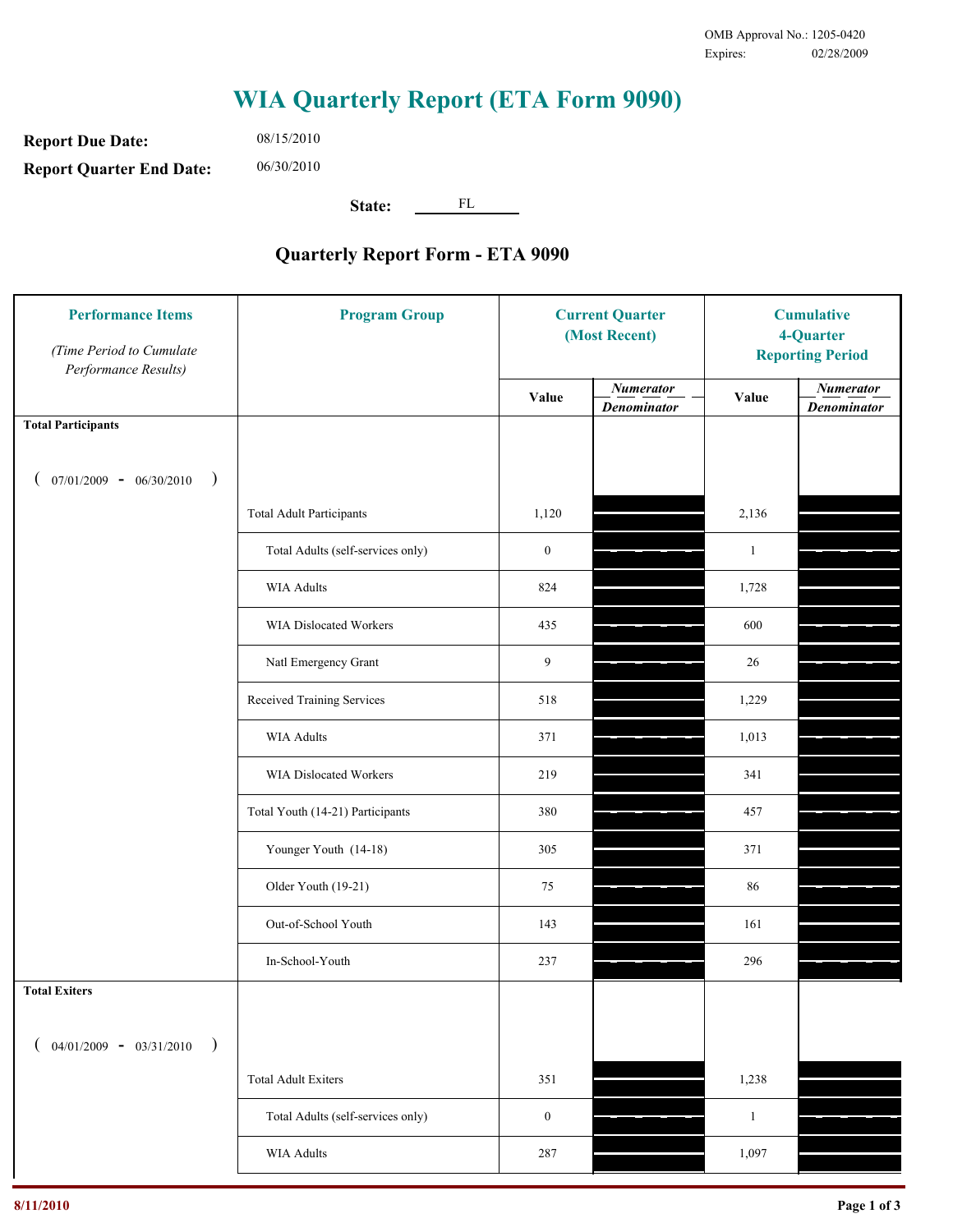| <b>Performance Items</b><br>(Time Period to Cumulate<br>Performance Results) | <b>Program Group</b>        |                  | <b>Current Quarter</b><br>(Most Recent) | <b>Cumulative</b><br>4-Quarter<br><b>Reporting Period</b> |                                        |
|------------------------------------------------------------------------------|-----------------------------|------------------|-----------------------------------------|-----------------------------------------------------------|----------------------------------------|
|                                                                              |                             | Value            | <b>Numerator</b><br><b>Denominator</b>  | Value                                                     | <b>Numerator</b><br><b>Denominator</b> |
|                                                                              | WIA Dislocated Workers      | 82               |                                         | 191                                                       |                                        |
|                                                                              | Natl Emergency Grant        | $\boldsymbol{0}$ |                                         | 41                                                        |                                        |
|                                                                              | Total Youth (14-21) Exiters | 31               |                                         | 163                                                       |                                        |
|                                                                              | Younger Youth (14-18)       | 29               |                                         | 127                                                       |                                        |
|                                                                              | Older Youth (19-21)         | 2                |                                         | 36                                                        |                                        |
|                                                                              | Out-of-School Youth         | $10\,$           |                                         | 83                                                        |                                        |
|                                                                              | In-School Youth             | 21               |                                         | $80\,$                                                    |                                        |
| <b>Placement in Employment or</b><br>Education                               |                             |                  |                                         |                                                           |                                        |
| $10/01/2008 - 09/30/2009$<br>$\rightarrow$                                   |                             |                  |                                         |                                                           |                                        |
|                                                                              | WIA Youth (14-21)           | 12.0             | 3<br>$\overline{25}$                    | 25.8                                                      | 40<br>155                              |
| <b>Attainment of Degree or</b><br>Certification                              |                             |                  |                                         |                                                           |                                        |
| $10/01/2008$ - 09/30/2009<br>$\rightarrow$<br>$\overline{ }$                 |                             |                  |                                         |                                                           |                                        |
|                                                                              | WIA Youth (14-21)           | 20.0             | $\sqrt{5}$<br>$\overline{25}$           | 40.1                                                      | 59<br>147                              |
| <b>Literacy or Numeracy Gains</b>                                            |                             |                  |                                         |                                                           |                                        |
| $(07/01/2009 - 06/30/2010)$<br>$\rightarrow$                                 |                             |                  |                                         |                                                           |                                        |
|                                                                              | WIA Youth (14-21)           | 16.7             | $\mathbf{1}$<br>$\overline{6}$          | 36.1                                                      | $26\,$<br>$\overline{72}$              |
| Youth Diploma or Equivilance Rate                                            |                             |                  |                                         |                                                           |                                        |
| $04/01/2009 - 03/31/2010$<br>$\rightarrow$<br>€                              |                             |                  |                                         |                                                           |                                        |
|                                                                              | WIA Younger Youth (14-18)   | 44.4             | $\overline{4}$                          | 11.3                                                      | $\tau$                                 |
| <b>Skill Attainment Rate</b>                                                 |                             |                  | $\overline{9}$                          |                                                           | $\overline{62}$                        |
|                                                                              |                             |                  |                                         |                                                           |                                        |
| $04/01/2009 - 03/31/2010$ )                                                  | WIA Younger Youth (14-18)   | 92.0             | 138                                     | 84.2                                                      | 213                                    |
| <b>Entered Employment Rate</b>                                               |                             |                  | 150                                     |                                                           | 253                                    |
|                                                                              |                             |                  |                                         |                                                           |                                        |
| $10/01/2008$ - 09/30/2009<br>$\rightarrow$                                   |                             |                  | 69                                      |                                                           | 366                                    |
|                                                                              | Adults                      | 63.9             | 108                                     | 74.7                                                      | 490                                    |
|                                                                              | Dislocated Workers          | 66.7             | $20\,$<br>$30\,$                        | 78.0                                                      | 96<br>123                              |
|                                                                              | Older Youth (19-21)         | 16.7             | $\mathbf{1}$<br>$\sqrt{6}$              | 34.3                                                      | $12\,$<br>35                           |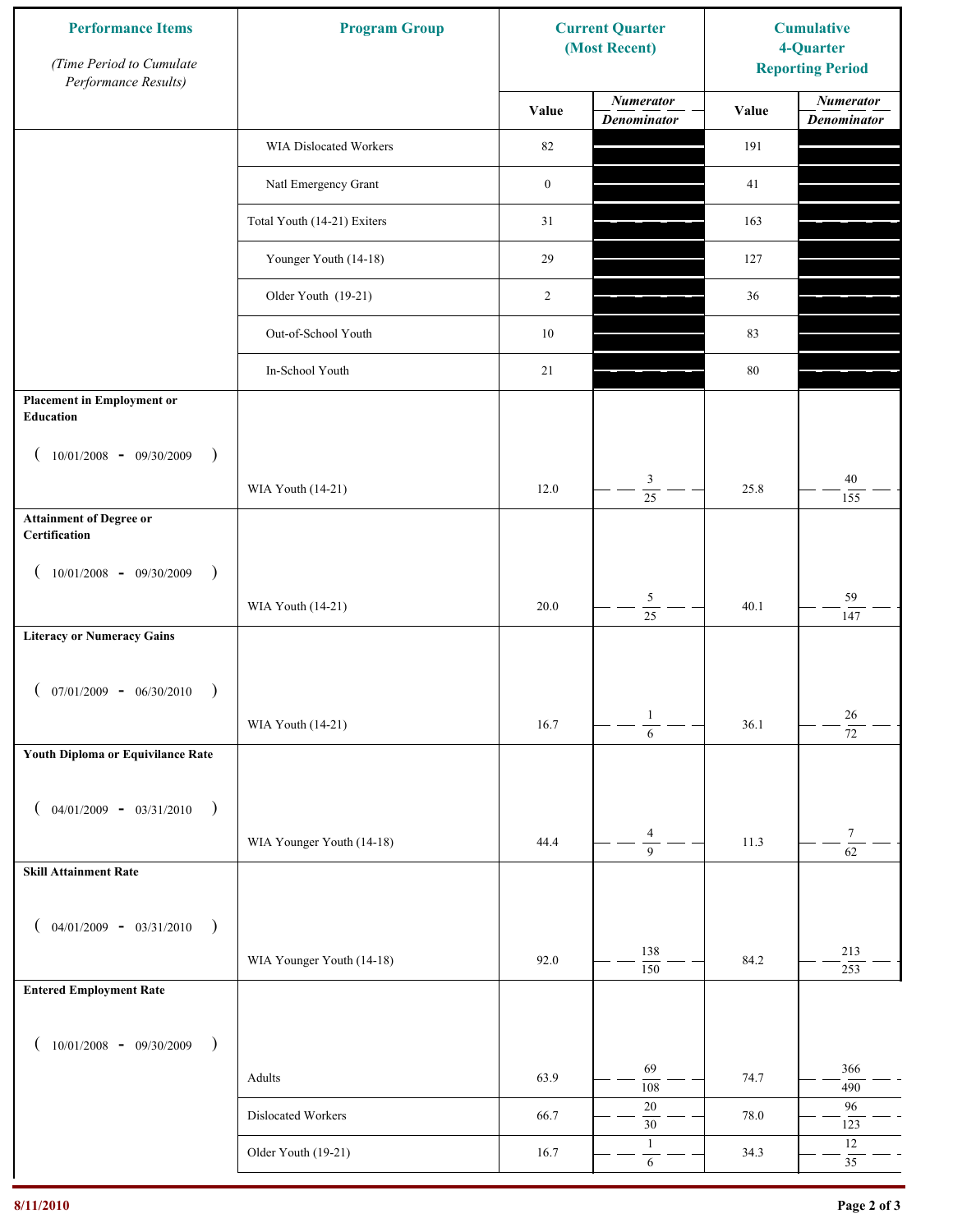| <b>Performance Items</b><br>(Time Period to Cumulate<br>Performance Results)                                                                                         | <b>Program Group</b>  | <b>Current Quarter</b><br>(Most Recent) |                                        | <b>Cumulative</b><br>4-Quarter<br><b>Reporting Period</b> |                                        |
|----------------------------------------------------------------------------------------------------------------------------------------------------------------------|-----------------------|-----------------------------------------|----------------------------------------|-----------------------------------------------------------|----------------------------------------|
|                                                                                                                                                                      |                       | Value                                   | <b>Numerator</b><br><b>Denominator</b> | Value                                                     | <b>Numerator</b><br><b>Denominator</b> |
|                                                                                                                                                                      | Natl Emergency Grant  | 62.5                                    | 5<br>$\,8\,$                           | 50.0                                                      | $29\,$<br>58                           |
| <b>Employment and Credential</b><br>(Adults/Dislocated Workers) or<br><b>Credential Rates (Older Youth)</b><br>$10/01/2008$ - 09/30/2009<br>$\overline{\phantom{a}}$ |                       |                                         |                                        |                                                           |                                        |
|                                                                                                                                                                      | Adults                | 84.8                                    | 112<br>132                             | 82.4                                                      | 347<br>421                             |
|                                                                                                                                                                      | Dislocated Workers    | 62.5                                    | 5<br>$\,$ 8 $\,$                       | 75.9                                                      | 41<br>54                               |
|                                                                                                                                                                      | Older Youth (19-21)   | $0.0\,$                                 | $\mathbf{0}$<br>6                      | 25.6                                                      | $10\,$<br>39                           |
| <b>Retention Rate</b>                                                                                                                                                |                       |                                         |                                        |                                                           |                                        |
| $04/01/2008$ - $03/31/2009$<br>$\rightarrow$                                                                                                                         |                       |                                         |                                        |                                                           |                                        |
|                                                                                                                                                                      | Adults                | 80.5                                    | 149<br>185                             | 82.4                                                      | 590<br>716                             |
|                                                                                                                                                                      | Dislocated Workers    | 82.1                                    | 23<br>28                               | 78.5                                                      | 113<br>144                             |
|                                                                                                                                                                      | Older Youth (19-21)   | 100.0                                   | $\overline{4}$<br>$\overline{4}$       | 82.4                                                      | 14<br>17                               |
|                                                                                                                                                                      | Younger Youth (14-18) | 14.3                                    | $\mathbf{1}$<br>$\boldsymbol{7}$       | 27.9                                                      | 17<br>61                               |
|                                                                                                                                                                      | Natl Emergency Grant  | 66.7                                    | 6<br>9                                 | 53.3                                                      | 8<br>15                                |
| <b>Average Earnings</b>                                                                                                                                              |                       |                                         |                                        |                                                           |                                        |
| $04/01/2008$ - $03/31/2009$<br>$\lambda$                                                                                                                             |                       |                                         |                                        |                                                           |                                        |
|                                                                                                                                                                      | Adults                | 17,943.6                                | 2,530,049<br>$\overline{141}$          | 16,294.4                                                  | 8,929,352<br>548                       |
|                                                                                                                                                                      | Dislocated Workers    | 11,720.5                                | 246,130<br>$\overline{21}$             | 12,592.2                                                  | 1,334,768<br>106                       |
|                                                                                                                                                                      | Older Youth (19-21)   | 2,872.8                                 | 11,491<br>$\overline{4}$               | 1,505.8                                                   | 24,092<br>16                           |
|                                                                                                                                                                      | Natl Emergency Grant  | 17,156.2                                | 85,781<br>5 <sup>7</sup>               | 16,459.9                                                  | 115,219<br>$\overline{7}$              |

**WIB Name:** Workforce Development Board of F

**Office Name: User Field 1: User Field 2:**

**Case Manager:**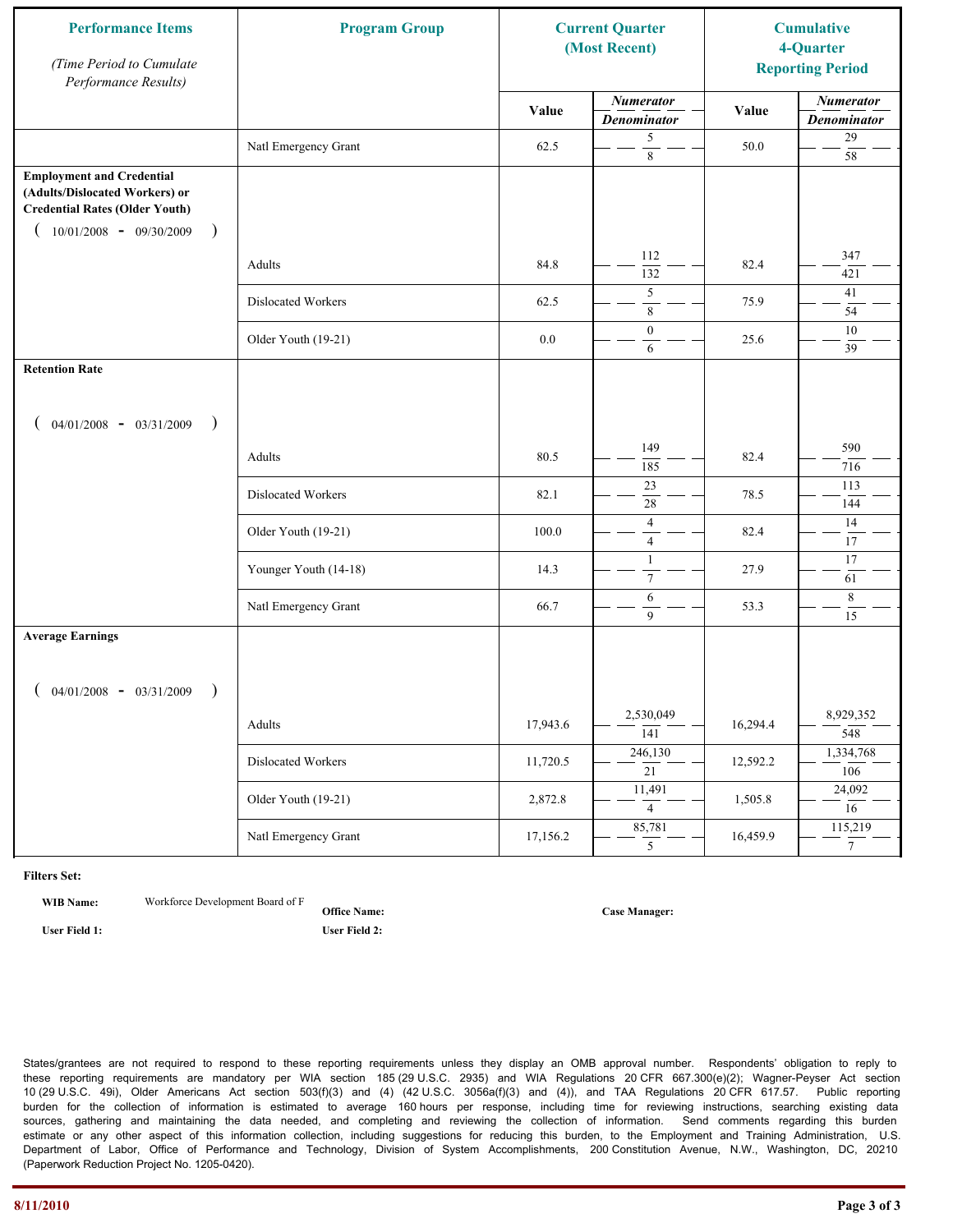**Report Due Date: Report Quarter End Date:** 06/30/2010

08/15/2010

**State:** FL

| <b>Performance Items</b><br>(Time Period to Cumulate<br>Performance Results) | <b>Program Group</b>              | <b>Current Quarter</b><br>(Most Recent) |                                        | <b>Cumulative</b><br>4-Quarter<br><b>Reporting Period</b> |                                        |
|------------------------------------------------------------------------------|-----------------------------------|-----------------------------------------|----------------------------------------|-----------------------------------------------------------|----------------------------------------|
|                                                                              |                                   | Value                                   | <b>Numerator</b><br><b>Denominator</b> | Value                                                     | <b>Numerator</b><br><b>Denominator</b> |
| <b>Total Participants</b>                                                    |                                   |                                         |                                        |                                                           |                                        |
| $07/01/2009 - 06/30/2010$<br>$\big)$                                         |                                   |                                         |                                        |                                                           |                                        |
|                                                                              | <b>Total Adult Participants</b>   | 3,977                                   |                                        | 6,522                                                     |                                        |
|                                                                              | Total Adults (self-services only) | $\boldsymbol{0}$                        |                                        | $\boldsymbol{0}$                                          |                                        |
|                                                                              | <b>WIA Adults</b>                 | 1,850                                   |                                        | 3,894                                                     |                                        |
|                                                                              | WIA Dislocated Workers            | 2,192                                   |                                        | 2,662                                                     |                                        |
|                                                                              | Natl Emergency Grant              | 17                                      |                                        | 57                                                        |                                        |
|                                                                              | Received Training Services        | 1,546                                   |                                        | 4,333                                                     |                                        |
|                                                                              | <b>WIA Adults</b>                 | 847                                     |                                        | 2,994                                                     |                                        |
|                                                                              | WIA Dislocated Workers            | 729                                     |                                        | 1,384                                                     |                                        |
|                                                                              | Total Youth (14-21) Participants  | 1,079                                   |                                        | 1,763                                                     |                                        |
|                                                                              | Younger Youth (14-18)             | 713                                     |                                        | 1,183                                                     |                                        |
|                                                                              | Older Youth (19-21)               | 366                                     |                                        | 580                                                       |                                        |
|                                                                              | Out-of-School Youth               | 372                                     |                                        | 609                                                       |                                        |
|                                                                              | In-School-Youth                   | 707                                     |                                        | 1,154                                                     |                                        |
| <b>Total Exiters</b>                                                         |                                   |                                         |                                        |                                                           |                                        |
| $04/01/2009 - 03/31/2010$                                                    |                                   |                                         |                                        |                                                           |                                        |
|                                                                              | <b>Total Adult Exiters</b>        | 951                                     |                                        | 3,950                                                     |                                        |
|                                                                              | Total Adults (self-services only) | $\boldsymbol{0}$                        |                                        | $\boldsymbol{0}$                                          |                                        |
|                                                                              | WIA Adults                        | 617                                     |                                        | 3,359                                                     |                                        |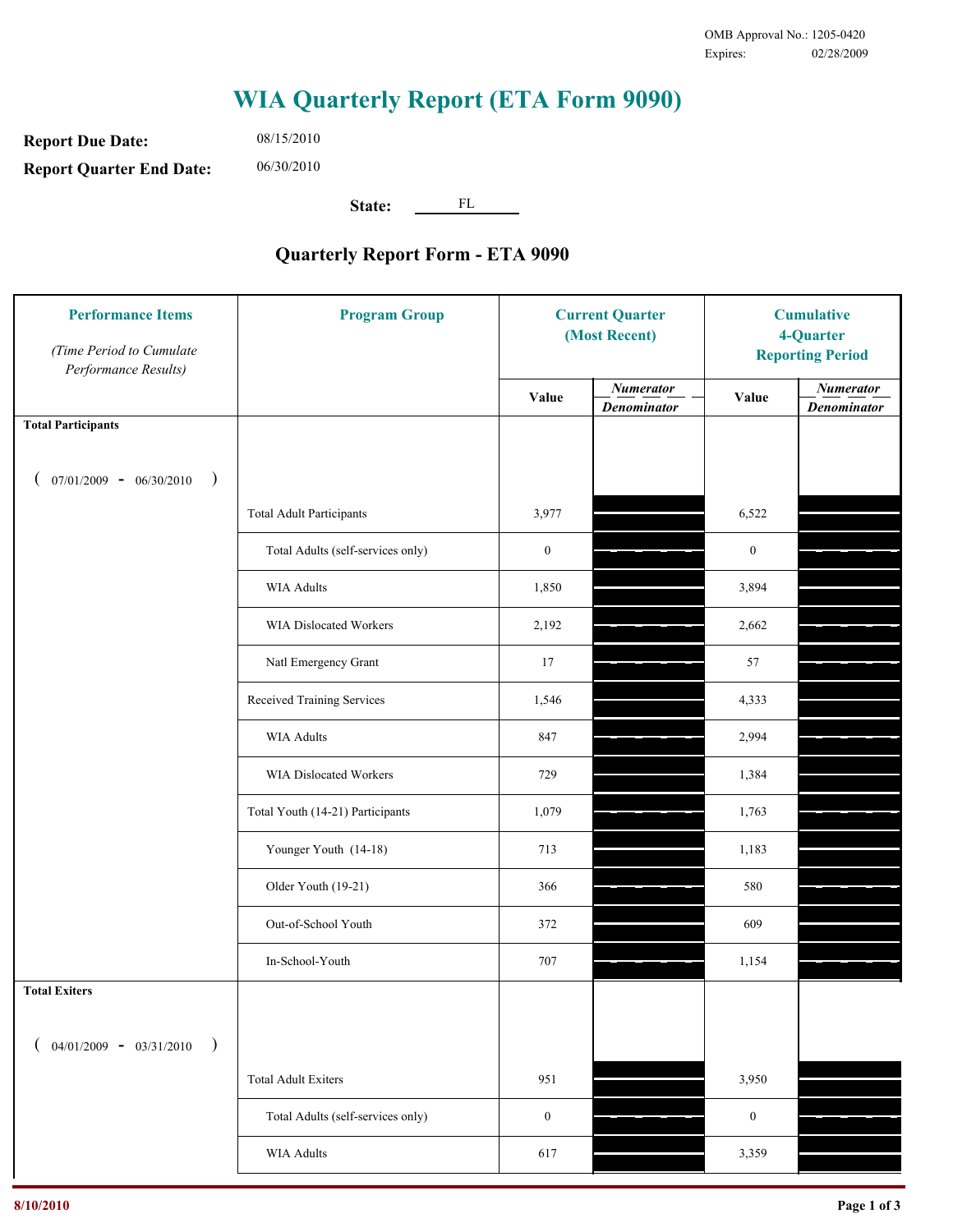| <b>Performance Items</b><br>(Time Period to Cumulate<br>Performance Results) | <b>Program Group</b>        |         | <b>Current Quarter</b><br>(Most Recent) | <b>Cumulative</b><br>4-Quarter<br><b>Reporting Period</b> |                                        |
|------------------------------------------------------------------------------|-----------------------------|---------|-----------------------------------------|-----------------------------------------------------------|----------------------------------------|
|                                                                              |                             | Value   | <b>Numerator</b><br><b>Denominator</b>  | Value                                                     | <b>Numerator</b><br><b>Denominator</b> |
|                                                                              | WIA Dislocated Workers      | 327     |                                         | 554                                                       |                                        |
|                                                                              | Natl Emergency Grant        | 11      |                                         | 47                                                        |                                        |
|                                                                              | Total Youth (14-21) Exiters | 91      |                                         | 727                                                       |                                        |
|                                                                              | Younger Youth (14-18)       | 31      |                                         | 485                                                       |                                        |
|                                                                              | Older Youth (19-21)         | 60      |                                         | 242                                                       |                                        |
|                                                                              | Out-of-School Youth         | 77      |                                         | 274                                                       |                                        |
|                                                                              | In-School Youth             | 14      |                                         | 453                                                       |                                        |
| <b>Placement in Employment or</b><br>Education                               |                             |         |                                         |                                                           |                                        |
| $10/01/2008 - 09/30/2009$<br>$\rightarrow$                                   |                             |         |                                         |                                                           |                                        |
|                                                                              | WIA Youth (14-21)           | 23.5    | 117<br>497                              | 28.7                                                      | 175<br>610                             |
| <b>Attainment of Degree or</b><br>Certification                              |                             |         |                                         |                                                           |                                        |
| $10/01/2008 - 09/30/2009$<br>$\rightarrow$<br>$\left($                       |                             |         |                                         |                                                           |                                        |
|                                                                              | WIA Youth (14-21)           | 7.9     | 36<br>456                               | 24.3                                                      | 142<br>585                             |
| <b>Literacy or Numeracy Gains</b>                                            |                             |         |                                         |                                                           |                                        |
| $(07/01/2009 - 06/30/2010)$<br>$\rightarrow$                                 |                             |         |                                         |                                                           |                                        |
|                                                                              | WIA Youth (14-21)           | 1.3     | $\mathbf{1}$<br>$\overline{80}$         | $3.5$                                                     | 8<br>228                               |
| Youth Diploma or Equivilance Rate                                            |                             |         |                                         |                                                           |                                        |
| $04/01/2009 - 03/31/2010$<br>$\rightarrow$                                   |                             |         |                                         |                                                           |                                        |
|                                                                              | WIA Younger Youth (14-18)   | $0.0\,$ | $\boldsymbol{0}$                        | $0.2\,$                                                   | $\mathbf{1}$                           |
| <b>Skill Attainment Rate</b>                                                 |                             |         | $\overline{16}$                         |                                                           | 427                                    |
|                                                                              |                             |         |                                         |                                                           |                                        |
| $04/01/2009 - 03/31/2010$ )                                                  | WIA Younger Youth (14-18)   | 7.1     | $\overline{c}$                          | 13.6                                                      | 8                                      |
| <b>Entered Employment Rate</b>                                               |                             |         | $\overline{28}$                         |                                                           | $\overline{59}$                        |
|                                                                              |                             |         |                                         |                                                           |                                        |
| $10/01/2008$ - 09/30/2009<br>$\rightarrow$                                   |                             |         | 39                                      |                                                           | 158                                    |
|                                                                              | Adults                      | 60.9    | $\overline{64}$                         | 66.9                                                      | 236                                    |
|                                                                              | Dislocated Workers          | 82.4    | $42\,$<br>$\overline{51}$               | 76.3                                                      | 177<br>232                             |
|                                                                              | Older Youth (19-21)         | 53.5    | 53<br>99                                | 55.2                                                      | $107\,$<br>194                         |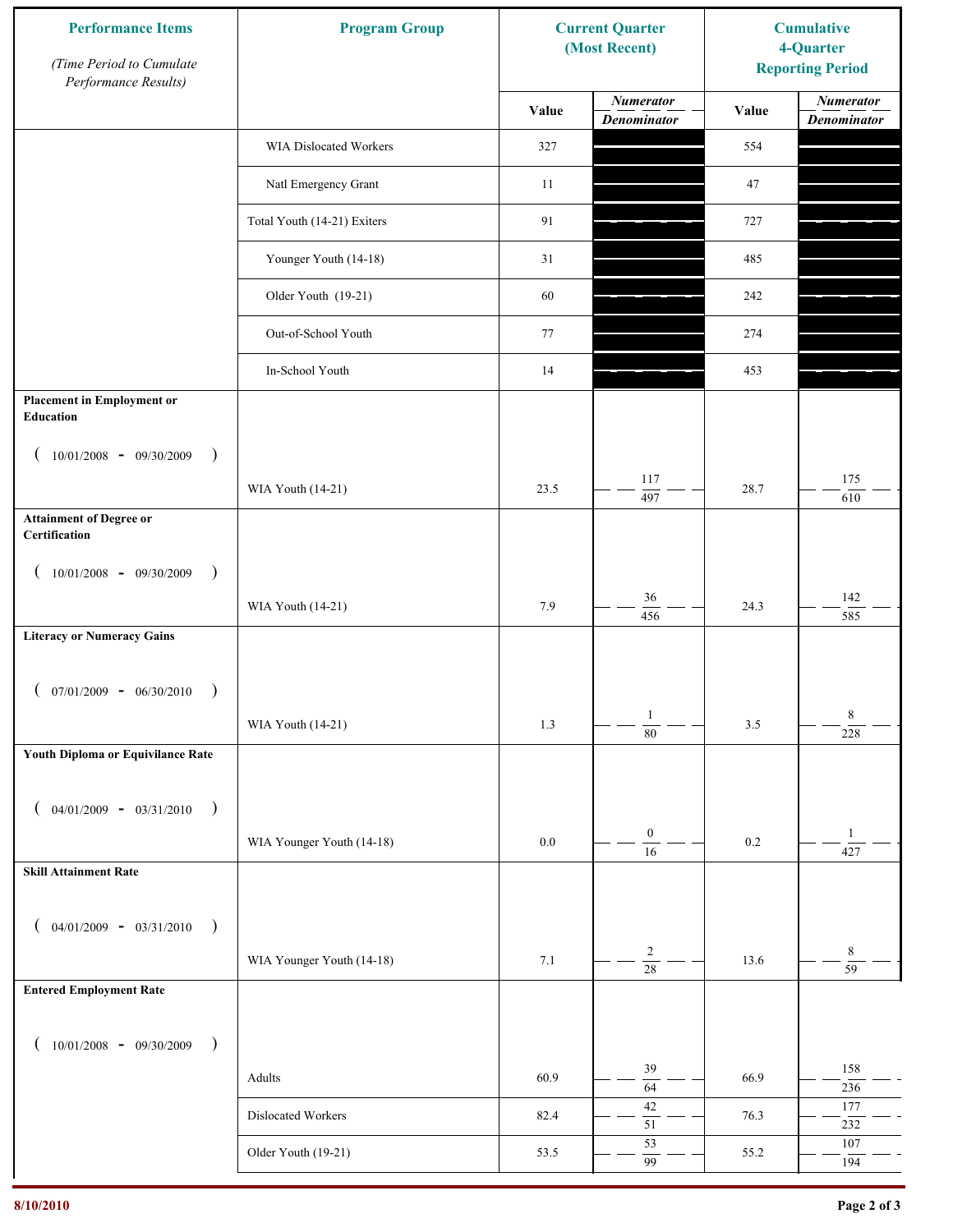| <b>Performance Items</b><br>(Time Period to Cumulate<br>Performance Results)                                                                                         | <b>Program Group</b>  |          | <b>Current Quarter</b><br>(Most Recent) |          | <b>Cumulative</b><br>4-Quarter<br><b>Reporting Period</b> |
|----------------------------------------------------------------------------------------------------------------------------------------------------------------------|-----------------------|----------|-----------------------------------------|----------|-----------------------------------------------------------|
|                                                                                                                                                                      |                       | Value    | <b>Numerator</b><br><b>Denominator</b>  | Value    | <b>Numerator</b><br><b>Denominator</b>                    |
|                                                                                                                                                                      | Natl Emergency Grant  | $0.0\,$  | $\boldsymbol{0}$<br>$\boldsymbol{0}$    | 100.0    | 12<br>$12\,$                                              |
| <b>Employment and Credential</b><br>(Adults/Dislocated Workers) or<br><b>Credential Rates (Older Youth)</b><br>$10/01/2008$ - 09/30/2009<br>$\overline{\phantom{a}}$ |                       |          |                                         |          |                                                           |
|                                                                                                                                                                      | Adults                | 90.0     | 720<br>800                              | 86.1     | 3,097<br>3,597                                            |
|                                                                                                                                                                      | Dislocated Workers    | 70.6     | 24<br>34                                | 63.6     | 105<br>165                                                |
|                                                                                                                                                                      | Older Youth (19-21)   | 14.3     | 15<br>105                               | 31.5     | 68<br>216                                                 |
| <b>Retention Rate</b>                                                                                                                                                |                       |          |                                         |          |                                                           |
| $04/01/2008$ - $03/31/2009$<br>$\rightarrow$                                                                                                                         |                       |          |                                         |          |                                                           |
|                                                                                                                                                                      | Adults                | 91.8     | 809<br>881                              | 92.7     | 2,448<br>2,642                                            |
|                                                                                                                                                                      | Dislocated Workers    | 83.9     | 26<br>31                                | 84.8     | 151<br>178                                                |
|                                                                                                                                                                      | Older Youth (19-21)   | 71.1     | $\overline{27}$<br>38                   | 71.7     | 104<br>145                                                |
|                                                                                                                                                                      | Younger Youth (14-18) | 46.2     | 6<br>13                                 | 43.9     | 29<br>66                                                  |
|                                                                                                                                                                      | Natl Emergency Grant  | 100.0    | $\sqrt{5}$<br>5                         | 100.0    | 5<br>5                                                    |
| <b>Average Earnings</b>                                                                                                                                              |                       |          |                                         |          |                                                           |
| $04/01/2008$ - $03/31/2009$<br>$\lambda$                                                                                                                             |                       |          | 21,514,732                              |          | 60,775,009                                                |
|                                                                                                                                                                      | Adults                | 26,594.2 | $\overline{809}$<br>333,215             | 24,826.4 | 2,448<br>1,991,032                                        |
|                                                                                                                                                                      | Dislocated Workers    | 12,816.0 | $\overline{26}$                         | 13,185.6 | 151                                                       |
|                                                                                                                                                                      | Older Youth (19-21)   | 2,217.2  | 84,252<br>$\overline{38}$               | 1,989.6  | 288,489<br>145                                            |
|                                                                                                                                                                      | Natl Emergency Grant  | 19,952.4 | 99,762<br>5 <sup>5</sup>                | 19,952.4 | 99,762<br>5 <sup>5</sup>                                  |

**WIB Name:** Workforce Central Florida

**Office Name:**

**User Field 1: User Field 2:**

**Case Manager:**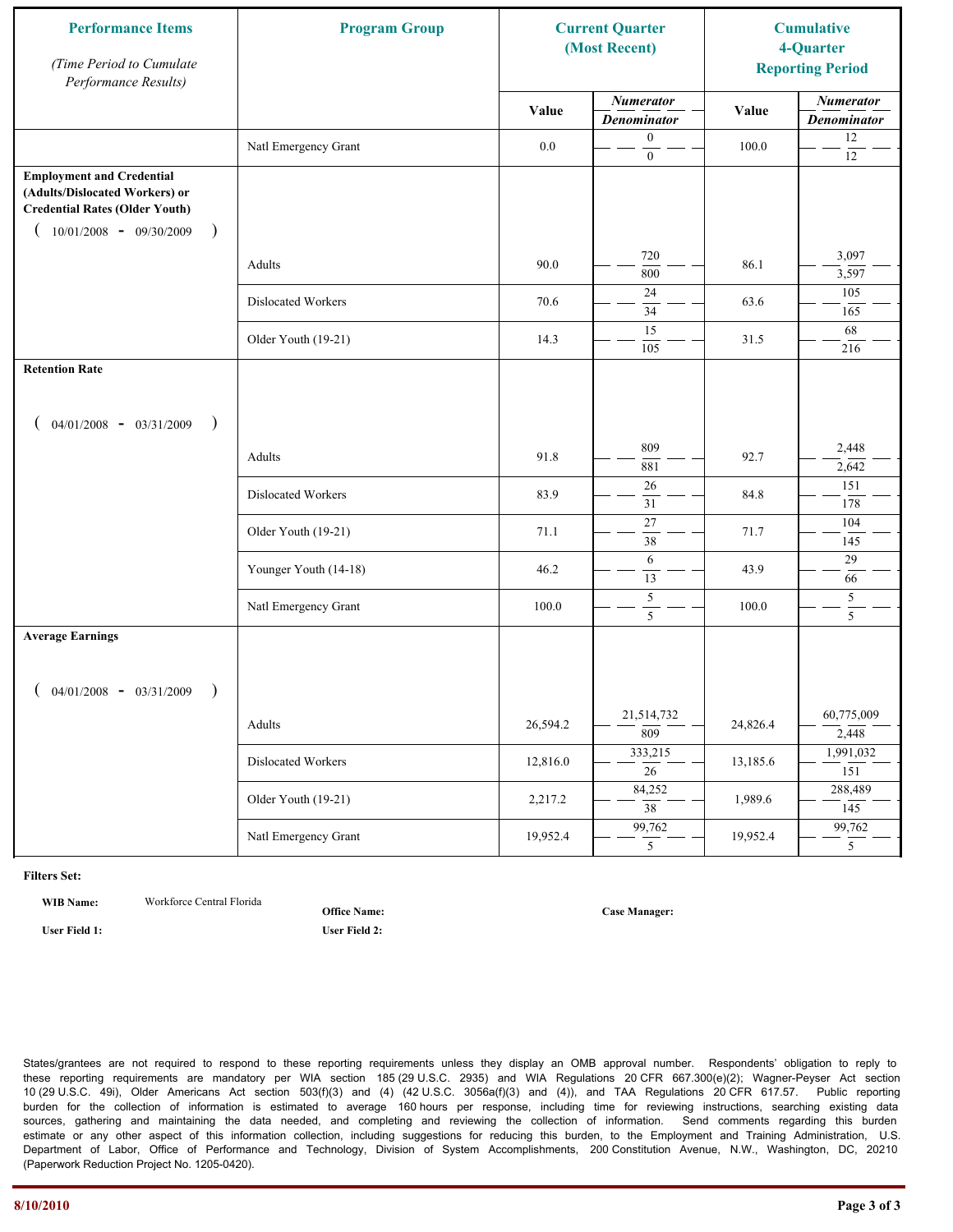**Report Due Date: Report Quarter End Date:** 06/30/2010

08/15/2010

**State:** FL

| <b>Performance Items</b><br>(Time Period to Cumulate<br>Performance Results) | <b>Program Group</b>              | <b>Current Quarter</b><br>(Most Recent) |                                        | <b>Cumulative</b><br>4-Quarter<br><b>Reporting Period</b> |                                        |
|------------------------------------------------------------------------------|-----------------------------------|-----------------------------------------|----------------------------------------|-----------------------------------------------------------|----------------------------------------|
|                                                                              |                                   | Value                                   | <b>Numerator</b><br><b>Denominator</b> | Value                                                     | <b>Numerator</b><br><b>Denominator</b> |
| <b>Total Participants</b>                                                    |                                   |                                         |                                        |                                                           |                                        |
| $07/01/2009 - 06/30/2010$<br>$\big)$                                         |                                   |                                         |                                        |                                                           |                                        |
|                                                                              | <b>Total Adult Participants</b>   | 765                                     |                                        | 1,093                                                     |                                        |
|                                                                              | Total Adults (self-services only) | $\boldsymbol{0}$                        |                                        | $\boldsymbol{0}$                                          |                                        |
|                                                                              | <b>WIA Adults</b>                 | 394                                     |                                        | 617                                                       |                                        |
|                                                                              | <b>WIA Dislocated Workers</b>     | 380                                     |                                        | 458                                                       |                                        |
|                                                                              | Natl Emergency Grant              | 18                                      |                                        | 59                                                        |                                        |
|                                                                              | Received Training Services        | 327                                     |                                        | 694                                                       |                                        |
|                                                                              | <b>WIA Adults</b>                 | 199                                     |                                        | 402                                                       |                                        |
|                                                                              | WIA Dislocated Workers            | 138                                     |                                        | 306                                                       |                                        |
|                                                                              | Total Youth (14-21) Participants  | 106                                     |                                        | 153                                                       |                                        |
|                                                                              | Younger Youth (14-18)             | 30                                      |                                        | 41                                                        |                                        |
|                                                                              | Older Youth (19-21)               | 76                                      |                                        | 112                                                       |                                        |
|                                                                              | Out-of-School Youth               | 83                                      |                                        | 121                                                       |                                        |
|                                                                              | In-School-Youth                   | 23                                      |                                        | $32\,$                                                    |                                        |
| <b>Total Exiters</b>                                                         |                                   |                                         |                                        |                                                           |                                        |
| $04/01/2009 - 03/31/2010$<br>$\lambda$                                       |                                   |                                         |                                        |                                                           |                                        |
|                                                                              | <b>Total Adult Exiters</b>        | 129                                     |                                        | 403                                                       |                                        |
|                                                                              | Total Adults (self-services only) | $\boldsymbol{0}$                        |                                        | $\boldsymbol{0}$                                          |                                        |
|                                                                              | WIA Adults                        | 77                                      |                                        | 251                                                       |                                        |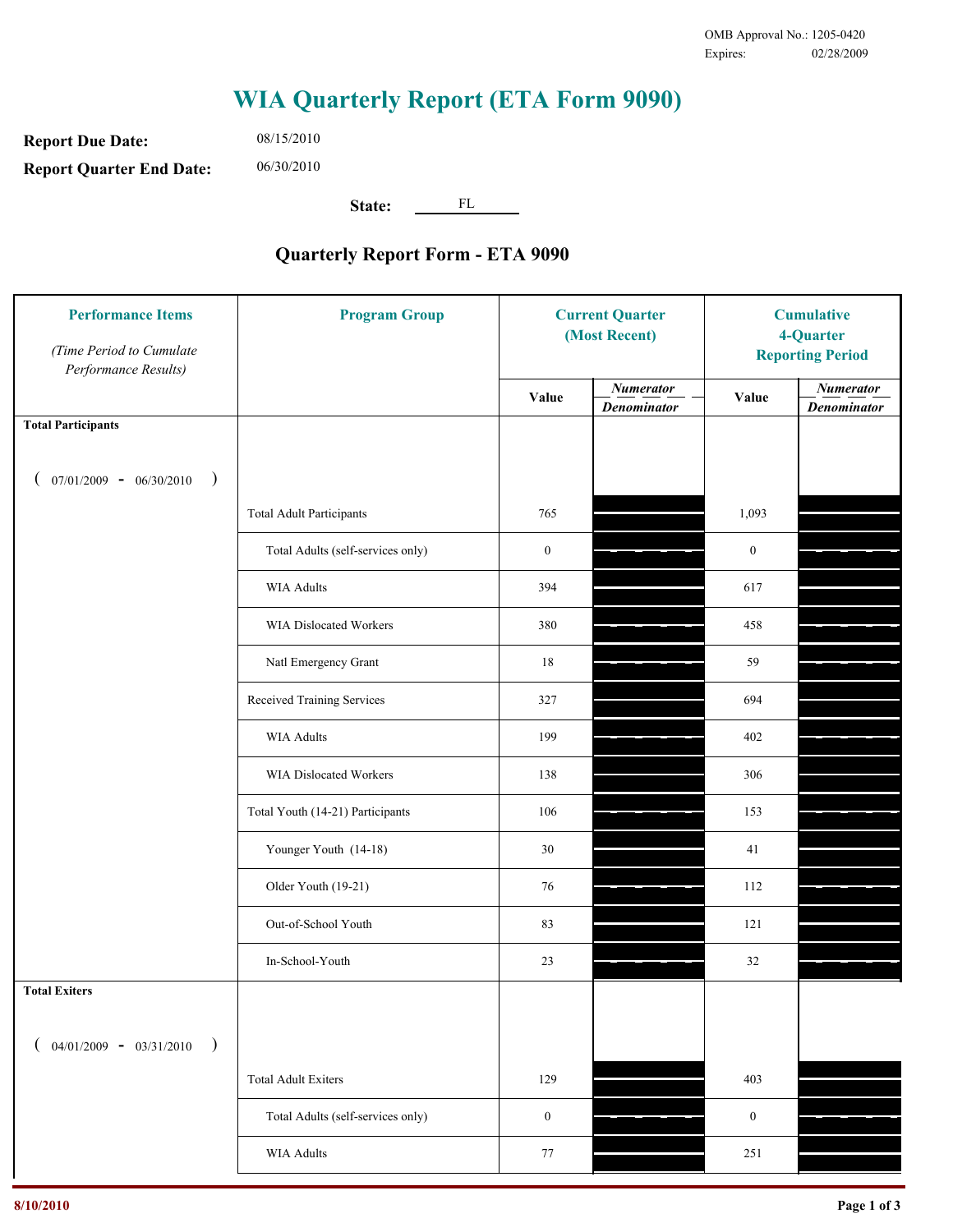| <b>Performance Items</b><br>(Time Period to Cumulate<br>Performance Results) | <b>Program Group</b>          |           | <b>Current Quarter</b><br>(Most Recent) | <b>Cumulative</b><br>4-Quarter<br><b>Reporting Period</b> |                                        |
|------------------------------------------------------------------------------|-------------------------------|-----------|-----------------------------------------|-----------------------------------------------------------|----------------------------------------|
|                                                                              |                               | Value     | <b>Numerator</b><br><b>Denominator</b>  | Value                                                     | <b>Numerator</b><br><b>Denominator</b> |
|                                                                              | <b>WIA Dislocated Workers</b> | 55        |                                         | 88                                                        |                                        |
|                                                                              | Natl Emergency Grant          | 5         |                                         | 84                                                        |                                        |
|                                                                              | Total Youth (14-21) Exiters   | 14        |                                         | 101                                                       |                                        |
|                                                                              | Younger Youth (14-18)         | 3         |                                         | 39                                                        |                                        |
|                                                                              | Older Youth (19-21)           | 11        |                                         | 62                                                        |                                        |
|                                                                              | Out-of-School Youth           | $\,8\,$   |                                         | 83                                                        |                                        |
|                                                                              | In-School Youth               | 6         |                                         | 18                                                        |                                        |
| <b>Placement in Employment or</b><br>Education                               |                               |           |                                         |                                                           |                                        |
| $10/01/2008 - 09/30/2009$<br>$\rightarrow$                                   |                               |           |                                         |                                                           |                                        |
|                                                                              | WIA Youth (14-21)             | 45.0      | 9<br>$\overline{20}$                    | 58.7                                                      | 44<br>75                               |
| <b>Attainment of Degree or</b><br>Certification                              |                               |           |                                         |                                                           |                                        |
| $10/01/2008$ - 09/30/2009<br>$\lambda$                                       |                               |           |                                         |                                                           |                                        |
|                                                                              | WIA Youth (14-21)             | 92.3      | 12<br>$\overline{13}$                   | 97.3                                                      | $72\,$<br>$\overline{74}$              |
| <b>Literacy or Numeracy Gains</b>                                            |                               |           |                                         |                                                           |                                        |
| $07/01/2009 - 06/30/2010$                                                    |                               |           |                                         |                                                           |                                        |
|                                                                              | WIA Youth (14-21)             | $100.0\,$ | $\mathbf{1}$<br>$\overline{1}$          | 73.5                                                      | 36<br>49                               |
| Youth Diploma or Equivilance Rate                                            |                               |           |                                         |                                                           |                                        |
| $04/01/2009 - 03/31/2010$<br>$\rightarrow$                                   |                               |           |                                         |                                                           |                                        |
|                                                                              | WIA Younger Youth (14-18)     | 100.0     | $\ensuremath{\mathfrak{Z}}$             | 59.3                                                      | 16<br>27                               |
| <b>Skill Attainment Rate</b>                                                 |                               |           |                                         |                                                           |                                        |
| $04/01/2009 - 03/31/2010$<br>$\rightarrow$                                   |                               |           |                                         |                                                           |                                        |
|                                                                              | WIA Younger Youth (14-18)     | 75.0      | 9                                       | 66.0                                                      | 35                                     |
| <b>Entered Employment Rate</b>                                               |                               |           | $\overline{12}$                         |                                                           | $\overline{53}$                        |
|                                                                              |                               |           |                                         |                                                           |                                        |
| $10/01/2008$ - 09/30/2009<br>$\overline{\phantom{a}}$                        |                               |           | 14                                      |                                                           | $31\,$                                 |
|                                                                              | Adults                        | 87.5      | 16<br>$\boldsymbol{7}$                  | 73.8                                                      | $\overline{42}$<br>22                  |
|                                                                              | Dislocated Workers            | $100.0\,$ | $\overline{7}$<br>$\sqrt{5}$            | 84.6                                                      | $26\,$<br>$24\,$                       |
|                                                                              | Older Youth (19-21)           | 33.3      | 15                                      | 54.5                                                      | $44\,$                                 |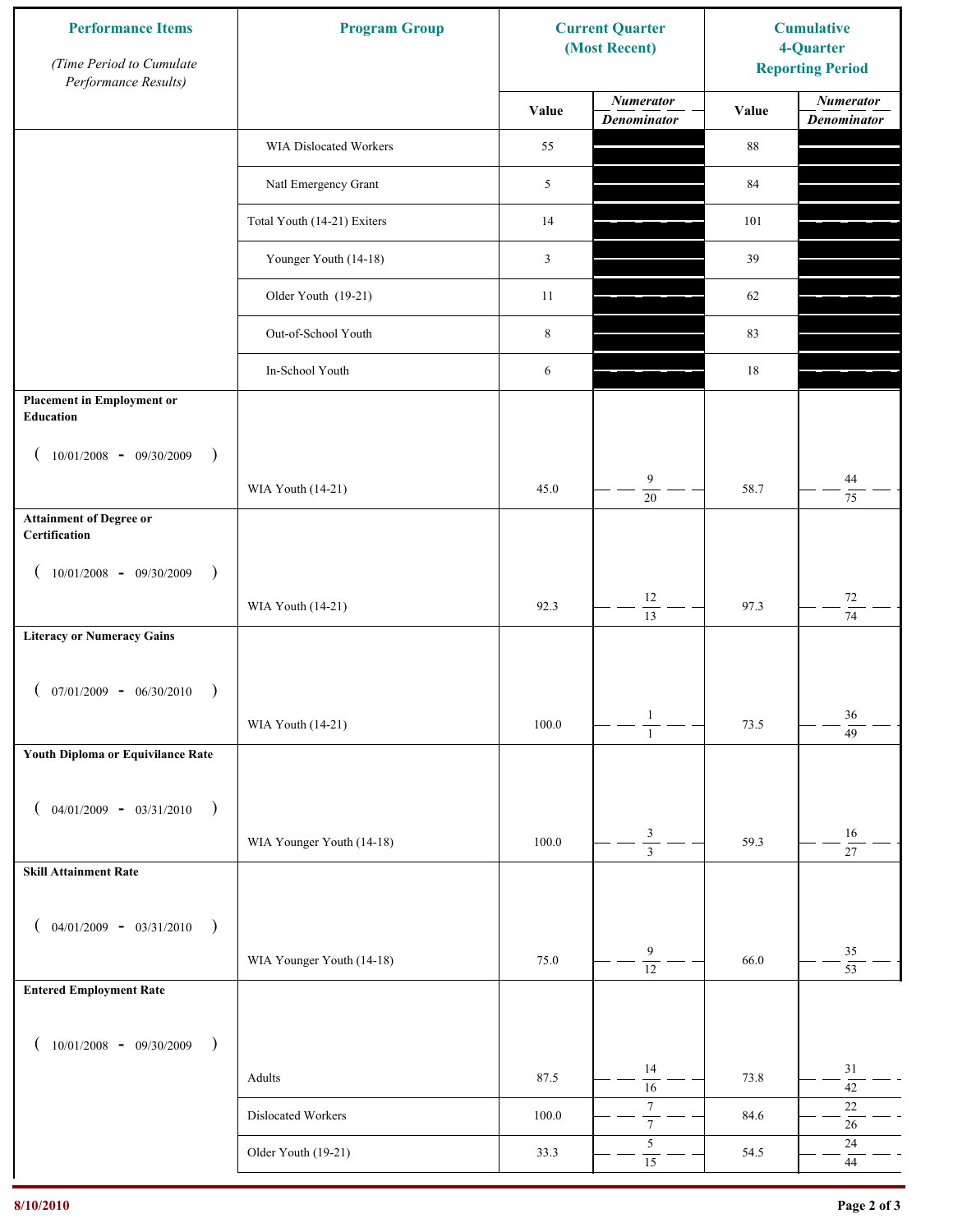| <b>Performance Items</b><br>(Time Period to Cumulate<br>Performance Results)                                                                                         | <b>Program Group</b>  |          | <b>Current Quarter</b><br>(Most Recent) |          | <b>Cumulative</b><br>4-Quarter<br><b>Reporting Period</b> |
|----------------------------------------------------------------------------------------------------------------------------------------------------------------------|-----------------------|----------|-----------------------------------------|----------|-----------------------------------------------------------|
|                                                                                                                                                                      |                       | Value    | <b>Numerator</b><br><b>Denominator</b>  | Value    | <b>Numerator</b><br><b>Denominator</b>                    |
|                                                                                                                                                                      | Natl Emergency Grant  | 47.6     | 10<br>$21\,$                            | 47.4     | $36\,$<br>$76\,$                                          |
| <b>Employment and Credential</b><br>(Adults/Dislocated Workers) or<br><b>Credential Rates (Older Youth)</b><br>$10/01/2008$ - 09/30/2009<br>$\overline{\phantom{a}}$ |                       |          |                                         |          |                                                           |
|                                                                                                                                                                      | Adults                | 93.8     | 61<br>65                                | 86.7     | 111<br>128                                                |
|                                                                                                                                                                      | Dislocated Workers    | 33.3     | $\mathbf{1}$<br>$\overline{\mathbf{3}}$ | 66.7     | 12<br>$18\,$                                              |
|                                                                                                                                                                      | Older Youth (19-21)   | 29.4     | 5<br>17                                 | 53.7     | 29<br>54                                                  |
| <b>Retention Rate</b>                                                                                                                                                |                       |          |                                         |          |                                                           |
| $04/01/2008$ - $03/31/2009$<br>$\rightarrow$                                                                                                                         |                       |          |                                         |          |                                                           |
|                                                                                                                                                                      | Adults                | 96.8     | 30<br>31                                | 96.0     | 285<br>297                                                |
|                                                                                                                                                                      | Dislocated Workers    | 100.0    | $\,$ 8 $\,$<br>$\,$ 8 $\,$              | 100.0    | $20\,$<br>$20\,$                                          |
|                                                                                                                                                                      | Older Youth (19-21)   | 75.0     | $\mathfrak z$<br>$\overline{4}$         | 82.1     | 23<br>$\overline{28}$                                     |
|                                                                                                                                                                      | Younger Youth (14-18) | 0.0      | $\boldsymbol{0}$<br>$\mathbf{1}$        | 38.1     | $\,8\,$<br>21                                             |
|                                                                                                                                                                      | Natl Emergency Grant  | 75.0     | 6<br>8                                  | 77.8     | $\boldsymbol{7}$<br>$\overline{9}$                        |
| <b>Average Earnings</b>                                                                                                                                              |                       |          |                                         |          |                                                           |
| $04/01/2008$ - $03/31/2009$<br>$\lambda$                                                                                                                             |                       |          |                                         |          |                                                           |
|                                                                                                                                                                      | Adults                | 30,303.8 | 909,114<br>$\overline{30}$              | 32,295.2 | 9,042,654<br>280                                          |
|                                                                                                                                                                      | Dislocated Workers    | 14,159.6 | 113,277<br>$8\,$                        | 15,190.4 | 243,046<br>16                                             |
|                                                                                                                                                                      | Older Youth (19-21)   | 2,799.0  | 11,196<br>$\overline{4}$                | 2,744.4  | 74,099<br>$\overline{27}$                                 |
|                                                                                                                                                                      | Natl Emergency Grant  | 12,515.3 | 75,092<br>6                             | 11,789.6 | 82,527<br>$7\overline{ }$                                 |

**WIB Name:** Brevard Workforce Development Board Inc.

**Office Name: User Field 1: User Field 2:**

**Case Manager:**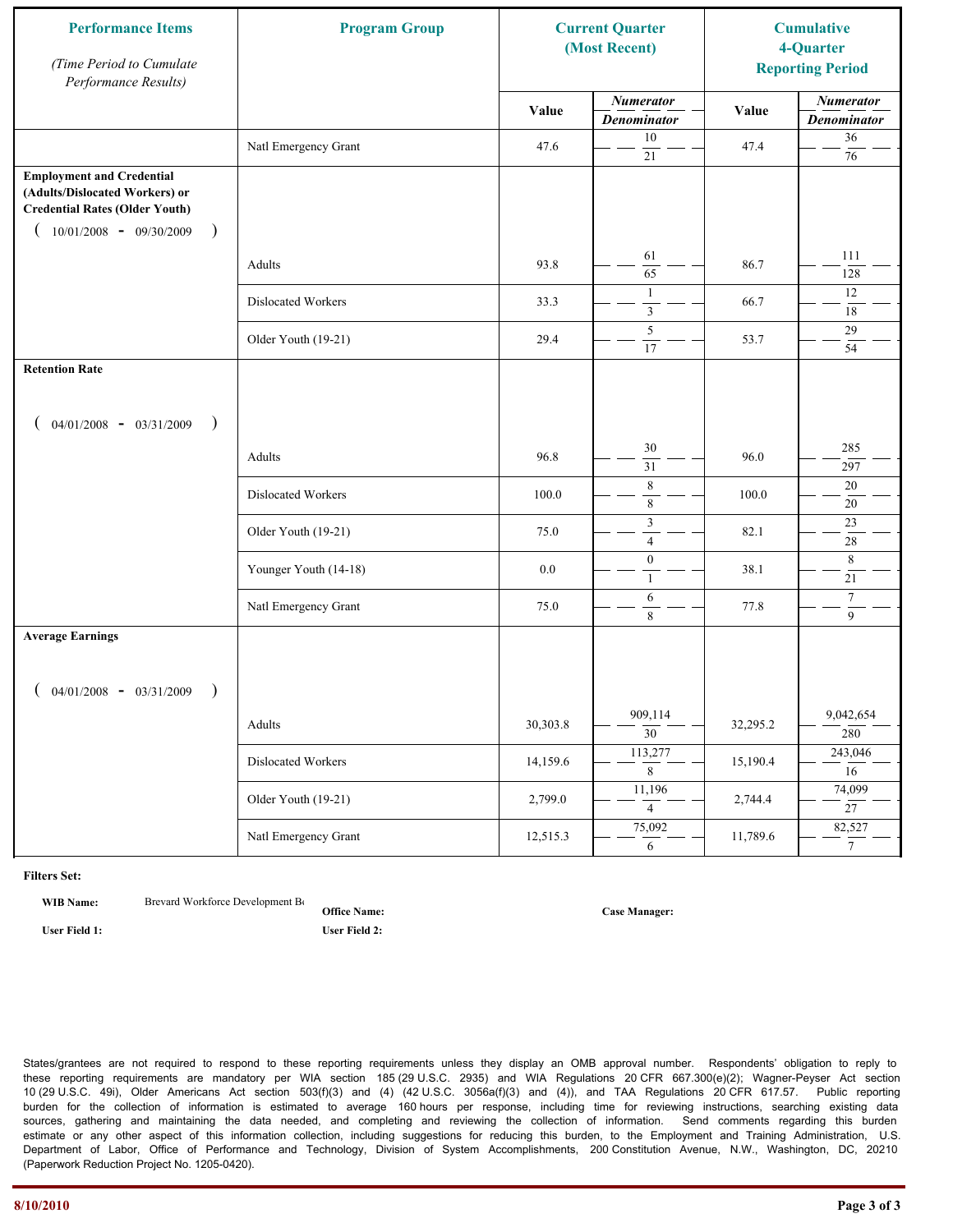**Report Due Date: Report Quarter End Date:** 06/30/2010

08/15/2010

**State:** FL

| <b>Performance Items</b><br>(Time Period to Cumulate<br>Performance Results) | <b>Program Group</b>              | <b>Current Quarter</b><br>(Most Recent) |                                        | <b>Cumulative</b><br>4-Quarter<br><b>Reporting Period</b> |                                        |
|------------------------------------------------------------------------------|-----------------------------------|-----------------------------------------|----------------------------------------|-----------------------------------------------------------|----------------------------------------|
|                                                                              |                                   | Value                                   | <b>Numerator</b><br><b>Denominator</b> | Value                                                     | <b>Numerator</b><br><b>Denominator</b> |
| <b>Total Participants</b>                                                    |                                   |                                         |                                        |                                                           |                                        |
| $07/01/2009 - 06/30/2010$<br>$\big)$                                         |                                   |                                         |                                        |                                                           |                                        |
|                                                                              | <b>Total Adult Participants</b>   | 4,069                                   |                                        | 4,918                                                     |                                        |
|                                                                              | Total Adults (self-services only) | $\boldsymbol{0}$                        |                                        | $\boldsymbol{0}$                                          |                                        |
|                                                                              | <b>WIA Adults</b>                 | 2,682                                   |                                        | 3,415                                                     |                                        |
|                                                                              | WIA Dislocated Workers            | 1,393                                   |                                        | 1,500                                                     |                                        |
|                                                                              | Natl Emergency Grant              | $\overline{4}$                          |                                        | 15                                                        |                                        |
|                                                                              | Received Training Services        | 2,803                                   |                                        | 3,770                                                     |                                        |
|                                                                              | <b>WIA Adults</b>                 | 1,813                                   |                                        | 2,451                                                     |                                        |
|                                                                              | WIA Dislocated Workers            | 994                                     |                                        | 1,323                                                     |                                        |
|                                                                              | Total Youth (14-21) Participants  | 847                                     |                                        | 1,050                                                     |                                        |
|                                                                              | Younger Youth (14-18)             | 526                                     |                                        | 632                                                       |                                        |
|                                                                              | Older Youth (19-21)               | 321                                     |                                        | 418                                                       |                                        |
|                                                                              | Out-of-School Youth               | 373                                     |                                        | 525                                                       |                                        |
|                                                                              | In-School-Youth                   | 474                                     |                                        | 525                                                       |                                        |
| <b>Total Exiters</b>                                                         |                                   |                                         |                                        |                                                           |                                        |
| $04/01/2009 - 03/31/2010$                                                    |                                   |                                         |                                        |                                                           |                                        |
|                                                                              | <b>Total Adult Exiters</b>        | 455                                     |                                        | 3,144                                                     |                                        |
|                                                                              | Total Adults (self-services only) | $\boldsymbol{0}$                        |                                        | $\boldsymbol{0}$                                          |                                        |
|                                                                              | WIA Adults                        | 395                                     |                                        | 2,799                                                     |                                        |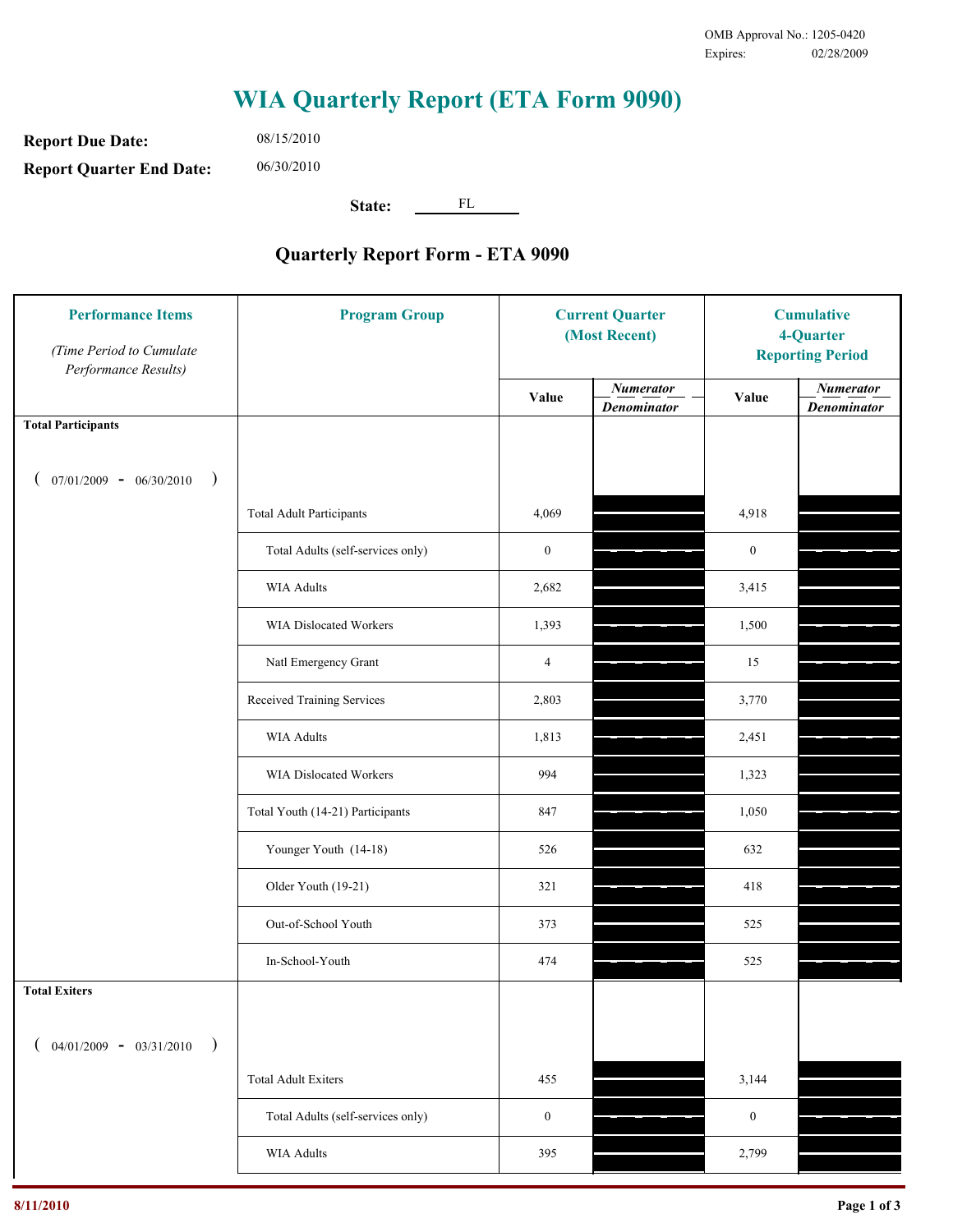| <b>Performance Items</b><br>(Time Period to Cumulate<br>Performance Results) | <b>Program Group</b>        |        | <b>Current Quarter</b><br>(Most Recent) | <b>Cumulative</b><br>4-Quarter<br><b>Reporting Period</b> |                                        |
|------------------------------------------------------------------------------|-----------------------------|--------|-----------------------------------------|-----------------------------------------------------------|----------------------------------------|
|                                                                              |                             | Value  | <b>Numerator</b><br><b>Denominator</b>  | Value                                                     | <b>Numerator</b><br><b>Denominator</b> |
|                                                                              | WIA Dislocated Workers      | 59     |                                         | 336                                                       |                                        |
|                                                                              | Natl Emergency Grant        | 2      |                                         | 21                                                        |                                        |
|                                                                              | Total Youth (14-21) Exiters | $90\,$ |                                         | 252                                                       |                                        |
|                                                                              | Younger Youth (14-18)       | $48\,$ |                                         | 131                                                       |                                        |
|                                                                              | Older Youth (19-21)         | 42     |                                         | 121                                                       |                                        |
|                                                                              | Out-of-School Youth         | 65     |                                         | 185                                                       |                                        |
|                                                                              | In-School Youth             | 25     |                                         | 67                                                        |                                        |
| <b>Placement in Employment or</b><br>Education                               |                             |        |                                         |                                                           |                                        |
| $10/01/2008 - 09/30/2009$<br>$\rightarrow$                                   |                             |        |                                         |                                                           |                                        |
|                                                                              | WIA Youth (14-21)           | 88.9   | 24<br>27                                | 85.8                                                      | 103<br>120                             |
| <b>Attainment of Degree or</b><br>Certification                              |                             |        |                                         |                                                           |                                        |
| $10/01/2008 - 09/30/2009$<br>$\big)$<br>$\left($                             |                             |        |                                         |                                                           |                                        |
|                                                                              | WIA Youth (14-21)           | 90.7   | 39<br>$\overline{43}$                   | 95.5                                                      | 171<br>179                             |
| <b>Literacy or Numeracy Gains</b>                                            |                             |        |                                         |                                                           |                                        |
| $(07/01/2009 - 06/30/2010)$<br>$\rightarrow$                                 |                             |        |                                         |                                                           |                                        |
|                                                                              | WIA Youth (14-21)           | 70.0   | $\tau$<br>$\overline{10}$               | 63.2                                                      | $36\,$<br>$\overline{57}$              |
| Youth Diploma or Equivilance Rate                                            |                             |        |                                         |                                                           |                                        |
|                                                                              |                             |        |                                         |                                                           |                                        |
| $04/01/2009 - 03/31/2010$<br>$\rightarrow$<br>€                              |                             | 87.1   | $27\,$                                  | 80.3                                                      | 61                                     |
| <b>Skill Attainment Rate</b>                                                 | WIA Younger Youth (14-18)   |        | $\overline{31}$                         |                                                           | $\overline{76}$                        |
|                                                                              |                             |        |                                         |                                                           |                                        |
| $04/01/2009 - 03/31/2010$ )                                                  |                             |        |                                         |                                                           |                                        |
|                                                                              | WIA Younger Youth (14-18)   | 97.6   | 160<br>164                              | 98.3                                                      | 458<br>466                             |
| <b>Entered Employment Rate</b>                                               |                             |        |                                         |                                                           |                                        |
| $10/01/2008$ - 09/30/2009<br>$\big)$                                         |                             |        |                                         |                                                           |                                        |
|                                                                              | Adults                      | 93.1   | 27<br>$\overline{29}$                   | 61.8                                                      | 126<br>204                             |
|                                                                              | Dislocated Workers          | 81.8   | 9<br>$11\,$                             | 59.4                                                      | 168<br>283                             |
|                                                                              | Older Youth (19-21)         | 90.0   | $\boldsymbol{9}$<br>$10\,$              | 84.3                                                      | $43\,$<br>51                           |
|                                                                              |                             |        |                                         |                                                           |                                        |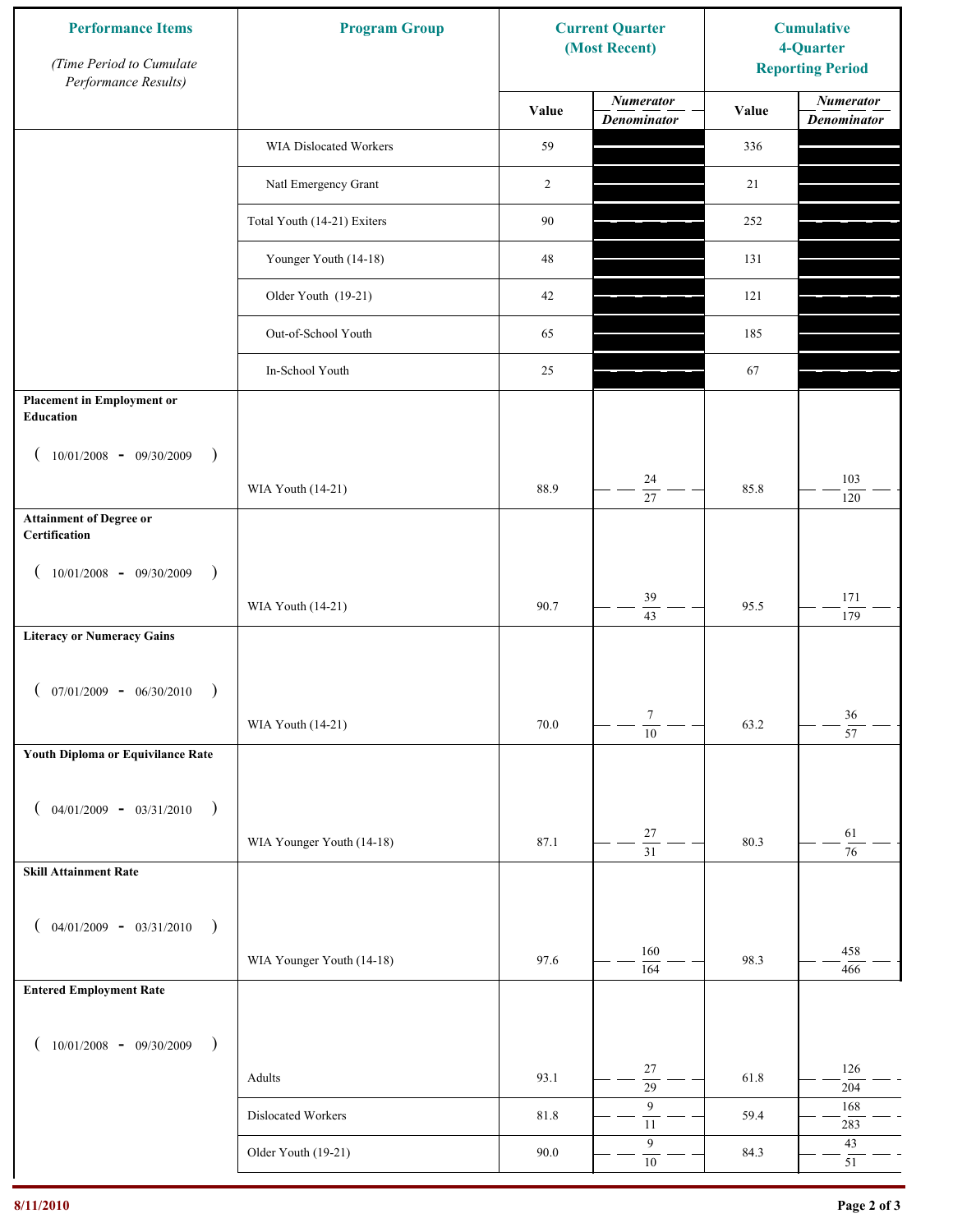| <b>Performance Items</b><br>(Time Period to Cumulate<br>Performance Results)                                                                                         | <b>Program Group</b>  |          | <b>Current Quarter</b><br>(Most Recent) |          | <b>Cumulative</b><br>4-Quarter<br><b>Reporting Period</b> |
|----------------------------------------------------------------------------------------------------------------------------------------------------------------------|-----------------------|----------|-----------------------------------------|----------|-----------------------------------------------------------|
|                                                                                                                                                                      |                       | Value    | <b>Numerator</b><br><b>Denominator</b>  | Value    | <b>Numerator</b><br><b>Denominator</b>                    |
|                                                                                                                                                                      | Natl Emergency Grant  | 33.3     | $\mathbf{2}$<br>6                       | 53.6     | 15<br>$28\,$                                              |
| <b>Employment and Credential</b><br>(Adults/Dislocated Workers) or<br><b>Credential Rates (Older Youth)</b><br>$10/01/2008 - 09/30/2009$<br>$\overline{\phantom{a}}$ |                       |          |                                         |          |                                                           |
|                                                                                                                                                                      | Adults                | 75.0     | 30<br>40                                | 92.2     | 1,845<br>2,001                                            |
|                                                                                                                                                                      | Dislocated Workers    | 77.8     | $\overline{7}$<br>9                     | 44.9     | 119<br>265                                                |
|                                                                                                                                                                      | Older Youth (19-21)   | 85.7     | 18<br>21                                | 82.1     | 69<br>84                                                  |
| <b>Retention Rate</b>                                                                                                                                                |                       |          |                                         |          |                                                           |
| $04/01/2008$ - $03/31/2009$<br>$\rightarrow$                                                                                                                         |                       |          |                                         |          |                                                           |
|                                                                                                                                                                      | Adults                | 95.1     | 78<br>82                                | 96.5     | 1,476<br>1,529                                            |
|                                                                                                                                                                      | Dislocated Workers    | 76.5     | 13<br>17                                | 90.1     | 100<br>111                                                |
|                                                                                                                                                                      | Older Youth (19-21)   | 76.5     | $\overline{13}$<br>17                   | 76.6     | 49<br>64                                                  |
|                                                                                                                                                                      | Younger Youth (14-18) | 72.4     | 21<br>29                                | 78.9     | 90<br>114                                                 |
|                                                                                                                                                                      | Natl Emergency Grant  | 33.3     | 1<br>$\mathfrak{Z}$                     | 75.0     | 9<br>12                                                   |
| <b>Average Earnings</b>                                                                                                                                              |                       |          |                                         |          |                                                           |
| $04/01/2008$ - $03/31/2009$                                                                                                                                          | Adults                | 21,568.6 | 1,639,215<br>$\overline{76}$            | 23,146.1 | 33,700,723<br>1,456                                       |
|                                                                                                                                                                      | Dislocated Workers    | 11,280.9 | 124,090<br>11                           | 14,143.8 | 1,329,520<br>$\overline{94}$                              |
|                                                                                                                                                                      | Older Youth (19-21)   | 2,012.0  | 30,180<br>15                            | 4,578.8  | 233,520<br>$\overline{51}$                                |
|                                                                                                                                                                      | Natl Emergency Grant  | 10,950.0 | 10,950<br>$\mathbf{1}$                  | 11,413.6 | 102,722<br>$\overline{9}$                                 |

**WIB Name:** Worknet Pinellas Inc.

**Office Name:**

**User Field 1: User Field 2:**

**Case Manager:**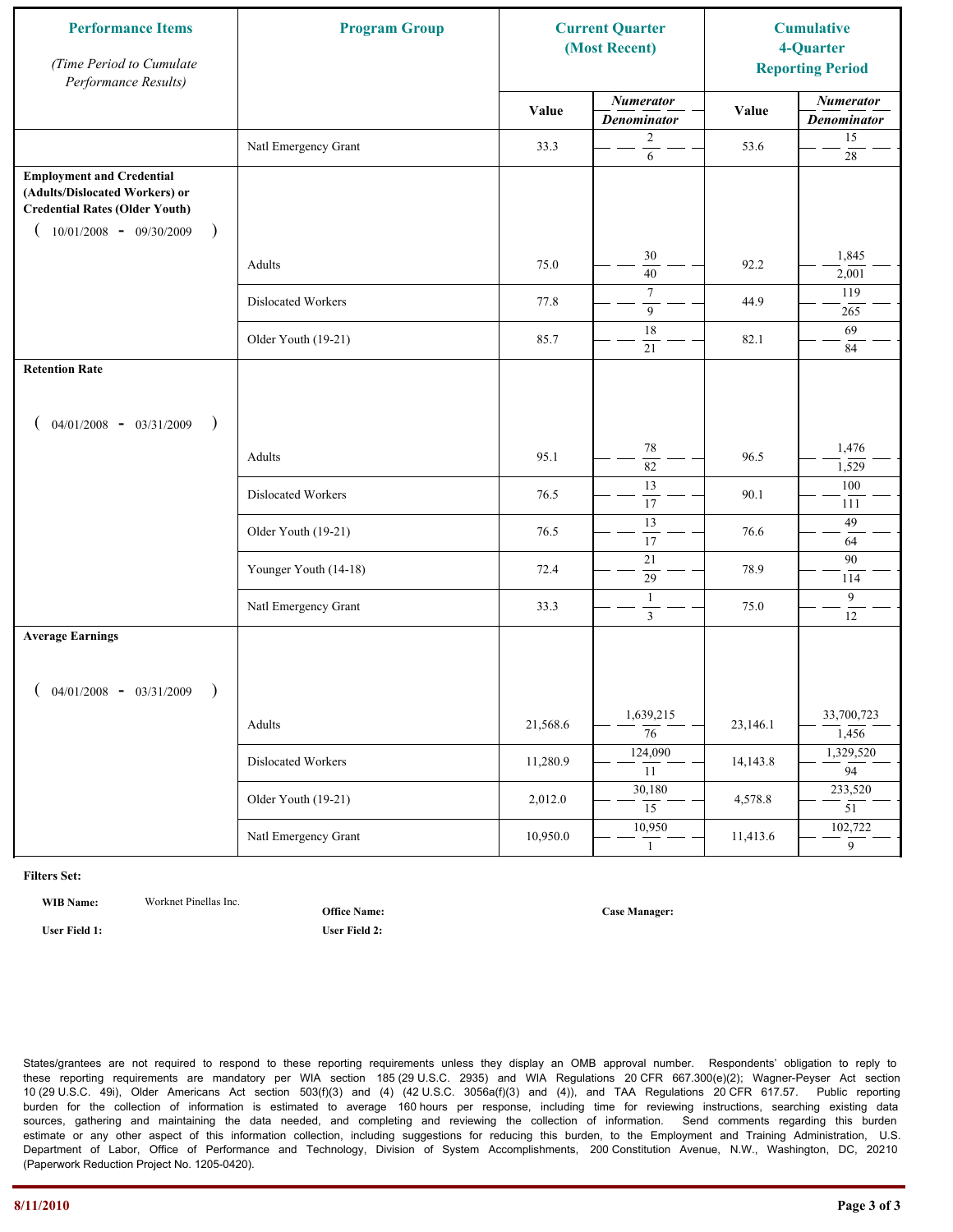**Report Due Date: Report Quarter End Date:** 06/30/2010

08/15/2010

**State:** FL

| <b>Performance Items</b><br>(Time Period to Cumulate<br>Performance Results) | <b>Program Group</b>              | <b>Current Quarter</b><br>(Most Recent) |                                        | <b>Cumulative</b><br>4-Quarter<br><b>Reporting Period</b> |                                        |
|------------------------------------------------------------------------------|-----------------------------------|-----------------------------------------|----------------------------------------|-----------------------------------------------------------|----------------------------------------|
|                                                                              |                                   | Value                                   | <b>Numerator</b><br><b>Denominator</b> | Value                                                     | <b>Numerator</b><br><b>Denominator</b> |
| <b>Total Participants</b>                                                    |                                   |                                         |                                        |                                                           |                                        |
| $07/01/2009 - 06/30/2010$<br>$\big)$                                         |                                   |                                         |                                        |                                                           |                                        |
|                                                                              | <b>Total Adult Participants</b>   | 2,949                                   |                                        | 3,390                                                     |                                        |
|                                                                              | Total Adults (self-services only) | $\boldsymbol{0}$                        |                                        | $\boldsymbol{0}$                                          |                                        |
|                                                                              | <b>WIA Adults</b>                 | 1,034                                   |                                        | 1,295                                                     |                                        |
|                                                                              | WIA Dislocated Workers            | 1,944                                   |                                        | 2,130                                                     |                                        |
|                                                                              | Natl Emergency Grant              | $\overline{2}$                          |                                        | $\tau$                                                    |                                        |
|                                                                              | Received Training Services        | 2,219                                   |                                        | 2,728                                                     |                                        |
|                                                                              | <b>WIA Adults</b>                 | 750                                     |                                        | 999                                                       |                                        |
|                                                                              | WIA Dislocated Workers            | 1,492                                   |                                        | 1,759                                                     |                                        |
|                                                                              | Total Youth (14-21) Participants  | 578                                     |                                        | 767                                                       |                                        |
|                                                                              | Younger Youth (14-18)             | 392                                     |                                        | 515                                                       |                                        |
|                                                                              | Older Youth (19-21)               | 186                                     |                                        | 252                                                       |                                        |
|                                                                              | Out-of-School Youth               | 282                                     |                                        | 388                                                       |                                        |
|                                                                              | In-School-Youth                   | 296                                     |                                        | 379                                                       |                                        |
| <b>Total Exiters</b>                                                         |                                   |                                         |                                        |                                                           |                                        |
| $04/01/2009 - 03/31/2010$<br>$\lambda$                                       |                                   |                                         |                                        |                                                           |                                        |
|                                                                              | <b>Total Adult Exiters</b>        | 215                                     |                                        | 761                                                       |                                        |
|                                                                              | Total Adults (self-services only) | $\boldsymbol{0}$                        |                                        | $\boldsymbol{0}$                                          |                                        |
|                                                                              | WIA Adults                        | 91                                      |                                        | 504                                                       |                                        |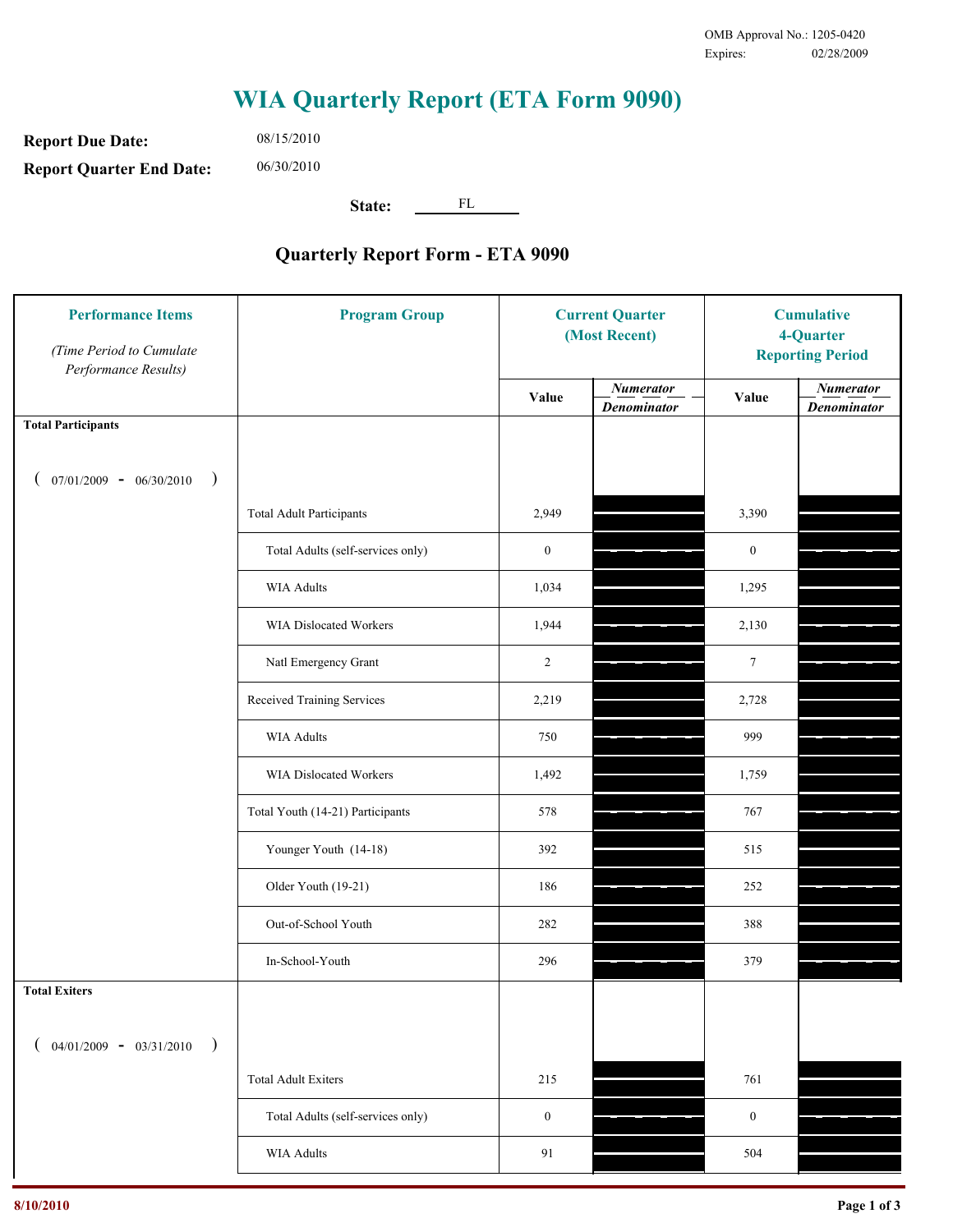| <b>Performance Items</b><br>(Time Period to Cumulate<br>Performance Results) | <b>Program Group</b>        |                | <b>Current Quarter</b><br>(Most Recent) | <b>Cumulative</b><br>4-Quarter<br><b>Reporting Period</b> |                                        |
|------------------------------------------------------------------------------|-----------------------------|----------------|-----------------------------------------|-----------------------------------------------------------|----------------------------------------|
|                                                                              |                             | Value          | <b>Numerator</b><br><b>Denominator</b>  | Value                                                     | <b>Numerator</b><br><b>Denominator</b> |
|                                                                              | WIA Dislocated Workers      | 128            |                                         | 263                                                       |                                        |
|                                                                              | Natl Emergency Grant        | $\overline{4}$ |                                         | 8                                                         |                                        |
|                                                                              | Total Youth (14-21) Exiters | 49             |                                         | 211                                                       |                                        |
|                                                                              | Younger Youth (14-18)       | 27             |                                         | 139                                                       |                                        |
|                                                                              | Older Youth (19-21)         | 22             |                                         | 72                                                        |                                        |
|                                                                              | Out-of-School Youth         | 32             |                                         | 113                                                       |                                        |
|                                                                              | In-School Youth             | 17             |                                         | 98                                                        |                                        |
| <b>Placement in Employment or</b><br>Education                               |                             |                |                                         |                                                           |                                        |
| $10/01/2008 - 09/30/2009$<br>$\rightarrow$                                   |                             |                |                                         |                                                           |                                        |
|                                                                              | WIA Youth (14-21)           | 47.6           | 40<br>$\overline{84}$                   | 55.7                                                      | $73\,$<br>131                          |
| <b>Attainment of Degree or</b><br>Certification                              |                             |                |                                         |                                                           |                                        |
| $10/01/2008 - 09/30/2009$<br>$\rightarrow$<br>$\left($                       |                             |                |                                         |                                                           |                                        |
|                                                                              | WIA Youth (14-21)           | 51.5           | 34<br>$\overline{66}$                   | 51.8                                                      | 59<br>114                              |
| <b>Literacy or Numeracy Gains</b>                                            |                             |                |                                         |                                                           |                                        |
| $(07/01/2009 - 06/30/2010)$<br>$\rightarrow$                                 |                             |                |                                         |                                                           |                                        |
|                                                                              | WIA Youth (14-21)           | 66.7           | $18\,$<br>$\overline{27}$               | 69.6                                                      | 71                                     |
| Youth Diploma or Equivilance Rate                                            |                             |                |                                         |                                                           | 102                                    |
|                                                                              |                             |                |                                         |                                                           |                                        |
| $04/01/2009 - 03/31/2010$<br>$\rightarrow$                                   |                             |                | $\tau$                                  |                                                           | $51\,$                                 |
| <b>Skill Attainment Rate</b>                                                 | WIA Younger Youth (14-18)   | 38.9           | $\overline{18}$                         | 58.6                                                      | 87                                     |
|                                                                              |                             |                |                                         |                                                           |                                        |
| $04/01/2009 - 03/31/2010$ )                                                  |                             |                |                                         |                                                           |                                        |
|                                                                              | WIA Younger Youth (14-18)   | 100.0          | 116<br>116                              | 99.2                                                      | 484<br>488                             |
| <b>Entered Employment Rate</b>                                               |                             |                |                                         |                                                           |                                        |
| $10/01/2008$ - 09/30/2009<br>$\big)$                                         |                             |                |                                         |                                                           |                                        |
|                                                                              | Adults                      | 72.7           | 16<br>$\overline{22}$                   | 63.0                                                      | 68<br>108                              |
|                                                                              | Dislocated Workers          | 53.3           | 16<br>$30\,$                            | 69.7                                                      | 115<br>165                             |
|                                                                              | Older Youth (19-21)         | 58.3           | 14                                      | 69.0                                                      | $29\,$                                 |
|                                                                              |                             |                | $24\,$                                  |                                                           | $42\,$                                 |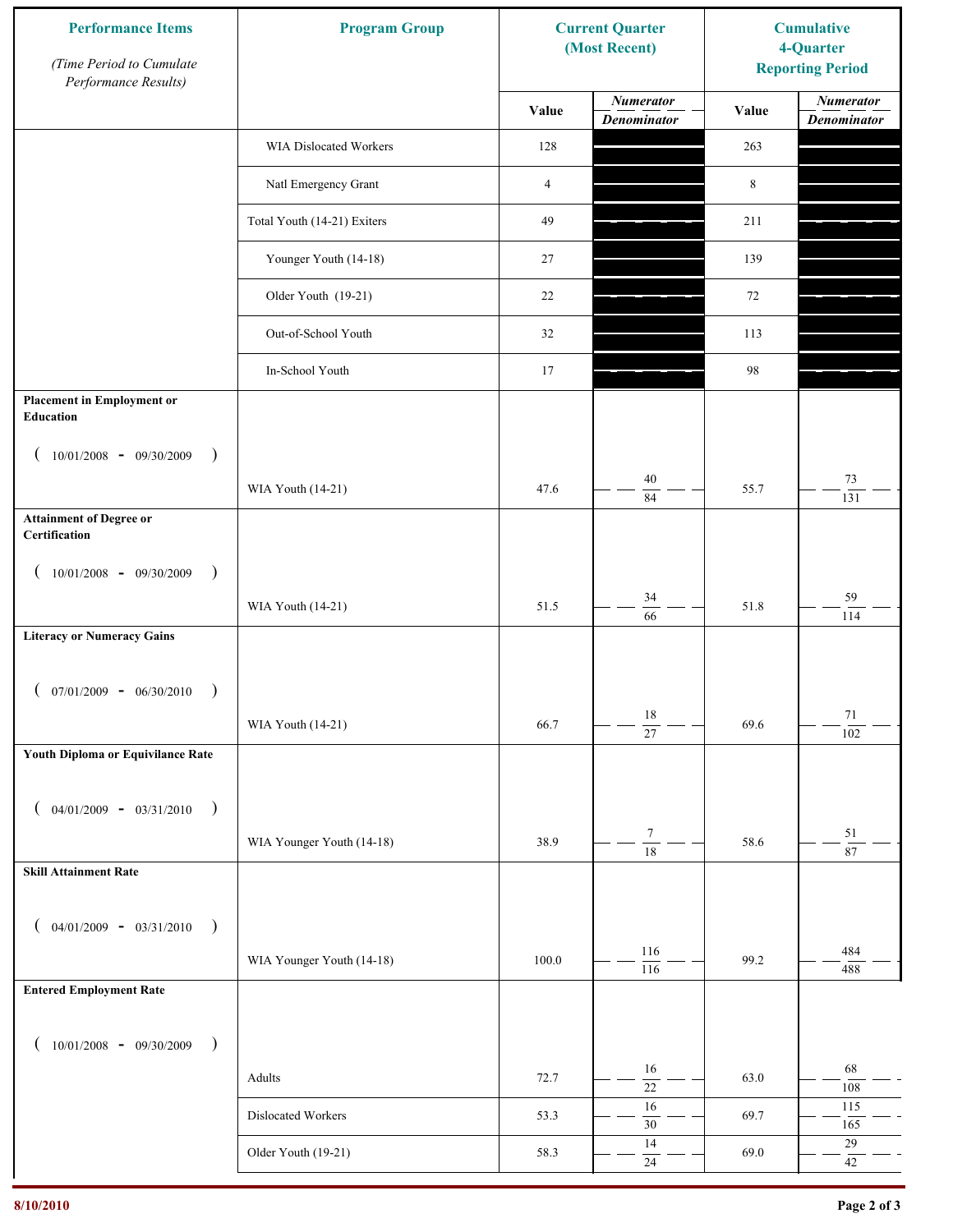| <b>Performance Items</b><br>(Time Period to Cumulate<br>Performance Results)                                                                              | <b>Program Group</b>  |                  | <b>Current Quarter</b><br>(Most Recent) |                  | <b>Cumulative</b><br>4-Quarter<br><b>Reporting Period</b> |
|-----------------------------------------------------------------------------------------------------------------------------------------------------------|-----------------------|------------------|-----------------------------------------|------------------|-----------------------------------------------------------|
|                                                                                                                                                           |                       | Value            | <b>Numerator</b><br><b>Denominator</b>  | Value            | <b>Numerator</b><br><b>Denominator</b>                    |
|                                                                                                                                                           | Natl Emergency Grant  | $0.0\,$          | $\boldsymbol{0}$<br>$\boldsymbol{0}$    | 50.0             | $\overline{c}$<br>$\overline{4}$                          |
| <b>Employment and Credential</b><br>(Adults/Dislocated Workers) or<br><b>Credential Rates (Older Youth)</b><br>$10/01/2008$ - 09/30/2009<br>$\rightarrow$ |                       |                  |                                         |                  |                                                           |
|                                                                                                                                                           | Adults                | 78.5             | 102<br>130                              | 70.1             | 321<br>458                                                |
|                                                                                                                                                           | Dislocated Workers    | 37.0             | 10<br>$27\,$                            | 59.5             | 94<br>158                                                 |
|                                                                                                                                                           | Older Youth (19-21)   | 25.9             | $\overline{7}$<br>27                    | 24.0             | 12<br>50                                                  |
| <b>Retention Rate</b>                                                                                                                                     |                       |                  |                                         |                  |                                                           |
| $04/01/2008$ - $03/31/2009$<br>$\big)$                                                                                                                    |                       |                  |                                         |                  |                                                           |
|                                                                                                                                                           | Adults                | 81.4             | 35<br>43                                | 86.7             | 294<br>339                                                |
|                                                                                                                                                           | Dislocated Workers    | 85.2             | $\overline{23}$<br>27                   | 88.1             | 89<br>101                                                 |
|                                                                                                                                                           | Older Youth (19-21)   | 80.0             | 8<br>10                                 | 80.6             | 29<br>36                                                  |
|                                                                                                                                                           | Younger Youth (14-18) | 75.0             | 6<br>8                                  | 67.7             | 44<br>65                                                  |
|                                                                                                                                                           | Natl Emergency Grant  | $\boldsymbol{0}$ | $\boldsymbol{0}$<br>$\mathbf{0}$        | $\boldsymbol{0}$ | $\mathbf{0}$<br>$\overline{0}$                            |
| <b>Average Earnings</b>                                                                                                                                   |                       |                  |                                         |                  |                                                           |
| $04/01/2008$ - $03/31/2009$<br>$\lambda$                                                                                                                  |                       |                  |                                         |                  |                                                           |
|                                                                                                                                                           | Adults                | 21,838.2         | 764,337<br>$\overline{35}$              | 24,540.6         | 7,214,946<br>294                                          |
|                                                                                                                                                           | Dislocated Workers    | 20,676.7         | 475,564<br>$\overline{23}$              | 21,418.4         | 1,863,404<br>87                                           |
|                                                                                                                                                           | Older Youth (19-21)   | 4,570.6          | 41,135<br>9                             | 4,595.4          | 137,861<br>30 <sup>7</sup>                                |
|                                                                                                                                                           | Natl Emergency Grant  | $\boldsymbol{0}$ | $\overline{0}$<br>$\mathbf{0}$          | $\boldsymbol{0}$ | $\overline{0}$<br>$\overline{0}$                          |

**WIB Name:** Tampa Bay Workforce Alliance

**Office Name:**

**User Field 1: User Field 2:**

**Case Manager:**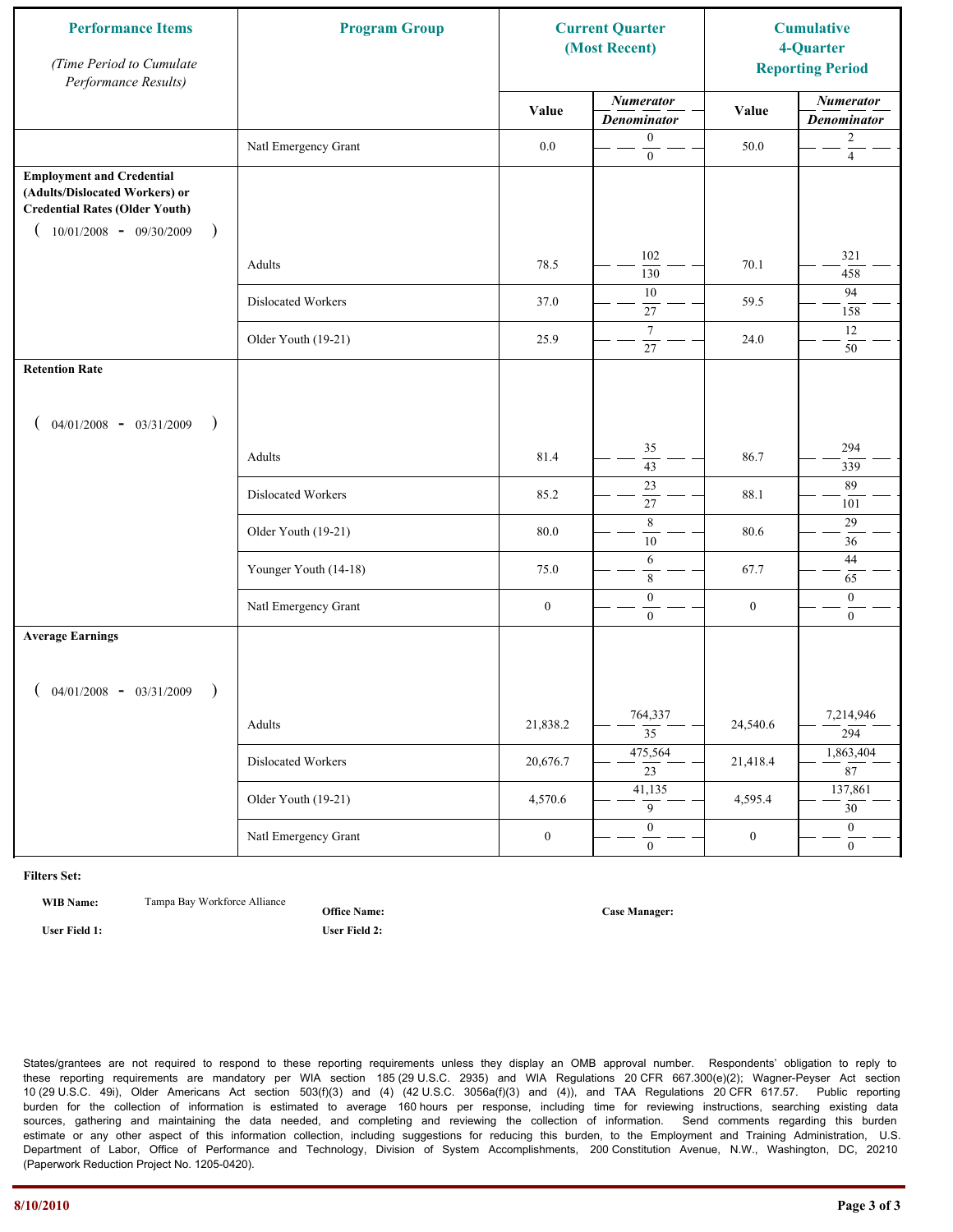**Report Due Date: Report Quarter End Date:** 06/30/2010

08/15/2010

**State:** FL

| <b>Performance Items</b><br>(Time Period to Cumulate<br>Performance Results) | <b>Program Group</b>              | <b>Current Quarter</b><br>(Most Recent) |                                        | <b>Cumulative</b><br>4-Quarter<br><b>Reporting Period</b> |                                        |
|------------------------------------------------------------------------------|-----------------------------------|-----------------------------------------|----------------------------------------|-----------------------------------------------------------|----------------------------------------|
|                                                                              |                                   | Value                                   | <b>Numerator</b><br><b>Denominator</b> | Value                                                     | <b>Numerator</b><br><b>Denominator</b> |
| <b>Total Participants</b>                                                    |                                   |                                         |                                        |                                                           |                                        |
| $07/01/2009 - 06/30/2010$<br>$\big)$                                         |                                   |                                         |                                        |                                                           |                                        |
|                                                                              | <b>Total Adult Participants</b>   | 1,434                                   |                                        | 1,824                                                     |                                        |
|                                                                              | Total Adults (self-services only) | $\boldsymbol{0}$                        |                                        | $\boldsymbol{0}$                                          |                                        |
|                                                                              | <b>WIA Adults</b>                 | 955                                     |                                        | 1,297                                                     |                                        |
|                                                                              | WIA Dislocated Workers            | 498                                     |                                        | 547                                                       |                                        |
|                                                                              | Natl Emergency Grant              | $\boldsymbol{0}$                        |                                        | $\boldsymbol{0}$                                          |                                        |
|                                                                              | Received Training Services        | 1,180                                   |                                        | 1,640                                                     |                                        |
|                                                                              | <b>WIA Adults</b>                 | 821                                     |                                        | 1,173                                                     |                                        |
|                                                                              | WIA Dislocated Workers            | 371                                     |                                        | 482                                                       |                                        |
|                                                                              | Total Youth (14-21) Participants  | 135                                     |                                        | 227                                                       |                                        |
|                                                                              | Younger Youth (14-18)             | 62                                      |                                        | 112                                                       |                                        |
|                                                                              | Older Youth (19-21)               | 73                                      |                                        | 115                                                       |                                        |
|                                                                              | Out-of-School Youth               | 113                                     |                                        | 176                                                       |                                        |
|                                                                              | In-School-Youth                   | $22\,$                                  |                                        | 51                                                        |                                        |
| <b>Total Exiters</b>                                                         |                                   |                                         |                                        |                                                           |                                        |
| $04/01/2009 - 03/31/2010$<br>$\lambda$                                       |                                   |                                         |                                        |                                                           |                                        |
|                                                                              | <b>Total Adult Exiters</b>        | 187                                     |                                        | 578                                                       |                                        |
|                                                                              | Total Adults (self-services only) | $\boldsymbol{0}$                        |                                        | $\boldsymbol{0}$                                          |                                        |
|                                                                              | WIA Adults                        | 153                                     |                                        | 522                                                       |                                        |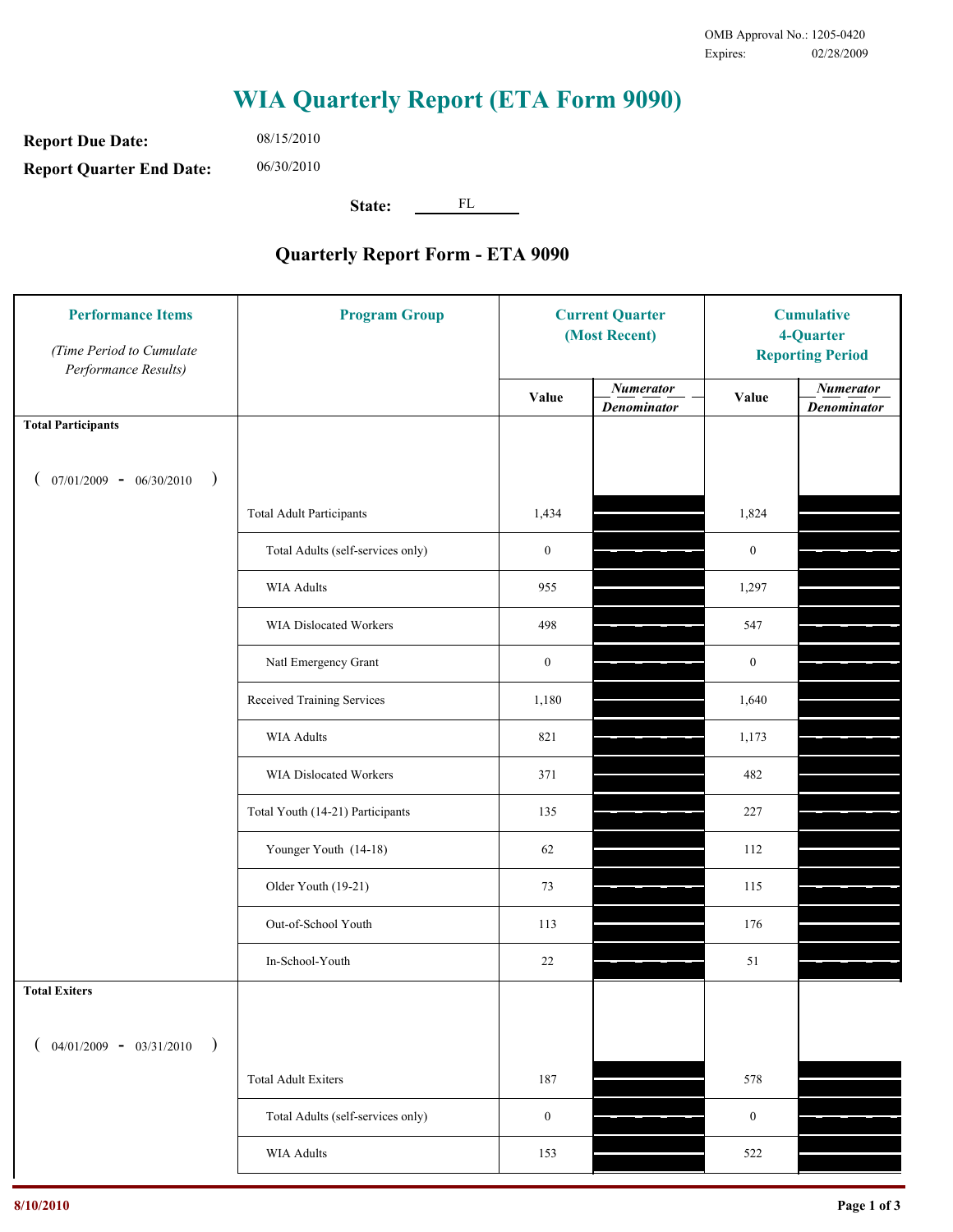| <b>Performance Items</b><br>(Time Period to Cumulate<br>Performance Results) | <b>Program Group</b>        |                  | <b>Current Quarter</b><br>(Most Recent) | <b>Cumulative</b><br>4-Quarter<br><b>Reporting Period</b> |                                        |
|------------------------------------------------------------------------------|-----------------------------|------------------|-----------------------------------------|-----------------------------------------------------------|----------------------------------------|
|                                                                              |                             | Value            | <b>Numerator</b><br><b>Denominator</b>  | Value                                                     | <b>Numerator</b><br><b>Denominator</b> |
|                                                                              | WIA Dislocated Workers      | 34               |                                         | 57                                                        |                                        |
|                                                                              | Natl Emergency Grant        | $\boldsymbol{0}$ |                                         | $\boldsymbol{0}$                                          |                                        |
|                                                                              | Total Youth (14-21) Exiters | 55               |                                         | 120                                                       |                                        |
|                                                                              | Younger Youth (14-18)       | 26               |                                         | 73                                                        |                                        |
|                                                                              | Older Youth (19-21)         | 29               |                                         | 47                                                        |                                        |
|                                                                              | Out-of-School Youth         | 43               |                                         | 79                                                        |                                        |
|                                                                              | In-School Youth             | 12               |                                         | 41                                                        |                                        |
| <b>Placement in Employment or</b><br><b>Education</b>                        |                             |                  |                                         |                                                           |                                        |
| $10/01/2008 - 09/30/2009$<br>$\rightarrow$                                   |                             |                  |                                         |                                                           |                                        |
|                                                                              | WIA Youth (14-21)           | 42.9             | 3<br>$\overline{7}$                     | 52.1                                                      | $37\,$<br>71                           |
| <b>Attainment of Degree or</b><br>Certification                              |                             |                  |                                         |                                                           |                                        |
| $(10/01/2008 - 09/30/2009$<br>$\lambda$                                      |                             |                  |                                         |                                                           |                                        |
|                                                                              | WIA Youth (14-21)           | 50.0             | $\overline{c}$<br>$\overline{4}$        | 81.5                                                      | 53<br>$\overline{65}$                  |
| <b>Literacy or Numeracy Gains</b>                                            |                             |                  |                                         |                                                           |                                        |
| $07/01/2009 - 06/30/2010$                                                    |                             |                  |                                         |                                                           |                                        |
|                                                                              | WIA Youth (14-21)           | 66.7             | 6<br>$\overline{9}$                     | 43.4                                                      | 33<br>$\overline{76}$                  |
| Youth Diploma or Equivilance Rate                                            |                             |                  |                                         |                                                           |                                        |
| $04/01/2009 - 03/31/2010$<br>$\rightarrow$                                   |                             |                  |                                         |                                                           |                                        |
|                                                                              | WIA Younger Youth (14-18)   | 30.0             | $\ensuremath{\mathfrak{Z}}$             | 38.2                                                      | 13                                     |
| <b>Skill Attainment Rate</b>                                                 |                             |                  | $\overline{10}$                         |                                                           | $\overline{34}$                        |
|                                                                              |                             |                  |                                         |                                                           |                                        |
| $04/01/2009 - 03/31/2010$ )                                                  | WIA Younger Youth (14-18)   | 78.8             | $26\,$                                  | 71.6                                                      | 106                                    |
| <b>Entered Employment Rate</b>                                               |                             |                  | $\overline{33}$                         |                                                           | 148                                    |
|                                                                              |                             |                  |                                         |                                                           |                                        |
| $10/01/2008$ - 09/30/2009<br>$\overline{\phantom{a}}$                        |                             |                  | $\,$ 8 $\,$                             |                                                           | 35                                     |
|                                                                              | Adults                      | 100.0            | $\overline{8}$<br>$\mathbf{1}$          | 81.4                                                      | $43\,$<br>$24\,$                       |
|                                                                              | Dislocated Workers          | 100.0            | $\mathbf{1}$                            | 82.8                                                      | $29\,$                                 |
|                                                                              | Older Youth (19-21)         | 50.0             | $\mathbf{1}$<br>$\sqrt{2}$              | 66.7                                                      | $12\,$<br>$18\,$                       |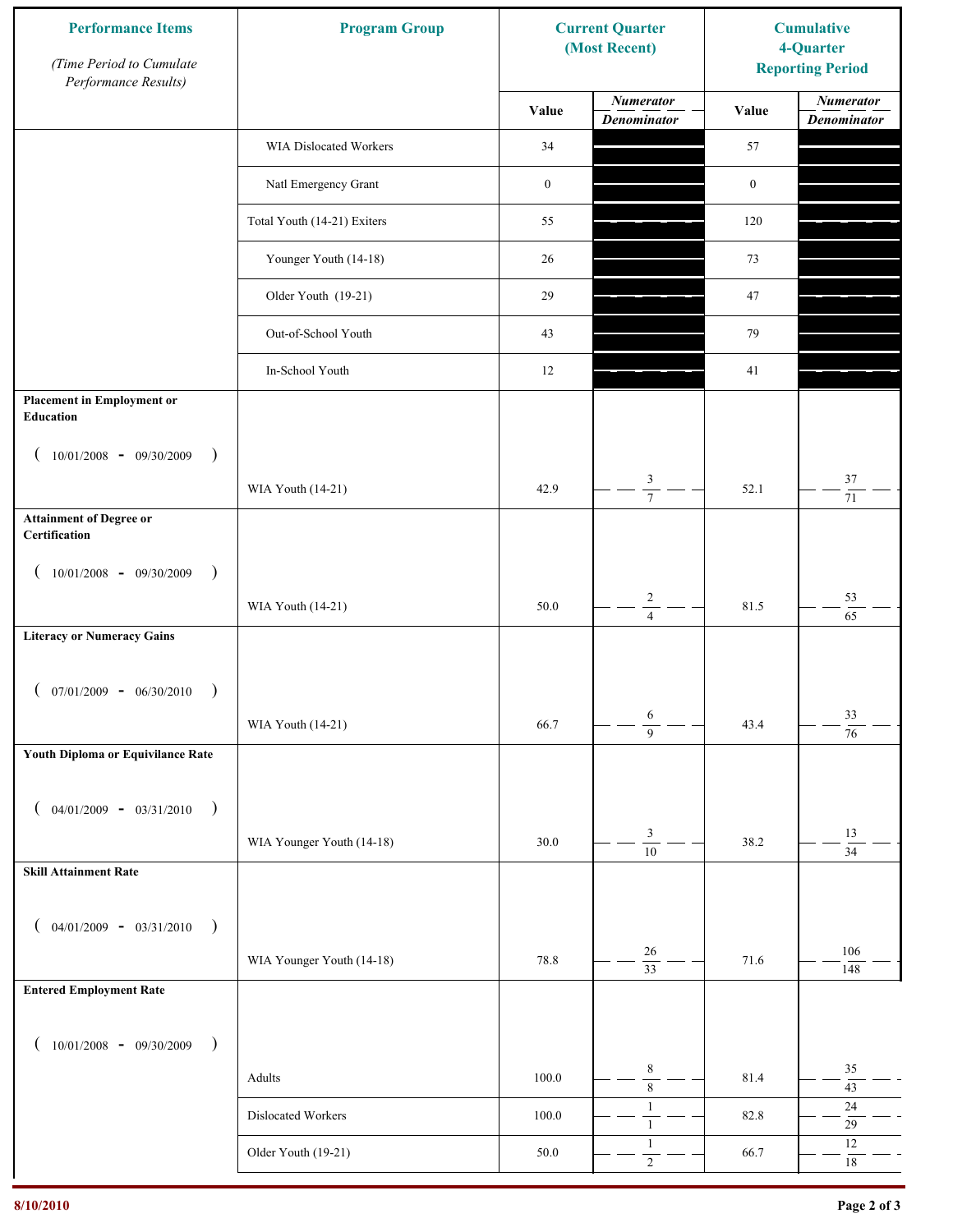| <b>Performance Items</b><br>(Time Period to Cumulate<br>Performance Results)                                                                                         | <b>Program Group</b>  |                  | <b>Current Quarter</b><br>(Most Recent) |                  | <b>Cumulative</b><br>4-Quarter<br><b>Reporting Period</b> |
|----------------------------------------------------------------------------------------------------------------------------------------------------------------------|-----------------------|------------------|-----------------------------------------|------------------|-----------------------------------------------------------|
|                                                                                                                                                                      |                       | Value            | <b>Numerator</b><br><b>Denominator</b>  | Value            | <b>Numerator</b><br><b>Denominator</b>                    |
|                                                                                                                                                                      | Natl Emergency Grant  | $\boldsymbol{0}$ | $\mathbf{0}$<br>$\boldsymbol{0}$        | $\boldsymbol{0}$ | $\boldsymbol{0}$<br>$\boldsymbol{0}$                      |
| <b>Employment and Credential</b><br>(Adults/Dislocated Workers) or<br><b>Credential Rates (Older Youth)</b><br>$10/01/2008$ - 09/30/2009<br>$\overline{\phantom{a}}$ |                       |                  |                                         |                  |                                                           |
|                                                                                                                                                                      | Adults                | 74.0             | 77<br>$\overline{104}$                  | 79.1             | 321<br>406                                                |
|                                                                                                                                                                      | Dislocated Workers    | 100.0            | $\mathbf{1}$<br>$\mathbf{1}$            | 82.6             | 19<br>23                                                  |
|                                                                                                                                                                      | Older Youth (19-21)   | $0.0\,$          | $\boldsymbol{0}$<br>$\overline{2}$      | 54.5             | 12<br>22                                                  |
| <b>Retention Rate</b>                                                                                                                                                |                       |                  |                                         |                  |                                                           |
| $04/01/2008$ - $03/31/2009$<br>$\rightarrow$                                                                                                                         |                       |                  |                                         |                  |                                                           |
|                                                                                                                                                                      | Adults                | 86.9             | 53<br>61                                | 89.6             | 346<br>386                                                |
|                                                                                                                                                                      | Dislocated Workers    | 100.0            | $\,$ 8 $\,$<br>$\,$ 8 $\,$              | 90.5             | 57<br>63                                                  |
|                                                                                                                                                                      | Older Youth (19-21)   | 50.0             | $\sqrt{2}$<br>$\overline{4}$            | 79.3             | 23<br>29                                                  |
|                                                                                                                                                                      | Younger Youth (14-18) | 44.4             | $\overline{4}$<br>9                     | 55.3             | 42<br>76                                                  |
|                                                                                                                                                                      | Natl Emergency Grant  | $\boldsymbol{0}$ | $\boldsymbol{0}$<br>$\mathbf{0}$        | $\boldsymbol{0}$ | $\boldsymbol{0}$<br>$\overline{0}$                        |
| <b>Average Earnings</b>                                                                                                                                              |                       |                  |                                         |                  |                                                           |
| $04/01/2008$ - $03/31/2009$<br>$\lambda$                                                                                                                             |                       |                  |                                         |                  |                                                           |
|                                                                                                                                                                      | Adults                | 20,324.3         | 1,036,539<br>$\overline{51}$            | 19,179.8         | 6,252,605<br>326                                          |
|                                                                                                                                                                      | Dislocated Workers    | 19,619.4         | 156,955<br>8                            | 17,644.9         | 1,005,762<br>$\overline{57}$                              |
|                                                                                                                                                                      | Older Youth (19-21)   | 3,842.0          | 11,526<br>$\mathfrak{Z}$                | 3,182.7          | 85,933<br>$\overline{27}$                                 |
|                                                                                                                                                                      | Natl Emergency Grant  | $\boldsymbol{0}$ | $\overline{0}$<br>$\mathbf{0}$          | $\boldsymbol{0}$ | $\overline{0}$<br>$\overline{0}$                          |

**WIB Name:** Pasco-Hernando Jobs & Education I

**Office Name: User Field 1: User Field 2:**

**Case Manager:**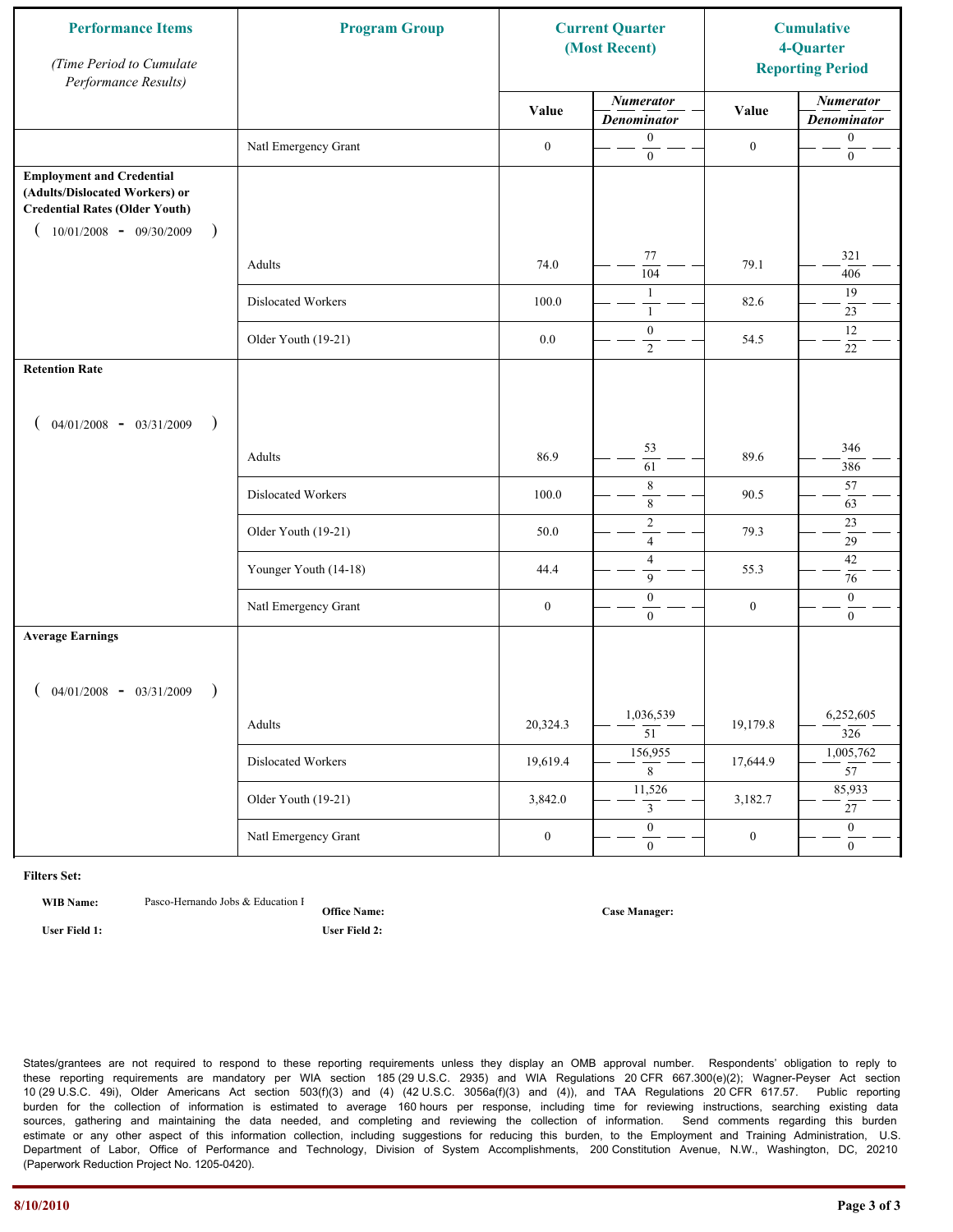**Report Due Date: Report Quarter End Date:** 06/30/2010

08/15/2010

**State:** FL

| <b>Performance Items</b><br>(Time Period to Cumulate<br>Performance Results) | <b>Program Group</b>              | <b>Current Quarter</b><br>(Most Recent) |                                        | <b>Cumulative</b><br>4-Quarter<br><b>Reporting Period</b> |                                        |
|------------------------------------------------------------------------------|-----------------------------------|-----------------------------------------|----------------------------------------|-----------------------------------------------------------|----------------------------------------|
|                                                                              |                                   | Value                                   | <b>Numerator</b><br><b>Denominator</b> | Value                                                     | <b>Numerator</b><br><b>Denominator</b> |
| <b>Total Participants</b>                                                    |                                   |                                         |                                        |                                                           |                                        |
| $07/01/2009 - 06/30/2010$<br>$\big)$                                         |                                   |                                         |                                        |                                                           |                                        |
|                                                                              | <b>Total Adult Participants</b>   | 1,316                                   |                                        | 1,535                                                     |                                        |
|                                                                              | Total Adults (self-services only) | $\boldsymbol{0}$                        |                                        | $\boldsymbol{0}$                                          |                                        |
|                                                                              | <b>WIA Adults</b>                 | 647                                     |                                        | 815                                                       |                                        |
|                                                                              | <b>WIA Dislocated Workers</b>     | 686                                     |                                        | 736                                                       |                                        |
|                                                                              | Natl Emergency Grant              | 3                                       |                                        | $\overline{4}$                                            |                                        |
|                                                                              | Received Training Services        | 600                                     |                                        | 937                                                       |                                        |
|                                                                              | <b>WIA Adults</b>                 | 333                                     |                                        | 559                                                       |                                        |
|                                                                              | WIA Dislocated Workers            | 278                                     |                                        | 393                                                       |                                        |
|                                                                              | Total Youth (14-21) Participants  | 256                                     |                                        | 430                                                       |                                        |
|                                                                              | Younger Youth (14-18)             | 152                                     |                                        | 236                                                       |                                        |
|                                                                              | Older Youth (19-21)               | 104                                     |                                        | 194                                                       |                                        |
|                                                                              | Out-of-School Youth               | 135                                     |                                        | 253                                                       |                                        |
|                                                                              | In-School-Youth                   | 121                                     |                                        | 177                                                       |                                        |
| <b>Total Exiters</b>                                                         |                                   |                                         |                                        |                                                           |                                        |
| $04/01/2009 - 03/31/2010$<br>$\lambda$                                       |                                   |                                         |                                        |                                                           |                                        |
|                                                                              | <b>Total Adult Exiters</b>        | 42                                      |                                        | 291                                                       |                                        |
|                                                                              | Total Adults (self-services only) | $\boldsymbol{0}$                        |                                        | $\boldsymbol{0}$                                          |                                        |
|                                                                              | WIA Adults                        | 28                                      |                                        | 228                                                       |                                        |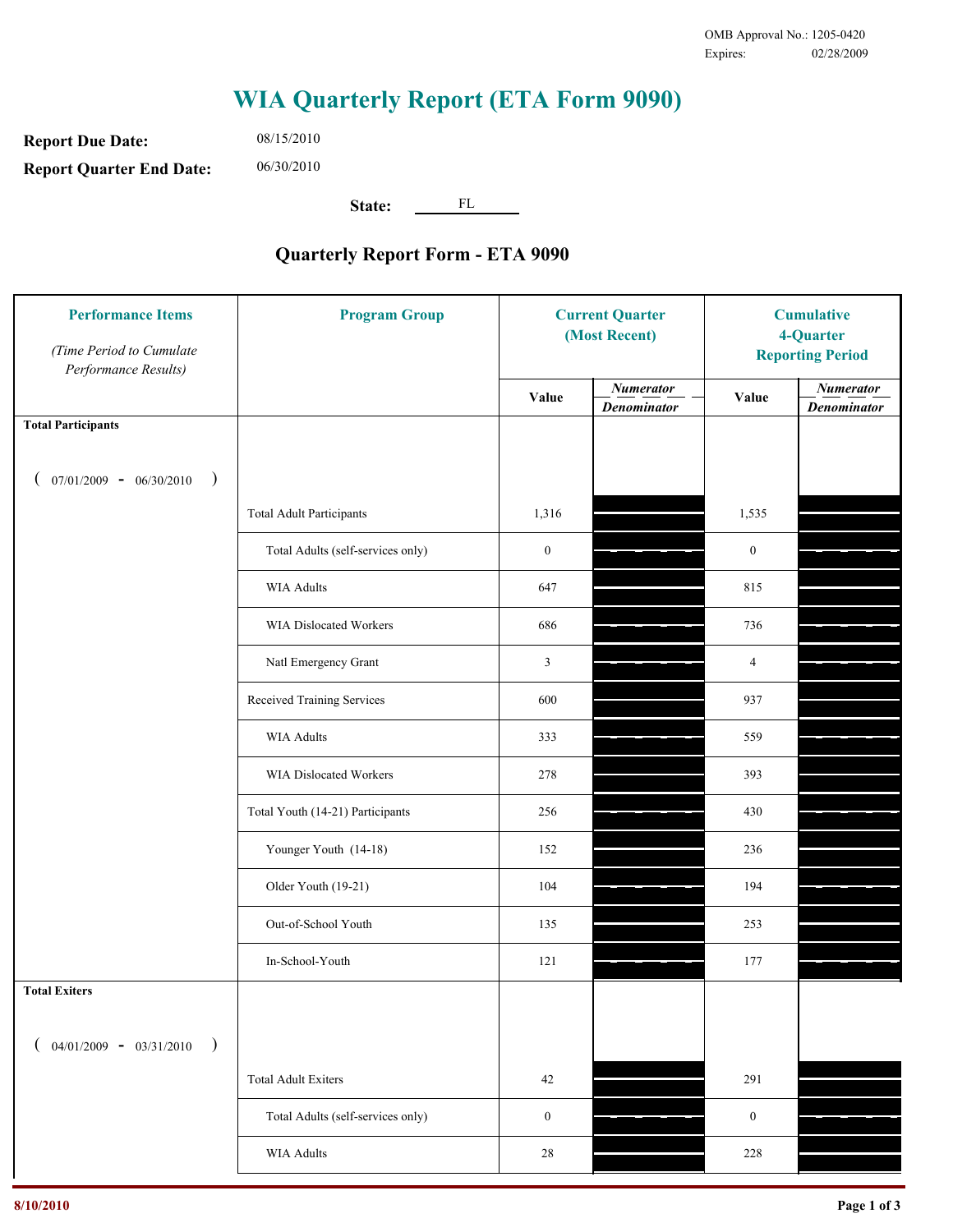| <b>Performance Items</b><br>(Time Period to Cumulate<br>Performance Results) | <b>Program Group</b>        |                  | <b>Current Quarter</b><br>(Most Recent) | <b>Cumulative</b><br>4-Quarter<br><b>Reporting Period</b> |                                        |
|------------------------------------------------------------------------------|-----------------------------|------------------|-----------------------------------------|-----------------------------------------------------------|----------------------------------------|
|                                                                              |                             | Value            | <b>Numerator</b><br><b>Denominator</b>  | Value                                                     | <b>Numerator</b><br><b>Denominator</b> |
|                                                                              | WIA Dislocated Workers      | 14               |                                         | 61                                                        |                                        |
|                                                                              | Natl Emergency Grant        | $\boldsymbol{0}$ |                                         | 3                                                         |                                        |
|                                                                              | Total Youth (14-21) Exiters | 40               |                                         | 234                                                       |                                        |
|                                                                              | Younger Youth (14-18)       | 17               |                                         | 124                                                       |                                        |
|                                                                              | Older Youth (19-21)         | 23               |                                         | 110                                                       |                                        |
|                                                                              | Out-of-School Youth         | 34               |                                         | 161                                                       |                                        |
|                                                                              | In-School Youth             | 6                |                                         | 73                                                        |                                        |
| <b>Placement in Employment or</b><br><b>Education</b>                        |                             |                  |                                         |                                                           |                                        |
| $10/01/2008 - 09/30/2009$<br>$\rightarrow$                                   | WIA Youth (14-21)           | 38.5             | 35                                      | 51.2                                                      | 85                                     |
| <b>Attainment of Degree or</b>                                               |                             |                  | $\overline{91}$                         |                                                           | 166                                    |
| Certification                                                                |                             |                  |                                         |                                                           |                                        |
| $(10/01/2008 - 09/30/2009$<br>$\lambda$                                      | WIA Youth (14-21)           | 62.8             | 49                                      | 79.5                                                      | 128                                    |
| <b>Literacy or Numeracy Gains</b>                                            |                             |                  | $\overline{78}$                         |                                                           | 161                                    |
|                                                                              |                             |                  |                                         |                                                           |                                        |
| $07/01/2009 - 06/30/2010$                                                    |                             |                  | $18\,$                                  |                                                           | 60                                     |
| Youth Diploma or Equivilance Rate                                            | WIA Youth (14-21)           | 30.0             | $\overline{60}$                         | 46.5                                                      | 129                                    |
|                                                                              |                             |                  |                                         |                                                           |                                        |
| $04/01/2009 - 03/31/2010$<br>$\rightarrow$                                   |                             |                  |                                         |                                                           |                                        |
|                                                                              | WIA Younger Youth (14-18)   | 53.8             | $\boldsymbol{7}$<br>$\overline{13}$     | 44.7                                                      | $46\,$<br>103                          |
| <b>Skill Attainment Rate</b>                                                 |                             |                  |                                         |                                                           |                                        |
| $04/01/2009 - 03/31/2010$ )                                                  |                             |                  |                                         |                                                           |                                        |
|                                                                              | WIA Younger Youth (14-18)   | 97.1             | 33<br>$\overline{34}$                   | 96.4                                                      | 238<br>247                             |
| <b>Entered Employment Rate</b>                                               |                             |                  |                                         |                                                           |                                        |
| $10/01/2008$ - 09/30/2009<br>$\rightarrow$                                   |                             |                  |                                         |                                                           |                                        |
|                                                                              | Adults                      | 84.6             | 11<br>$\overline{13}$                   | 89.7                                                      | 35<br>$\overline{39}$                  |
|                                                                              | Dislocated Workers          | 86.7             | 13<br>$\overline{15}$                   | 88.1                                                      | $37\,$<br>$42\,$                       |
|                                                                              | Older Youth (19-21)         | 34.7             | $17\,$<br>49                            | 46.5                                                      | 33<br>$71\,$                           |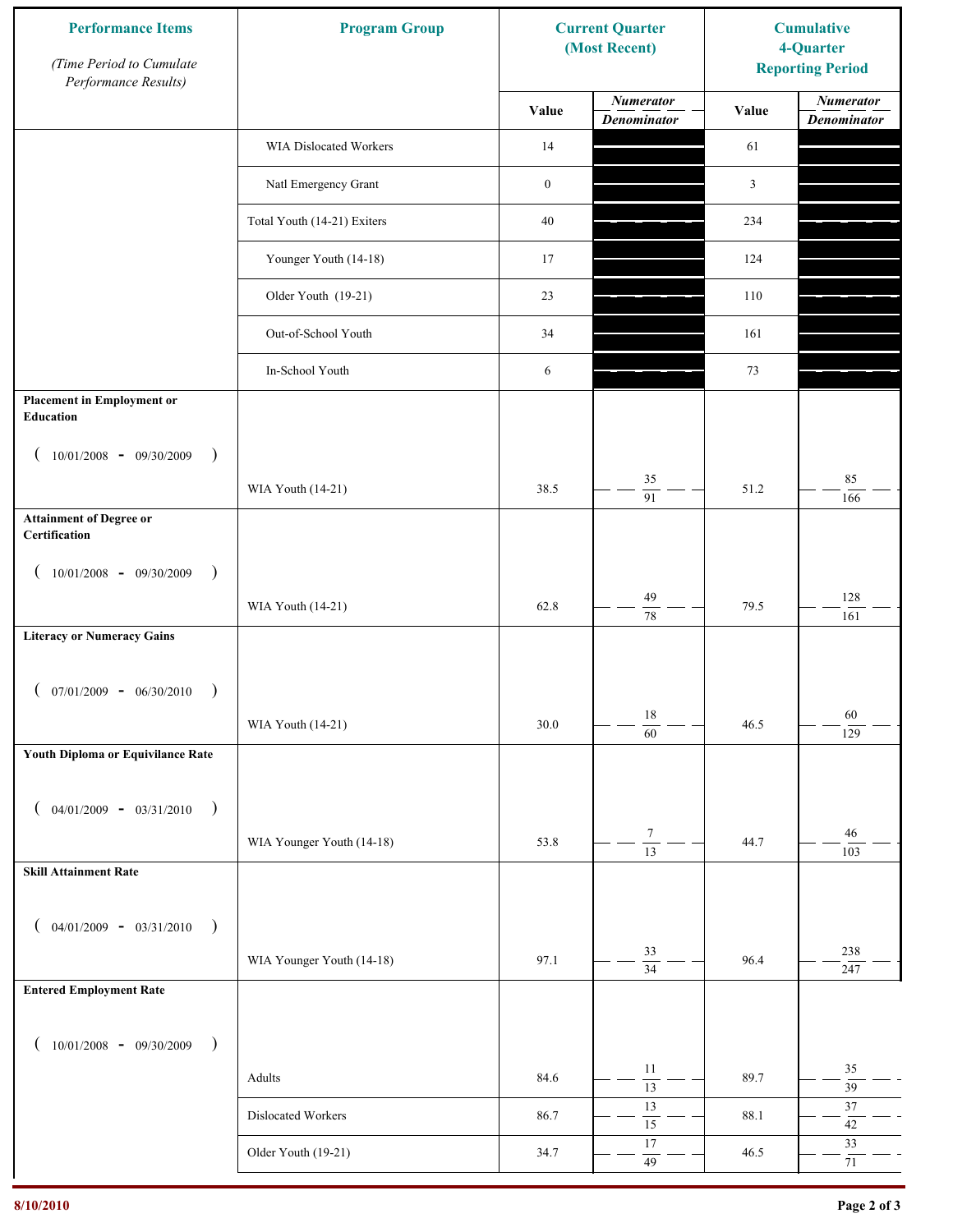| <b>Performance Items</b><br>(Time Period to Cumulate<br>Performance Results)                                                                                         | <b>Program Group</b>  |            | <b>Current Quarter</b><br>(Most Recent) |          | <b>Cumulative</b><br>4-Quarter<br><b>Reporting Period</b> |
|----------------------------------------------------------------------------------------------------------------------------------------------------------------------|-----------------------|------------|-----------------------------------------|----------|-----------------------------------------------------------|
|                                                                                                                                                                      |                       | Value      | <b>Numerator</b><br><b>Denominator</b>  | Value    | <b>Numerator</b><br><b>Denominator</b>                    |
|                                                                                                                                                                      | Natl Emergency Grant  | $0.0\,$    | $\boldsymbol{0}$<br>$\boldsymbol{0}$    | 33.3     | 1<br>$\mathfrak{Z}$                                       |
| <b>Employment and Credential</b><br>(Adults/Dislocated Workers) or<br><b>Credential Rates (Older Youth)</b><br>$10/01/2008$ - 09/30/2009<br>$\overline{\phantom{a}}$ |                       |            |                                         |          |                                                           |
|                                                                                                                                                                      | Adults                | 95.3       | $8\sqrt{1}$<br>85                       | 93.2     | 165<br>177                                                |
|                                                                                                                                                                      | Dislocated Workers    | 100.0      | $\overline{4}$<br>$\overline{4}$        | 85.7     | 12<br>14                                                  |
|                                                                                                                                                                      | Older Youth (19-21)   | 26.9       | 14<br>52                                | 44.4     | 36<br>81                                                  |
| <b>Retention Rate</b>                                                                                                                                                |                       |            |                                         |          |                                                           |
| $04/01/2008$ - $03/31/2009$<br>$\rightarrow$                                                                                                                         |                       |            |                                         |          |                                                           |
|                                                                                                                                                                      | Adults                | 75.9       | 22<br>29                                | 91.4     | 149<br>163                                                |
|                                                                                                                                                                      | Dislocated Workers    | 100.0      | 9<br>$\mathbf{9}$                       | 92.9     | 39<br>42                                                  |
|                                                                                                                                                                      | Older Youth (19-21)   | 50.0       | $\sqrt{2}$<br>$\overline{4}$            | 50.0     | 12<br>24                                                  |
|                                                                                                                                                                      | Younger Youth (14-18) | 36.4       | $\overline{4}$<br>11                    | 45.2     | 38<br>84                                                  |
|                                                                                                                                                                      | Natl Emergency Grant  | 100.0      | 1<br>$\mathbf{1}$                       | 100.0    | $\overline{c}$<br>$\overline{2}$                          |
| <b>Average Earnings</b>                                                                                                                                              |                       |            |                                         |          |                                                           |
| $04/01/2008$ - $03/31/2009$<br>$\lambda$                                                                                                                             |                       |            |                                         |          |                                                           |
|                                                                                                                                                                      | Adults                | 17,167.8   | 291,852<br>$\overline{17}$              | 16,674.1 | 2,100,937<br>126                                          |
|                                                                                                                                                                      | Dislocated Workers    | 14,259.4   | 128,335<br>$\overline{9}$               | 13,543.8 | 433,401<br>$\overline{32}$                                |
|                                                                                                                                                                      | Older Youth (19-21)   | $-1,391.3$ | $-5,565$<br>$\overline{4}$              | 1,701.7  | 37,438<br>$\overline{22}$                                 |
|                                                                                                                                                                      | Natl Emergency Grant  | 2,323.0    | 2,323<br>$\mathbf{1}$                   | 2,323.0  | 2,323<br>$\mathbf{1}$                                     |

**WIB Name:** Polk County Workforce Developme

**Office Name: User Field 1: User Field 2:**

**Case Manager:**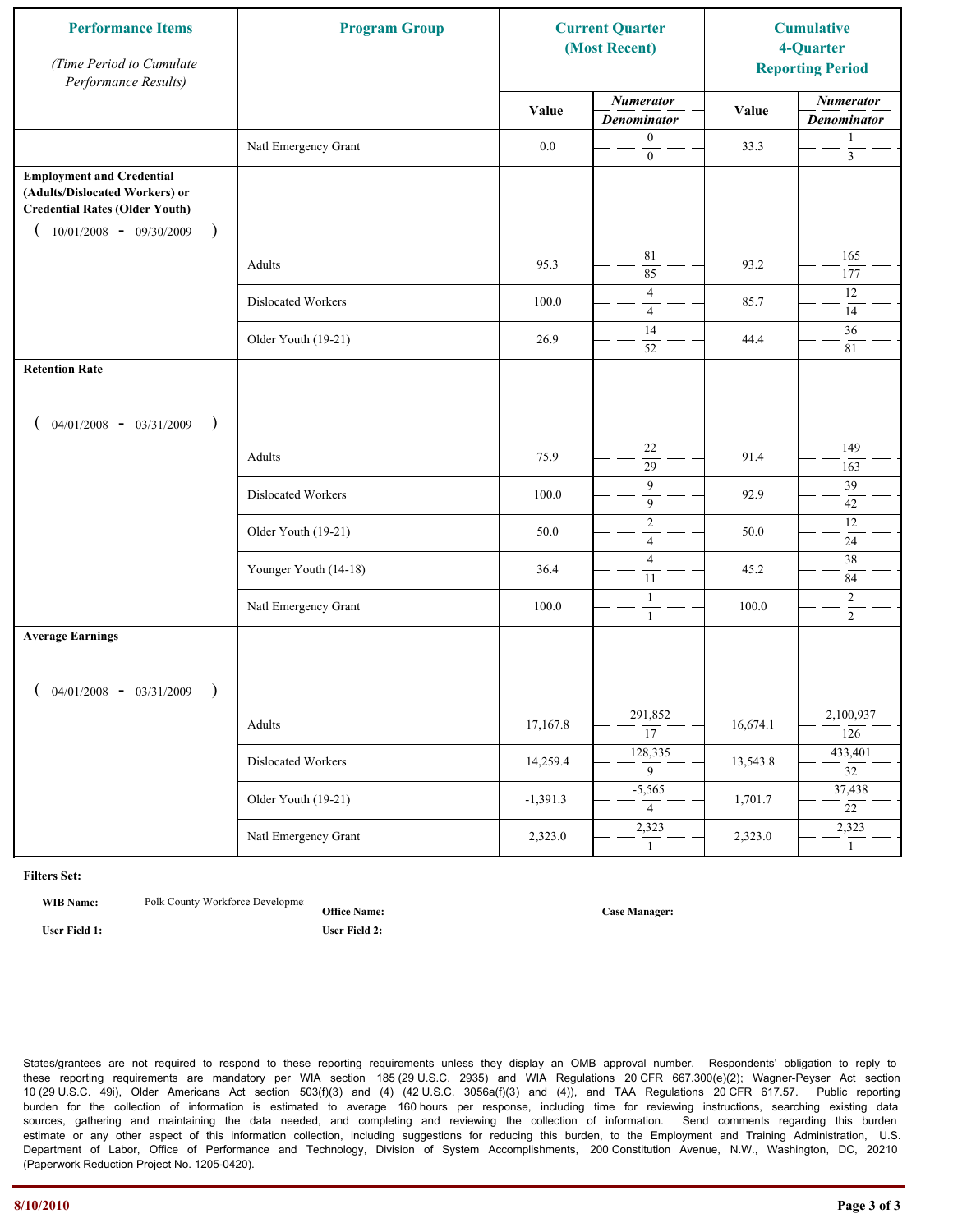**Report Due Date: Report Quarter End Date:** 06/30/2010

08/15/2010

**State:** FL

| <b>Performance Items</b><br>(Time Period to Cumulate<br>Performance Results) | <b>Program Group</b>              |                  | <b>Current Quarter</b><br>(Most Recent) |                  | <b>Cumulative</b><br>4-Quarter<br><b>Reporting Period</b> |  |
|------------------------------------------------------------------------------|-----------------------------------|------------------|-----------------------------------------|------------------|-----------------------------------------------------------|--|
|                                                                              |                                   | Value            | <b>Numerator</b><br><b>Denominator</b>  | Value            | <b>Numerator</b><br><b>Denominator</b>                    |  |
| <b>Total Participants</b>                                                    |                                   |                  |                                         |                  |                                                           |  |
| $07/01/2009 - 06/30/2010$<br>$\big)$                                         |                                   |                  |                                         |                  |                                                           |  |
|                                                                              | <b>Total Adult Participants</b>   | 1,109            |                                         | 1,421            |                                                           |  |
|                                                                              | Total Adults (self-services only) | $\boldsymbol{0}$ |                                         | $\boldsymbol{0}$ |                                                           |  |
|                                                                              | <b>WIA Adults</b>                 | 754              |                                         | 1,041            |                                                           |  |
|                                                                              | <b>WIA Dislocated Workers</b>     | 388              |                                         | 413              |                                                           |  |
|                                                                              | Natl Emergency Grant              | $\boldsymbol{0}$ |                                         | $\boldsymbol{0}$ |                                                           |  |
|                                                                              | Received Training Services        | 833              |                                         | 1,195            |                                                           |  |
|                                                                              | <b>WIA Adults</b>                 | 609              |                                         | 928              |                                                           |  |
|                                                                              | WIA Dislocated Workers            | 247              |                                         | 294              |                                                           |  |
|                                                                              | Total Youth (14-21) Participants  | 179              |                                         | 230              |                                                           |  |
|                                                                              | Younger Youth (14-18)             | 111              |                                         | 127              |                                                           |  |
|                                                                              | Older Youth (19-21)               | 68               |                                         | 103              |                                                           |  |
|                                                                              | Out-of-School Youth               | 92               |                                         | 124              |                                                           |  |
|                                                                              | In-School-Youth                   | 87               |                                         | 106              |                                                           |  |
| <b>Total Exiters</b>                                                         |                                   |                  |                                         |                  |                                                           |  |
| $04/01/2009 - 03/31/2010$<br>$\lambda$                                       |                                   |                  |                                         |                  |                                                           |  |
|                                                                              | <b>Total Adult Exiters</b>        | 105              |                                         | 617              |                                                           |  |
|                                                                              | Total Adults (self-services only) | $\boldsymbol{0}$ |                                         | $\boldsymbol{0}$ |                                                           |  |
|                                                                              | WIA Adults                        | 92               |                                         | 582              |                                                           |  |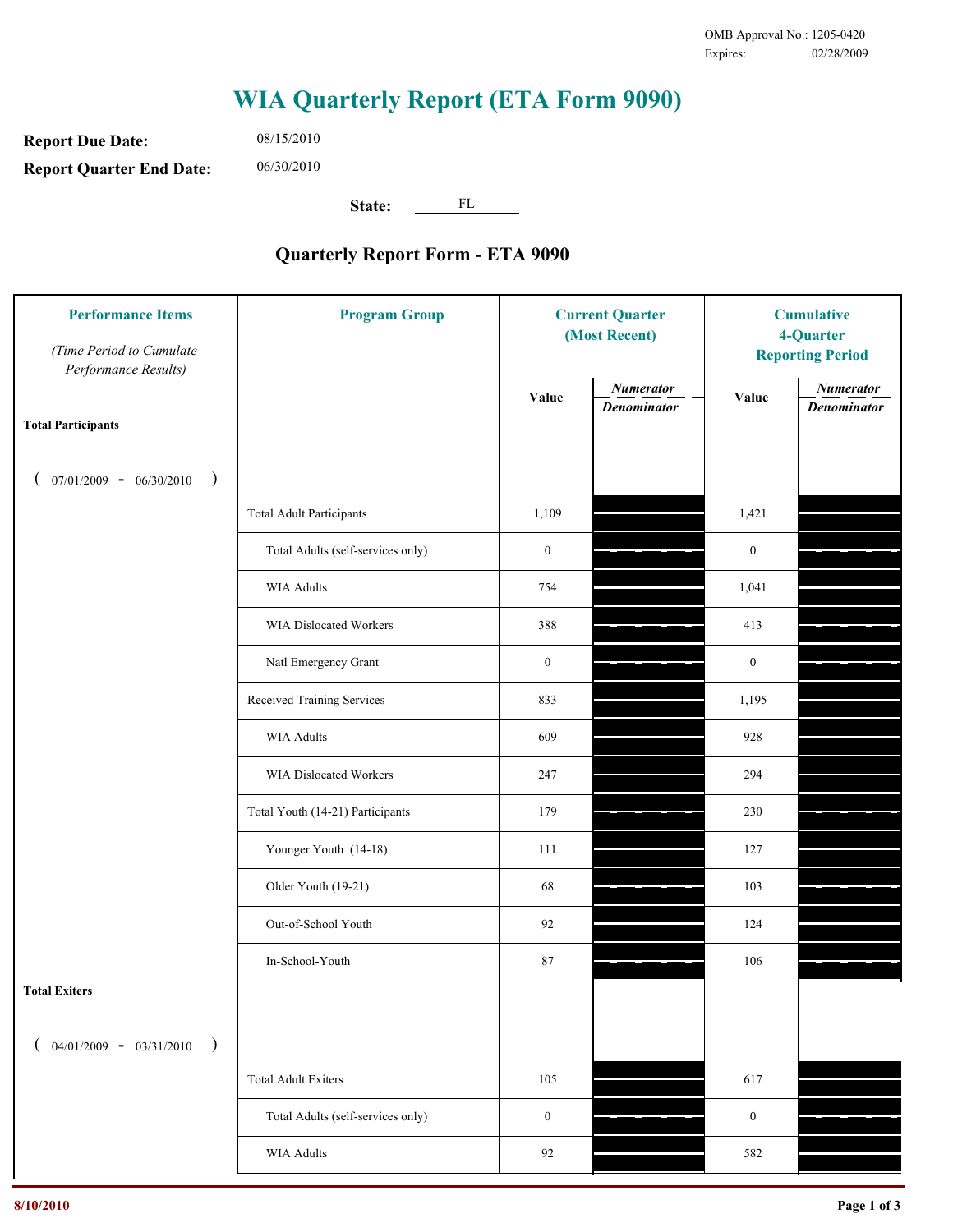| <b>Performance Items</b><br>(Time Period to Cumulate<br>Performance Results) | <b>Program Group</b>        | <b>Current Quarter</b><br>(Most Recent) |                                        | <b>Cumulative</b><br>4-Quarter<br><b>Reporting Period</b> |                                        |
|------------------------------------------------------------------------------|-----------------------------|-----------------------------------------|----------------------------------------|-----------------------------------------------------------|----------------------------------------|
|                                                                              |                             | Value                                   | <b>Numerator</b><br><b>Denominator</b> | Value                                                     | <b>Numerator</b><br><b>Denominator</b> |
|                                                                              | WIA Dislocated Workers      | 13                                      |                                        | 37                                                        |                                        |
|                                                                              | Natl Emergency Grant        | $\boldsymbol{0}$                        |                                        | $\boldsymbol{0}$                                          |                                        |
|                                                                              | Total Youth (14-21) Exiters | 5                                       |                                        | $80\,$                                                    |                                        |
|                                                                              | Younger Youth (14-18)       | $\mathbf{1}$                            |                                        | 41                                                        |                                        |
|                                                                              | Older Youth (19-21)         | 4                                       |                                        | 39                                                        |                                        |
|                                                                              | Out-of-School Youth         | 3                                       |                                        | 33                                                        |                                        |
|                                                                              | In-School Youth             | $\overline{2}$                          |                                        | 47                                                        |                                        |
| <b>Placement in Employment or</b><br><b>Education</b>                        |                             |                                         |                                        |                                                           |                                        |
| $10/01/2008 - 09/30/2009$<br>$\rightarrow$                                   |                             |                                         |                                        |                                                           |                                        |
|                                                                              | WIA Youth (14-21)           | 25.0                                    | $\mathbf{1}$<br>$\overline{4}$         | 29.4                                                      | $10\,$<br>34                           |
| <b>Attainment of Degree or</b><br>Certification                              |                             |                                         |                                        |                                                           |                                        |
| $(10/01/2008 - 09/30/2009$<br>$\lambda$                                      |                             |                                         |                                        |                                                           |                                        |
|                                                                              | WIA Youth (14-21)           | 50.0                                    | $\mathbf{1}$<br>$\overline{2}$         | 67.7                                                      | $21\,$<br>$\overline{31}$              |
| <b>Literacy or Numeracy Gains</b>                                            |                             |                                         |                                        |                                                           |                                        |
| $07/01/2009 - 06/30/2010$                                                    |                             |                                         |                                        |                                                           |                                        |
|                                                                              | WIA Youth (14-21)           | $0.0\,$                                 | $\boldsymbol{0}$<br>$\overline{0}$     | 60.0                                                      | $\frac{3}{5}$                          |
| Youth Diploma or Equivilance Rate                                            |                             |                                         |                                        |                                                           |                                        |
| $04/01/2009 - 03/31/2010$<br>$\rightarrow$                                   |                             |                                         |                                        |                                                           |                                        |
|                                                                              | WIA Younger Youth (14-18)   | $0.0\,$                                 | $\boldsymbol{0}$<br>$\boldsymbol{0}$   | 72.7                                                      | $16\,$<br>$\overline{22}$              |
| <b>Skill Attainment Rate</b>                                                 |                             |                                         |                                        |                                                           |                                        |
| $04/01/2009 - 03/31/2010$ )                                                  |                             |                                         |                                        |                                                           |                                        |
|                                                                              | WIA Younger Youth (14-18)   | 100.0                                   | 4                                      | 97.8                                                      | 44                                     |
| <b>Entered Employment Rate</b>                                               |                             |                                         | $\overline{4}$                         |                                                           | 45                                     |
|                                                                              |                             |                                         |                                        |                                                           |                                        |
| $10/01/2008$ - 09/30/2009<br>$\overline{\phantom{a}}$                        |                             |                                         | 6                                      |                                                           | $22\,$                                 |
|                                                                              | Adults                      | 100.0                                   | $\sqrt{6}$<br>$\mathfrak{Z}$           | 95.7                                                      | $23\,$<br>$16\,$                       |
|                                                                              | Dislocated Workers          | 75.0                                    | $\overline{4}$<br>$\mathbf{1}$         | 80.0                                                      | $20\,$<br>$\mathbf{1}$                 |
|                                                                              | Older Youth (19-21)         | $50.0\,$                                | $\sqrt{2}$                             | 16.7                                                      | $\sqrt{6}$                             |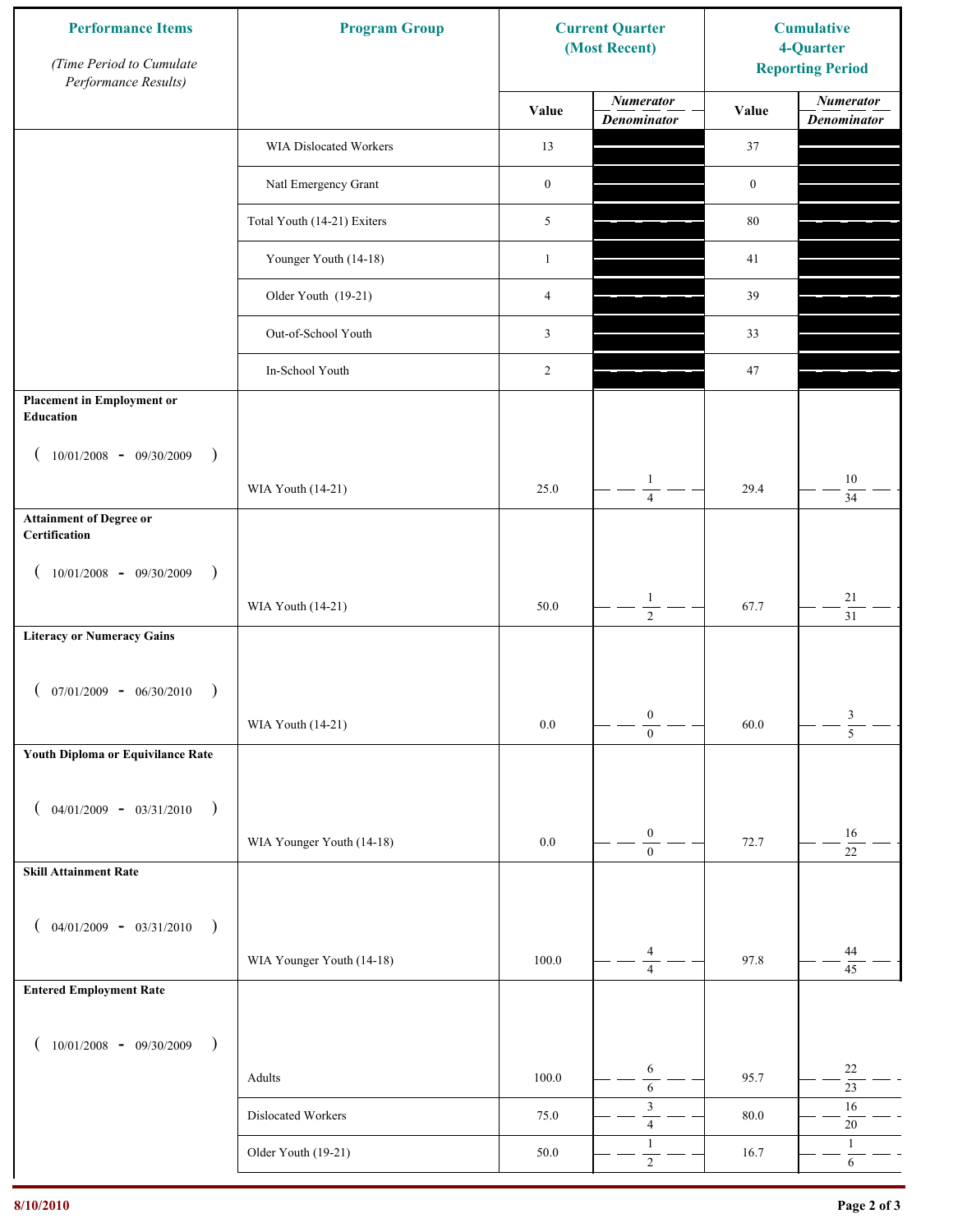| <b>Performance Items</b><br>(Time Period to Cumulate<br>Performance Results)                                                                              | <b>Program Group</b>  |                  | <b>Current Quarter</b><br>(Most Recent) |                  |                                        |  | <b>Cumulative</b><br>4-Quarter<br><b>Reporting Period</b> |
|-----------------------------------------------------------------------------------------------------------------------------------------------------------|-----------------------|------------------|-----------------------------------------|------------------|----------------------------------------|--|-----------------------------------------------------------|
|                                                                                                                                                           |                       | Value            | <b>Numerator</b><br><b>Denominator</b>  | Value            | <b>Numerator</b><br><b>Denominator</b> |  |                                                           |
|                                                                                                                                                           | Natl Emergency Grant  | $\boldsymbol{0}$ | $\boldsymbol{0}$<br>$\mathbf{0}$        | $\boldsymbol{0}$ | $\boldsymbol{0}$<br>$\boldsymbol{0}$   |  |                                                           |
| <b>Employment and Credential</b><br>(Adults/Dislocated Workers) or<br><b>Credential Rates (Older Youth)</b><br>$10/01/2008$ - 09/30/2009<br>$\rightarrow$ |                       |                  |                                         |                  |                                        |  |                                                           |
|                                                                                                                                                           | Adults                | 100.0            | 9<br>$\overline{9}$                     | 96.9             | 314<br>324                             |  |                                                           |
|                                                                                                                                                           | Dislocated Workers    | 100.0            | 3<br>$\mathfrak{Z}$                     | 92.3             | 12<br>13                               |  |                                                           |
|                                                                                                                                                           | Older Youth (19-21)   | 0.0              | $\boldsymbol{0}$<br>$\overline{2}$      | $0.0\,$          | $\mathbf{0}$<br>6                      |  |                                                           |
| <b>Retention Rate</b>                                                                                                                                     |                       |                  |                                         |                  |                                        |  |                                                           |
| $04/01/2008$ - $03/31/2009$<br>$\big)$                                                                                                                    |                       |                  |                                         |                  |                                        |  |                                                           |
|                                                                                                                                                           | Adults                | 100.0            | 6<br>6                                  | 87.4             | 90<br>103                              |  |                                                           |
|                                                                                                                                                           | Dislocated Workers    | 87.5             | $\tau$<br>$\,$ 8 $\,$                   | 70.0             | 14<br>20                               |  |                                                           |
|                                                                                                                                                           | Older Youth (19-21)   | 0.0              | $\boldsymbol{0}$<br>$\overline{0}$      | 66.7             | $\overline{4}$<br>6                    |  |                                                           |
|                                                                                                                                                           | Younger Youth (14-18) | 100.0            | $\mathbf{1}$<br>$\mathbf{1}$            | 51.7             | 15<br>29                               |  |                                                           |
|                                                                                                                                                           | Natl Emergency Grant  | $\boldsymbol{0}$ | $\boldsymbol{0}$<br>$\overline{0}$      | $\boldsymbol{0}$ | $\mathbf{0}$<br>$\boldsymbol{0}$       |  |                                                           |
| <b>Average Earnings</b>                                                                                                                                   |                       |                  |                                         |                  |                                        |  |                                                           |
| $04/01/2008$ - $03/31/2009$<br>$\lambda$                                                                                                                  |                       |                  |                                         |                  |                                        |  |                                                           |
|                                                                                                                                                           | Adults                | 15,979.5         | 95,877<br>6                             | 17,334.2         | 1,542,745<br>89                        |  |                                                           |
|                                                                                                                                                           | Dislocated Workers    | 11,406.9         | 79,848<br>$7\overline{ }$               | 12,688.6         | 177,640<br>14                          |  |                                                           |
|                                                                                                                                                           | Older Youth (19-21)   | $0.0\,$          | $\overline{0}$<br>$\overline{0}$        | 1,811.0          | 9,055<br>5 <sup>5</sup>                |  |                                                           |
|                                                                                                                                                           | Natl Emergency Grant  | $\boldsymbol{0}$ | $\overline{0}$<br>$\mathbf{0}$          | $\boldsymbol{0}$ | $\overline{0}$<br>$\mathbf{0}$         |  |                                                           |

**WIB Name:** Suncoast Workforce Development E

**Office Name: User Field 1: User Field 2:**

**Case Manager:**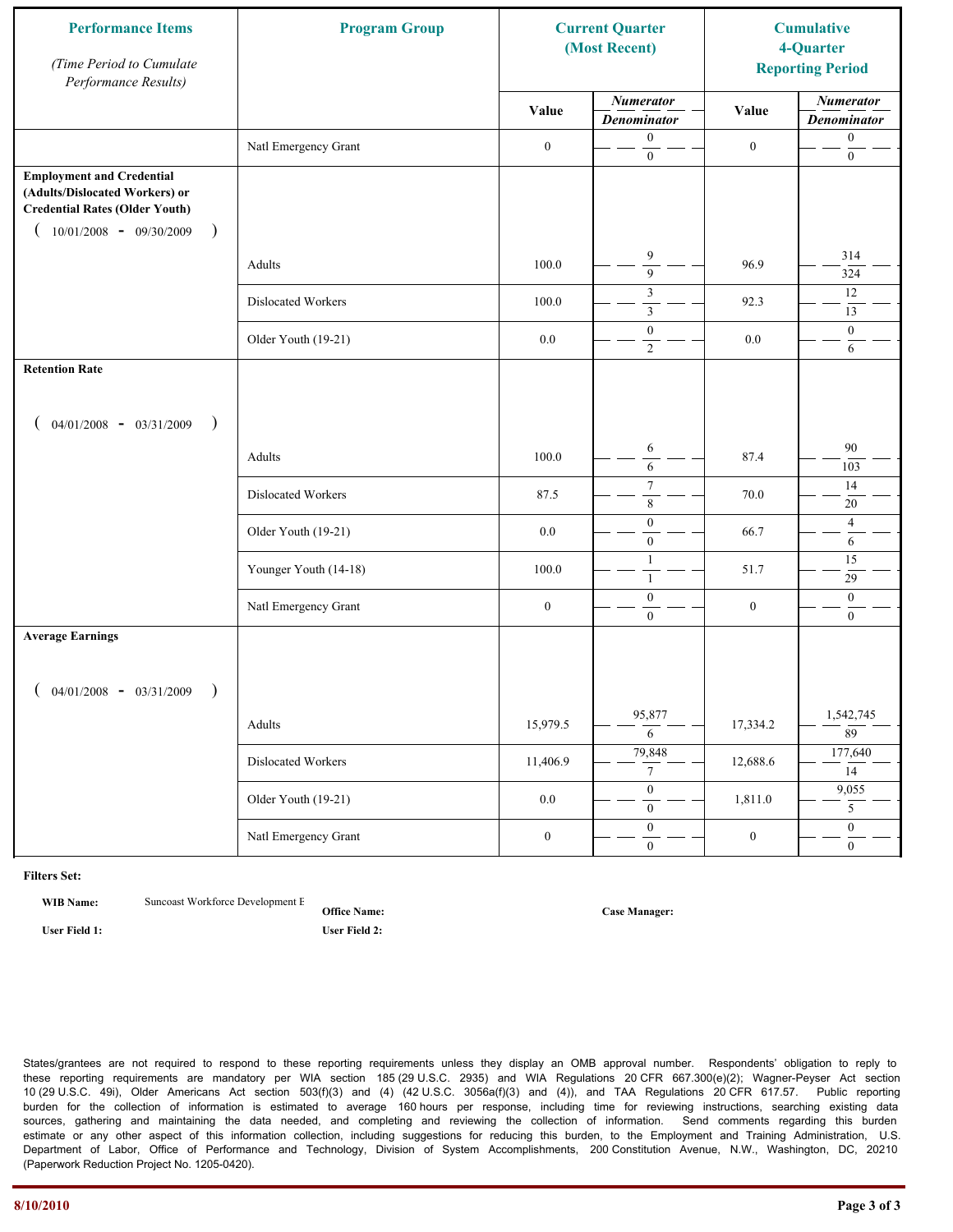**Report Due Date: Report Quarter End Date:** 06/30/2010

08/15/2010

**State:** FL

| <b>Performance Items</b><br>(Time Period to Cumulate<br>Performance Results) | <b>Program Group</b>              | <b>Current Quarter</b><br>(Most Recent) |                                        | <b>Cumulative</b><br>4-Quarter<br><b>Reporting Period</b> |                                        |
|------------------------------------------------------------------------------|-----------------------------------|-----------------------------------------|----------------------------------------|-----------------------------------------------------------|----------------------------------------|
|                                                                              |                                   | Value                                   | <b>Numerator</b><br><b>Denominator</b> | Value                                                     | <b>Numerator</b><br><b>Denominator</b> |
| <b>Total Participants</b>                                                    |                                   |                                         |                                        |                                                           |                                        |
| $07/01/2009 - 06/30/2010$<br>$\big)$                                         |                                   |                                         |                                        |                                                           |                                        |
|                                                                              | <b>Total Adult Participants</b>   | 305                                     |                                        | 445                                                       |                                        |
|                                                                              | Total Adults (self-services only) | $\boldsymbol{0}$                        |                                        | $\boldsymbol{0}$                                          |                                        |
|                                                                              | <b>WIA Adults</b>                 | 283                                     |                                        | 418                                                       |                                        |
|                                                                              | WIA Dislocated Workers            | 23                                      |                                        | 28                                                        |                                        |
|                                                                              | Natl Emergency Grant              | $\boldsymbol{0}$                        |                                        | $\boldsymbol{0}$                                          |                                        |
|                                                                              | Received Training Services        | 249                                     |                                        | 388                                                       |                                        |
|                                                                              | <b>WIA Adults</b>                 | 232                                     |                                        | 367                                                       |                                        |
|                                                                              | WIA Dislocated Workers            | 17                                      |                                        | 21                                                        |                                        |
|                                                                              | Total Youth (14-21) Participants  | 116                                     |                                        | 173                                                       |                                        |
|                                                                              | Younger Youth (14-18)             | 96                                      |                                        | 134                                                       |                                        |
|                                                                              | Older Youth (19-21)               | $20\,$                                  |                                        | 39                                                        |                                        |
|                                                                              | Out-of-School Youth               | 26                                      |                                        | 53                                                        |                                        |
|                                                                              | In-School-Youth                   | 90                                      |                                        | 120                                                       |                                        |
| <b>Total Exiters</b>                                                         |                                   |                                         |                                        |                                                           |                                        |
| $04/01/2009 - 03/31/2010$<br>$\lambda$                                       |                                   |                                         |                                        |                                                           |                                        |
|                                                                              | <b>Total Adult Exiters</b>        | 26                                      |                                        | 160                                                       |                                        |
|                                                                              | Total Adults (self-services only) | $\boldsymbol{0}$                        |                                        | $\boldsymbol{0}$                                          |                                        |
|                                                                              | WIA Adults                        | 23                                      |                                        | 155                                                       |                                        |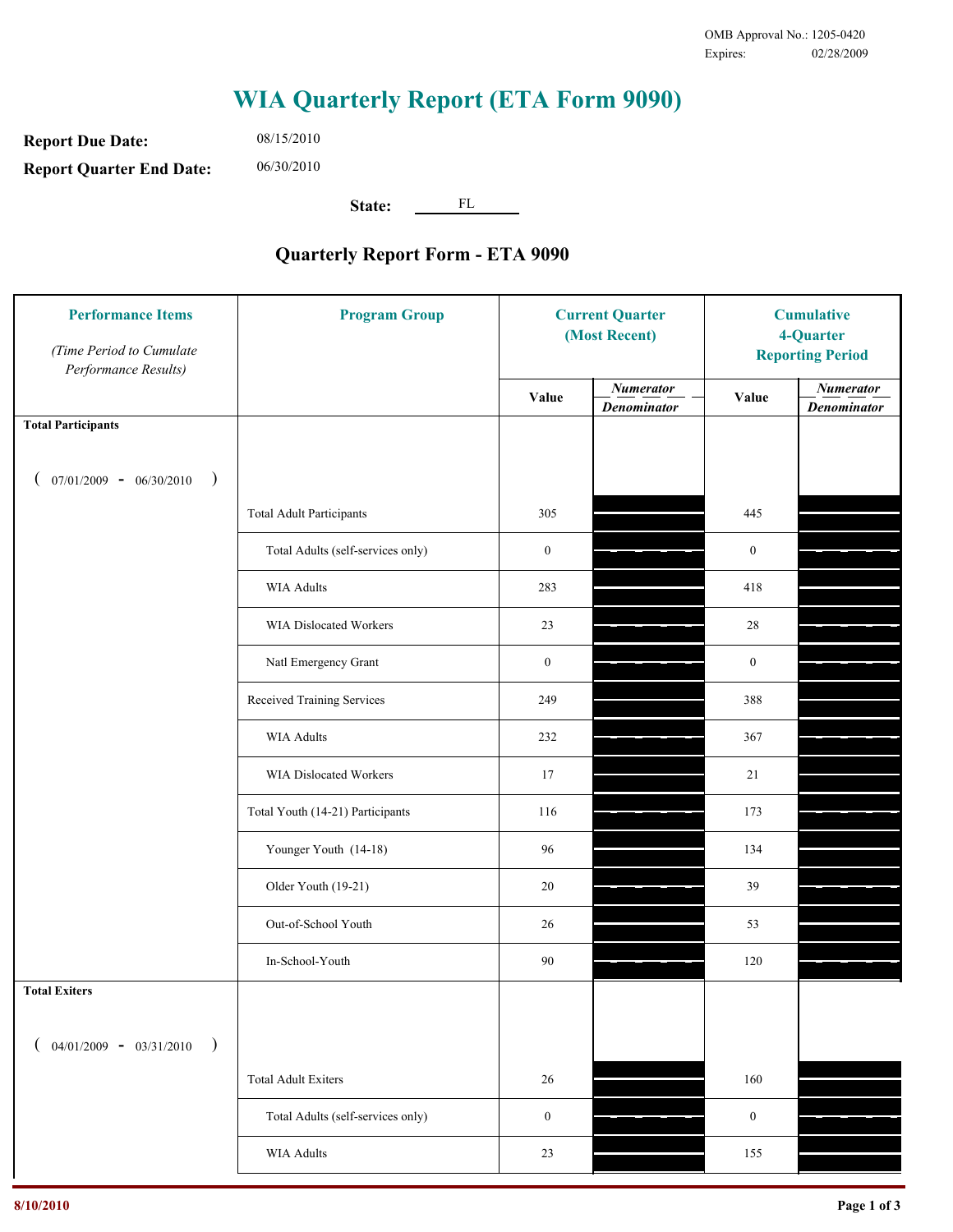| <b>Performance Items</b><br>(Time Period to Cumulate<br>Performance Results) | <b>Program Group</b>        | <b>Current Quarter</b><br><b>Cumulative</b><br>(Most Recent)<br>4-Quarter<br><b>Reporting Period</b> |                                        |                  |                                        |
|------------------------------------------------------------------------------|-----------------------------|------------------------------------------------------------------------------------------------------|----------------------------------------|------------------|----------------------------------------|
|                                                                              |                             | Value                                                                                                | <b>Numerator</b><br><b>Denominator</b> | Value            | <b>Numerator</b><br><b>Denominator</b> |
|                                                                              | WIA Dislocated Workers      | 3                                                                                                    |                                        | 5                |                                        |
|                                                                              | Natl Emergency Grant        | $\boldsymbol{0}$                                                                                     |                                        | $\boldsymbol{0}$ |                                        |
|                                                                              | Total Youth (14-21) Exiters | 6                                                                                                    |                                        | 63               |                                        |
|                                                                              | Younger Youth (14-18)       | 3                                                                                                    |                                        | 41               |                                        |
|                                                                              | Older Youth (19-21)         | 3                                                                                                    |                                        | 22               |                                        |
|                                                                              | Out-of-School Youth         | 5                                                                                                    |                                        | 31               |                                        |
|                                                                              | In-School Youth             | $\mathbf{1}$                                                                                         |                                        | 32               |                                        |
| <b>Placement in Employment or</b><br><b>Education</b>                        |                             |                                                                                                      |                                        |                  |                                        |
| $10/01/2008 - 09/30/2009$<br>$\rightarrow$                                   | WIA Youth (14-21)           | 55.6                                                                                                 | $20\,$<br>$\overline{36}$              | 55.0             | 33<br>60                               |
| <b>Attainment of Degree or</b><br>Certification                              |                             |                                                                                                      |                                        |                  |                                        |
| $(10/01/2008 - 09/30/2009$<br>$\lambda$                                      |                             |                                                                                                      |                                        |                  |                                        |
|                                                                              | WIA Youth (14-21)           | 72.2                                                                                                 | 26<br>$\overline{36}$                  | 81.0             | $51\,$<br>63                           |
| <b>Literacy or Numeracy Gains</b>                                            |                             |                                                                                                      |                                        |                  |                                        |
| $07/01/2009 - 06/30/2010$                                                    |                             |                                                                                                      |                                        |                  |                                        |
|                                                                              | WIA Youth (14-21)           | $50.0\,$                                                                                             | $\mathbf{1}$<br>$\overline{2}$         | 25.0             | $\mathbf{1}$<br>$\overline{4}$         |
| Youth Diploma or Equivilance Rate                                            |                             |                                                                                                      |                                        |                  |                                        |
| $04/01/2009 - 03/31/2010$<br>$\rightarrow$                                   |                             |                                                                                                      |                                        |                  |                                        |
|                                                                              | WIA Younger Youth (14-18)   | $0.0\,$                                                                                              | $\boldsymbol{0}$<br>$\overline{3}$     | 72.4             | $21\,$                                 |
| <b>Skill Attainment Rate</b>                                                 |                             |                                                                                                      |                                        |                  | $\overline{29}$                        |
|                                                                              |                             |                                                                                                      |                                        |                  |                                        |
| $04/01/2009 - 03/31/2010$ )                                                  | WIA Younger Youth (14-18)   | 93.1                                                                                                 | $27\,$                                 | 85.3             | 157                                    |
| <b>Entered Employment Rate</b>                                               |                             |                                                                                                      | $\overline{29}$                        |                  | 184                                    |
|                                                                              |                             |                                                                                                      |                                        |                  |                                        |
| $10/01/2008$ - 09/30/2009<br>$\overline{\phantom{a}}$                        | Adults                      | 100.0                                                                                                | $\overline{c}$                         | 90.9             | $10\,$                                 |
|                                                                              | Dislocated Workers          | $0.0\,$                                                                                              | $\overline{2}$<br>$\boldsymbol{0}$     | 100.0            | $11\,$<br>$\boldsymbol{2}$             |
|                                                                              |                             |                                                                                                      | $\boldsymbol{0}$<br>$\overline{4}$     |                  | $\overline{2}$<br>$\,8\,$              |
|                                                                              | Older Youth (19-21)         | $50.0\,$                                                                                             | $\,8\,$                                | 57.1             | $14$                                   |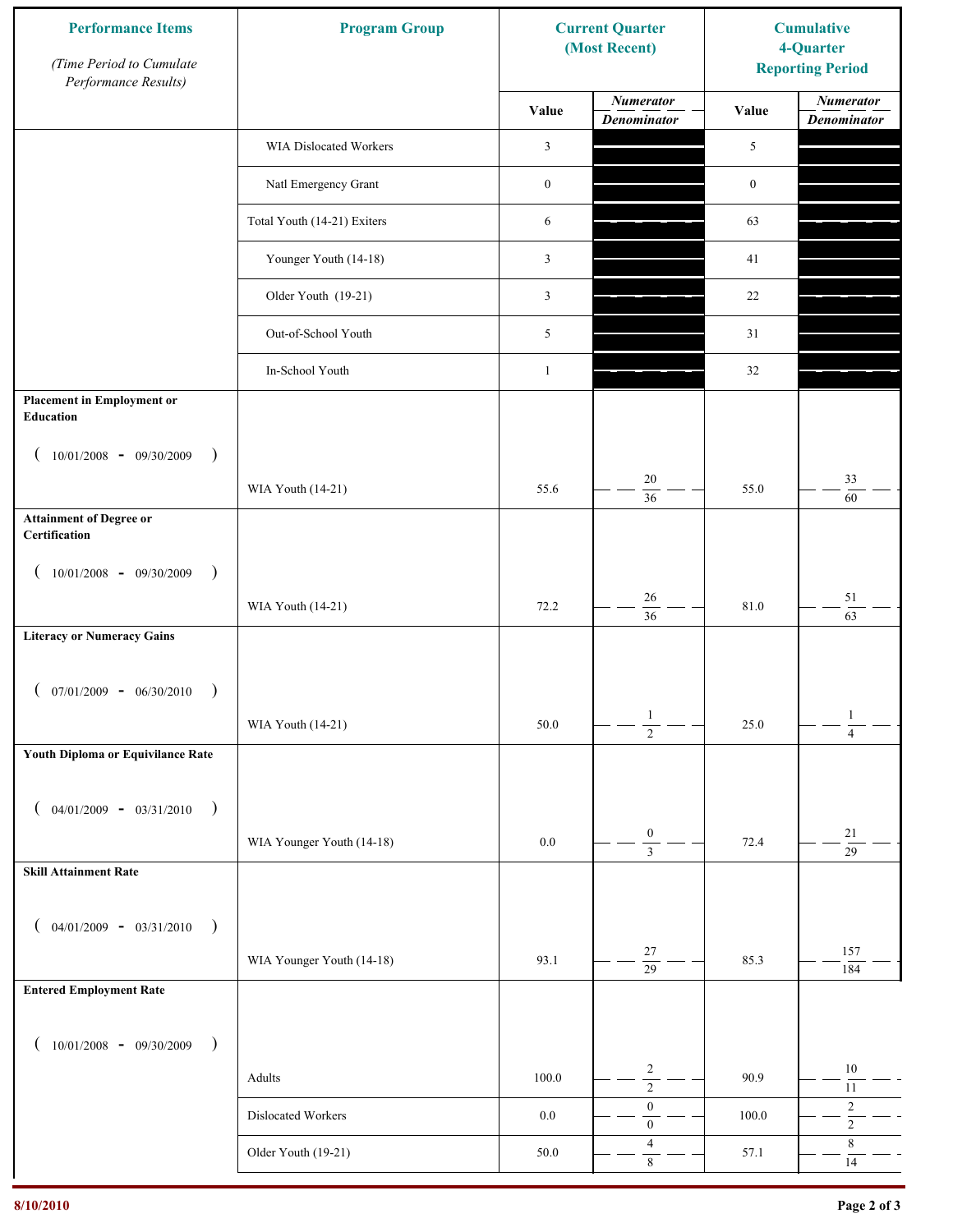| <b>Performance Items</b><br>(Time Period to Cumulate<br>Performance Results)                                                                                         | <b>Program Group</b>  | <b>Current Quarter</b><br>(Most Recent) |                                        | <b>Cumulative</b><br>4-Quarter<br><b>Reporting Period</b> |                                        |  |
|----------------------------------------------------------------------------------------------------------------------------------------------------------------------|-----------------------|-----------------------------------------|----------------------------------------|-----------------------------------------------------------|----------------------------------------|--|
|                                                                                                                                                                      |                       | Value                                   | <b>Numerator</b><br><b>Denominator</b> | Value                                                     | <b>Numerator</b><br><b>Denominator</b> |  |
|                                                                                                                                                                      | Natl Emergency Grant  | $\boldsymbol{0}$                        | $\mathbf{0}$<br>$\boldsymbol{0}$       | $\boldsymbol{0}$                                          | $\boldsymbol{0}$<br>$\boldsymbol{0}$   |  |
| <b>Employment and Credential</b><br>(Adults/Dislocated Workers) or<br><b>Credential Rates (Older Youth)</b><br>$10/01/2008 - 09/30/2009$<br>$\overline{\phantom{a}}$ |                       |                                         |                                        |                                                           |                                        |  |
|                                                                                                                                                                      | Adults                | 95.0                                    | 57<br>60                               | 95.2                                                      | 120<br>126                             |  |
|                                                                                                                                                                      | Dislocated Workers    | $0.0\,$                                 | $\mathbf{0}$<br>$\mathbf{0}$           | 100.0                                                     | $\mathbf{1}$<br>$\mathbf{1}$           |  |
|                                                                                                                                                                      | Older Youth (19-21)   | 37.5                                    | 3<br>8                                 | 56.3                                                      | 9<br>16                                |  |
| <b>Retention Rate</b>                                                                                                                                                |                       |                                         |                                        |                                                           |                                        |  |
| $04/01/2008$ - $03/31/2009$<br>$\big)$                                                                                                                               |                       |                                         |                                        |                                                           |                                        |  |
|                                                                                                                                                                      | Adults                | 88.2                                    | 15<br>17                               | 95.4                                                      | 125<br>131                             |  |
|                                                                                                                                                                      | Dislocated Workers    | 100.0                                   | $\mathbf{1}$<br>$\mathbf{1}$           | 60.0                                                      | 3<br>$\overline{5}$                    |  |
|                                                                                                                                                                      | Older Youth (19-21)   | 50.0                                    | $\mathbf{1}$<br>$\overline{2}$         | 81.8                                                      | 9<br>11                                |  |
|                                                                                                                                                                      | Younger Youth (14-18) | 50.0                                    | $\mathfrak{Z}$<br>6                    | 48.3                                                      | 14<br>29                               |  |
|                                                                                                                                                                      | Natl Emergency Grant  | $\boldsymbol{0}$                        | $\boldsymbol{0}$<br>$\mathbf{0}$       | $\boldsymbol{0}$                                          | $\mathbf{0}$<br>$\overline{0}$         |  |
| <b>Average Earnings</b>                                                                                                                                              |                       |                                         |                                        |                                                           |                                        |  |
| $04/01/2008$ - $03/31/2009$<br>$\lambda$                                                                                                                             |                       |                                         |                                        |                                                           |                                        |  |
|                                                                                                                                                                      | Adults                | 29,421.1                                | 441,317<br>$\overline{15}$             | 19,953.7                                                  | 2,474,255<br>124                       |  |
|                                                                                                                                                                      | Dislocated Workers    | 14,705.0                                | 14,705<br>$\mathbf{1}$                 | 14,689.0                                                  | 44,067<br>$\overline{3}$               |  |
|                                                                                                                                                                      | Older Youth (19-21)   | $0.0\,$                                 | $\overline{0}$<br>$\mathbf{1}$         | 5,785.0                                                   | 46,280<br>8                            |  |
|                                                                                                                                                                      | Natl Emergency Grant  | $\boldsymbol{0}$                        | $\overline{0}$<br>$\overline{0}$       | $\boldsymbol{0}$                                          | $\overline{0}$<br>$\overline{0}$       |  |

WIB Name: **Heartland Workforce** 

**Office Name:**

**User Field 1: User Field 2:**

**Case Manager:**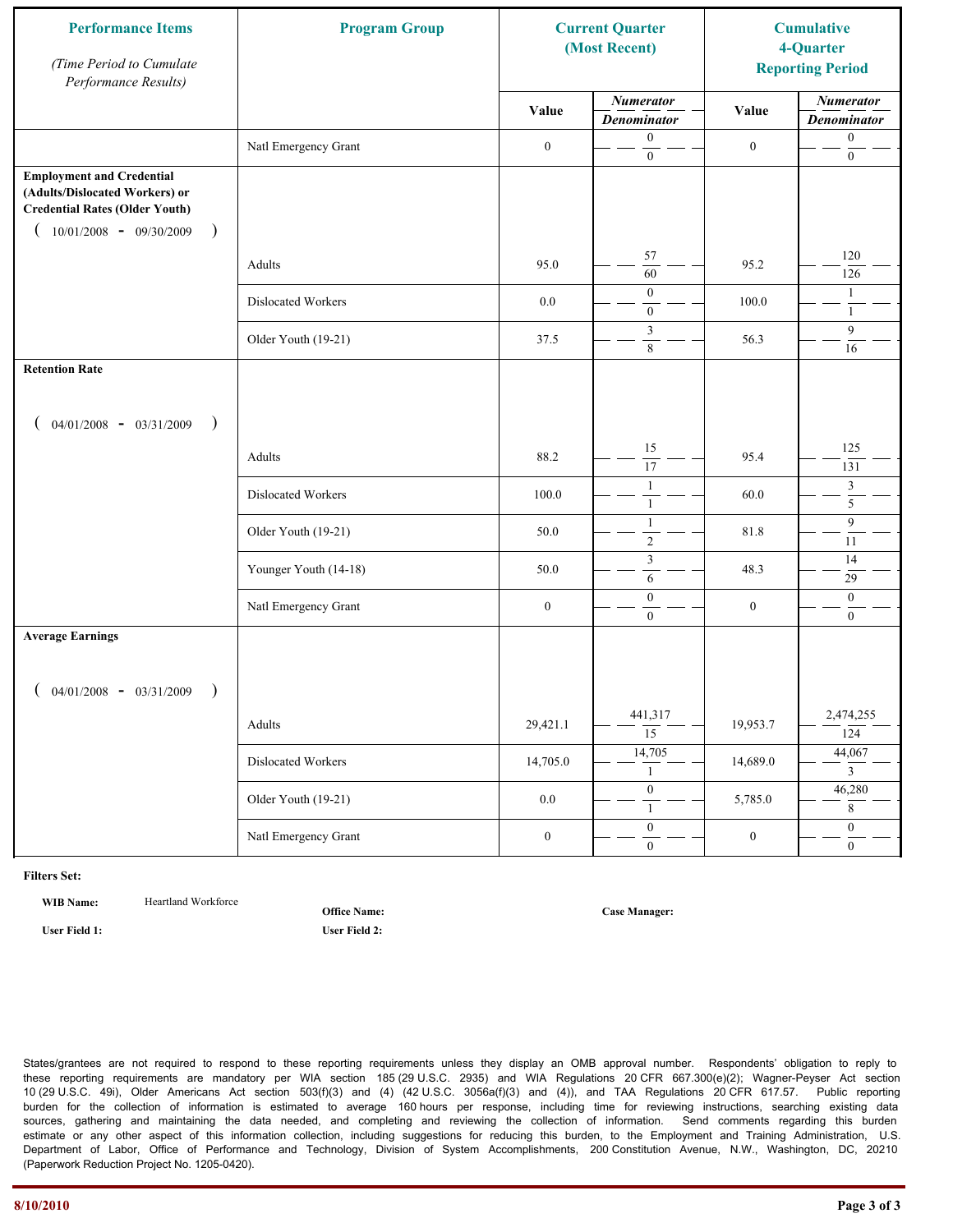**Report Due Date: Report Quarter End Date:** 06/30/2010

08/15/2010

**State:** FL

| <b>Performance Items</b><br>(Time Period to Cumulate<br>Performance Results) | <b>Program Group</b>              | <b>Current Quarter</b><br>(Most Recent) |                                        | <b>Cumulative</b><br>4-Quarter<br><b>Reporting Period</b> |                                        |
|------------------------------------------------------------------------------|-----------------------------------|-----------------------------------------|----------------------------------------|-----------------------------------------------------------|----------------------------------------|
|                                                                              |                                   | Value                                   | <b>Numerator</b><br><b>Denominator</b> | Value                                                     | <b>Numerator</b><br><b>Denominator</b> |
| <b>Total Participants</b>                                                    |                                   |                                         |                                        |                                                           |                                        |
| $07/01/2009 - 06/30/2010$<br>$\big)$                                         |                                   |                                         |                                        |                                                           |                                        |
|                                                                              | <b>Total Adult Participants</b>   | 1,492                                   |                                        | 2,121                                                     |                                        |
|                                                                              | Total Adults (self-services only) | $\boldsymbol{0}$                        |                                        | $\boldsymbol{0}$                                          |                                        |
|                                                                              | <b>WIA Adults</b>                 | 780                                     |                                        | 1,324                                                     |                                        |
|                                                                              | WIA Dislocated Workers            | 738                                     |                                        | 822                                                       |                                        |
|                                                                              | Natl Emergency Grant              | $\,8\,$                                 |                                        | 12                                                        |                                        |
|                                                                              | Received Training Services        | 1,034                                   |                                        | 1,637                                                     |                                        |
|                                                                              | <b>WIA Adults</b>                 | 549                                     |                                        | 1,073                                                     |                                        |
|                                                                              | WIA Dislocated Workers            | 503                                     |                                        | 587                                                       |                                        |
|                                                                              | Total Youth (14-21) Participants  | 376                                     |                                        | 471                                                       |                                        |
|                                                                              | Younger Youth (14-18)             | 214                                     |                                        | 297                                                       |                                        |
|                                                                              | Older Youth (19-21)               | 162                                     |                                        | 174                                                       |                                        |
|                                                                              | Out-of-School Youth               | 226                                     |                                        | 271                                                       |                                        |
|                                                                              | In-School-Youth                   | 150                                     |                                        | 200                                                       |                                        |
| <b>Total Exiters</b>                                                         |                                   |                                         |                                        |                                                           |                                        |
| $04/01/2009 - 03/31/2010$<br>$\lambda$                                       |                                   |                                         |                                        |                                                           |                                        |
|                                                                              | <b>Total Adult Exiters</b>        | 290                                     |                                        | 757                                                       |                                        |
|                                                                              | Total Adults (self-services only) | $\boldsymbol{0}$                        |                                        | $\boldsymbol{0}$                                          |                                        |
|                                                                              | WIA Adults                        | 252                                     |                                        | 655                                                       |                                        |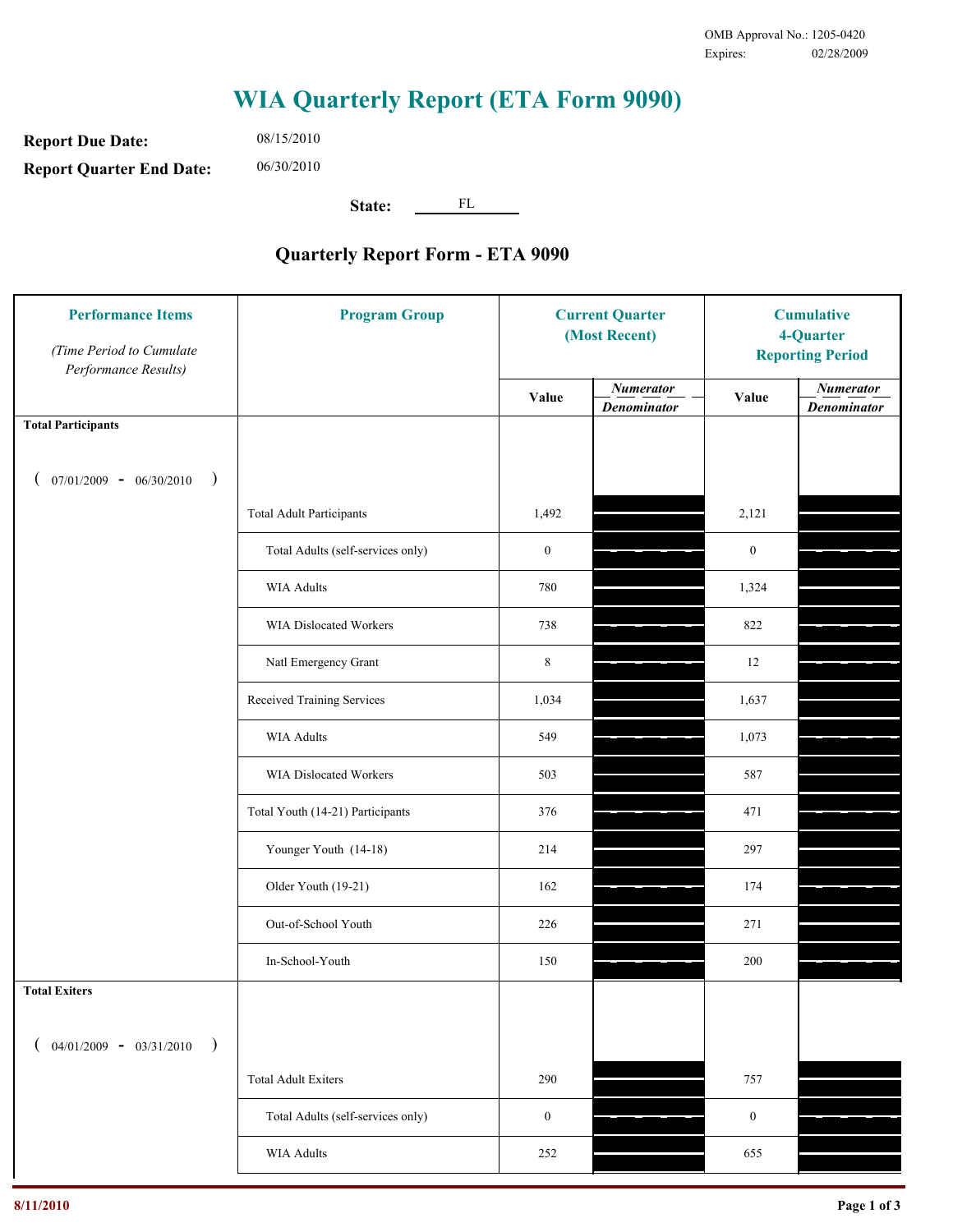| <b>Performance Items</b><br>(Time Period to Cumulate<br>Performance Results) | <b>Program Group</b>        |                  | <b>Current Quarter</b><br>(Most Recent) | <b>Cumulative</b><br>4-Quarter<br><b>Reporting Period</b> |                                        |
|------------------------------------------------------------------------------|-----------------------------|------------------|-----------------------------------------|-----------------------------------------------------------|----------------------------------------|
|                                                                              |                             | Value            | <b>Numerator</b><br><b>Denominator</b>  | Value                                                     | <b>Numerator</b><br><b>Denominator</b> |
|                                                                              | WIA Dislocated Workers      | 39               |                                         | 98                                                        |                                        |
|                                                                              | Natl Emergency Grant        | 2                |                                         | 9                                                         |                                        |
|                                                                              | Total Youth (14-21) Exiters | 19               |                                         | 215                                                       |                                        |
|                                                                              | Younger Youth (14-18)       | 13               |                                         | 179                                                       |                                        |
|                                                                              | Older Youth (19-21)         | 6                |                                         | 36                                                        |                                        |
|                                                                              | Out-of-School Youth         | 12               |                                         | 78                                                        |                                        |
|                                                                              | In-School Youth             | $\boldsymbol{7}$ |                                         | 137                                                       |                                        |
| <b>Placement in Employment or</b><br>Education                               |                             |                  |                                         |                                                           |                                        |
| $10/01/2008 - 09/30/2009$<br>$\rightarrow$                                   |                             |                  |                                         |                                                           |                                        |
|                                                                              | WIA Youth (14-21)           | 15.1             | 8<br>$\overline{53}$                    | 31.4                                                      | 61<br>194                              |
| <b>Attainment of Degree or</b><br>Certification                              |                             |                  |                                         |                                                           |                                        |
| $10/01/2008 - 09/30/2009$<br>$\rightarrow$<br>$\left($                       |                             |                  |                                         |                                                           |                                        |
|                                                                              | WIA Youth (14-21)           | 47.1             | 24<br>$\overline{51}$                   | 69.8                                                      | 134<br>192                             |
| <b>Literacy or Numeracy Gains</b>                                            |                             |                  |                                         |                                                           |                                        |
| $(07/01/2009 - 06/30/2010)$<br>$\rightarrow$                                 |                             |                  |                                         |                                                           |                                        |
|                                                                              | WIA Youth (14-21)           | 0.0              | $\boldsymbol{0}$<br>$\overline{2}$      | 53.7                                                      | 22<br>$\overline{41}$                  |
| Youth Diploma or Equivilance Rate                                            |                             |                  |                                         |                                                           |                                        |
| $04/01/2009 - 03/31/2010$<br>$\rightarrow$<br>€                              |                             |                  |                                         |                                                           |                                        |
|                                                                              | WIA Younger Youth (14-18)   | 25.0             | $\sqrt{2}$                              | 61.2                                                      | $74\,$                                 |
| <b>Skill Attainment Rate</b>                                                 |                             |                  | $\overline{8}$                          |                                                           | 121                                    |
|                                                                              |                             |                  |                                         |                                                           |                                        |
| $04/01/2009 - 03/31/2010$ )                                                  |                             | 52.0             | 13                                      | 60.3                                                      | 184                                    |
| <b>Entered Employment Rate</b>                                               | WIA Younger Youth (14-18)   |                  | $\overline{25}$                         |                                                           | 305                                    |
|                                                                              |                             |                  |                                         |                                                           |                                        |
| $10/01/2008$ - 09/30/2009<br>$\rightarrow$                                   |                             |                  |                                         |                                                           |                                        |
|                                                                              | Adults                      | 68.4             | 13<br>$\overline{19}$                   | 65.8                                                      | $48\,$<br>$73\,$                       |
|                                                                              | Dislocated Workers          | 83.3             | 15<br>$\overline{18}$                   | 71.1                                                      | 59<br>83                               |
|                                                                              | Older Youth (19-21)         | $0.0\,$          | $\boldsymbol{0}$<br>$\overline{2}$      | 40.5                                                      | $15\,$<br>$37\,$                       |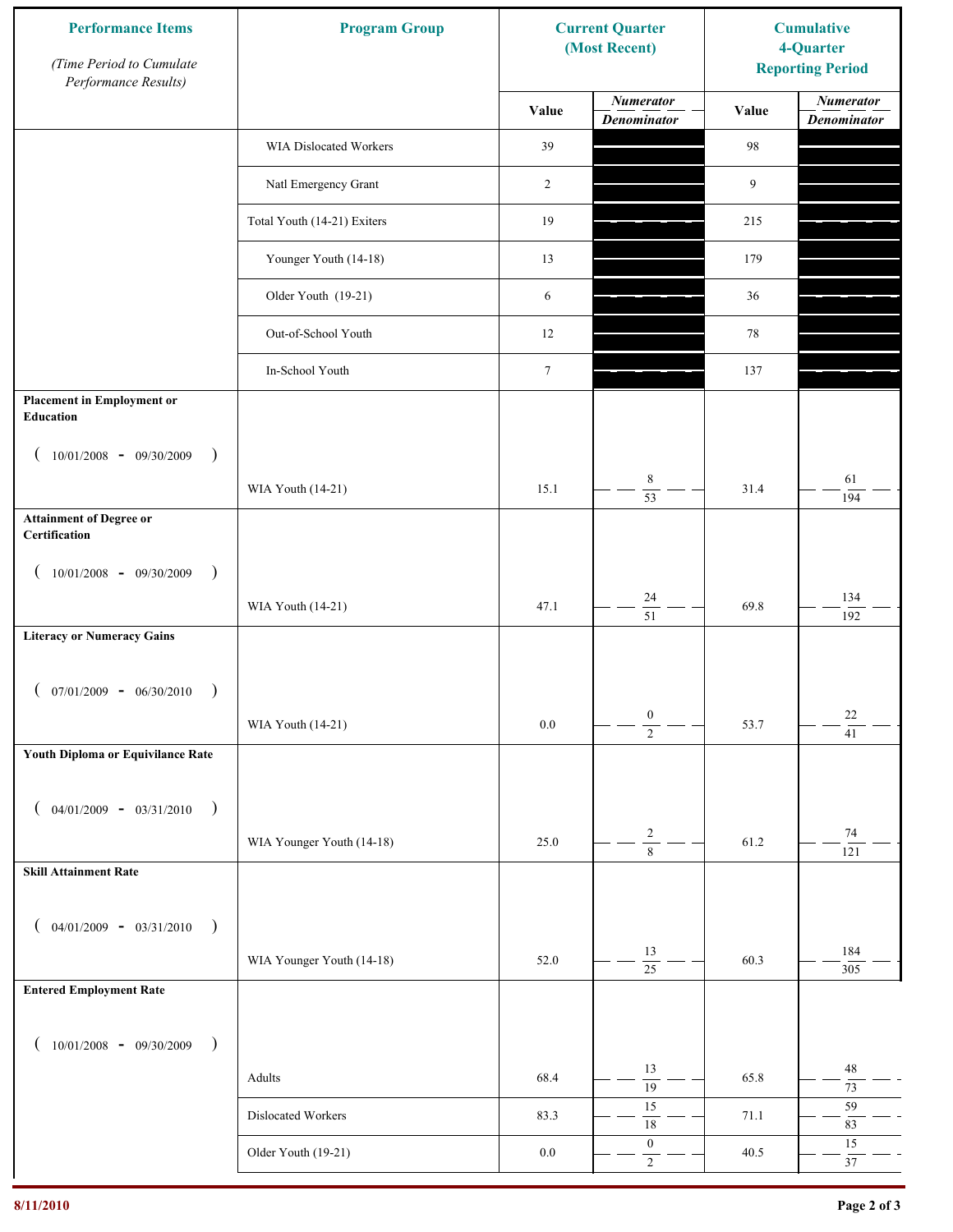| <b>Performance Items</b><br>(Time Period to Cumulate<br>Performance Results)                                                                                         | <b>Program Group</b>  |          | <b>Current Quarter</b><br>(Most Recent) |          |                                        |  | <b>Cumulative</b><br>4-Quarter<br><b>Reporting Period</b> |
|----------------------------------------------------------------------------------------------------------------------------------------------------------------------|-----------------------|----------|-----------------------------------------|----------|----------------------------------------|--|-----------------------------------------------------------|
|                                                                                                                                                                      |                       | Value    | <b>Numerator</b><br><b>Denominator</b>  | Value    | <b>Numerator</b><br><b>Denominator</b> |  |                                                           |
|                                                                                                                                                                      | Natl Emergency Grant  | 100.0    | 1<br>$\mathbf{1}$                       | 74.1     | $20\,$<br>$27\,$                       |  |                                                           |
| <b>Employment and Credential</b><br>(Adults/Dislocated Workers) or<br><b>Credential Rates (Older Youth)</b><br>$10/01/2008$ - 09/30/2009<br>$\overline{\phantom{a}}$ |                       |          |                                         |          |                                        |  |                                                           |
|                                                                                                                                                                      | Adults                | 89.4     | 126<br>141                              | 67.8     | 223<br>329                             |  |                                                           |
|                                                                                                                                                                      | Dislocated Workers    | 75.0     | 9<br>12                                 | 46.4     | 26<br>56                               |  |                                                           |
|                                                                                                                                                                      | Older Youth (19-21)   | $0.0\,$  | $\boldsymbol{0}$<br>$\overline{2}$      | 26.8     | 11<br>41                               |  |                                                           |
| <b>Retention Rate</b>                                                                                                                                                |                       |          |                                         |          |                                        |  |                                                           |
| $04/01/2008$ - $03/31/2009$<br>$\rightarrow$                                                                                                                         |                       |          |                                         |          |                                        |  |                                                           |
|                                                                                                                                                                      | Adults                | 80.8     | 21<br>26                                | 92.7     | 332<br>358                             |  |                                                           |
|                                                                                                                                                                      | Dislocated Workers    | 77.8     | $\overline{7}$<br>9                     | 80.6     | $58\,$<br>72                           |  |                                                           |
|                                                                                                                                                                      | Older Youth (19-21)   | 100.0    | $\overline{4}$<br>$\overline{4}$        | 59.1     | 13<br>22                               |  |                                                           |
|                                                                                                                                                                      | Younger Youth (14-18) | 42.9     | $\mathfrak{Z}$<br>$\tau$                | 37.2     | $\overline{32}$<br>86                  |  |                                                           |
|                                                                                                                                                                      | Natl Emergency Grant  | 100.0    | $\sqrt{5}$<br>5                         | 72.2     | 13<br>18                               |  |                                                           |
| <b>Average Earnings</b>                                                                                                                                              |                       |          |                                         |          |                                        |  |                                                           |
| $04/01/2008$ - $03/31/2009$<br>$\lambda$                                                                                                                             |                       |          |                                         |          |                                        |  |                                                           |
|                                                                                                                                                                      | Adults                | 22,906.4 | 458,128<br>$\overline{20}$              | 24,392.0 | 7,829,835<br>321                       |  |                                                           |
|                                                                                                                                                                      | Dislocated Workers    | 12,997.0 | 90,979<br>$7\overline{ }$               | 13,502.0 | 715,605<br>$\overline{53}$             |  |                                                           |
|                                                                                                                                                                      | Older Youth (19-21)   | 3,801.8  | 15,207<br>$\overline{4}$                | 789.6    | 17,372<br>$\overline{22}$              |  |                                                           |
|                                                                                                                                                                      | Natl Emergency Grant  | 12,548.8 | 62,744<br>5 <sup>5</sup>                | 11,813.4 | 153,574<br>13                          |  |                                                           |

**WIB Name:** Workforce Dev. Board of the Treasure

**Office Name: User Field 1: User Field 2:**

**Case Manager:**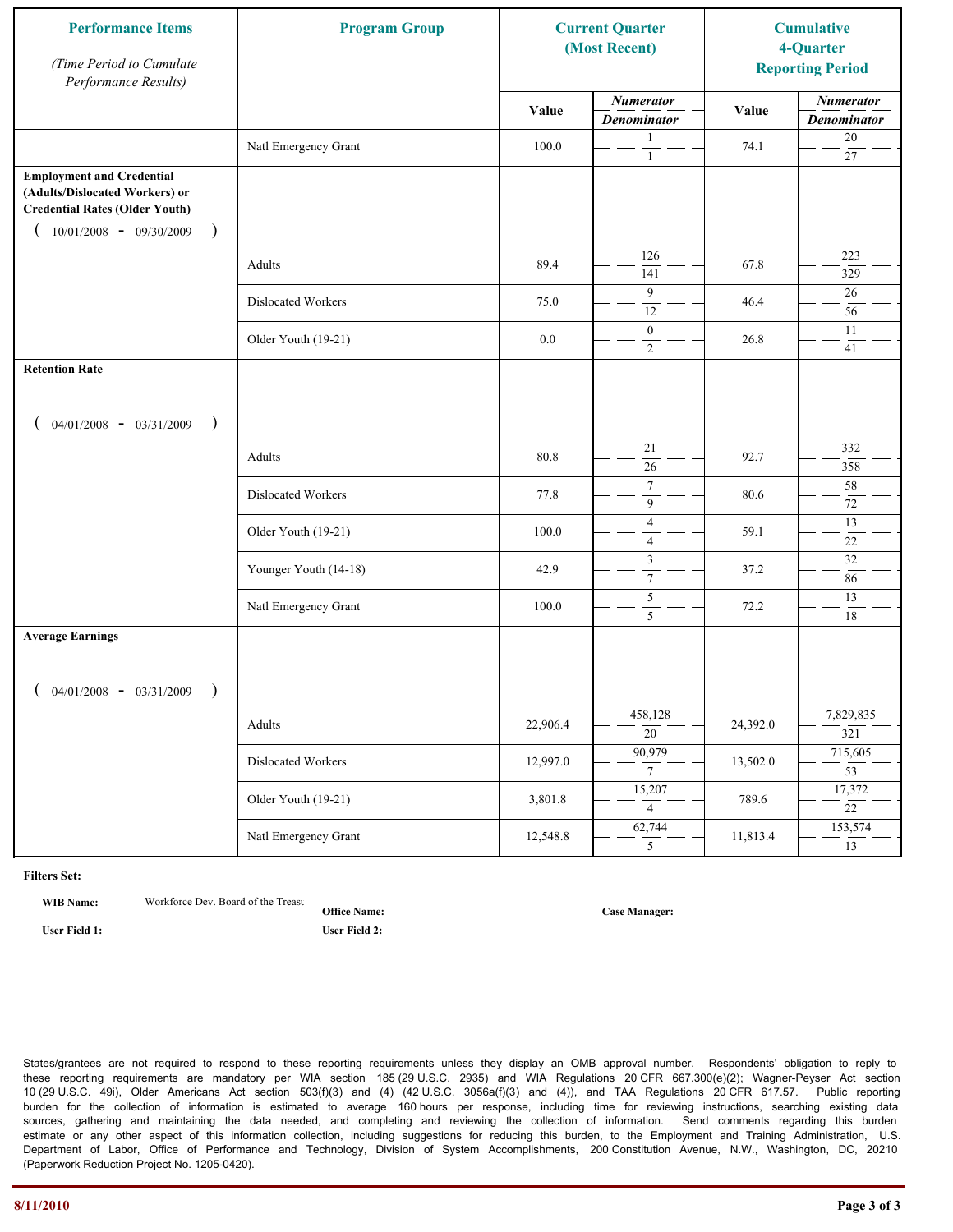**Report Due Date: Report Quarter End Date:** 06/30/2010

08/15/2010

**State:** FL

| <b>Performance Items</b><br>(Time Period to Cumulate<br>Performance Results) | <b>Program Group</b>              | <b>Current Quarter</b><br>(Most Recent) |                                        | <b>Cumulative</b><br>4-Quarter<br><b>Reporting Period</b> |                                        |
|------------------------------------------------------------------------------|-----------------------------------|-----------------------------------------|----------------------------------------|-----------------------------------------------------------|----------------------------------------|
|                                                                              |                                   | Value                                   | <b>Numerator</b><br><b>Denominator</b> | Value                                                     | <b>Numerator</b><br><b>Denominator</b> |
| <b>Total Participants</b>                                                    |                                   |                                         |                                        |                                                           |                                        |
| $07/01/2009 - 06/30/2010$<br>$\rightarrow$                                   |                                   |                                         |                                        |                                                           |                                        |
|                                                                              | <b>Total Adult Participants</b>   | 1,663                                   |                                        | 2,260                                                     |                                        |
|                                                                              | Total Adults (self-services only) | $\boldsymbol{0}$                        |                                        | $\boldsymbol{0}$                                          |                                        |
|                                                                              | <b>WIA Adults</b>                 | 1,111                                   |                                        | 1,634                                                     |                                        |
|                                                                              | <b>WIA Dislocated Workers</b>     | 565                                     |                                        | 641                                                       |                                        |
|                                                                              | Natl Emergency Grant              | $\overline{2}$                          |                                        | $\overline{2}$                                            |                                        |
|                                                                              | Received Training Services        | 1,092                                   |                                        | 1,757                                                     |                                        |
|                                                                              | <b>WIA Adults</b>                 | 802                                     |                                        | 1,321                                                     |                                        |
|                                                                              | WIA Dislocated Workers            | 294                                     |                                        | 445                                                       |                                        |
|                                                                              | Total Youth (14-21) Participants  | 334                                     |                                        | 514                                                       |                                        |
|                                                                              | Younger Youth (14-18)             | 153                                     |                                        | 222                                                       |                                        |
|                                                                              | Older Youth (19-21)               | 181                                     |                                        | 292                                                       |                                        |
|                                                                              | Out-of-School Youth               | 247                                     |                                        | 368                                                       |                                        |
|                                                                              | In-School-Youth                   | 87                                      |                                        | 146                                                       |                                        |
| <b>Total Exiters</b>                                                         |                                   |                                         |                                        |                                                           |                                        |
| $04/01/2009 - 03/31/2010$<br>$\rightarrow$                                   |                                   |                                         |                                        |                                                           |                                        |
|                                                                              | <b>Total Adult Exiters</b>        | 126                                     |                                        | 1,031                                                     |                                        |
|                                                                              | Total Adults (self-services only) | $\boldsymbol{0}$                        |                                        | $\boldsymbol{0}$                                          |                                        |
|                                                                              | WIA Adults                        | 85                                      |                                        | 944                                                       |                                        |
|                                                                              |                                   |                                         |                                        |                                                           |                                        |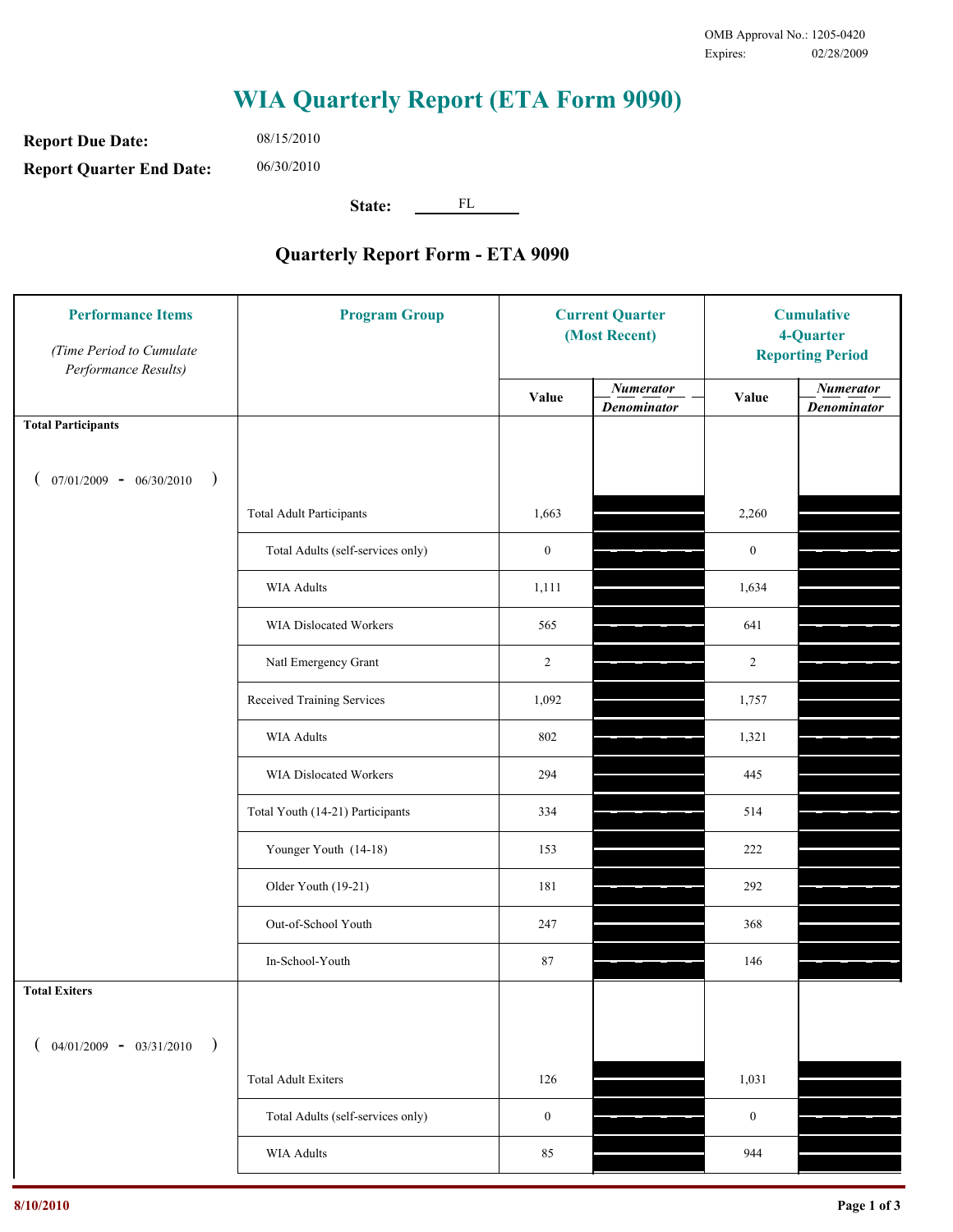| <b>Performance Items</b><br>(Time Period to Cumulate<br>Performance Results) | <b>Program Group</b>        |                  | <b>Current Quarter</b><br>(Most Recent) | <b>Cumulative</b><br>4-Quarter<br><b>Reporting Period</b> |                                        |
|------------------------------------------------------------------------------|-----------------------------|------------------|-----------------------------------------|-----------------------------------------------------------|----------------------------------------|
|                                                                              |                             | Value            | <b>Numerator</b><br><b>Denominator</b>  | Value                                                     | <b>Numerator</b><br><b>Denominator</b> |
|                                                                              | WIA Dislocated Workers      | 42               |                                         | $92\,$                                                    |                                        |
|                                                                              | Natl Emergency Grant        | $\boldsymbol{0}$ |                                         | $\mathbf{1}$                                              |                                        |
|                                                                              | Total Youth (14-21) Exiters | 60               |                                         | 232                                                       |                                        |
|                                                                              | Younger Youth (14-18)       | 19               |                                         | 91                                                        |                                        |
|                                                                              | Older Youth (19-21)         | 41               |                                         | 141                                                       |                                        |
|                                                                              | Out-of-School Youth         | 44               |                                         | 159                                                       |                                        |
|                                                                              | In-School Youth             | 16               |                                         | 73                                                        |                                        |
| <b>Placement in Employment or</b><br>Education                               |                             |                  |                                         |                                                           |                                        |
| $10/01/2008 - 09/30/2009$<br>$\rightarrow$                                   |                             |                  |                                         |                                                           |                                        |
|                                                                              | WIA Youth (14-21)           | 58.3             | 35<br>$\overline{60}$                   | 63.5                                                      | 101<br>159                             |
| <b>Attainment of Degree or</b><br>Certification                              |                             |                  |                                         |                                                           |                                        |
| $10/01/2008 - 09/30/2009$<br>$\rightarrow$<br>$\left($                       |                             |                  |                                         |                                                           |                                        |
|                                                                              | WIA Youth (14-21)           | 82.7             | 43<br>$\overline{52}$                   | 82.7                                                      | 134<br>162                             |
| <b>Literacy or Numeracy Gains</b>                                            |                             |                  |                                         |                                                           |                                        |
| $(07/01/2009 - 06/30/2010)$<br>$\rightarrow$                                 |                             |                  |                                         |                                                           |                                        |
|                                                                              | WIA Youth (14-21)           | 37.5             | 3<br>$\overline{8}$                     | 78.6                                                      | 110<br>140                             |
| Youth Diploma or Equivilance Rate                                            |                             |                  |                                         |                                                           |                                        |
|                                                                              |                             |                  |                                         |                                                           |                                        |
| $04/01/2009 - 03/31/2010$<br>$\rightarrow$                                   | WIA Younger Youth (14-18)   | $0.0\,$          | $\boldsymbol{0}$                        | 67.9                                                      | $38\,$                                 |
| <b>Skill Attainment Rate</b>                                                 |                             |                  | $\boldsymbol{0}$                        |                                                           | $\overline{56}$                        |
|                                                                              |                             |                  |                                         |                                                           |                                        |
| $04/01/2009 - 03/31/2010$ )                                                  |                             |                  | 63                                      |                                                           | 161                                    |
|                                                                              | WIA Younger Youth (14-18)   | 98.4             | $\overline{64}$                         | 85.6                                                      | 188                                    |
| <b>Entered Employment Rate</b>                                               |                             |                  |                                         |                                                           |                                        |
| $10/01/2008$ - 09/30/2009<br>$\rightarrow$                                   |                             |                  |                                         |                                                           |                                        |
|                                                                              | Adults                      | 84.2             | 16<br>$\overline{19}$                   | 89.1                                                      | 57<br>64                               |
|                                                                              | Dislocated Workers          | 75.0             | $12\,$<br>16                            | 81.5                                                      | $44\,$<br>54                           |
|                                                                              | Older Youth (19-21)         | 51.7             | 15<br>$\overline{29}$                   | 65.4                                                      | 51<br>$78\,$                           |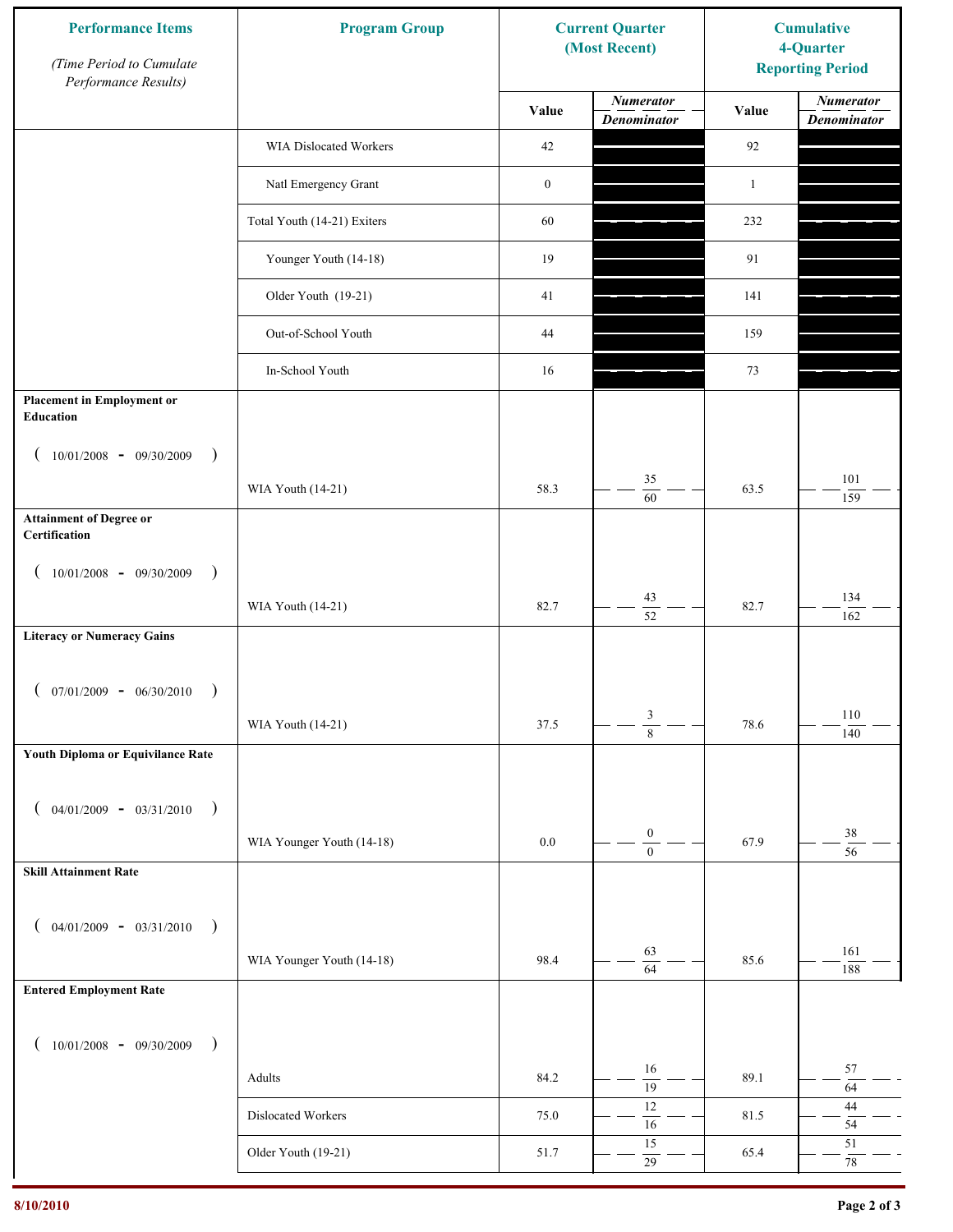| <b>Performance Items</b><br>(Time Period to Cumulate<br>Performance Results)                                                                                         | <b>Program Group</b>  |                  | <b>Current Quarter</b><br>(Most Recent) |                  | <b>Cumulative</b><br>4-Quarter<br><b>Reporting Period</b> |
|----------------------------------------------------------------------------------------------------------------------------------------------------------------------|-----------------------|------------------|-----------------------------------------|------------------|-----------------------------------------------------------|
|                                                                                                                                                                      |                       | Value            | <b>Numerator</b><br><b>Denominator</b>  | Value            | <b>Numerator</b><br><b>Denominator</b>                    |
|                                                                                                                                                                      | Natl Emergency Grant  | $\boldsymbol{0}$ | $\mathbf{0}$<br>$\boldsymbol{0}$        | $\boldsymbol{0}$ | $\boldsymbol{0}$<br>$\boldsymbol{0}$                      |
| <b>Employment and Credential</b><br>(Adults/Dislocated Workers) or<br><b>Credential Rates (Older Youth)</b><br>$10/01/2008$ - 09/30/2009<br>$\overline{\phantom{a}}$ |                       |                  |                                         |                  |                                                           |
|                                                                                                                                                                      | Adults                | 98.5             | 333<br>338                              | 97.1             | 834<br>859                                                |
|                                                                                                                                                                      | Dislocated Workers    | 71.4             | 5<br>$\boldsymbol{7}$                   | 66.7             | 18<br>27                                                  |
|                                                                                                                                                                      | Older Youth (19-21)   | 43.2             | 16<br>37                                | 56.0             | 61<br>109                                                 |
| <b>Retention Rate</b>                                                                                                                                                |                       |                  |                                         |                  |                                                           |
| $04/01/2008$ - $03/31/2009$<br>$\rightarrow$                                                                                                                         |                       |                  |                                         |                  |                                                           |
|                                                                                                                                                                      | Adults                | 95.8             | 69<br>72                                | 91.9             | 556<br>605                                                |
|                                                                                                                                                                      | Dislocated Workers    | 70.0             | $\tau$<br>$\overline{10}$               | 86.0             | 43<br>50                                                  |
|                                                                                                                                                                      | Older Youth (19-21)   | 95.5             | 21<br>$22\,$                            | 79.7             | 51<br>64                                                  |
|                                                                                                                                                                      | Younger Youth (14-18) | 36.4             | $\overline{4}$<br>11                    | 56.6             | 56<br>99                                                  |
|                                                                                                                                                                      | Natl Emergency Grant  | 0.0              | $\boldsymbol{0}$<br>$\mathbf{0}$        | 100.0            | $\mathbf{1}$<br>$\mathbf{1}$                              |
| <b>Average Earnings</b>                                                                                                                                              |                       |                  |                                         |                  |                                                           |
| $04/01/2008$ - $03/31/2009$<br>$\lambda$                                                                                                                             |                       |                  |                                         |                  |                                                           |
|                                                                                                                                                                      | Adults                | 35,922.0         | 2,299,008<br>64                         | 25,348.6         | 13,434,780<br>530                                         |
|                                                                                                                                                                      | Dislocated Workers    | 16,880.9         | 118,166<br>$7\overline{ }$              | 16,121.8         | 596,507<br>$\overline{37}$                                |
|                                                                                                                                                                      | Older Youth (19-21)   | 3,522.3          | 63,402<br>$\overline{18}$               | 2,110.7          | 116,089<br>$\overline{55}$                                |
|                                                                                                                                                                      | Natl Emergency Grant  | $0.0\,$          | $\overline{0}$<br>$\mathbf{0}$          | 15,498.0         | 15,498<br>$\mathbf{1}$                                    |

**WIB Name:** Workforce Alliance Inc.

**Office Name:**

**User Field 1: User Field 2:**

**Case Manager:**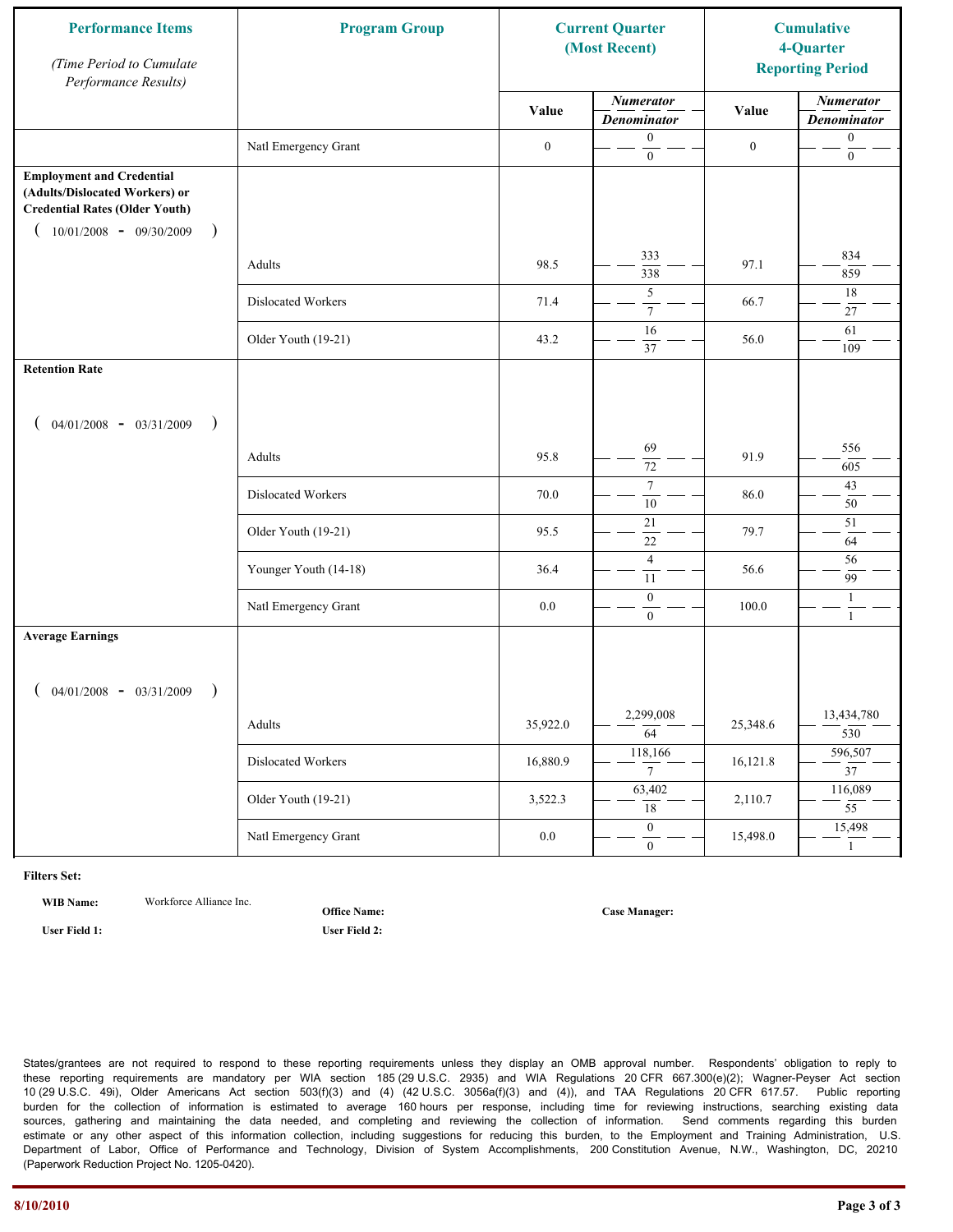**Report Due Date: Report Quarter End Date:** 06/30/2010

08/15/2010

**State:** FL

| <b>Performance Items</b><br>(Time Period to Cumulate<br>Performance Results) | <b>Program Group</b>              | <b>Current Quarter</b><br>(Most Recent) |                                        | <b>Cumulative</b><br>4-Quarter<br><b>Reporting Period</b> |                                        |
|------------------------------------------------------------------------------|-----------------------------------|-----------------------------------------|----------------------------------------|-----------------------------------------------------------|----------------------------------------|
|                                                                              |                                   | Value                                   | <b>Numerator</b><br><b>Denominator</b> | Value                                                     | <b>Numerator</b><br><b>Denominator</b> |
| <b>Total Participants</b>                                                    |                                   |                                         |                                        |                                                           |                                        |
| $07/01/2009 - 06/30/2010$<br>$\big)$                                         |                                   |                                         |                                        |                                                           |                                        |
|                                                                              | <b>Total Adult Participants</b>   | 2,455                                   |                                        | 3,002                                                     |                                        |
|                                                                              | Total Adults (self-services only) | $\boldsymbol{0}$                        |                                        | $\boldsymbol{0}$                                          |                                        |
|                                                                              | <b>WIA Adults</b>                 | 1,151                                   |                                        | 1,410                                                     |                                        |
|                                                                              | <b>WIA Dislocated Workers</b>     | 1,334                                   |                                        | 1,639                                                     |                                        |
|                                                                              | Natl Emergency Grant              | $\boldsymbol{0}$                        |                                        | $\boldsymbol{0}$                                          |                                        |
|                                                                              | Received Training Services        | 1,601                                   |                                        | 2,149                                                     |                                        |
|                                                                              | <b>WIA Adults</b>                 | 755                                     |                                        | 942                                                       |                                        |
|                                                                              | WIA Dislocated Workers            | 863                                     |                                        | 1,241                                                     |                                        |
|                                                                              | Total Youth (14-21) Participants  | 526                                     |                                        | 712                                                       |                                        |
|                                                                              | Younger Youth (14-18)             | 361                                     |                                        | 428                                                       |                                        |
|                                                                              | Older Youth (19-21)               | 165                                     |                                        | 284                                                       |                                        |
|                                                                              | Out-of-School Youth               | 192                                     |                                        | 338                                                       |                                        |
|                                                                              | In-School-Youth                   | 334                                     |                                        | 374                                                       |                                        |
| <b>Total Exiters</b>                                                         |                                   |                                         |                                        |                                                           |                                        |
| $04/01/2009 - 03/31/2010$<br>$\lambda$                                       |                                   |                                         |                                        |                                                           |                                        |
|                                                                              | <b>Total Adult Exiters</b>        | 243                                     |                                        | 993                                                       |                                        |
|                                                                              | Total Adults (self-services only) | $\boldsymbol{0}$                        |                                        | $\boldsymbol{0}$                                          |                                        |
|                                                                              | WIA Adults                        | 101                                     |                                        | 600                                                       |                                        |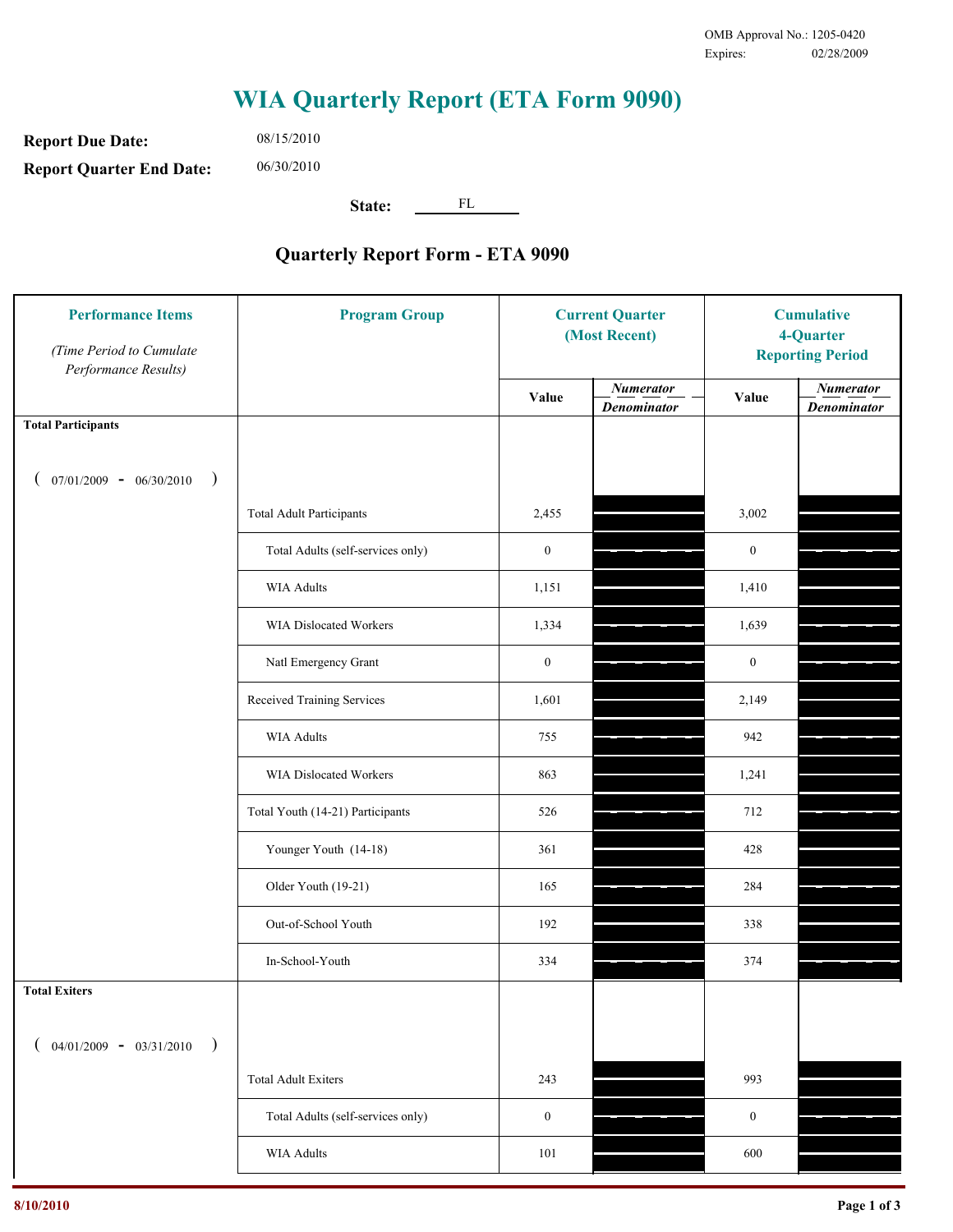| <b>Performance Items</b><br>(Time Period to Cumulate<br>Performance Results) | <b>Program Group</b>        |                  | <b>Current Quarter</b><br>(Most Recent) | <b>Cumulative</b><br>4-Quarter<br><b>Reporting Period</b> |                                        |
|------------------------------------------------------------------------------|-----------------------------|------------------|-----------------------------------------|-----------------------------------------------------------|----------------------------------------|
|                                                                              |                             | Value            | <b>Numerator</b><br><b>Denominator</b>  | Value                                                     | <b>Numerator</b><br><b>Denominator</b> |
|                                                                              | WIA Dislocated Workers      | 149              |                                         | 412                                                       |                                        |
|                                                                              | Natl Emergency Grant        | $\boldsymbol{0}$ |                                         | $\mathbf{1}$                                              |                                        |
|                                                                              | Total Youth (14-21) Exiters | 50               |                                         | 402                                                       |                                        |
|                                                                              | Younger Youth (14-18)       | 11               |                                         | 240                                                       |                                        |
|                                                                              | Older Youth (19-21)         | 39               |                                         | 162                                                       |                                        |
|                                                                              | Out-of-School Youth         | 49               |                                         | 181                                                       |                                        |
|                                                                              | In-School Youth             | $\mathbf{1}$     |                                         | 221                                                       |                                        |
| <b>Placement in Employment or</b><br>Education                               |                             |                  |                                         |                                                           |                                        |
| $10/01/2008 - 09/30/2009$<br>$\rightarrow$                                   |                             |                  |                                         |                                                           |                                        |
|                                                                              | WIA Youth (14-21)           | 58.6             | 34<br>$\overline{58}$                   | 77.0                                                      | 261<br>339                             |
| <b>Attainment of Degree or</b><br>Certification                              |                             |                  |                                         |                                                           |                                        |
| $10/01/2008 - 09/30/2009$<br>$\big)$<br>$\left($                             |                             |                  |                                         |                                                           |                                        |
|                                                                              | WIA Youth (14-21)           | 57.1             | $32\,$<br>$\overline{56}$               | 70.8                                                      | $228\,$<br>322                         |
| <b>Literacy or Numeracy Gains</b>                                            |                             |                  |                                         |                                                           |                                        |
| $(07/01/2009 - 06/30/2010)$<br>$\rightarrow$                                 |                             |                  |                                         |                                                           |                                        |
|                                                                              | WIA Youth (14-21)           | 0.0              | $\boldsymbol{0}$<br>$\overline{0}$      | 85.7                                                      | 96<br>112                              |
| Youth Diploma or Equivilance Rate                                            |                             |                  |                                         |                                                           |                                        |
|                                                                              |                             |                  |                                         |                                                           |                                        |
| $04/01/2009 - 03/31/2010$<br>$\rightarrow$                                   | WIA Younger Youth (14-18)   | 100.0            | $\mathbf{1}$                            | 98.9                                                      | 182                                    |
| <b>Skill Attainment Rate</b>                                                 |                             |                  | $\mathbf{1}$                            |                                                           | 184                                    |
|                                                                              |                             |                  |                                         |                                                           |                                        |
| $04/01/2009 - 03/31/2010$ )                                                  |                             |                  | 97                                      |                                                           | 448                                    |
|                                                                              | WIA Younger Youth (14-18)   | 97.0             | $\overline{100}$                        | 93.1                                                      | 481                                    |
| <b>Entered Employment Rate</b>                                               |                             |                  |                                         |                                                           |                                        |
| $10/01/2008$ - 09/30/2009<br>$\rightarrow$                                   |                             |                  |                                         |                                                           |                                        |
|                                                                              | Adults                      | 94.9             | 37<br>$\overline{39}$                   | 91.2                                                      | 196<br>215                             |
|                                                                              | Dislocated Workers          | 86.4             | $51\,$<br>59                            | 91.9                                                      | 295<br>321                             |
|                                                                              | Older Youth (19-21)         | 46.7             | 14<br>$30\,$                            | 77.4                                                      | 96<br>124                              |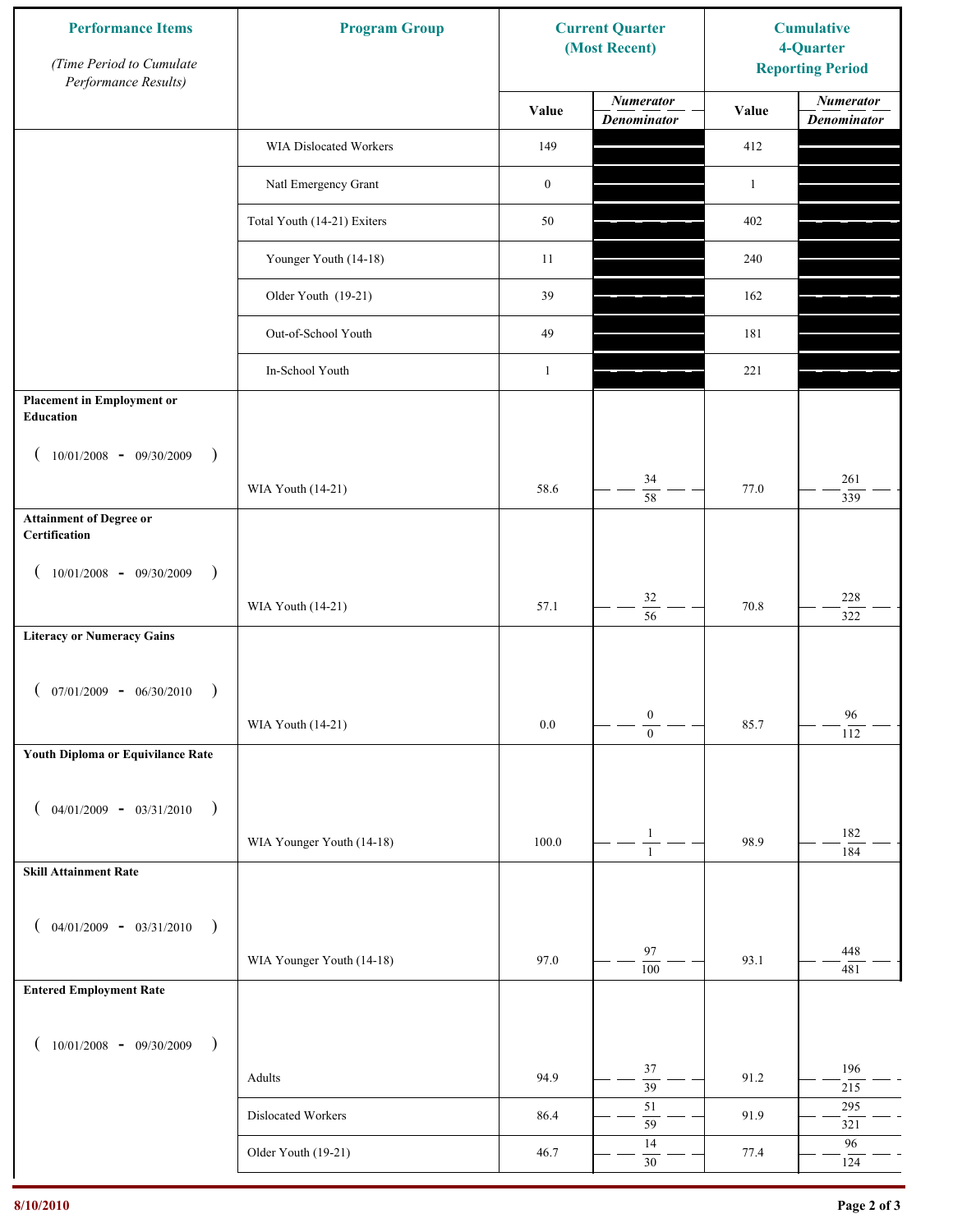| <b>Performance Items</b><br>(Time Period to Cumulate<br>Performance Results)                                                                                         | <b>Program Group</b><br><b>Current Quarter</b><br>(Most Recent) |                  |                                        |                  |                                        |  | <b>Cumulative</b><br>4-Quarter<br><b>Reporting Period</b> |
|----------------------------------------------------------------------------------------------------------------------------------------------------------------------|-----------------------------------------------------------------|------------------|----------------------------------------|------------------|----------------------------------------|--|-----------------------------------------------------------|
|                                                                                                                                                                      |                                                                 | Value            | <b>Numerator</b><br><b>Denominator</b> | Value            | <b>Numerator</b><br><b>Denominator</b> |  |                                                           |
|                                                                                                                                                                      | Natl Emergency Grant                                            | $0.0\,$          | $\boldsymbol{0}$<br>$\boldsymbol{0}$   | 100.0            | 1<br>$\mathbf{1}$                      |  |                                                           |
| <b>Employment and Credential</b><br>(Adults/Dislocated Workers) or<br><b>Credential Rates (Older Youth)</b><br>$10/01/2008$ - 09/30/2009<br>$\overline{\phantom{a}}$ |                                                                 |                  |                                        |                  |                                        |  |                                                           |
|                                                                                                                                                                      | Adults                                                          | 82.0             | 50<br>61                               | 89.5             | 377<br>421                             |  |                                                           |
|                                                                                                                                                                      | Dislocated Workers                                              | 73.5             | 25<br>$\overline{34}$                  | 73.4             | 91<br>124                              |  |                                                           |
|                                                                                                                                                                      | Older Youth (19-21)                                             | 36.8             | 14<br>38                               | 33.8             | 51<br>151                              |  |                                                           |
| <b>Retention Rate</b>                                                                                                                                                |                                                                 |                  |                                        |                  |                                        |  |                                                           |
| $04/01/2008$ - $03/31/2009$<br>$\rightarrow$                                                                                                                         |                                                                 |                  |                                        |                  |                                        |  |                                                           |
|                                                                                                                                                                      | Adults                                                          | 88.1             | 59<br>67                               | 87.8             | 425<br>484                             |  |                                                           |
|                                                                                                                                                                      | Dislocated Workers                                              | 91.2             | 62<br>68                               | 86.7             | 338<br>390                             |  |                                                           |
|                                                                                                                                                                      | Older Youth (19-21)                                             | 66.7             | 14<br>21                               | 68.1             | 79<br>116                              |  |                                                           |
|                                                                                                                                                                      | Younger Youth (14-18)                                           | 75.0             | $\mathfrak z$<br>$\overline{4}$        | 84.0             | 242<br>288                             |  |                                                           |
|                                                                                                                                                                      | Natl Emergency Grant                                            | $\boldsymbol{0}$ | $\boldsymbol{0}$<br>$\mathbf{0}$       | $\boldsymbol{0}$ | $\mathbf{0}$<br>$\overline{0}$         |  |                                                           |
| <b>Average Earnings</b>                                                                                                                                              |                                                                 |                  |                                        |                  |                                        |  |                                                           |
| $04/01/2008$ - $03/31/2009$<br>$\lambda$                                                                                                                             |                                                                 |                  |                                        |                  |                                        |  |                                                           |
|                                                                                                                                                                      | Adults                                                          | 20,594.4         | 1,132,691<br>$\overline{55}$           | 19,865.7         | 7,767,471<br>391                       |  |                                                           |
|                                                                                                                                                                      | Dislocated Workers                                              | 24,996.2         | 1,399,785<br>$\overline{56}$           | 22,369.5         | 6,666,107<br>298                       |  |                                                           |
|                                                                                                                                                                      | Older Youth (19-21)                                             | 2,360.5          | 33,047<br>14                           | 2,241.6          | 197,262<br>88                          |  |                                                           |
|                                                                                                                                                                      | Natl Emergency Grant                                            | $\boldsymbol{0}$ | $\overline{0}$<br>$\mathbf{0}$         | $\boldsymbol{0}$ | $\overline{0}$<br>$\mathbf{0}$         |  |                                                           |

**WIB Name:** Workforce One

**User Field 1: User Field 2:**

**Office Name:**

**Case Manager:**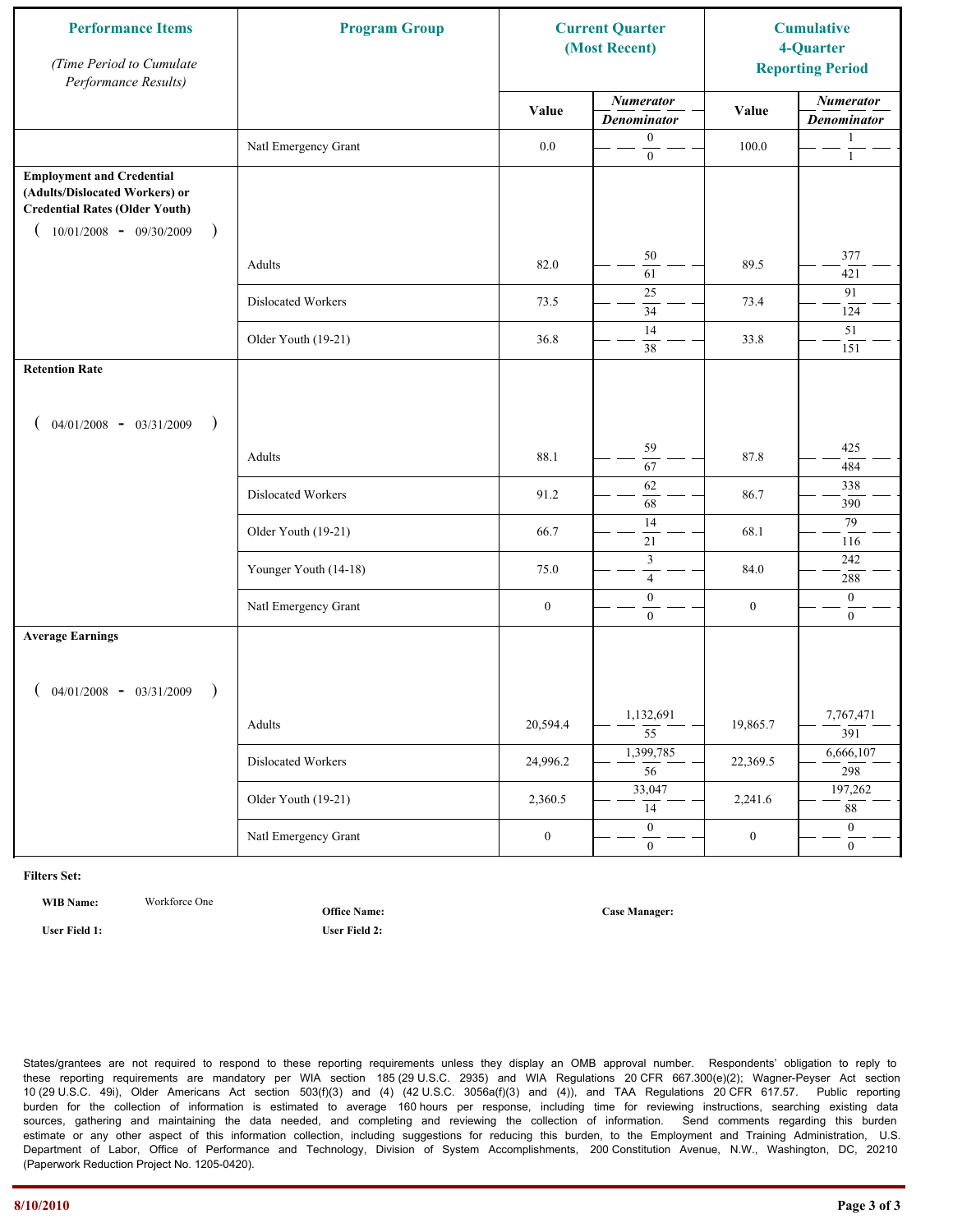**Report Due Date: Report Quarter End Date:** 06/30/2010

08/15/2010

**State:** FL

| <b>Performance Items</b><br>(Time Period to Cumulate<br>Performance Results) | <b>Program Group</b>              | <b>Current Quarter</b><br>(Most Recent) |                                        | <b>Cumulative</b><br>4-Quarter<br><b>Reporting Period</b> |                                        |
|------------------------------------------------------------------------------|-----------------------------------|-----------------------------------------|----------------------------------------|-----------------------------------------------------------|----------------------------------------|
|                                                                              |                                   | Value                                   | <b>Numerator</b><br><b>Denominator</b> | Value                                                     | <b>Numerator</b><br><b>Denominator</b> |
| <b>Total Participants</b>                                                    |                                   |                                         |                                        |                                                           |                                        |
| $07/01/2009 - 06/30/2010$<br>$\big)$                                         |                                   |                                         |                                        |                                                           |                                        |
|                                                                              | <b>Total Adult Participants</b>   | 6,049                                   |                                        | 8,097                                                     |                                        |
|                                                                              | Total Adults (self-services only) | $\boldsymbol{0}$                        |                                        | $\boldsymbol{0}$                                          |                                        |
|                                                                              | <b>WIA Adults</b>                 | 3,535                                   |                                        | 5,312                                                     |                                        |
|                                                                              | WIA Dislocated Workers            | 2,642                                   |                                        | 2,925                                                     |                                        |
|                                                                              | Natl Emergency Grant              | 43                                      |                                        | 47                                                        |                                        |
|                                                                              | Received Training Services        | 3,663                                   |                                        | 4,529                                                     |                                        |
|                                                                              | <b>WIA Adults</b>                 | 1,853                                   |                                        | 2,451                                                     |                                        |
|                                                                              | WIA Dislocated Workers            | 1,852                                   |                                        | 2,132                                                     |                                        |
|                                                                              | Total Youth (14-21) Participants  | 2,991                                   |                                        | 3,691                                                     |                                        |
|                                                                              | Younger Youth (14-18)             | 2,230                                   |                                        | 2,730                                                     |                                        |
|                                                                              | Older Youth (19-21)               | 761                                     |                                        | 961                                                       |                                        |
|                                                                              | Out-of-School Youth               | 1,364                                   |                                        | 1,685                                                     |                                        |
|                                                                              | In-School-Youth                   | 1,627                                   |                                        | 2,006                                                     |                                        |
| <b>Total Exiters</b>                                                         |                                   |                                         |                                        |                                                           |                                        |
| $04/01/2009 - 03/31/2010$                                                    |                                   |                                         |                                        |                                                           |                                        |
|                                                                              | <b>Total Adult Exiters</b>        | 748                                     |                                        | 2,871                                                     |                                        |
|                                                                              | Total Adults (self-services only) | $\boldsymbol{0}$                        |                                        | $\boldsymbol{0}$                                          |                                        |
|                                                                              | WIA Adults                        | 643                                     |                                        | 2,487                                                     |                                        |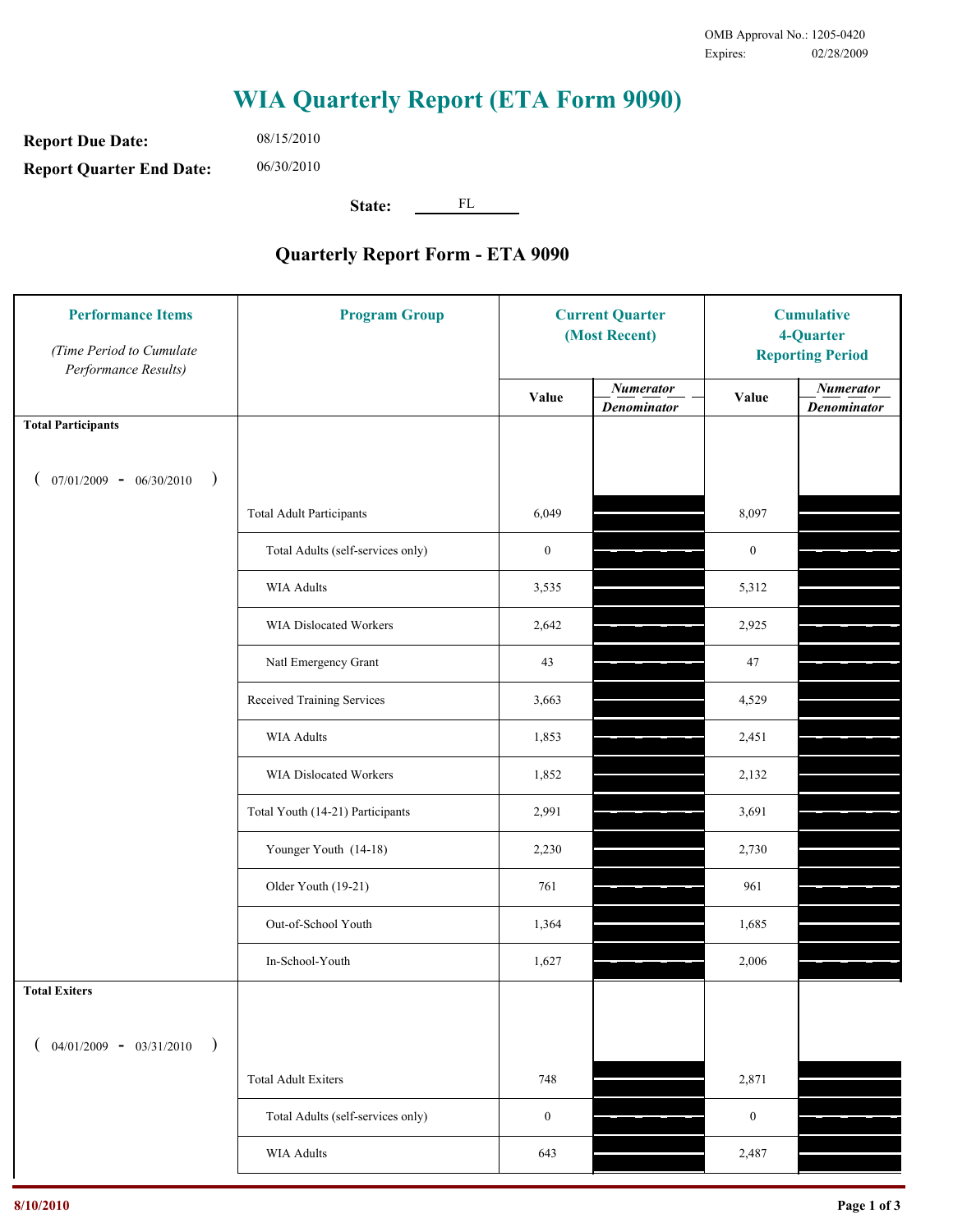| <b>Performance Items</b><br>(Time Period to Cumulate<br>Performance Results) | <b>Program Group</b>        |                | <b>Current Quarter</b><br>(Most Recent) |       | <b>Cumulative</b><br>4-Quarter<br><b>Reporting Period</b> |
|------------------------------------------------------------------------------|-----------------------------|----------------|-----------------------------------------|-------|-----------------------------------------------------------|
|                                                                              |                             | Value          | <b>Numerator</b><br><b>Denominator</b>  | Value | <b>Numerator</b><br><b>Denominator</b>                    |
|                                                                              | WIA Dislocated Workers      | 109            |                                         | 400   |                                                           |
|                                                                              | Natl Emergency Grant        | $\mathfrak{Z}$ |                                         | 12    |                                                           |
|                                                                              | Total Youth (14-21) Exiters | 329            |                                         | 852   |                                                           |
|                                                                              | Younger Youth (14-18)       | 234            |                                         | 597   |                                                           |
|                                                                              | Older Youth (19-21)         | 95             |                                         | 255   |                                                           |
|                                                                              | Out-of-School Youth         | 143            |                                         | 420   |                                                           |
|                                                                              | In-School Youth             | 186            |                                         | 432   |                                                           |
| <b>Placement in Employment or</b><br>Education                               |                             |                |                                         |       |                                                           |
| $10/01/2008 - 09/30/2009$<br>$\rightarrow$                                   |                             |                |                                         |       |                                                           |
|                                                                              | WIA Youth (14-21)           | 68.9           | 135<br>196                              | 76.2  | 590<br>774                                                |
| <b>Attainment of Degree or</b><br>Certification                              |                             |                |                                         |       |                                                           |
| $10/01/2008 - 09/30/2009$<br>$\big)$<br>$\left($                             |                             |                |                                         |       |                                                           |
|                                                                              | WIA Youth (14-21)           | 52.0           | 106<br>$\overline{204}$                 | 56.6  | 492<br>869                                                |
| <b>Literacy or Numeracy Gains</b>                                            |                             |                |                                         |       |                                                           |
| $(07/01/2009 - 06/30/2010)$<br>$\rightarrow$                                 |                             |                |                                         |       |                                                           |
|                                                                              | WIA Youth (14-21)           | 19.2           | $50\,$<br>261                           | 28.9  | 207<br>717                                                |
| Youth Diploma or Equivilance Rate                                            |                             |                |                                         |       |                                                           |
| $04/01/2009 - 03/31/2010$ )                                                  |                             |                |                                         |       |                                                           |
|                                                                              | WIA Younger Youth (14-18)   | 89.4           | 178                                     | 75.0  | 342                                                       |
| <b>Skill Attainment Rate</b>                                                 |                             |                | $\overline{199}$                        |       | 456                                                       |
|                                                                              |                             |                |                                         |       |                                                           |
| $04/01/2009 - 03/31/2010$ )                                                  | WIA Younger Youth (14-18)   | 68.1           | 545                                     | 69.9  | 2,056                                                     |
| <b>Entered Employment Rate</b>                                               |                             |                | 800                                     |       | 2,941                                                     |
|                                                                              |                             |                |                                         |       |                                                           |
| $10/01/2008$ - 09/30/2009<br>$\big)$                                         |                             |                | 449                                     |       | 2,038                                                     |
|                                                                              | Adults                      | 87.7           | 512<br>84                               | 89.2  | 2,285<br>324                                              |
|                                                                              | Dislocated Workers          | 89.4           | 94                                      | 88.8  | 365                                                       |
|                                                                              | Older Youth (19-21)         | 71.4           | 35<br>49                                | 75.3  | 171<br>$227\,$                                            |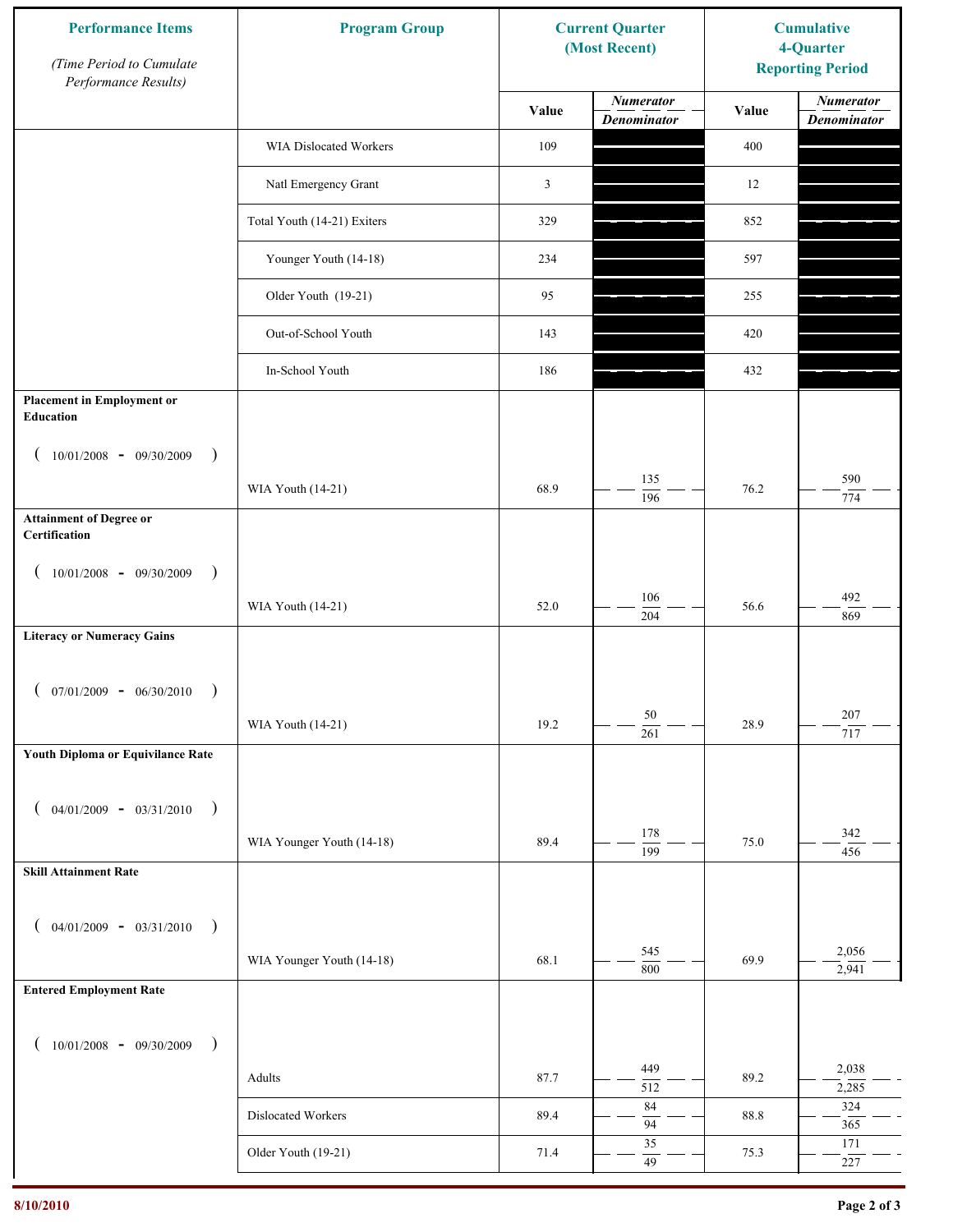| <b>Performance Items</b><br>(Time Period to Cumulate<br>Performance Results)                                                                              | <b>Program Group</b>  |          | <b>Current Quarter</b><br>(Most Recent) |          | <b>Cumulative</b><br>4-Quarter<br><b>Reporting Period</b> |
|-----------------------------------------------------------------------------------------------------------------------------------------------------------|-----------------------|----------|-----------------------------------------|----------|-----------------------------------------------------------|
|                                                                                                                                                           |                       | Value    | <b>Numerator</b><br><b>Denominator</b>  | Value    | <b>Numerator</b><br><b>Denominator</b>                    |
|                                                                                                                                                           | Natl Emergency Grant  | 0.0      | $\mathbf{0}$<br>$\boldsymbol{0}$        | 64.3     | 9<br>14                                                   |
| <b>Employment and Credential</b><br>(Adults/Dislocated Workers) or<br><b>Credential Rates (Older Youth)</b><br>$10/01/2008$ - 09/30/2009<br>$\rightarrow$ |                       |          |                                         |          |                                                           |
|                                                                                                                                                           | Adults                | 86.7     | 111<br>128                              | 80.7     | 551<br>683                                                |
|                                                                                                                                                           | Dislocated Workers    | 72.5     | 37<br>51                                | 68.6     | 157<br>229                                                |
|                                                                                                                                                           | Older Youth (19-21)   | 40.3     | 27<br>67                                | 39.4     | 129<br>327                                                |
| <b>Retention Rate</b>                                                                                                                                     |                       |          |                                         |          |                                                           |
| $04/01/2008$ - $03/31/2009$<br>$\rightarrow$                                                                                                              |                       |          |                                         |          |                                                           |
|                                                                                                                                                           | Adults                | 85.5     | 482<br>564                              | 84.6     | 2,273<br>2,688                                            |
|                                                                                                                                                           | Dislocated Workers    | 90.9     | 60<br>66                                | 91.7     | 320<br>349                                                |
|                                                                                                                                                           | Older Youth (19-21)   | 93.2     | 69<br>74                                | 86.4     | 165<br>191                                                |
|                                                                                                                                                           | Younger Youth (14-18) | 80.8     | 143<br>177                              | 76.7     | 329<br>429                                                |
|                                                                                                                                                           | Natl Emergency Grant  | 100.0    | $\mathbf{1}$<br>$\mathbf{1}$            | 92.3     | $12\,$<br>13                                              |
| <b>Average Earnings</b>                                                                                                                                   |                       |          |                                         |          |                                                           |
| $04/01/2008$ - $03/31/2009$<br>$\lambda$                                                                                                                  |                       |          |                                         |          |                                                           |
|                                                                                                                                                           | Adults                | 14,380.4 | 5,953,492<br>$\overline{414}$           | 16,575.8 | 33,615,759<br>2,028                                       |
|                                                                                                                                                           | Dislocated Workers    | 17,556.3 | 1,000,708<br>$\overline{57}$            | 15,838.4 | 4,545,615<br>287                                          |
|                                                                                                                                                           | Older Youth (19-21)   | 8,017.8  | 529,174<br>$\overline{66}$              | 7,161.6  | 1,267,596<br>177                                          |
|                                                                                                                                                           | Natl Emergency Grant  | 9,273.0  | 9,273<br>$\mathbf{1}$                   | 11,454.8 | 114,548<br>10                                             |

**WIB Name:** South Florida Workforce Board

**Office Name:**

**User Field 1: User Field 2:**

**Case Manager:**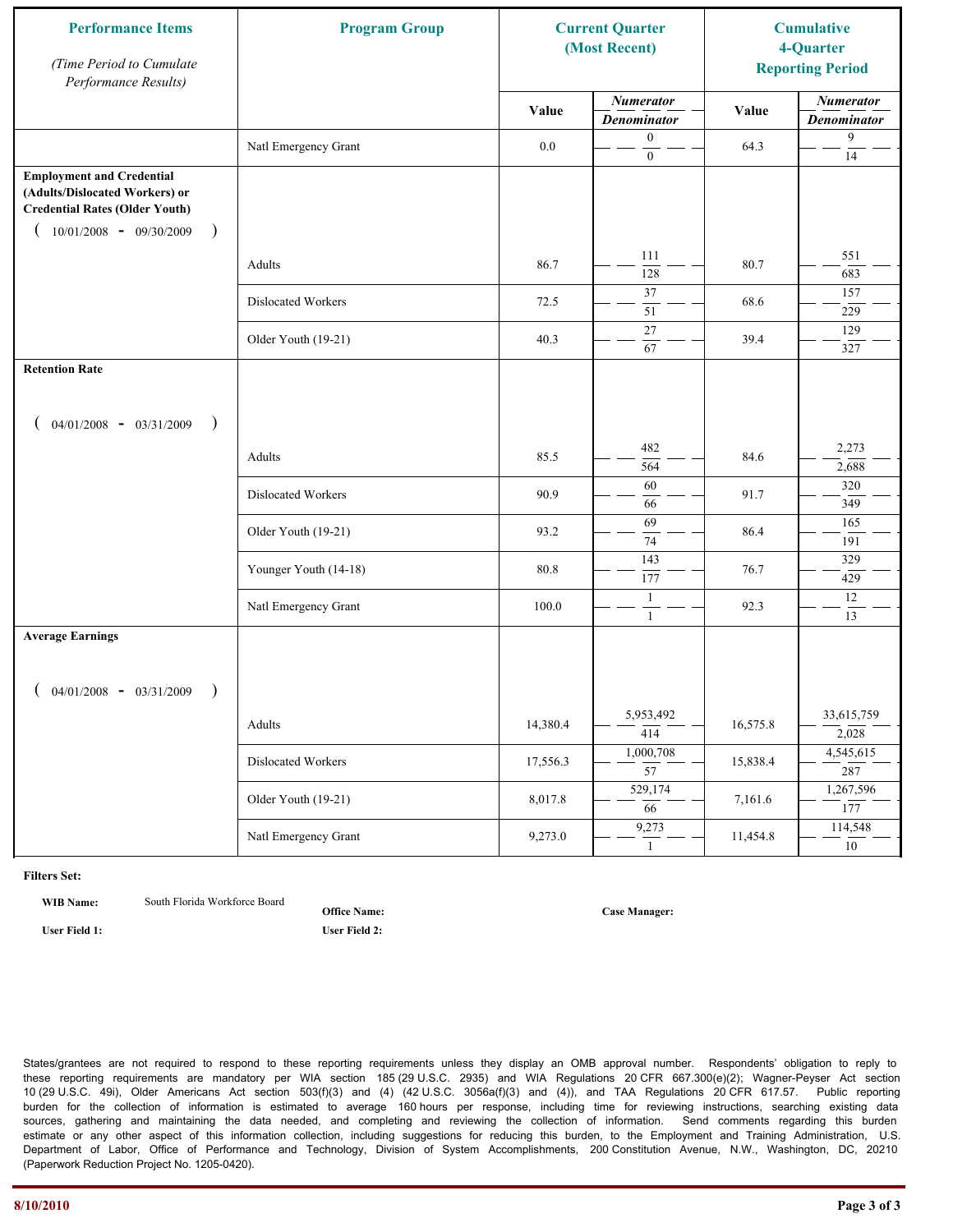**Report Due Date: Report Quarter End Date:** 06/30/2010

08/15/2010

**State:** FL

| <b>Performance Items</b><br>(Time Period to Cumulate<br>Performance Results) | <b>Program Group</b>              | <b>Current Quarter</b><br>(Most Recent) |                                        | <b>Cumulative</b><br>4-Quarter<br><b>Reporting Period</b> |                                        |
|------------------------------------------------------------------------------|-----------------------------------|-----------------------------------------|----------------------------------------|-----------------------------------------------------------|----------------------------------------|
|                                                                              |                                   | Value                                   | <b>Numerator</b><br><b>Denominator</b> | Value                                                     | <b>Numerator</b><br><b>Denominator</b> |
| <b>Total Participants</b>                                                    |                                   |                                         |                                        |                                                           |                                        |
| $07/01/2009 - 06/30/2010$<br>$\big)$                                         |                                   |                                         |                                        |                                                           |                                        |
|                                                                              | <b>Total Adult Participants</b>   | 2,670                                   |                                        | 3,154                                                     |                                        |
|                                                                              | Total Adults (self-services only) | $\boldsymbol{0}$                        |                                        | $\boldsymbol{0}$                                          |                                        |
|                                                                              | <b>WIA Adults</b>                 | 1,575                                   |                                        | 2,044                                                     |                                        |
|                                                                              | <b>WIA Dislocated Workers</b>     | 1,190                                   |                                        | 1,251                                                     |                                        |
|                                                                              | Natl Emergency Grant              | $\,8\,$                                 |                                        | $\,8\,$                                                   |                                        |
|                                                                              | Received Training Services        | 1,884                                   |                                        | 2,454                                                     |                                        |
|                                                                              | <b>WIA Adults</b>                 | 1,004                                   |                                        | 1,456                                                     |                                        |
|                                                                              | WIA Dislocated Workers            | 922                                     |                                        | 1,049                                                     |                                        |
|                                                                              | Total Youth (14-21) Participants  | 290                                     |                                        | 383                                                       |                                        |
|                                                                              | Younger Youth (14-18)             | 174                                     |                                        | 221                                                       |                                        |
|                                                                              | Older Youth (19-21)               | 116                                     |                                        | 162                                                       |                                        |
|                                                                              | Out-of-School Youth               | 181                                     |                                        | 264                                                       |                                        |
|                                                                              | In-School-Youth                   | 109                                     |                                        | 119                                                       |                                        |
| <b>Total Exiters</b>                                                         |                                   |                                         |                                        |                                                           |                                        |
| $04/01/2009 - 03/31/2010$<br>$\lambda$                                       |                                   |                                         |                                        |                                                           |                                        |
|                                                                              | <b>Total Adult Exiters</b>        | 211                                     |                                        | 592                                                       |                                        |
|                                                                              | Total Adults (self-services only) | $\boldsymbol{0}$                        |                                        | $\boldsymbol{0}$                                          |                                        |
|                                                                              | WIA Adults                        | 172                                     |                                        | 613                                                       |                                        |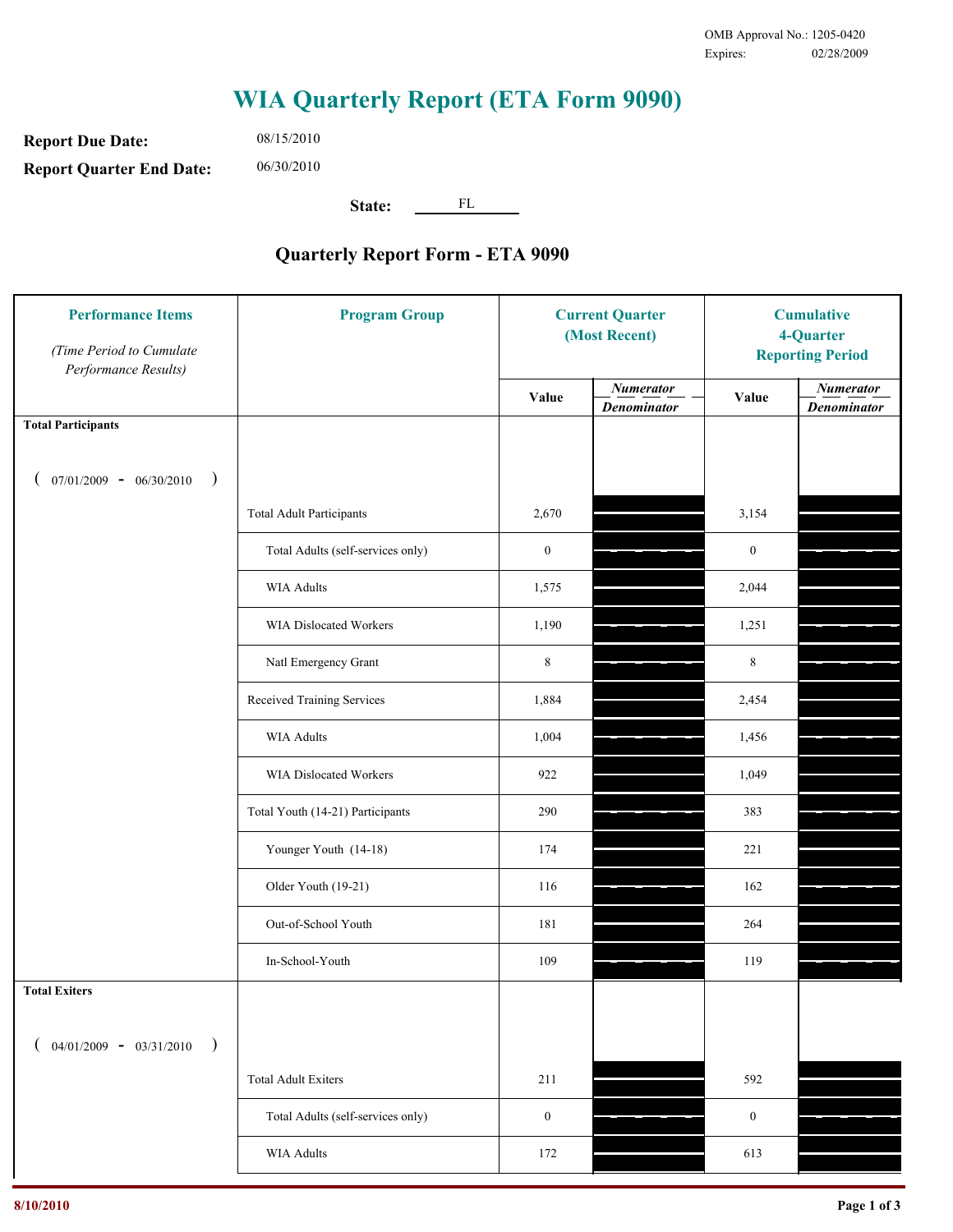| <b>Performance Items</b><br>(Time Period to Cumulate<br>Performance Results) | <b>Program Group</b>        |                  | <b>Current Quarter</b><br>(Most Recent) | <b>Cumulative</b><br>4-Quarter<br><b>Reporting Period</b> |                                        |
|------------------------------------------------------------------------------|-----------------------------|------------------|-----------------------------------------|-----------------------------------------------------------|----------------------------------------|
|                                                                              |                             | Value            | <b>Numerator</b><br><b>Denominator</b>  | Value                                                     | <b>Numerator</b><br><b>Denominator</b> |
|                                                                              | WIA Dislocated Workers      | $40\,$           |                                         | 76                                                        |                                        |
|                                                                              | Natl Emergency Grant        | $\boldsymbol{0}$ |                                         | $\boldsymbol{0}$                                          |                                        |
|                                                                              | Total Youth (14-21) Exiters | 37               |                                         | 128                                                       |                                        |
|                                                                              | Younger Youth (14-18)       | 20               |                                         | 62                                                        |                                        |
|                                                                              | Older Youth (19-21)         | 17               |                                         | 66                                                        |                                        |
|                                                                              | Out-of-School Youth         | 33               |                                         | 114                                                       |                                        |
|                                                                              | In-School Youth             | $\overline{4}$   |                                         | 14                                                        |                                        |
| <b>Placement in Employment or</b><br><b>Education</b>                        |                             |                  |                                         |                                                           |                                        |
| $10/01/2008 - 09/30/2009$<br>$\rightarrow$                                   |                             |                  |                                         |                                                           |                                        |
|                                                                              | WIA Youth (14-21)           | 52.4             | 11<br>$21\,$                            | 65.4                                                      | 53<br>$8\sqrt{1}$                      |
| <b>Attainment of Degree or</b><br>Certification                              |                             |                  |                                         |                                                           |                                        |
| $(10/01/2008 - 09/30/2009$<br>$\lambda$                                      |                             |                  |                                         |                                                           |                                        |
|                                                                              | WIA Youth (14-21)           | 66.7             | 16<br>$\overline{24}$                   | 64.1                                                      | 59<br>$\overline{92}$                  |
| <b>Literacy or Numeracy Gains</b>                                            |                             |                  |                                         |                                                           |                                        |
| $07/01/2009 - 06/30/2010$                                                    |                             |                  |                                         |                                                           |                                        |
|                                                                              | WIA Youth (14-21)           | 78.9             | $45\,$<br>$\overline{57}$               | 60.2                                                      | 80<br>133                              |
| Youth Diploma or Equivilance Rate                                            |                             |                  |                                         |                                                           |                                        |
| $04/01/2009 - 03/31/2010$<br>$\rightarrow$                                   |                             |                  |                                         |                                                           |                                        |
|                                                                              | WIA Younger Youth (14-18)   | 60.0             | $\boldsymbol{6}$<br>$\overline{10}$     | 43.8                                                      | $14\,$<br>$\overline{32}$              |
| <b>Skill Attainment Rate</b>                                                 |                             |                  |                                         |                                                           |                                        |
| $04/01/2009 - 03/31/2010$ )                                                  |                             |                  |                                         |                                                           |                                        |
|                                                                              | WIA Younger Youth (14-18)   | 100.0            | 102                                     | 90.7                                                      | 234                                    |
| <b>Entered Employment Rate</b>                                               |                             |                  | $\overline{102}$                        |                                                           | 258                                    |
|                                                                              |                             |                  |                                         |                                                           |                                        |
| $10/01/2008$ - 09/30/2009<br>$\big)$                                         |                             |                  | 19                                      |                                                           | 94                                     |
|                                                                              | Adults                      | 63.3             | $\overline{30}$<br>$\sqrt{5}$           | 70.7                                                      | 133<br>$51\,$                          |
|                                                                              | Dislocated Workers          | 100.0            | $\overline{\mathbf{5}}$<br>$\sqrt{5}$   | 86.4                                                      | 59<br>$31\,$                           |
|                                                                              | Older Youth (19-21)         | 71.4             | $\boldsymbol{7}$                        | 73.8                                                      | $42\,$                                 |